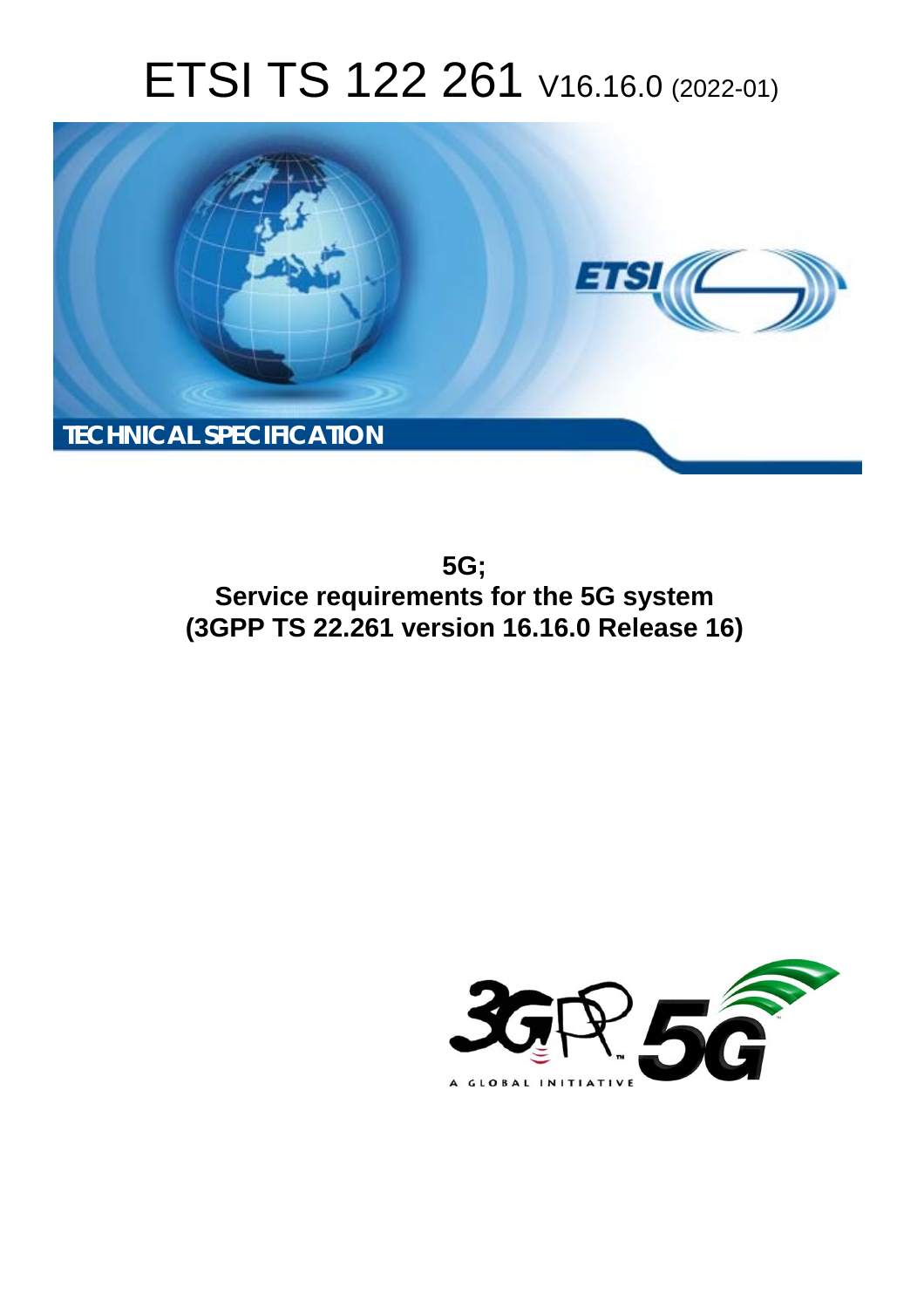Reference RTS/TSGS-0122261vgg0

Keywords

 $\overline{5G}$ 

#### *ETSI*

650 Route des Lucioles F-06921 Sophia Antipolis Cedex - FRANCE

Tel.: +33 4 92 94 42 00 Fax: +33 4 93 65 47 16

Siret N° 348 623 562 00017 - APE 7112B Association à but non lucratif enregistrée à la Sous-Préfecture de Grasse (06) N° w061004871

#### *Important notice*

The present document can be downloaded from: <http://www.etsi.org/standards-search>

The present document may be made available in electronic versions and/or in print. The content of any electronic and/or print versions of the present document shall not be modified without the prior written authorization of ETSI. In case of any existing or perceived difference in contents between such versions and/or in print, the prevailing version of an ETSI deliverable is the one made publicly available in PDF format at [www.etsi.org/deliver](http://www.etsi.org/deliver).

Users of the present document should be aware that the document may be subject to revision or change of status. Information on the current status of this and other ETSI documents is available at <https://portal.etsi.org/TB/ETSIDeliverableStatus.aspx>

If you find errors in the present document, please send your comment to one of the following services: <https://portal.etsi.org/People/CommiteeSupportStaff.aspx>

#### *Notice of disclaimer & limitation of liability*

The information provided in the present deliverable is directed solely to professionals who have the appropriate degree of experience to understand and interpret its content in accordance with generally accepted engineering or other professional standard and applicable regulations.

No recommendation as to products and services or vendors is made or should be implied.

No representation or warranty is made that this deliverable is technically accurate or sufficient or conforms to any law and/or governmental rule and/or regulation and further, no representation or warranty is made of merchantability or fitness for any particular purpose or against infringement of intellectual property rights.

In no event shall ETSI be held liable for loss of profits or any other incidental or consequential damages.

Any software contained in this deliverable is provided "AS IS" with no warranties, express or implied, including but not limited to, the warranties of merchantability, fitness for a particular purpose and non-infringement of intellectual property rights and ETSI shall not be held liable in any event for any damages whatsoever (including, without limitation, damages for loss of profits, business interruption, loss of information, or any other pecuniary loss) arising out of or related to the use of or inability to use the software.

#### *Copyright Notification*

No part may be reproduced or utilized in any form or by any means, electronic or mechanical, including photocopying and microfilm except as authorized by written permission of ETSI. The content of the PDF version shall not be modified without the written authorization of ETSI.

The copyright and the foregoing restriction extend to reproduction in all media.

© ETSI 2022. All rights reserved.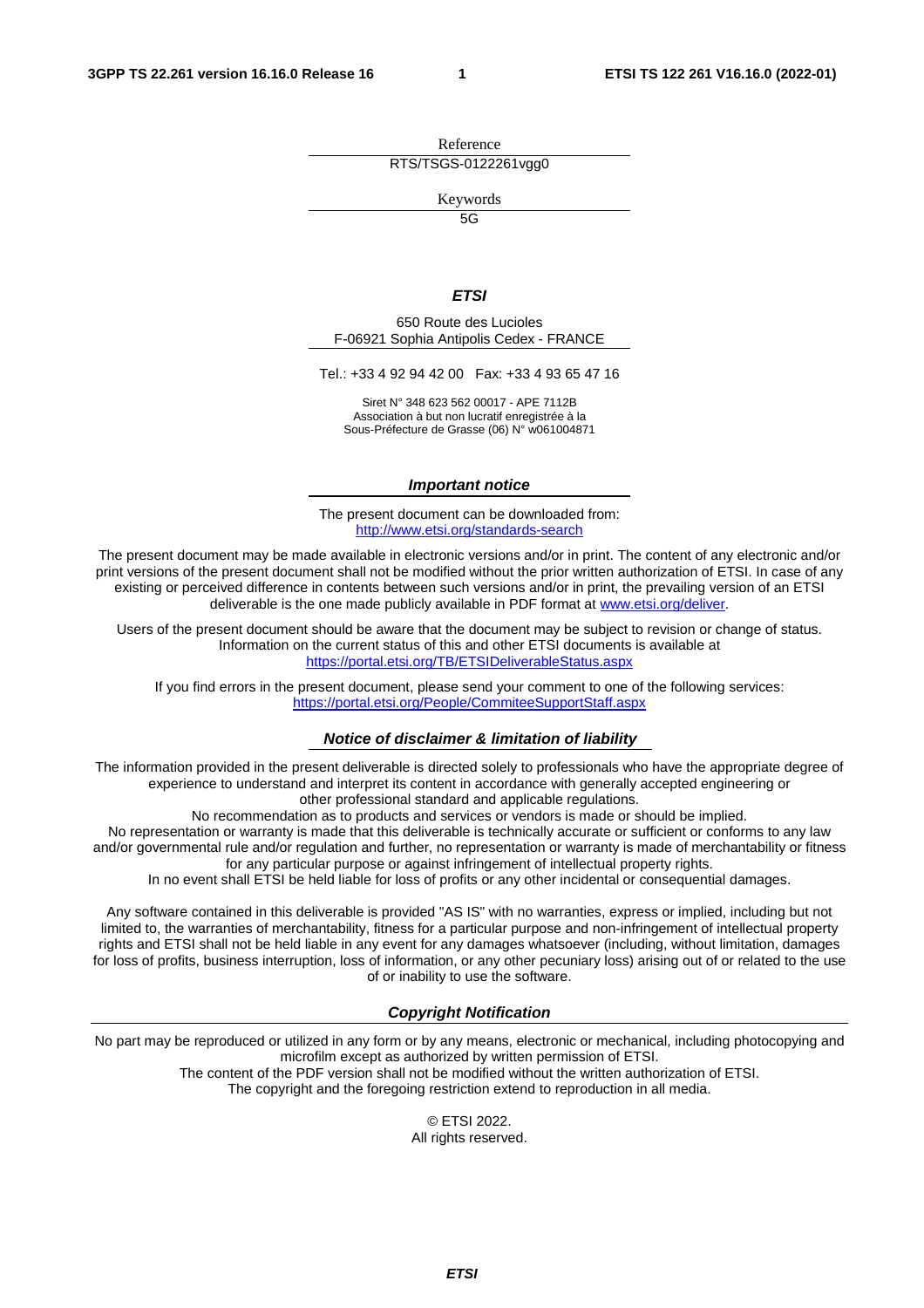### Intellectual Property Rights

#### Essential patents

IPRs essential or potentially essential to normative deliverables may have been declared to ETSI. The declarations pertaining to these essential IPRs, if any, are publicly available for **ETSI members and non-members**, and can be found in ETSI SR 000 314: *"Intellectual Property Rights (IPRs); Essential, or potentially Essential, IPRs notified to ETSI in respect of ETSI standards"*, which is available from the ETSI Secretariat. Latest updates are available on the ETSI Web server ([https://ipr.etsi.org/\)](https://ipr.etsi.org/).

Pursuant to the ETSI Directives including the ETSI IPR Policy, no investigation regarding the essentiality of IPRs, including IPR searches, has been carried out by ETSI. No guarantee can be given as to the existence of other IPRs not referenced in ETSI SR 000 314 (or the updates on the ETSI Web server) which are, or may be, or may become, essential to the present document.

#### **Trademarks**

The present document may include trademarks and/or tradenames which are asserted and/or registered by their owners. ETSI claims no ownership of these except for any which are indicated as being the property of ETSI, and conveys no right to use or reproduce any trademark and/or tradename. Mention of those trademarks in the present document does not constitute an endorsement by ETSI of products, services or organizations associated with those trademarks.

**DECT™**, **PLUGTESTS™**, **UMTS™** and the ETSI logo are trademarks of ETSI registered for the benefit of its Members. **3GPP™** and **LTE™** are trademarks of ETSI registered for the benefit of its Members and of the 3GPP Organizational Partners. **oneM2M™** logo is a trademark of ETSI registered for the benefit of its Members and of the oneM2M Partners. **GSM**® and the GSM logo are trademarks registered and owned by the GSM Association.

### Legal Notice

This Technical Specification (TS) has been produced by ETSI 3rd Generation Partnership Project (3GPP).

The present document may refer to technical specifications or reports using their 3GPP identities. These shall be interpreted as being references to the corresponding ETSI deliverables.

The cross reference between 3GPP and ETSI identities can be found under<http://webapp.etsi.org/key/queryform.asp>.

### Modal verbs terminology

In the present document "**shall**", "**shall not**", "**should**", "**should not**", "**may**", "**need not**", "**will**", "**will not**", "**can**" and "**cannot**" are to be interpreted as described in clause 3.2 of the [ETSI Drafting Rules](https://portal.etsi.org/Services/editHelp!/Howtostart/ETSIDraftingRules.aspx) (Verbal forms for the expression of provisions).

"**must**" and "**must not**" are **NOT** allowed in ETSI deliverables except when used in direct citation.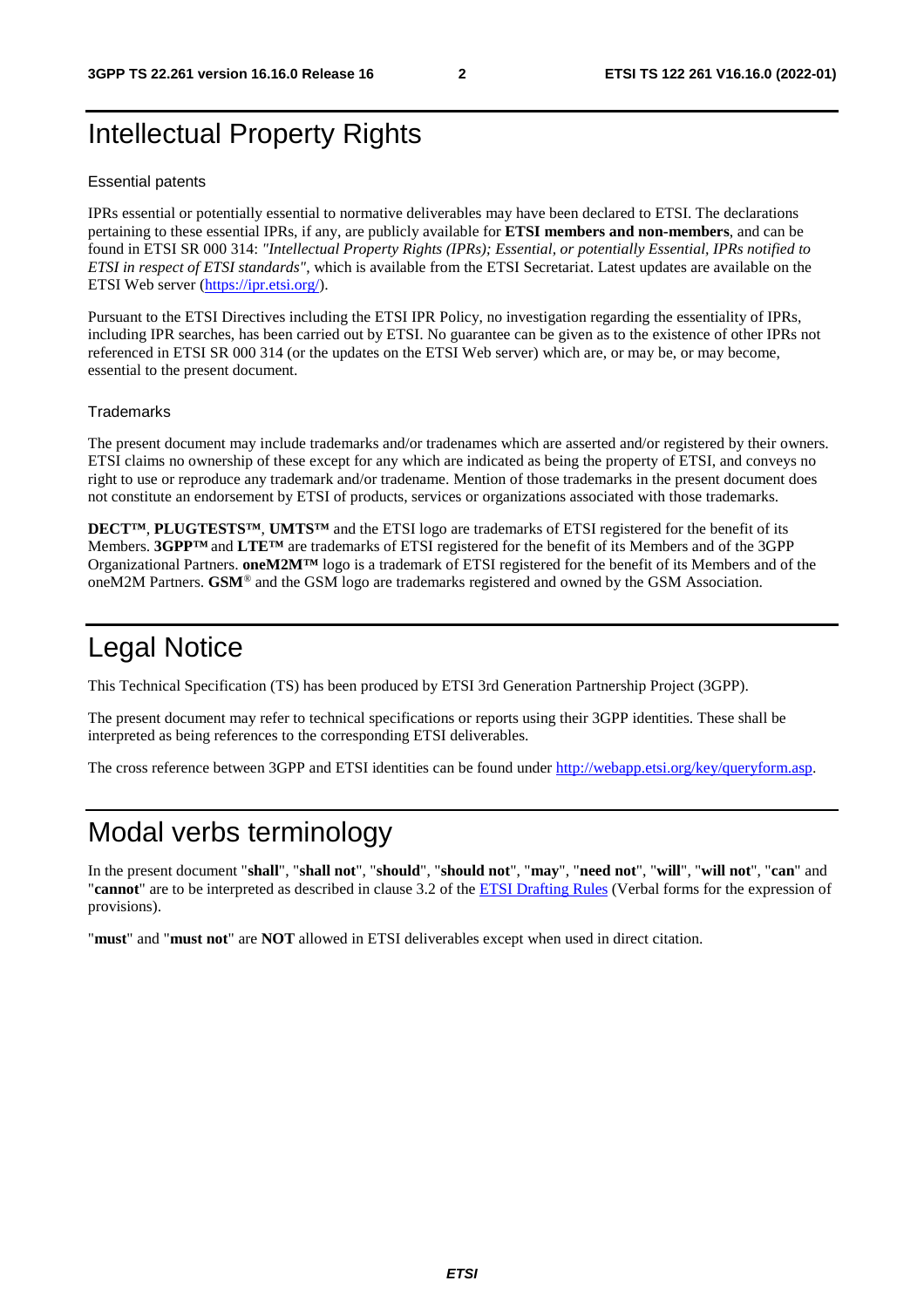$\mathbf{3}$ 

## Contents

| 1          |  |  |  |
|------------|--|--|--|
| 2          |  |  |  |
| 3          |  |  |  |
| 3.1<br>3.2 |  |  |  |
| 4          |  |  |  |
| 5          |  |  |  |
| 5.1        |  |  |  |
| 5.1.1      |  |  |  |
| 5.1.2      |  |  |  |
| 5.1.2.1    |  |  |  |
| 5.1.2.2    |  |  |  |
| 5.1.2.3    |  |  |  |
| 6          |  |  |  |
| 6.1        |  |  |  |
| 6.1.1      |  |  |  |
| 6.1.2      |  |  |  |
| 6.1.2.1    |  |  |  |
| 6.1.2.2    |  |  |  |
| 6.1.2.3    |  |  |  |
| 6.1.2.4    |  |  |  |
| 6.2        |  |  |  |
| 6.2.1      |  |  |  |
| 6.2.2      |  |  |  |
| 6.2.3      |  |  |  |
| 6.2.4      |  |  |  |
| 6.3        |  |  |  |
| 6.3.1      |  |  |  |
| 6.3.2      |  |  |  |
| 6.3.2.1    |  |  |  |
| 6.3.2.2    |  |  |  |
| 6.3.2.3    |  |  |  |
| 6.3.2.4    |  |  |  |
| 6.4        |  |  |  |
| 6.4.1      |  |  |  |
| 6.4.2      |  |  |  |
| 6.4.2.1    |  |  |  |
| 6.4.2.2    |  |  |  |
| 6.4.2.3    |  |  |  |
| 6.4.2.4    |  |  |  |
| 6.5        |  |  |  |
| 6.5.1      |  |  |  |
| 6.5.2      |  |  |  |
| 6.6        |  |  |  |
| 6.6.1      |  |  |  |
| 6.6.2      |  |  |  |
| 6.7        |  |  |  |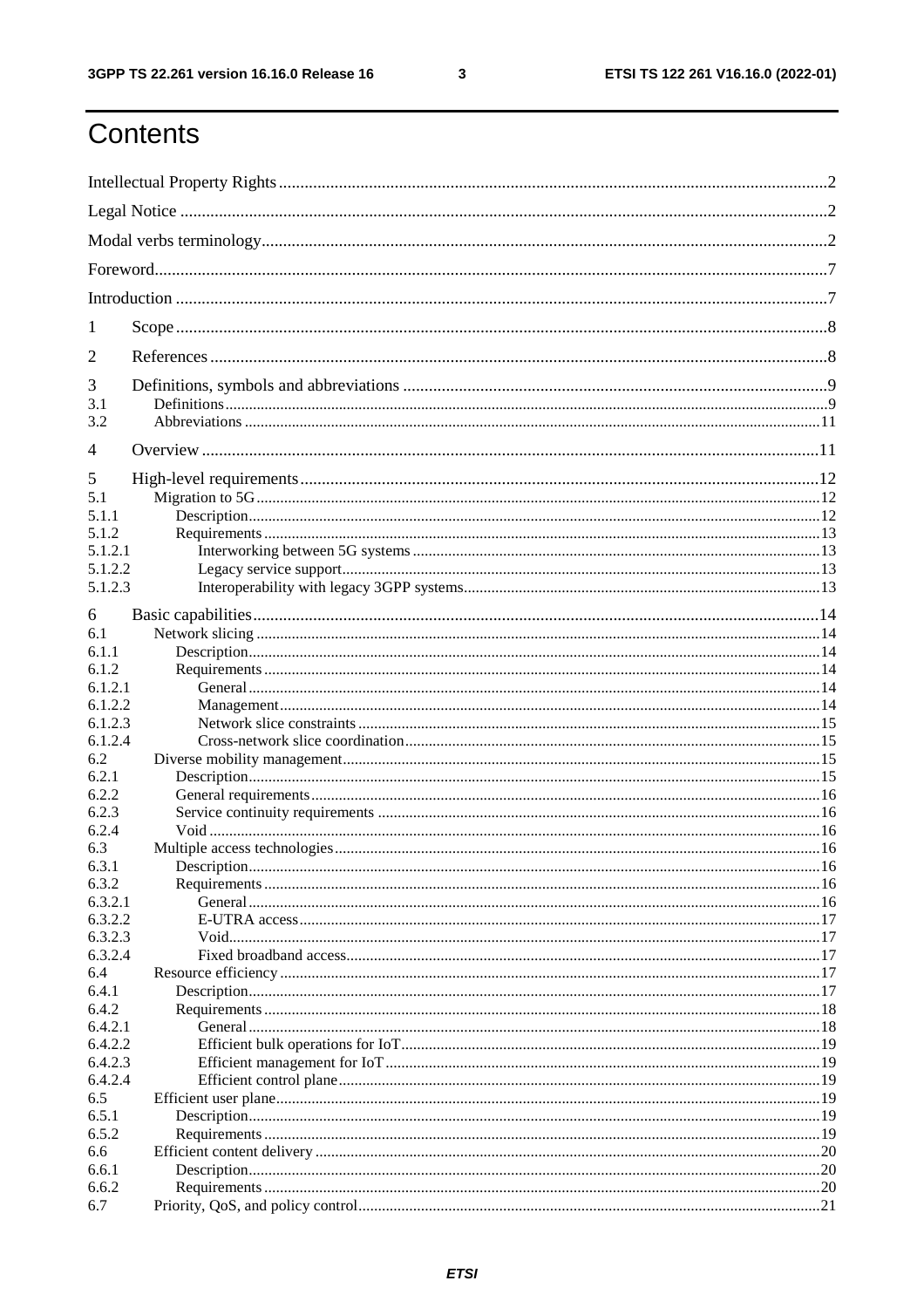#### $\overline{\mathbf{4}}$

| 6.7.1                |     |
|----------------------|-----|
| 6.7.2                |     |
|                      |     |
| 6.8                  |     |
| 6.9                  |     |
| 6.9.1                |     |
| 6.9.2                |     |
| 6.10                 |     |
| 6.10.1               |     |
| 6.10.2               |     |
| 6.11                 |     |
| 6.11.1               |     |
| 6.11.2               |     |
|                      |     |
| 6.12                 |     |
| 6.12.1               |     |
| 6.12.2               |     |
| 6.13                 |     |
| 6.13.1               |     |
| 6.13.2               |     |
| 6.14                 |     |
| 6.14.1               |     |
| 6.14.2               |     |
| 6.15                 |     |
| 6.15.1               |     |
| 6.15.2               |     |
| 6.16                 |     |
| 6.16.1               |     |
|                      |     |
| 6.16.2               |     |
| 6.17                 |     |
| 6.17.1               |     |
| 6.17.2               |     |
| 6.18                 |     |
| 6.18.1               |     |
| 6.18.2               |     |
| 6.19                 |     |
| 6.19.1               |     |
| 6.19.2               |     |
| 6.20                 |     |
| 6.20.1               |     |
| 6.20.2               | .29 |
| 6.21                 |     |
| 6.21.1               |     |
|                      |     |
| 6.21.2               |     |
| 6.22                 |     |
| 6.22.1               |     |
| 6.22.2               |     |
| 6.22.2.1             |     |
| 6.22.2.2             |     |
| 6.22.2.3             |     |
| 6.23                 |     |
| 6.23.1               |     |
| 6.23.2               |     |
| 6.24                 |     |
| 6.24.1               |     |
| 6.24.2               |     |
|                      |     |
|                      |     |
| 6.25                 |     |
| 6.25.1               |     |
| 6.25.2               |     |
| 6.26                 |     |
| 6.26.1               |     |
| 6.26.2               |     |
| 6.26.2.1<br>6.26.2.2 |     |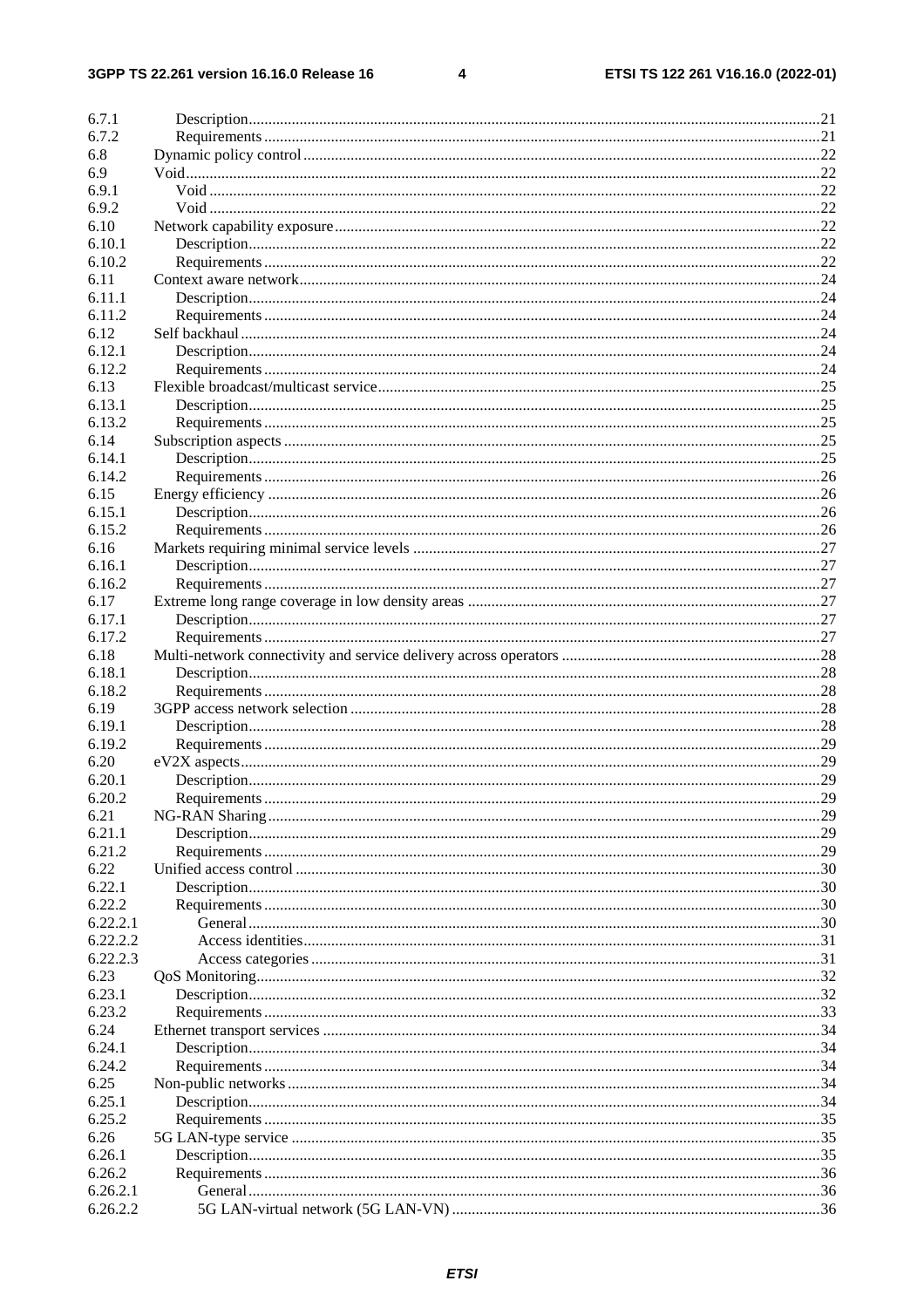#### $5\phantom{.0}$

| 6.26.2.3         |                               |                                                                       |  |
|------------------|-------------------------------|-----------------------------------------------------------------------|--|
| 6.26.2.4         |                               |                                                                       |  |
| 6.26.2.5         |                               |                                                                       |  |
| 6.26.2.6         |                               |                                                                       |  |
| 6.26.2.7         |                               |                                                                       |  |
| 6.26.2.8         |                               |                                                                       |  |
| 6.26.2.9         |                               |                                                                       |  |
| 6.27             |                               |                                                                       |  |
| 6.27.1           |                               |                                                                       |  |
| 6.27.2           |                               |                                                                       |  |
| 6.28             |                               |                                                                       |  |
| 6.28.1<br>6.28.2 |                               |                                                                       |  |
| 6.29             |                               |                                                                       |  |
| 6.29.1           |                               |                                                                       |  |
| 6.29.2           |                               |                                                                       |  |
|                  |                               |                                                                       |  |
| 7                |                               |                                                                       |  |
| 7.1              |                               |                                                                       |  |
| 7.2              |                               |                                                                       |  |
| 7.2.1            |                               |                                                                       |  |
| 7.2.2            |                               |                                                                       |  |
| 7.2.3            |                               |                                                                       |  |
| 7.2.3.1          |                               |                                                                       |  |
| 7.3              |                               |                                                                       |  |
| 7.3.1            |                               |                                                                       |  |
| 7.3.2            |                               |                                                                       |  |
| 7.3.2.1          |                               |                                                                       |  |
| 7.3.2.2          |                               |                                                                       |  |
| 7.3.2.3          |                               |                                                                       |  |
| 7.4              |                               |                                                                       |  |
| 7.4.1            |                               |                                                                       |  |
| 7.4.2            |                               |                                                                       |  |
| 8                |                               |                                                                       |  |
| 8.1              |                               |                                                                       |  |
| 8.2              |                               |                                                                       |  |
| 8.3              |                               |                                                                       |  |
| 8.4              |                               |                                                                       |  |
| 8.5              |                               |                                                                       |  |
| 8.6              |                               |                                                                       |  |
| 8.7              |                               |                                                                       |  |
| 8.8              |                               |                                                                       |  |
| 8.9              |                               |                                                                       |  |
| 9                |                               |                                                                       |  |
| 9.1              |                               |                                                                       |  |
| 9.2              |                               |                                                                       |  |
|                  |                               |                                                                       |  |
|                  | <b>Annex A (informative):</b> | Latency needs to support example use cases from vertical industries51 |  |
|                  |                               |                                                                       |  |
|                  | <b>Annex B</b> (informative): | Positioning accuracy needs to support example use cases from          |  |
|                  |                               |                                                                       |  |
|                  | <b>Annex C</b> (informative): | Relation of communication service availability and reliability 53     |  |
|                  |                               |                                                                       |  |
|                  | <b>Annex D</b> (informative): |                                                                       |  |
| D.1              |                               |                                                                       |  |
| D.1.1            |                               |                                                                       |  |
| D.1.2            |                               |                                                                       |  |
| D.2              |                               |                                                                       |  |
| D.2.1            |                               |                                                                       |  |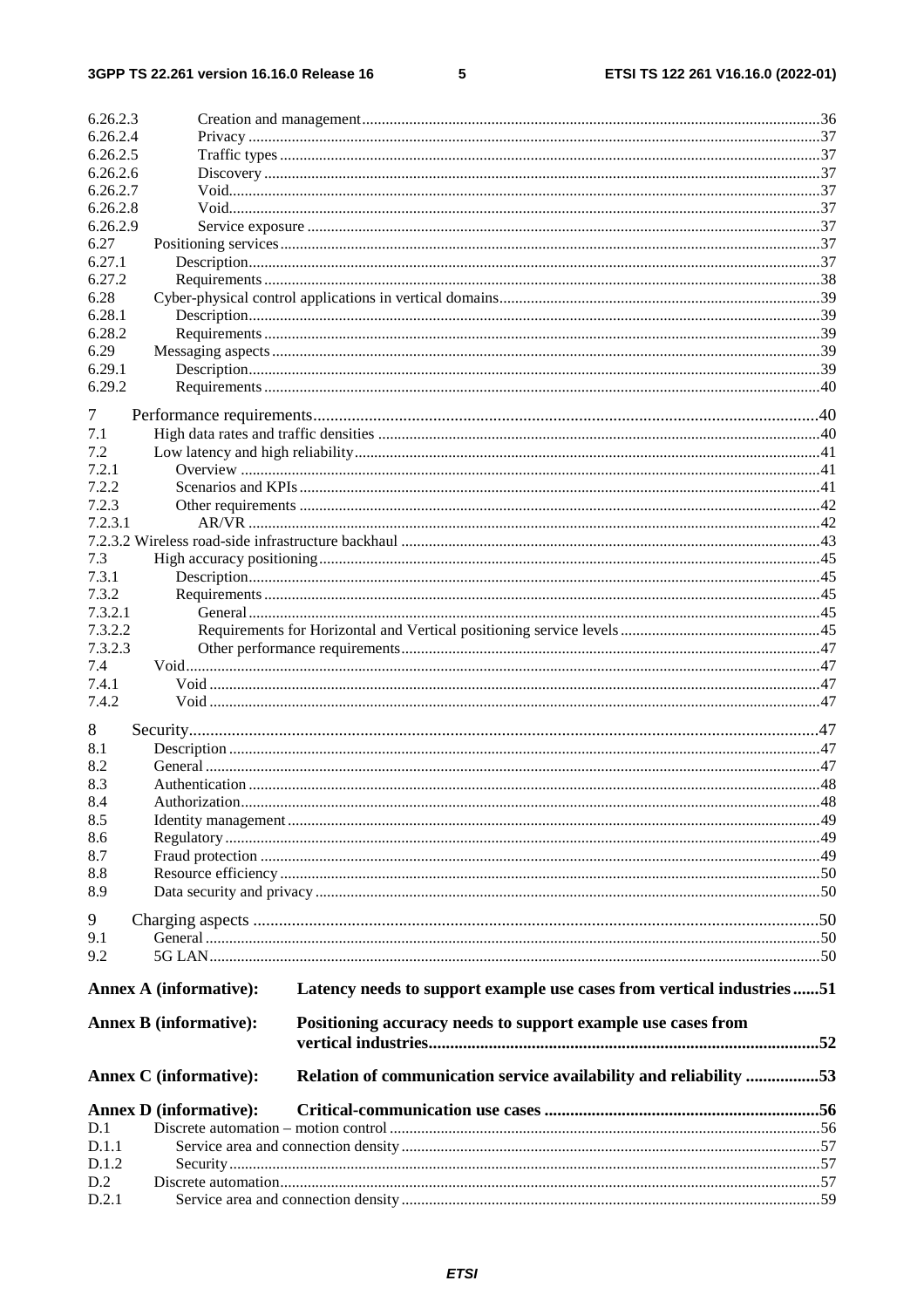$\bf 6$ 

| D.2.2           |                               |  |
|-----------------|-------------------------------|--|
| D.3             |                               |  |
| D.3.1           |                               |  |
| D.3.2           |                               |  |
| D.3.3           |                               |  |
| D.4             |                               |  |
| D.4.1           |                               |  |
| D.4.1.1         |                               |  |
| D.4.1.2         |                               |  |
| D.4.2           |                               |  |
| D.4.2.1         |                               |  |
| D.4.2.2         |                               |  |
| D.5             |                               |  |
| D.5.1           |                               |  |
|                 | <b>Annex E</b> (informative): |  |
|                 | <b>Annex F</b> (informative): |  |
| F.1             |                               |  |
| F <sub>.2</sub> |                               |  |
|                 | <b>Annex G (informative):</b> |  |
|                 |                               |  |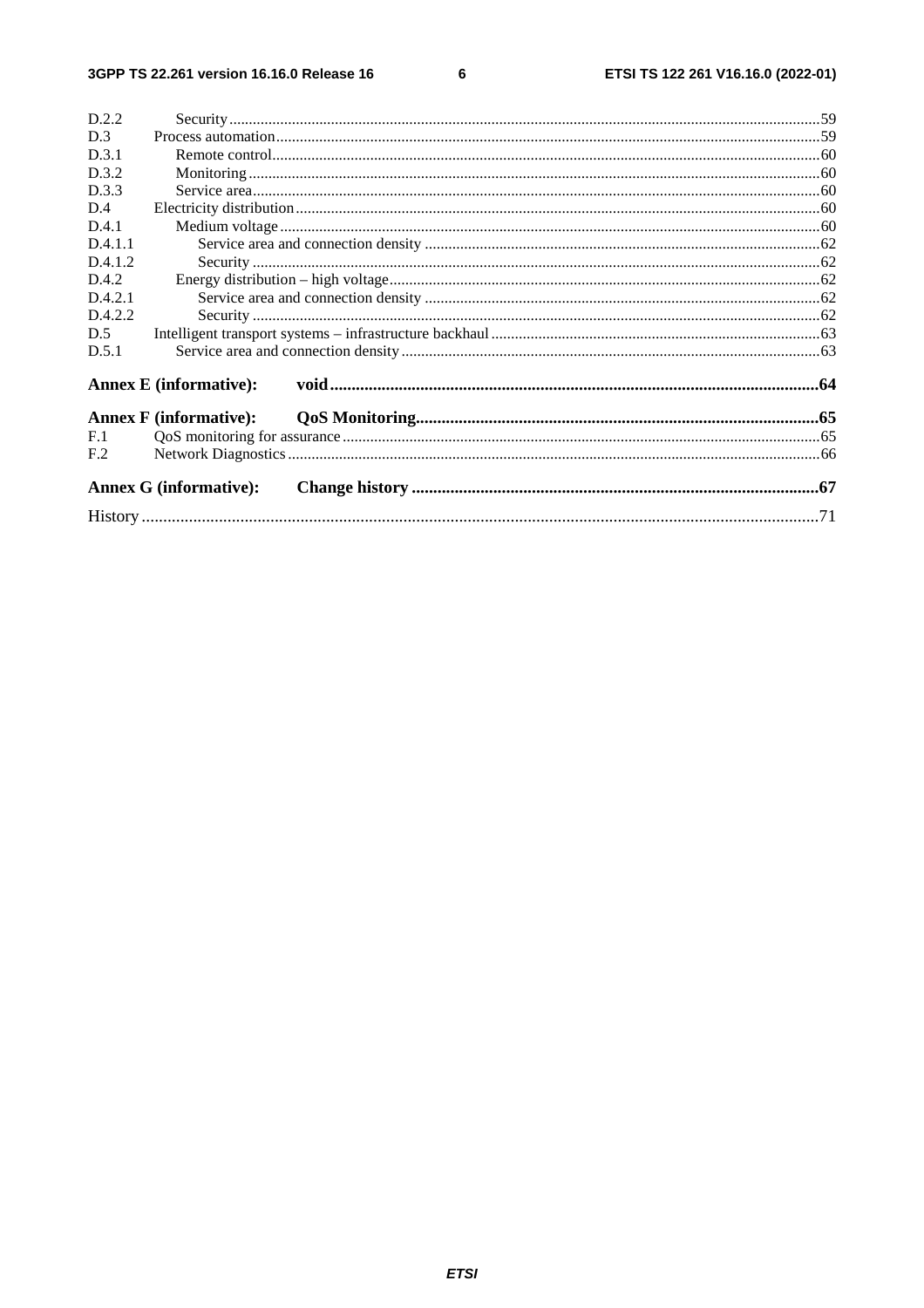### Foreword

This Technical Specification has been produced by the 3rd Generation Partnership Project (3GPP).

The contents of the present document are subject to continuing work within the TSG and may change following formal TSG approval. Should the TSG modify the contents of the present document, it will be re-released by the TSG with an identifying change of release date and an increase in version number as follows:

Version x.y.z

where:

- x the first digit:
	- 1 presented to TSG for information;
	- 2 presented to TSG for approval;
	- 3 or greater indicates TSG approved document under change control.
- y the second digit is incremented for all changes of substance, i.e. technical enhancements, corrections, updates, etc.
- z the third digit is incremented when editorial only changes have been incorporated in the document.

### Introduction

The need to support different kinds of UEs (e.g. for the Internet of Things (IoT)), services, and technologies is driving the technology revolution to a high-performance and highly efficient 3GPP system. The drivers include IoT, Virtual Reality (VR), industrial control, ubiquitous on-demand coverage, as well as the opportunity to meet customized market needs. These drivers require enhancements to the devices, services, and technologies well established by 3GPP. The key objective with the 5G system is to be able to support new deployment scenarios to address diverse market segments.

This document compiles requirements that define a 5G system.

The 5G system is characterised, for example, by:

- Support for multiple access technologies
- Scalable and customizable network
- Advanced Key Performance Indicators (KPIs) (e.g. availability, latency, reliability, user experienced data rates, area traffic capacity)
- Flexibility and programmability (e.g. network slicing, diverse mobility management, Network Function Virtualization)
- Resource efficiency (both user plane and control plane)
- Seamless mobility in densely populated and heterogeneous environment
- Support for real time and non-real time multimedia services and applications with advanced Quality of Experience (QoE)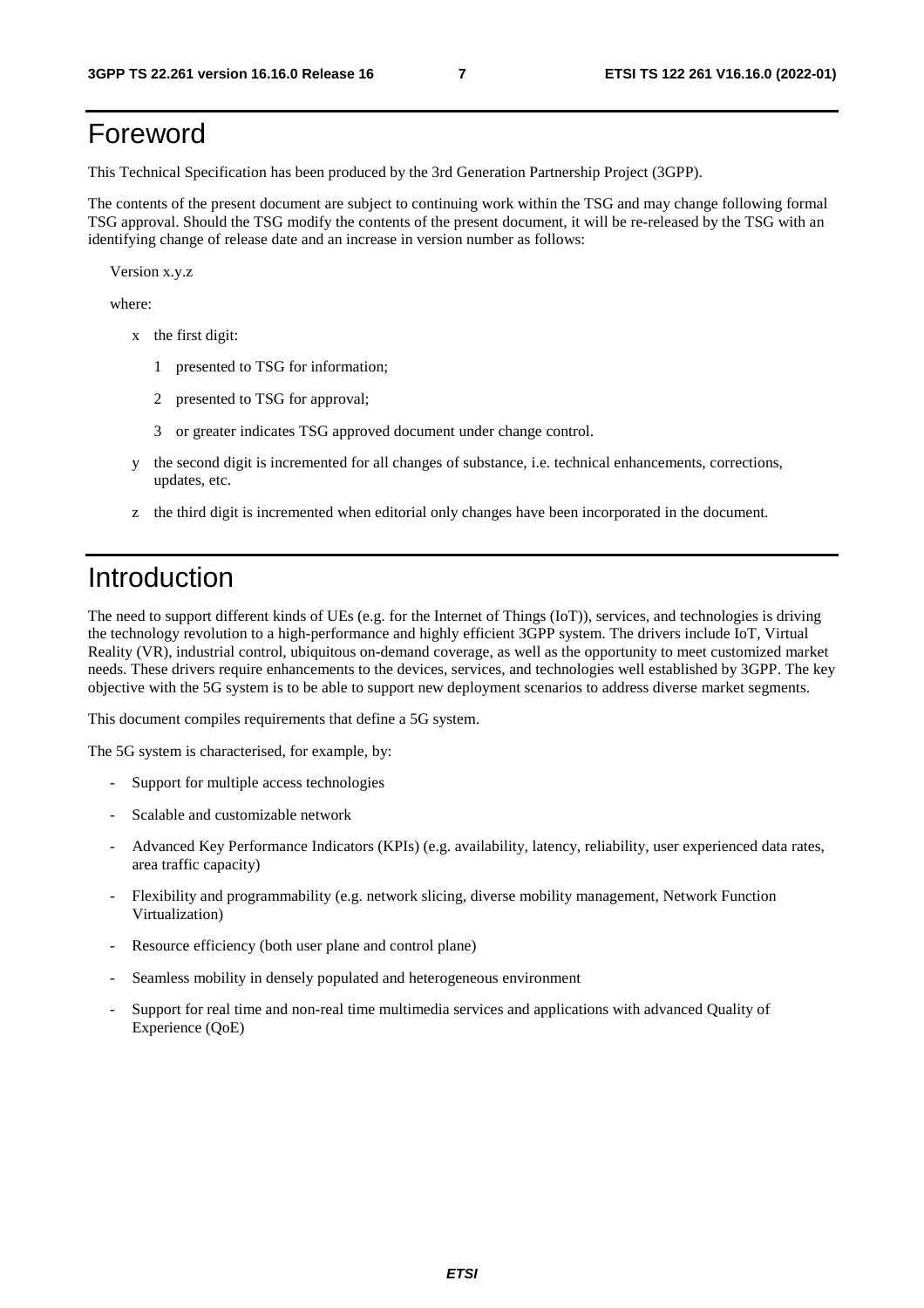### 1 Scope

The present document describes the service and operational requirements for a 5G system, including a UE, NG-RAN, and 5G Core network. Requirements for a 5G E-UTRA-NR Dual Connectivity in E-UTRAN connected to EPC are found in TS 22.278 [5].

### 2 References

The following documents contain provisions which, through reference in this text, constitute provisions of the present document.

- References are either specific (identified by date of publication, edition number, version number, etc.) or non-specific.
- For a specific reference, subsequent revisions do not apply.
- For a non-specific reference, the latest version applies. In the case of a reference to a 3GPP document (including a GSM document), a non-specific reference implicitly refers to the latest version of that document *in the same Release as the present document*.
- [1] 3GPP TR 21.905: "Vocabulary for 3GPP Specifications".
- [2] NGMN 5G White Paper v1.0, February 2015.
- [3] 3GPP TS 22.011: "Service accessibility".
- [4] NGMN, "Perspectives on Vertical Industries and Implications for 5G, v2.0", September 2016.
- [5] 3GPP TR 22.278: "Service requirements for the Evolved Packet System (EPS)".
- [6] 3GPP TR 22.101: "Service aspects; Service principles".
- [7] 3GPP TS 22.146: "Multimedia Broadcast/Multicast Service (MBMS)".
- [8] 3GPP TS 22.246: "Multimedia Broadcast/Multicast Service (MBMS) user services".
- [9] 3GPP TS 22.186: "Enhancement of 3GPP support for V2X scenarios".
- [10] NGMN, "Recommendations for NGMN KPIs and Requirements for 5G", June 2016
- [11] 3GPP TS 22.115: "Service aspects; Charging and billing".
- [12] Communication network dependability engineering. IEC 61907:2009.
- [13] Soriano, R., Alberto, M., Collazo, J., Gonzales, I., Kupzo, F., Moreno, L., & Lorenzo, J. OpenNode. Open Architecture for Secondary Nodes of the Electricity Smartgrid. In Proceedings CIRED 2011 21st International Conference on Electricity Distribution, CD1. June 2011.
- [14] North American Electric Reliability Council. Frequently Asked Questions (FAQs) Cyber Security Standards CIP–002–1 through CIP–009–1. Available: http://www.nerc.com/docs/standards/sar/Revised\_CIP-002-009\_FAQs\_06Mar06.pdf. 2006.
- [15] McTaggart, Craig, et al. "Improvements in power system integrity protection schemes." Developments in Power System Protection (DPSP 2010). Managing the Change, 10th IET International Conference on. IET, 2010.
- [16] IEEE Power Engineering Society Power System Relaying Committee System Protection Subcommittee Working Group C-6. Wide Area Protection and Emergency Control.
- [17] Begovic, Miroslav, et al. "Wide-area protection and emergency control." Proceedings of the IEEE 93.5, pp. 876-891, 2005.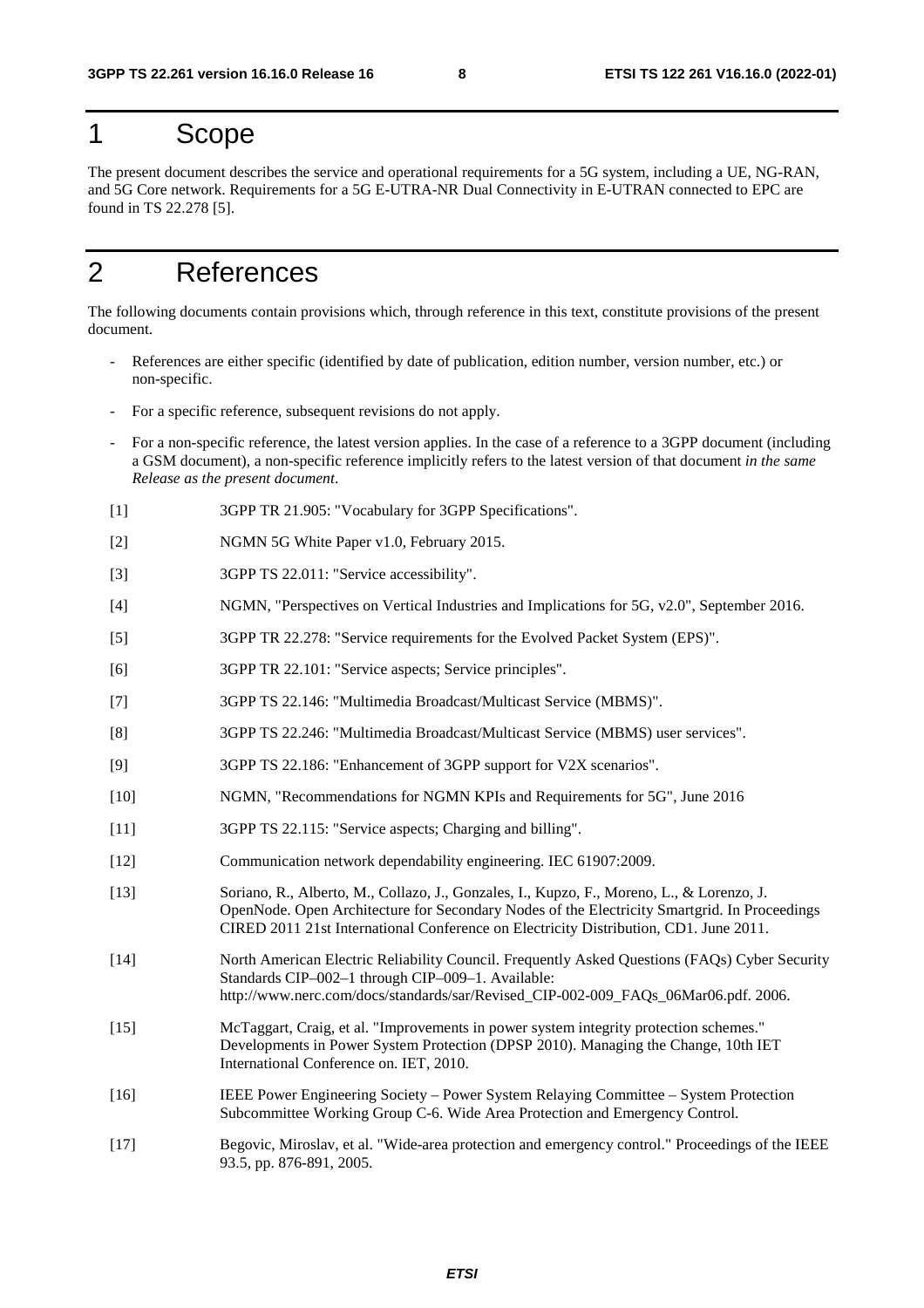- [18] ITU-T Recommendation G.1000 "Communications quality of service: A framework and definitions".
- [19] IEC 61907, "Communication network dependability engineering".
- [20] NIST, "Framework for Cyber-Physical Systems", 2016.
- [21] 3GPP TS 22.104: "Service requirements for cyber-physical control applications in vertical domains".
- [22] 3GPP TS 22.262: "Message Service within the 5G System".
- [23] 3GPP TS 22.289: "Mobile Communication System for Railways".
- [24] 3GPP TS 22.071: "Location Services".

### 3 Definitions, symbols and abbreviations

### 3.1 Definitions

For the purposes of the present document, the terms and definitions given in 3GPP TR 21.905 [1] and the following apply. A term defined in the present document takes precedence over the definition of the same term, if any, in 3GPP TR 21.905 [1].

**5G LAN-type service**: a service over the 5G system offering private communication using IP and/or non-, i.e. UEs that are members of the same 5G LAN-VN IP type communications.

**5G LAN-virtual network**: a virtual network capable of supporting 5G LAN-type service.

**active communication:** a UE is in active communication when it has one or more connections established. A UE may have any combination of PS connections (e.g. PDP contexts, active PDN connections).

**activity factor:** percentage value of the amount of simultaneous active UEs to the total number of UEs where active means the UEs are exchanging data with the network.

**area traffic capacity:** total traffic throughput served per geographic area.

**communication service availability**: percentage value of the amount of time the end-to-end communication service is delivered according to an agreed QoS, divided by the amount of time the system is expected to deliver the end-to-end service according to the specification in a specific area.

NOTE 1: The end point in "end-to-end" is assumed to be the communication service interface.

NOTE 2: The communication service is considered unavailable if it does not meet the pertinent QoS requirements. If availability is one of these requirements, the following rule applies: the system is considered unavailable if an expected message is not received within a specified time, which, at minimum, is the sum of maximum allowed end-to-end latency and survival time.

**direct network connection:** one mode of network connection, where there is no relay UE between a UE and the 5G network.

**end-to-end latency:** the time that takes to transfer a given piece of information from a source to a destination, measured at the communication interface, from the moment it is transmitted by the source to the moment it is successfully received at the destination.

**Hosted Service:** a service containing the operator's own application(s) and/or trusted third party application(s) in the Service Hosting Environment, which can be accessed by the user.

**IoT device:** a type of UE which is dedicated for a set of specific use cases or services and which is allowed to make use of certain features restricted to this type of UEs.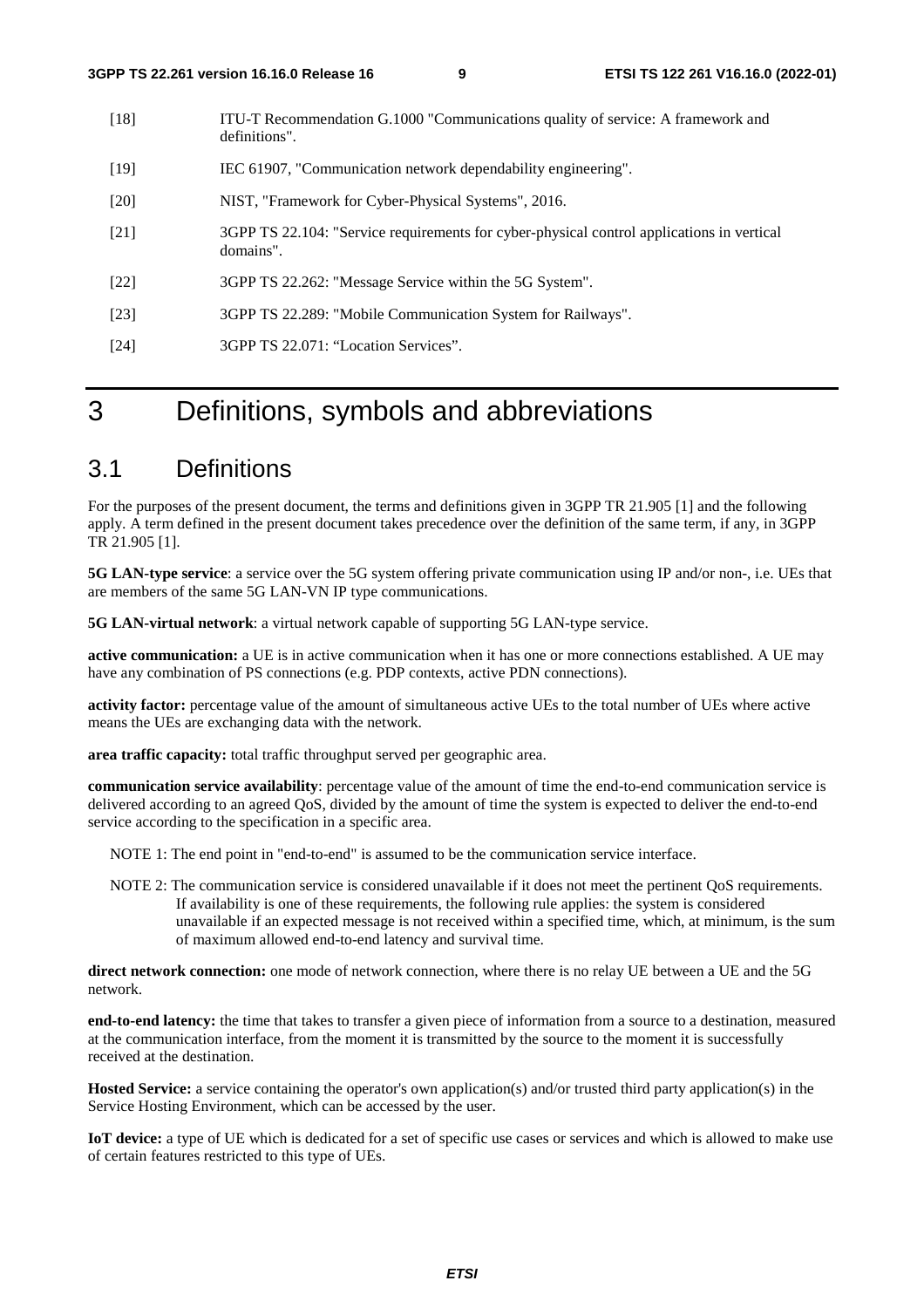NOTE 3: An IoT device may be optimized for the specific needs of services and application being executed (e.g. smart home/city, smart utilities, e-Health and smart wearables). Some IoT devices are not intended for human type communications.

**network slice:** a set of network functions and corresponding resources necessary to provide the required telecommunication services and network capabilities.

**NG-RAN:** a radio access network connecting to the 5G core network which uses NR, E-UTRA, or both.

**non-public network:** a network that is intended for non-public use.

**NR:** the new 5G radio access technology.

**Positioning service availability:** percentage value of the amount of time the positioning service is delivering the required position-related data within the performance requirements, divided by the amount of time the system is expected to deliver the positioning service according to the specification in the targeted service area.

**Positioning service latency:** time elapsed between the event that triggers the determination of the position-related data and the availability of the position-related data at the system interface.

**priority service:** a service that requires priority treatment based on regional/national or operator policies.

**private communication**: a communication between two or more UEs belonging to a restricted set of UEs**.** 

**private network:** an isolated network deployment that does not interact with a public network.

**private slice:** a dedicated network slice deployment for the sole use by a specific third party.

**relative positioning:** relative positioning is to estimate position relatively to other network elements or relatively to other UEs.

**reliability**: in the context of network layer packet transmissions, percentage value of the packets successfully delivered to a given system entity within the time constraint required by the targeted service out of all the packets transmitted.

**service area:** geographic region where a 3GPP communication service is accessible.

NOTE 4: The service area can be indoors.

NOTE 5: For some deployments, e.g. in process industry, the vertical dimension of the service area can be considerable.

**service continuity:** the uninterrupted user experience of a service that is using an active communication when a UE undergoes an access change without, as far as possible, the user noticing the change.

- NOTE 6: In particular service continuity encompasses the possibility that after a change the user experience is maintained by a different telecommunication service (e.g. tele- or bearer service) than before the change.
- NOTE 7: Examples of access changes include the following. For EPS: CS/PS domain change. For EPS and 5G: radio access change.

**Service Hosting Environment:** the environment, located inside of 5G network and fully controlled by the operator, where Hosted Services are offered from.

**survival time:** the time that an application consuming a communication service may continue without an anticipated message.

**Time to First Fix (TTFF):** time elapsed between the event triggering for the first time the determination of the position-related data and the availability of the position-related data at the positioning system interface.

**User Equipment:** An equipment that allows a user access to network services via 3GPP and/or non-3GPP accesses.

**user experienced data rate:** the minimum data rate required to achieve a sufficient quality experience, with the exception of scenario for broadcast like services where the given value is the maximum that is needed.

**wireless backhaul:** a link which provides an interconnection between 5G network nodes and/or transport network using 5G radio access technology**.**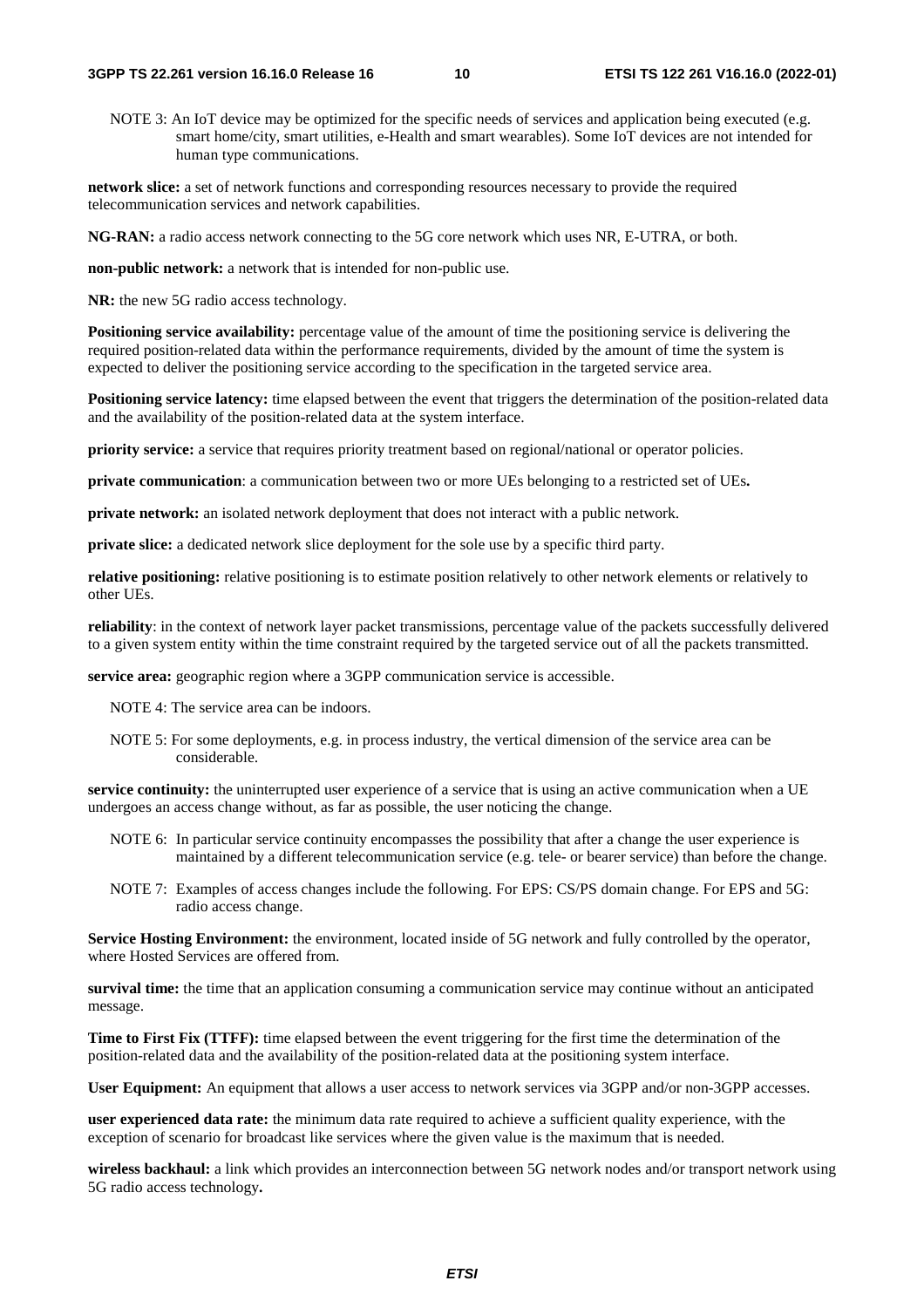**5G positioning service area:** a service area where positioning services would solely rely on infrastructures and positioning technologies that can be assumed to be present anywhere where 5G is present (e.g. a country-wide operatorsupplied 5G network, GNSS, position/motion sensors).

NOTE 8: This includes both indoor and any outdoor environments.

**5G Enhanced positioning area:** a subset of the 5G positioning service area that is assumed to be provided with additional infrastructure or deploy a particular set of positioning technologies to enhance positioning services.

NOTE 9: The enhanced positioning service area represents for example a factory plant, a dense urban area, an area along a road or railway track, a tunnel and covers both indoor and outdoor environments.

### 3.2 Abbreviations

For the purposes of the present document, the abbreviations given in 3GPP TR 21.905 [1] and the following apply. An abbreviation defined in the present document takes precedence over the definition of the same abbreviation, if any, in 3GPP TR 21.905 [1].

| 3D           | Three Dimensional                                               |
|--------------|-----------------------------------------------------------------|
| 5G           | <b>Fifth Generation</b>                                         |
| 5G LAN-VN    | 5G LAN-Virtual Network                                          |
| AR.          | <b>Augmented Reality</b>                                        |
| A/S          | Actuator/Sensor                                                 |
| E2E          | End to End                                                      |
| eFMSS        | Enhancement to Flexible Mobile Service Steering                 |
| eV2X         | <b>Enhanced V2X</b>                                             |
| <b>FMSS</b>  | Flexible Mobile Service Steering                                |
| IAB-MT       | Integrated Access Backhaul -Mobile Termination                  |
| <b>ICP</b>   | <b>Internet Content Provider</b>                                |
| ID           | Identification                                                  |
| <b>IMU</b>   | Inertial Measurement Unit                                       |
| <b>IOPS</b>  | Isolated E-UTRAN Operation for Public Safety                    |
| <b>IoT</b>   | Internet of Things                                              |
| <b>KPI</b>   | Key Performance Indicator                                       |
| <b>LCS</b>   | <b>Location Services</b>                                        |
| <b>MBB</b>   | Mobile BroadBand                                                |
| <b>MCS</b>   | <b>Mission Critical Services</b>                                |
| <b>MCX</b>   | Mission Critical X, with $X = PTT$ or $X = Video$ or $X = Data$ |
| MIoT         | Massive Internet of Things                                      |
| <b>MMTEL</b> | Multimedia Telephony                                            |
| <b>MNO</b>   | Mobile Network Operator                                         |
| <b>MPS</b>   | Multimedia Priority Service                                     |
| MSGin5G      | Message Service Within the 5G System                            |
| <b>MVNO</b>  | Mobile Virtual Network Operator                                 |
| <b>NGMN</b>  | <b>Next Generation Mobile Networks</b>                          |
| QoE          | Quality of Experience                                           |
| <b>RSTP</b>  | Rapid Spanning Tree Protocol                                    |
| <b>SEES</b>  | Service Exposure and Enablement S                               |
| URLLC        | Ultra Reliable Low Latency Communication Support                |
| <b>SST</b>   | Slice/Service Type                                              |
| <b>TTFF</b>  | Time To First Fix                                               |
| <b>UAV</b>   | <b>Unmanned Aerial Vehicle</b>                                  |
| <b>UHD</b>   | <b>Ultra High Definition</b>                                    |
| VR           | Virtual Reality                                                 |

### 4 Overview

Unlike previous 3GPP systems that attempted to provide a 'one size fits all' system, the 5G system is expected to be able to provide optimized support for a variety of different services, different traffic loads, and different end user communities. Various industry white papers, most notably, the NGMN 5G White Paper [2], describe a multi-faceted 5G system capable of simultaneously supporting multiple combinations of reliability, latency, throughput, positioning, and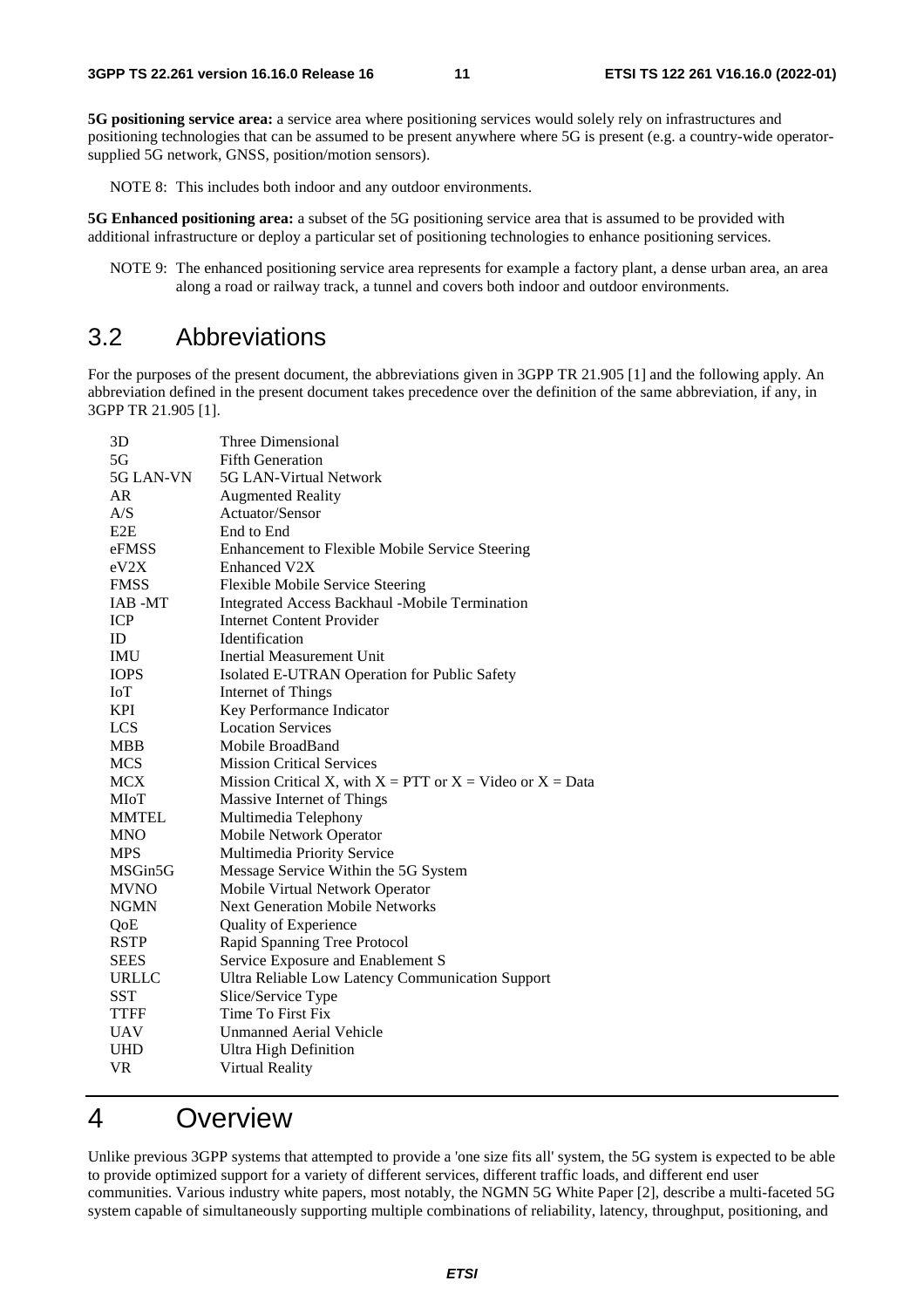availability. This technology revolution is achievable with the introduction of new technologies, both in access and the core, such as flexible, scalable assignment of network resources. In addition to increased flexibility and optimization, a 5G system needs to support stringent KPIs for latency, reliability, throughput, etc. Enhancements in the air interface contribute to meeting these KPIs as do enhancements in the core network, such as network slicing, in-network caching and hosting services closer to the end points.

A 5G system also supports new business models such as those for IoT and enterprise managed networks. Drivers for the 5G KPIs include services such as Unmanned Aerial Vehicle (UAV) control, Augmented Reality (AR), and factory automation. Network flexibility enhancements support self-contained enterprise networks, installed and maintained by network operators while being managed by the enterprise. Enhanced connection modes and evolved security facilitate support of massive IoT, expected to include tens of millions of UEs sending and receiving data over the 5G network.

Flexible network operations are the mainstay of the 5G system. The capabilities to provide this flexibility include network slicing, network capability exposure, scalability, and diverse mobility. Other network operations requirements address the necessary control and data plane resource efficiencies, as well as network configurations that optimize service delivery by minimizing routing between end users and application servers. Enhanced charging and security mechanisms handle new types of UEs connecting to the network in different ways.

Mobile Broadband (MBB) enhancements aim to meet a number of new KPIs. These pertain to high data rates, high user density, high user mobility, highly variable data rates, deployment, and coverage. High data rates are driven by the increasing use of data for services such as streaming (e.g. video, music, and user generated content), interactive services (e.g. AR), and IoT. These services come with stringent requirements for user experienced data rates as well as associated requirements for latency to meet service requirements. Additionally, increased coverage in densely populated areas such as sports arenas, urban areas, and transportation hubs has become essential for pedestrians and users in urban vehicles. New KPIs on traffic and connection density enable both the transport of high volumes of data traffic per area (traffic density) and transport of data for a high number of connections (e.g. UE density or connection density). Many UEs are expected to support a variety of services which exchange either a very large (e.g. streaming video) or very small (e.g. data burst) amount of data. The 5G system will handle this variability in a resource efficient manner. All of these cases introduce new deployment requirements for indoor and outdoor, local area connectivity, high user density, wide area connectivity, and UEs travelling at high speeds.

Another aspect of 5G KPIs includes requirements for various combinations of latency and reliability, as well as higher accuracy for positioning. These KPIs are driven by support for both commercial and public safety services. On the commercial side, industrial control, industrial automation, UAV control, and AR are examples of those services. Services such as UAV control will require more precise positioning information that includes altitude, speed, and direction, in addition to horizontal coordinates.

Support for Massive Internet of Things (MIoT) brings many new requirements in addition to those for the enhanced KPIs. The expansion of connected things introduces a need for significant improvements in resource efficiency in all system components (e.g. UEs, IoT devices, radio, access network, core network).

The 5G system also aims to enhance its capability to meet KPIs that emerging V2X applications require. For these advanced applications, the requirements, such as data rate, reliability, latency, communication range and speed, are made more stringent.

### 5 High-level requirements

### 5.1 Migration to 5G

### 5.1.1 Description

The 5G system supports most of the existing EPS services, in addition to many new services. The existing EPS services may be accessed using the new 5G access technologies even where the EPS specifications might indicate E-UTRA(N) only. Only new or changed service requirements for new or changed services are specified in this TS. The few EPS capabilities that are not supported by the 5G system are identified in clause 5.1.2.2 below.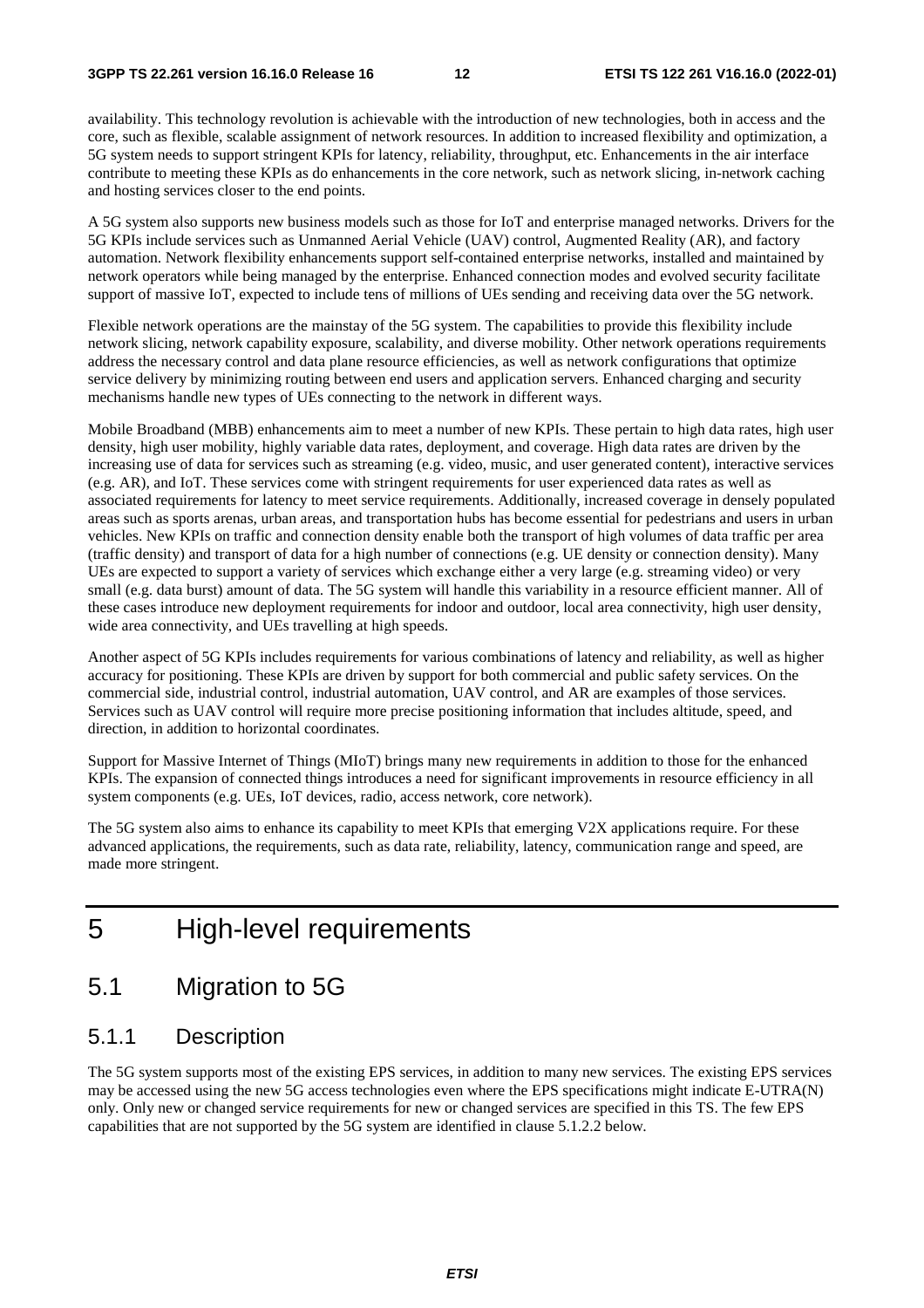### 5.1.2 Requirements

#### 5.1.2.1 Interworking between 5G systems

The 5G system shall support a UE with a 5G subscription roaming into a 5G Visited Mobile Network which has a roaming agreement with the UE's 5G Home Mobile Network.

The 5G system shall enable a Visited Mobile Network to provide support for establishing home network provided data connectivity as well as visited network provided data connectivity.

The 5G system shall enable a Visited Mobile Network to provide support for services provided in the home network as well as provide services in the visited network. Whether a service is provided in the visited network or in the home network is determined on a service by service basis.

The 5G system shall provide a mechanism for a network operator to limit access to its services for a roaming UE, (e.g. based on roaming agreement).

The 5G system shall provide a mechanism for a network operator to direct a UE onto a partnership network for routing all or some of the UE user plane and associated control plane traffic over the partnership network, subject to an agreement between the operators.

#### 5.1.2.2 Legacy service support

In principle, the 5G system shall support all EPS capabilities (e.g. from TSs 22.011, 22.101, 22.278, 22.185, 22.071, 22.115, 22.153, 22.173), however:

- Voice service continuity from NG-RAN to GERAN shall not be supported,
- Voice service continuity from NG-RAN to UTRAN CS should be supported (see Note),
- Voice service continuity from GERAN to NG-RAN shall not be supported,
- Voice service continuity from UTRAN to NG-RAN shall not be supported,
- CS fallback from NG-RAN to GERAN shall not be supported,
- CS fallback from NG-RAN to UTRAN shall not be supported.
- Seamless handover between NG-RAN and GERAN shall not be supported,
- Seamless handover between NG-RAN and UTRAN shall not be supported,
- Access to a 5G core network via GERAN or UTRAN shall not be supported,
- Video service continuity between 5GS and UMTS shall not be supported,
- IP address preservation for PS service when UE moves between 5GS and GSM/UMTS shall not be supported,
- Service continuity between 5GS and CDMA2000 shall not be supported.
- NOTE: Architectural or protocol changes needed to support voice service continuity from NG-RAN to UTRAN CS are expected to have minimum impact on architecture, specifications, or the development of the 5G New Core and New Radio.

#### 5.1.2.3 Interoperability with legacy 3GPP systems

The 5G system shall support mobility procedures between a 5G core network and an EPC with minimum impact to the user experience(e.g. QoS, QoE).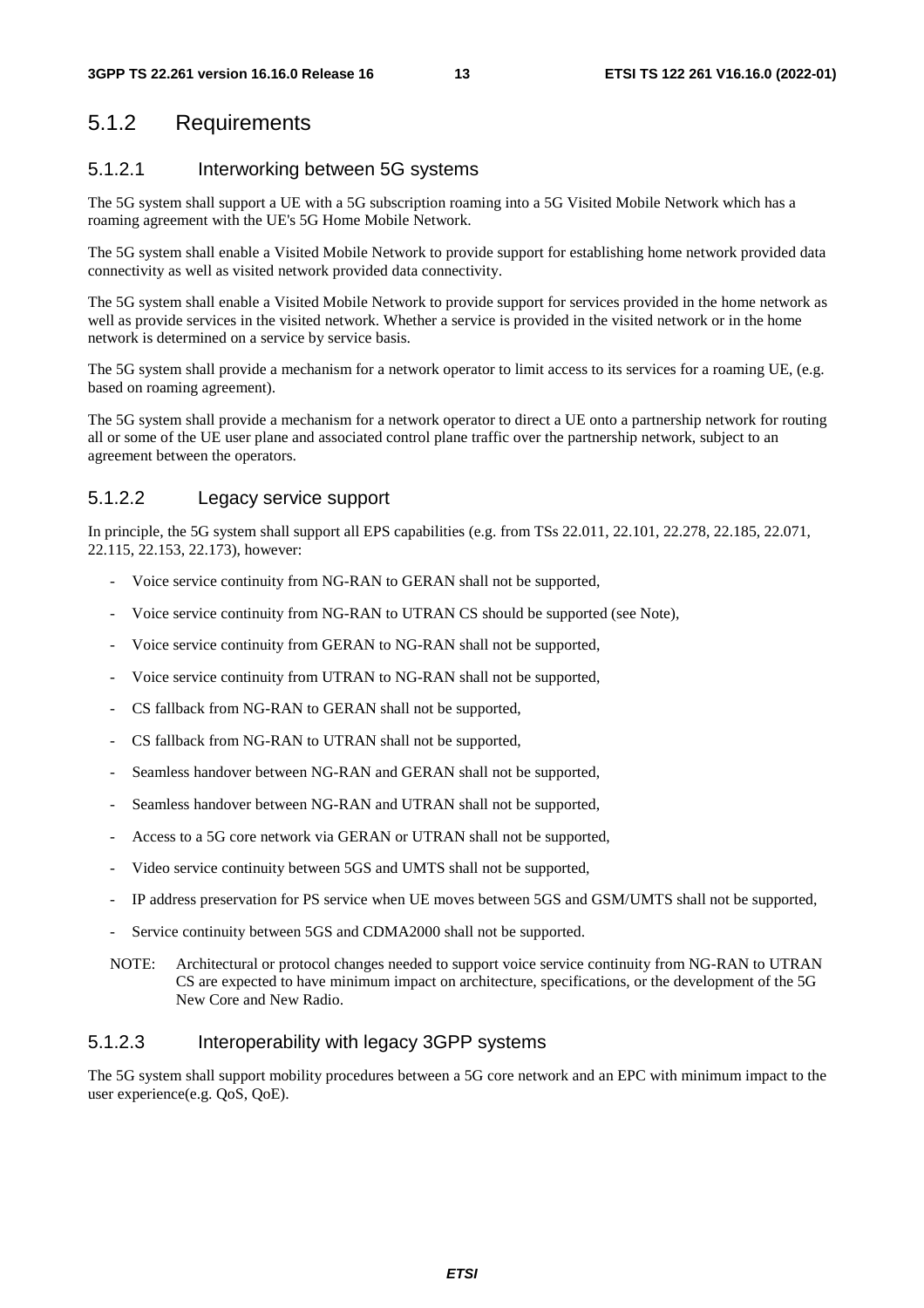### 6 Basic capabilities

### 6.1 Network slicing

#### 6.1.1 Description

Network slicing allows the operator to provide customised networks. For example, there can be different requirements on functionality (e.g. priority, charging, policy control, security, and mobility), differences in performance requirements (e.g. latency, mobility, availability, reliability and data rates), or they can serve only specific users (e.g. MPS users, Public Safety users, corporate customers, roamers, or hosting an MVNO).

A network slice can provide the functionality of a complete network, including radio access network functions, core network functions (e.g. potentially from different vendors) and IMS functions. One network can support one or several network slices.

### 6.1.2 Requirements

#### 6.1.2.1 General

The serving 5G network shall support providing connectivity to home and roaming users in the same network slice.

In shared 5G network configuration, each operator shall be able to apply all the requirements from this clause to their allocated network resources.

The 5G system shall be able to support IMS as part of a network slice.

The 5G system shall be able to support IMS independent of network slices.

#### 6.1.2.2 Management

The 5G system shall allow the operator to create, modify, and delete a network slice.

The 5G system shall allow the operator to define and update the set of services and capabilities supported in a network slice.

The 5G system shall allow the operator to configure the information which associates a UE to a network slice.

The 5G system shall allow the operator to configure the information which associates a service to a network slice.

The 5G system shall allow the operator to assign a UE to a network slice, to move a UE from one network slice to another, and to remove a UE from a network slice based on subscription, UE capabilities, the access technology being used by the UE, operator's policies and services provided by the network slice.

The 5G system shall support a mechanism for the VPLMN, as authorized by the HPLMN, to assign a UE to a network slice with the needed services or to a default network slice.

The 5G system shall enable a UE to be simultaneously assigned to and access services from more than one network slice of one operator.

Traffic and services in one network slice shall have no impact on traffic and services in other network slices in the same network.

Creation, modification, and deletion of a network slice shall have no or minimal impact on traffic and services in other network slices in the same network.

The 5G system shall support scaling of a network slice, i.e. adaptation of its capacity.

The 5G system shall enable the network operator to define a minimum available capacity for a network slice. Scaling of other network slices on the same network shall have no impact on the availability of the minimum capacity for that network slice.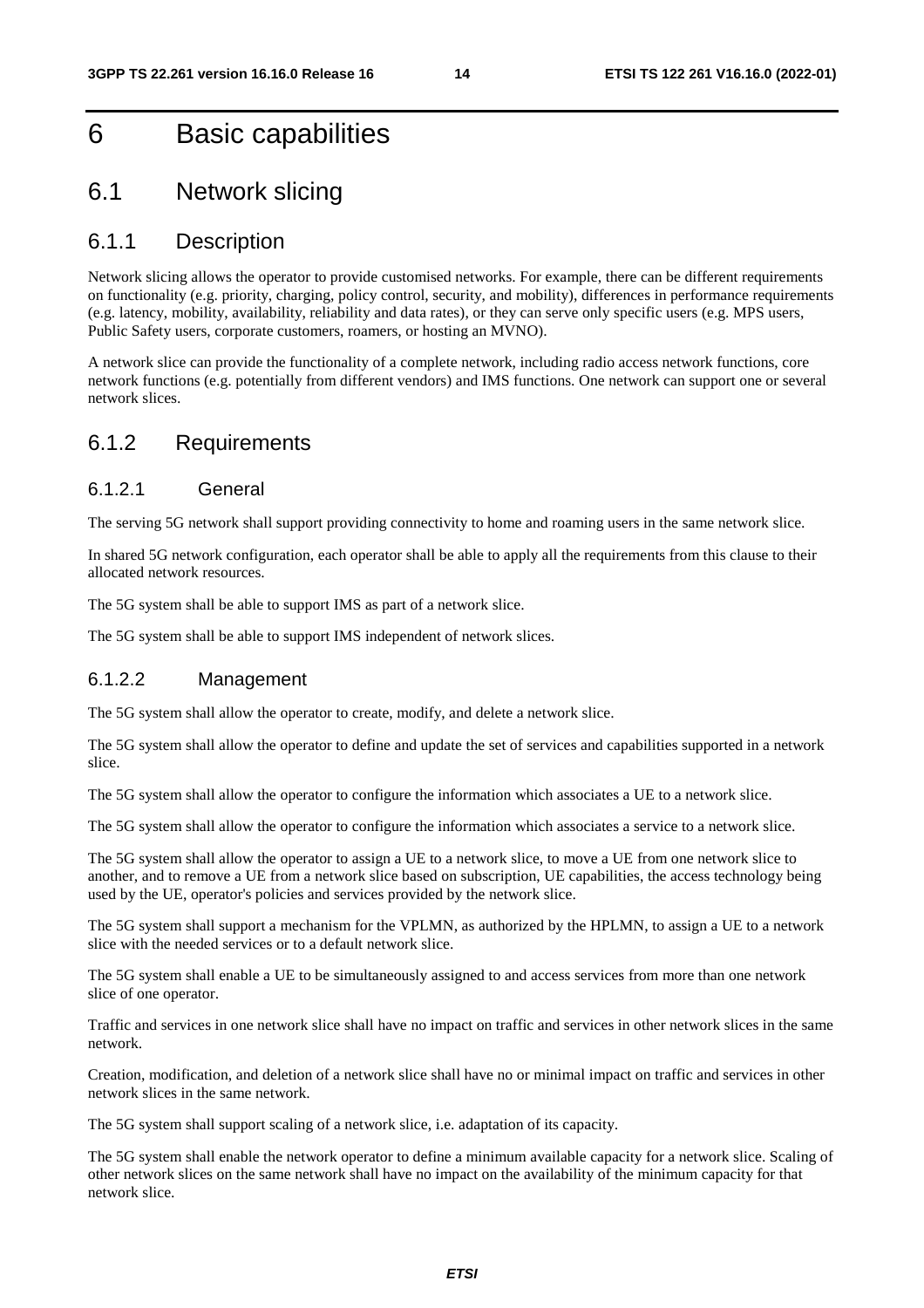The 5G system shall enable the network operator to define a maximum capacity for a network slice.

The 5G system shall enable the network operator to define a priority order between different network slices in case multiple network slices compete for resources on the same network.

The 5G system shall support means by which the operator can differentiate policy control, functionality and performance provided in different network slices.

#### 6.1.2.3 Network slice constraints

The 5G system shall support a mechanism to prevent a UE from trying to access a radio resource dedicated to a specific private slice for any purpose other than that authorized by the associated third party.

NOTE 1: UEs that are not authorized to access a specific private slice will not be able to access it for emergency calls if the private slice does not support emergency services.

The 5G system shall support a mechanism to configure a specific geographic area in which a network slice is accessible, i.e. a UE shall be within the geographical area in order to access the network slice.

The 5G system shall support a mechanism to limit a UE to only receiving service from an authorized slice.

#### 6.1.2.4 Cross-network slice coordination

The 5G system shall support a mechanism to provide time stamps with a common time base at the monitoring API, for services that cross multiple network slices and 5G networks.

The 5G system shall provide suitable APIs to coordinate network slices in multiple 5G networks so that the selected communication services of a non-public network can be extended through a PLMN (e.g. the service is supported by a slice in the non-public network and a slice in the PLMN).

The 5G system shall provide a mechanism to enable an MNO to operate a hosted non-public network and private slice(s) of its PLMN associated with the hosted non-public network in a combined manner.

### 6.2 Diverse mobility management

### 6.2.1 Description

A key feature of 5G is support for UEs with different mobility management needs. 5G will support UEs with a range of mobility management needs, including UEs that are

- stationary during their entire usable life (e.g. sensors embedded in infrastructure),
- stationary during active periods, but nomadic between activations (e.g. fixed access),
- mobile within a constrained and well-defined space (e.g. in a factory), and
- fully mobile.

Moreover, some applications require the network to ensure seamless mobility of a UE so that mobility is hidden from the application layer to avoid interruptions in service delivery while other applications have application specific means to ensure service continuity. But these other applications may still require the network to minimize interruption time to ensure that their application-specific means to ensure service continuity work effectively.

With the ever-increasing multimedia broadband data volumes, it is also important to enable the offloading of IP traffic from the 5G network onto traditional IP routing networks via an IP anchor node close to the network edge. As the UE moves, changing the IP anchor node may be needed in order to reduce the traffic load in the system, reduce end-to-end latency and provide a better user experience.

The flexible nature of a 5G system will support different mobility management methods that minimize signalling overhead and optimize access for these different types of UEs.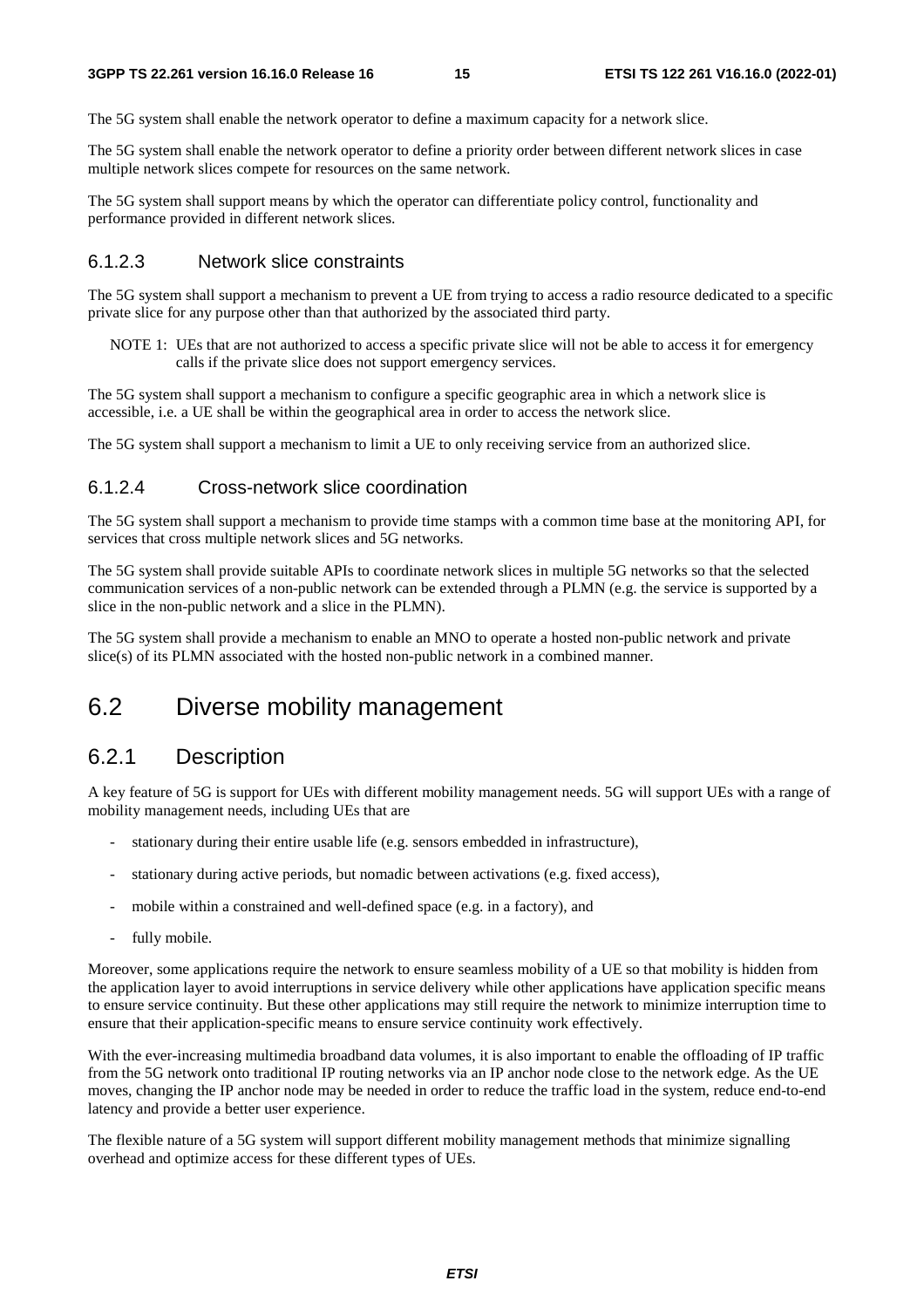### 6.2.2 General requirements

The 5G network shall allow operators to optimize network behaviour (e.g. mobility management support) based on the mobility patterns (e.g. stationary, nomadic, spatially restricted mobility, full mobility) of a UE or group of UEs.

The 5G system shall enable operators to specify and modify the types of mobility support provided for a UE or group of UEs.

The 5G system shall optimize mobility management support for a UE or group of UEs that use only mobile originated communications.

The 5G system shall support inter- and/or intra- access technology mobility procedures within 5GS with minimum impact to the user experience (e.g. QoS, QoE).

### 6.2.3 Service continuity requirements

The 5G system shall enable packet loss to be minimized during inter- and/or intra- access technology changes for some or all connections associated with a UE.

The 5G system shall minimize interruption time during inter- and/or intra- access technology mobility for some or all connections associated with a UE.

NOTE: The interruption time includes all delays which have impact on service continuity.

For applications that require the same IP address during the lifetime of the session, the 5G system shall enable maintaining the IP address assigned to a UE when moving across different cells and access technologies for connections associated with a UE.

The 5G system shall enable minimizing impact to the user experience (e.g. minimization of interruption time) when changing the IP address and IP anchoring point for some or all connections associated with a UE.

#### 6.2.4 Void

### 6.3 Multiple access technologies

### 6.3.1 Description

The 5G system will support 3GPP access technologies, including one or more NR and E-UTRA as well as non-3GPP access technologies. Interoperability among the various access technologies will be imperative. For optimization and resource efficiency, the 5G system will select the most appropriate 3GPP or non-3GPP access technology for a service, potentially allowing multiple access technologies to be used simultaneously for one or more services active on a UE. New technology such as satellite and wide area base stations will increase coverage and availability. This clause provides requirements for interworking with the various combinations of access technologies.

### 6.3.2 Requirements

#### 6.3.2.1 General

Based on operator policy, the 5G system shall enable the UE to select, manage, and efficiently provision services over the 3GPP or non-3GPP access.

Based on operator policy, the 5G system shall support steering a UE to select certain 3GPP access network(s).

Based on operator policy, the 5G system shall be able to dynamically offload part of the traffic (e.g. from 3GPP RAT to non-3GPP access technology), taking into account traffic load and traffic type.

Based on operator policy, the 5G system shall be able to provide simultaneous data transmission via different access technologies, (e.g. NR, E-UTRA, non-3GPP), to access one or more 3GPP services.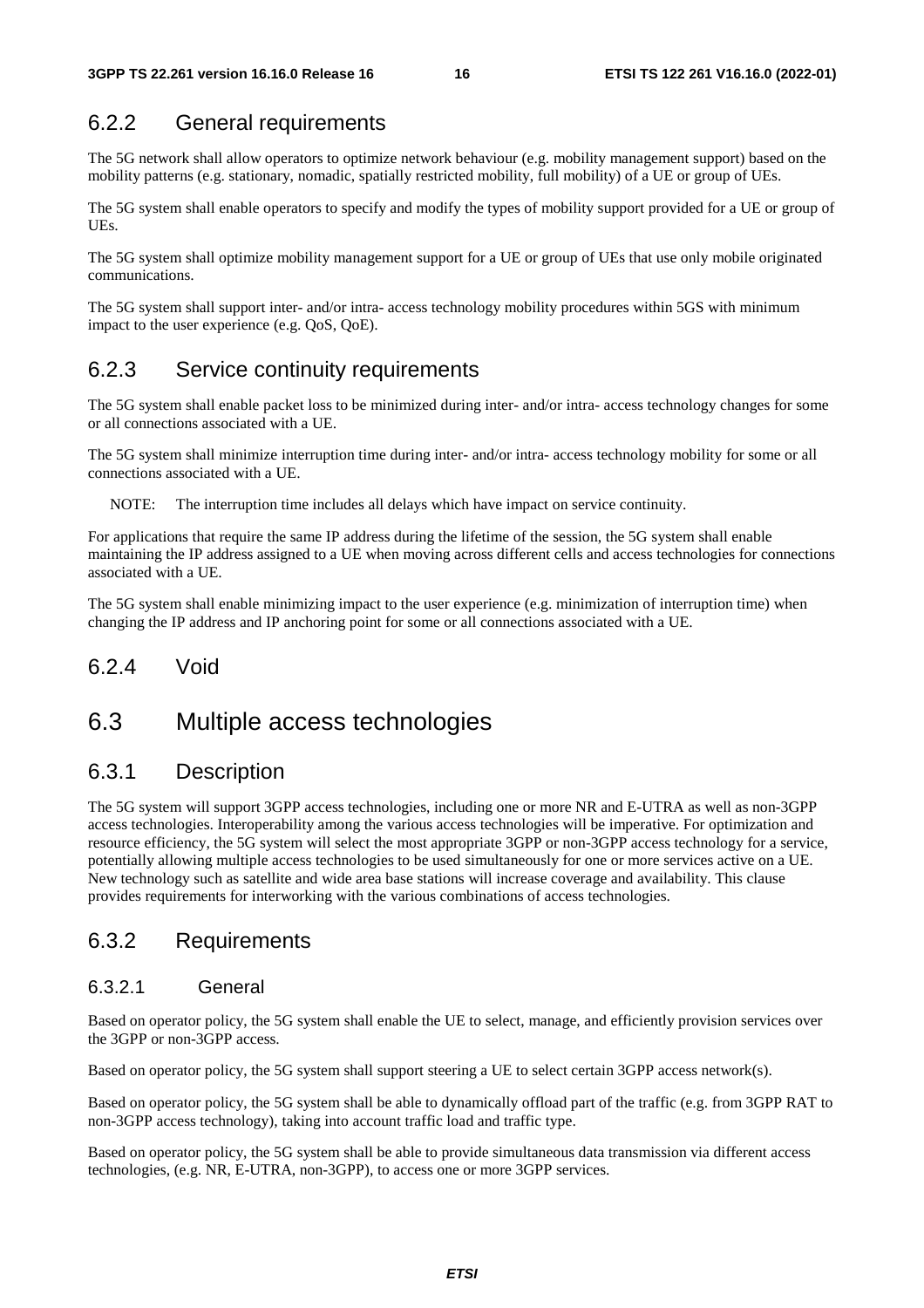When a UE is using two or more access technologies simultaneously, the 5G system shall be able to optimally distribute user traffic over select between access technologies in use, taking into account e.g. service, traffic characteristics, radio characteristics, and UE's moving speed.

The 5G system shall be able to support data transmissions optimized for different access technologies (e.g. 3GPP, non-3GPP) for UEs that are simultaneously connected to the network via different accesses.

Based on operator policy, the 5G system shall be able to add or drop the various access connections for a UE during a session.

The 5G system shall be able to support mobility between the supported access networks (e.g. NG-RAN, WLAN, fixed broadband access network).

The 5G system shall support UEs with multiple radio and single radio capabilities.

The 5G system shall support dynamic and static network address allocation of a common network address to the UE over all supported access types.

The 5G system shall support a set of identities for a single user in order to provide a consistent set of policies and a single set of services across 3GPP and non-3GPP access types.

The 5G system shall support the capability to operate in licensed and/or unlicensed bands.

#### 6.3.2.2 E-UTRA access

The 5G system shall be able to support seamless handover between NR and E-UTRA.

The 5G system shall support UEs with dual radio capability (i.e. a UE that can transmit on NR and E-UTRA simultaneously) as well as UEs with single radio capability (i.e. a UE that cannot transmit on NR and E-UTRA simultaneously).

#### 6.3.2.3 Void

#### 6.3.2.4 Fixed broadband access

The 5G system shall be able to efficiently support connectivity using fixed broadband access.

NOTE: The specification of fixed broadband access network is outside the scope of 3GPP.

The 5G system shall support use of a home base station that supports multiple access types (e.g. 5G RAT, WLAN access, fixed broadband access).

### 6.4 Resource efficiency

### 6.4.1 Description

5G introduces the opportunity to design a system to be optimized for supporting diverse UEs and services. While support for IoT is provided by EPS, there is room for improvement in efficient resource utilization that can be designed into a 5G system whereas they are not easily retrofitted into an existing system. Some of the underlying principles of the potential service and network operation requirements associated with efficient configuration, deployment, and use of UEs in the 5G network include bulk provisioning, resource efficient access, optimization for UE originated data transfer, and efficiencies based on the reduced needs related to mobility management for stationary UEs and UEs with restricted range of movement.

As sensors and monitoring UEs are deployed more extensively, the need to support UEs that send data packages ranging in size from a small status update in a few bits to streaming video increases. A similar need exists for smart phones with widely varying amounts of data. Specifically, to support short data bursts, the network should be able to operate in a mode where there is no need for a lengthy and high overhead signalling procedure before and after small amounts of data are sent. The system will, as a result, avoid both a negative impact to battery life for the UE and wasting signalling resources.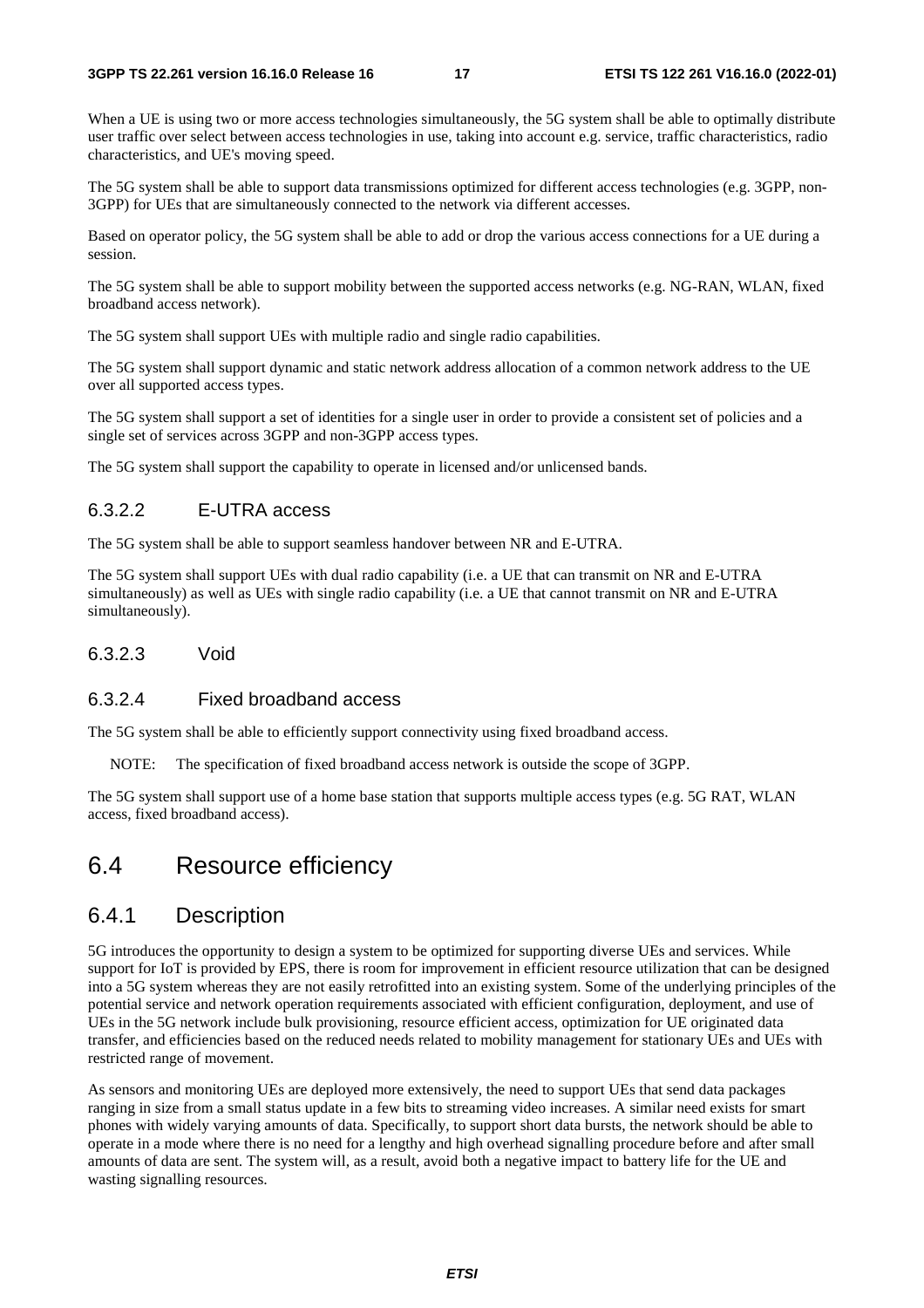For small form factor UEs it will be challenging to have more than 1 antenna due to the inability to get good isolation between multiple antennas. Thus these UEs need to meet the expected performance in a 5G network with only one antenna.

Cloud applications like cloud robotics perform computation in the network rather than in a UE, which requires the system to have high data rate in the uplink and very low round trip latency. Supposed that high density cloud robotics will be deployed in the future, the 5G system need to optimize the resource efficiency for such scenario.

Additional resource efficiencies will contribute to meeting the various KPIs defined for 5G. Control plane resource efficiencies can be achieved by optimizing and minimizing signalling overhead, particularly for small data transmissions. Mechanisms for minimizing user plane resources utilization include in-network caching and application in a Service Hosting Environment closer to the end user. These optimization efforts contribute to achieving lower latency and higher reliability.

Diverse mobility management related resource efficiencies are covered in clause 6.2.

Security related resource efficiencies are covered in clause 8.8.

### 6.4.2 Requirements

#### 6.4.2.1 General

The 5G system shall minimize control and user plane resource usage for data transfer from send only UEs.

The 5G system shall minimize control and user plane resource usage for stationary UEs (e.g. lower signalling to user data resource usage ratio).

The 5G system shall minimize control and user plane resource usage for transfer of infrequent small data units.

The 5G system shall optimize the resource use of the control plane and/or user plane for transfer of small data units.

The 5G system shall optimize the resource use of the control plane and/or user plane for transfer of continuous uplink data that requires both high data rate (e.g. 10 Mbps) and very low end-to-end latency (e.g. 1-10 ms).

The 5G network shall optimize the resource use of the control plane and/or user plane to support high density connections (e.g. 1 million connections per square kilometre) taking into account, for example, the following criteria:

- type of mobility support;
- communication pattern (e.g. send-only, frequent or infrequent);
- characteristics of payload (e.g. small or large size data payload);
- characteristics of application (e.g. provisioning operation, normal data transfer);
- UE location:
- timing pattern of data transfer (e.g. real time or non-delay sensitive).

The 5G system shall efficiently support service discovery mechanisms where UEs can discover, subject to access rights:

- status of other UEs (e.g. sound on/off);
- capabilities of other UEs (e.g. the UE is a relay UE) and/or;
- services provided by other UEs (e.g. the UE is a colour printer).

The 5G system shall be able to minimise the amount of wireless backhaul traffic (e.g. consolidating data transmissions to 1 larger rather than many smaller), when applicable (e.g. providing service in an area subject to power outages).

The 5G system shall support small form factor UEs with single antenna.

NOTE: Small form factor UEs are typically expected to have the diagonal less than 1/5 of the lowest supported frequency wave length.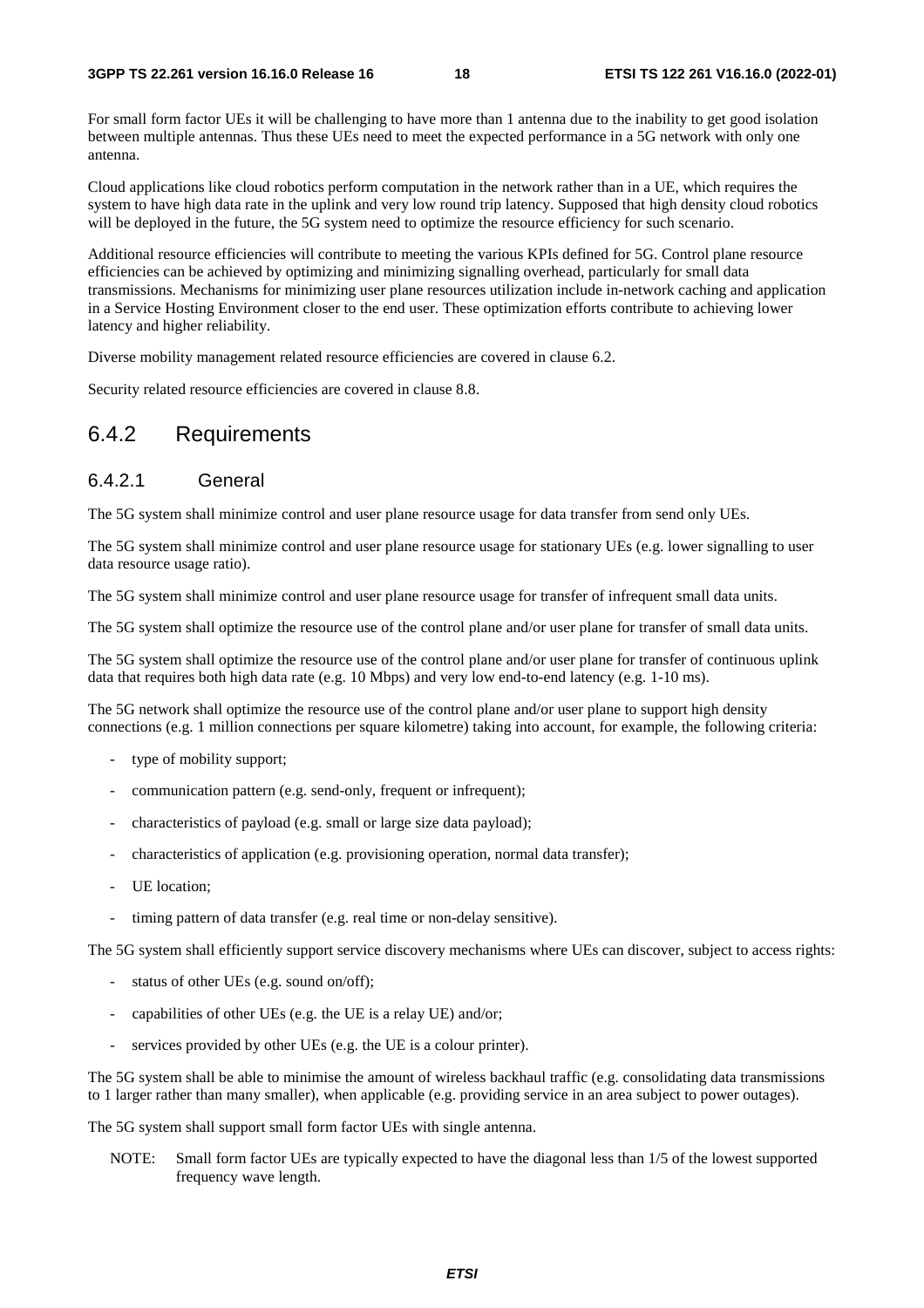### 6.4.2.2 Efficient bulk operations for IoT

The 5G system shall support a timely, efficient, and/or reliable mechanism to transmit the same information to multiple UEs.

#### 6.4.2.3 Efficient management for IoT

The 5G network shall optimize the resource use of the control plane and/or user plane to manage (e.g. provide service parameters, activate, deactivate) a UE.

The 5G network shall be able to provide policies for background data transfer to a UE so that the 5G system can optimally use the control plane and/or user plane resources.

#### 6.4.2.4 Efficient control plane

The 5G system shall minimize the signalling that is required prior to user data transmission.

NOTE: The amount of signalling overhead may vary based on the amount of data to be transmitted, even for the same UE.

### 6.5 Efficient user plane

### 6.5.1 Description

5G is designed to meet diverse services with different and enhanced performances (e.g. high throughput, low latency and massive connections) and data traffic model (e.g. IP data traffic, non-IP data traffic, short data bursts and high throughput data transmissions).

User plane should be more efficient for 5G to support differentiated requirements. On one hand, a Service Hosting Environment located inside of operator's network can offer Hosted Services closer to the end user to meet localization requirement like low latency, low bandwidth pressure. These Hosted Services contain applications provided by operators and/or trusted third parties. On the other hand, user plane paths can be selected or changed to improve the user experience or reduce the bandwidth pressure, when a UE or application changes location during an active communication.

### 6.5.2 Requirements

Based on operator policy, application needs, or both, the 5G system shall support an efficient user plane path between UEs attached to the same network, modifying the path as needed when the UE moves during an active communication.

The 5G network shall enable a Service Hosting Environment provided by operator.

Based on operator policy, the 5G network shall be able to support routing of data traffic between a UE attached to the network and an application in a Service Hosting Environment for specific services, modifying the path as needed when the UE moves during an active communication.

Based on operator policy, application needs, or both, the 5G system shall support an efficient user plane path, modifying the path as needed when the UE moves or application changes location, between a UE in an active communication and:

- an application in a Service Hosting Environment; or
- an application server located outside the operator's network.

The 5G network shall maintain user experience (e.g. QoS, QoE) when a UE in an active communication moves from a location served by a Service Hosting Environment to:

- another location served by a different Service Hosting Environment; or
- another location served by an application server located outside the operator's network, and vice versa.

The 5G network shall maintain user experience (e.g. QoS, QoE) when an application for a UE moves as follows: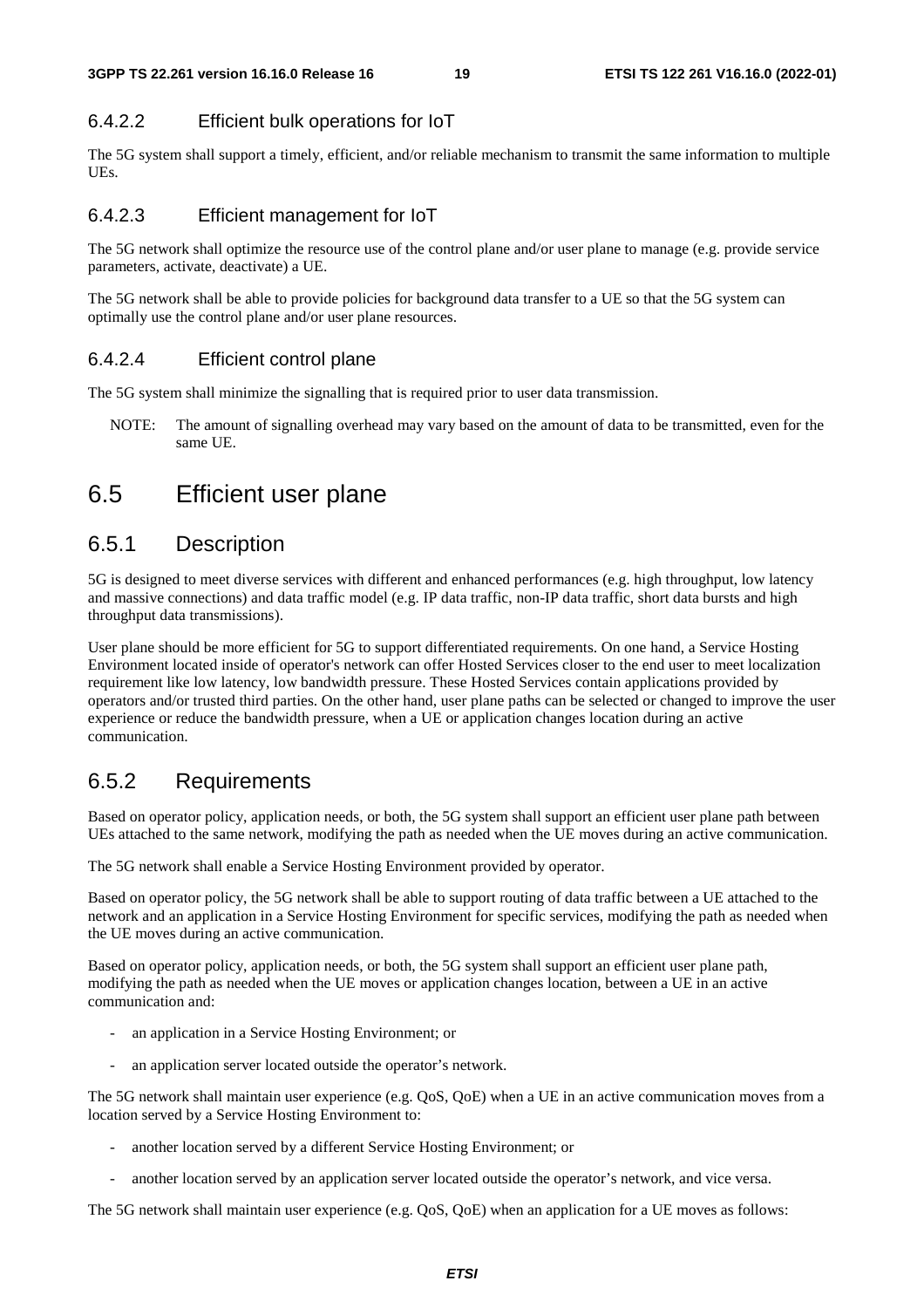- within a Service Hosting Environment; or
- from a Service Hosting Environment to another Service Hosting Environment; or
- from a Service Hosting Environment to an application server located place outside the operator's network, and vice versa.

The 5G network shall be able to interact with applications in a Service Hosting Environment for efficient network resource utilization and offloading data traffic to the Service Hosting Environment close to the UE's point of attachment to the access network.

The 5G network shall support configurations of the Service Hosting Environment in the network (e.g. access network, core network), that provide application access close to the UE's point of attachment to the access network.

The 5G system shall support mechanisms to enable a UE to access the closest Service Hosting Environment for a specific hosted application or service.

The 5G network shall enable instantiation of applications for a UE in a Service Hosting Environment close to the UE's point of attachment to the access network.

The 5G system shall be able to suspend or stop application instances in a Service Hosting Environment.

NOTE: Not all applications will always be available in all Service Hosting Environments. Therefore, it may be needed to instantiate an application at a Service Hosting Environment nearby for serving a particular UE.

Based on operator policy, the 5G system shall provide a mechanism such that one type of traffic (from a specific application or service) to/from a UE can be offloaded close to the UE's point of attachment to the access network, while not impacting other traffic type to/from that same UE.

### 6.6 Efficient content delivery

### 6.6.1 Description

Video-based services (e.g. live streaming, VR) and personal data storage applications have been instrumental for the massive growth in mobile broadband traffic. Subject to service agreement between the operator and the content provider, the information of content and content itself can be aware by operator. In-network content caching provided by the operator, a third party or both, can improve user experience, reduce backhaul resource usage and utilize radio resource efficiently.

The operation of in-network caching includes flexible management of the location of the content cache within the network and efficient delivery of content to and from the appropriate content caching application. Examples of services are the delivery of popular video content from a content caching application via broadcast, and secure storage of a user's personal data or files using a distributed caching application. Such a service could also provide a student with a wireless backpack, where students can resume their work through the same or a different UE at any time, with very fast response times from the network.

### 6.6.2 Requirements

The 5G system shall enable efficient delivery of content from a content caching application under the control of the operator (e.g. a cache located close to the UE).

The 5G system shall support a content caching application in a UE under the control of the operator.

The 5G system shall support configurations of content caching applications in the network (e.g. access network, core network), that provide content close to the UE.

Based on operator policy, the 5G system shall support an efficient mechanism for selection of a content caching application (e.g. minimize utilization of radio, backhaul resources and/or application resource) for delivery of the cached content to the UE.

The 5G system shall support a mechanism for the operator to manage content distribution across content caching applications.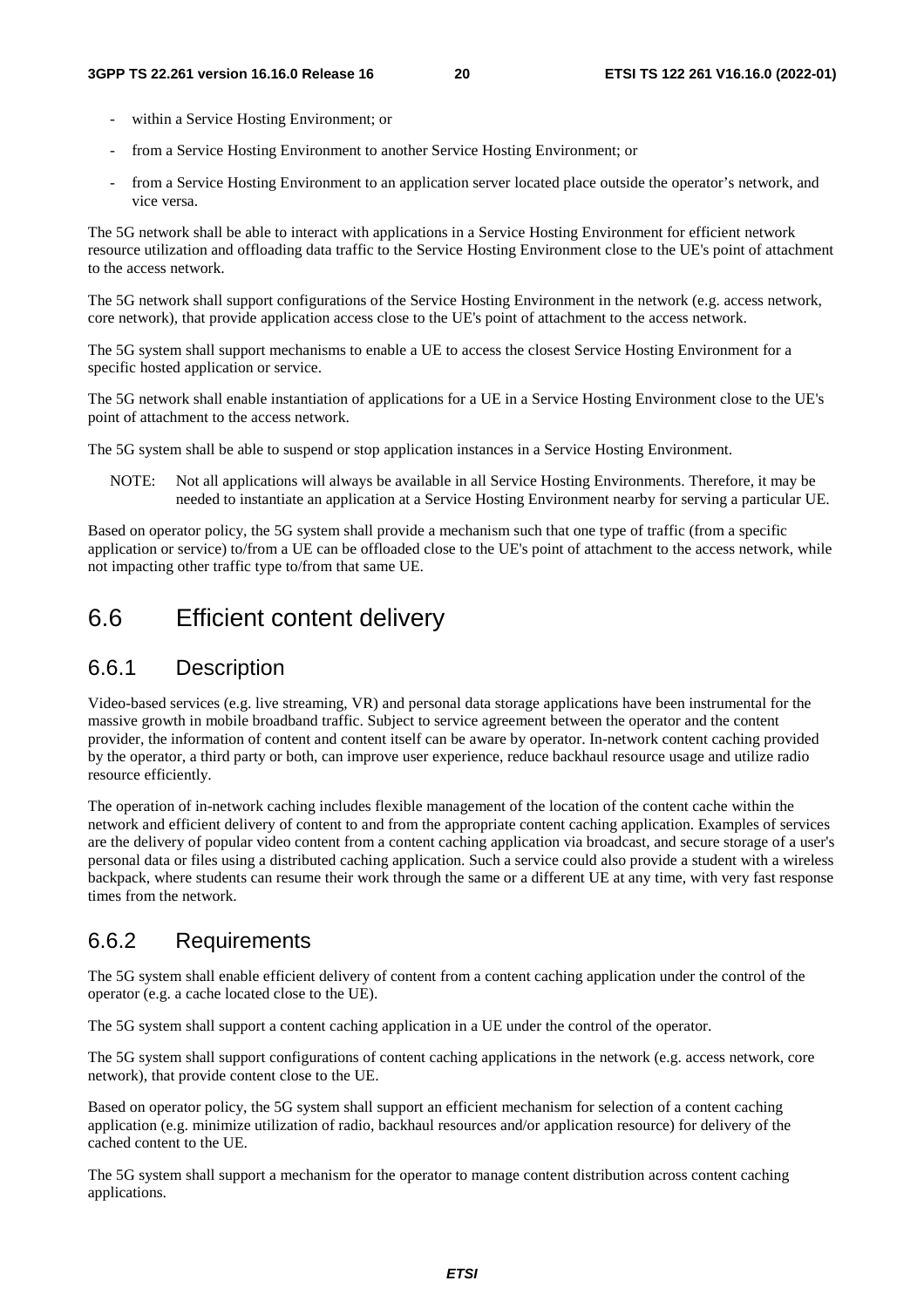The 5G system shall support delivery of cached content from a content caching application via the broadcast/multicast service.

### 6.7 Priority, QoS, and policy control

#### 6.7.1 Description

The 5G network will support many commercial services (e.g. medical) and regional or national regulatory services (e.g. MPS, Emergency, Public Safety) with requirements for priority treatment. Some of these services share common QoS characteristics such as latency and packet loss rate, but may have different priority requirements. For example, UAV control and air traffic control may have stringent latency and reliability requirements but not necessarily the same priority requirements. In addition, voice-based services for MPS and Emergency share common QoS characteristics as applicable for normal public voice communications, yet may have different priority requirements. The 5G network will need to support mechanisms that enable the decoupling of the priority of a particular communication from the associated QoS characteristics such as latency and reliability to allow flexibility to support different priority services (that need to be configurable to meet operator needs, consistent with operator policies and corresponding national and regional regulatory policies).

The network needs to support flexible means to make priority decisions based on the state of the network (e.g. during disaster events and network congestion) recognizing that the priority needs may change during a crisis. The priority of any service may need to be different for a user of that service based on operational needs and regional or national regulations. Therefore, the 5G system should allow a flexible means to prioritise and enforce prioritisation among the services (e.g. MPS, Emergency, medical, Public Safety) and among the users of these services. The traffic prioritisation may be enforced by adjusting resource utilization or pre-empting lower priority traffic.

The network must offer a means to provide the required QoS (e.g. reliability, latency, and bandwidth) for a service and the ability to prioritize resources when necessary to meet the service requirements. Existing QoS and policy frameworks handle latency and improve reliability by traffic engineering. In order to support 5G service requirements, it is necessary for the 5G network to offer QoS and policy control for reliable communication with latency required for a service and enable the resource adaptations as necessary.

The network needs to allow multiple services to coexist, including multiple priority services (e.g. Emergency, MPS and MCS) and must provide means to prevent a single service from consuming or monopolizing all available network resources, or impacting the QoS (e.g. availability) of other services competing for resources on the same network under specific network conditions. For example, it is necessary to prevent certain services (e.g. citizen-to-authority Emergency) sessions from monopolizing all available resources during events such as disaster, emergency, and DDoS attacks from impacting the availability of other priority services such as MPS and MCS.

Also, as 5G network is expected to operate in a heterogeneous environment with multiple access technologies, multiple types of UE, etc., it should support a harmonised QoS and policy framework that applies to multiple accesses.

Further, for QoS control in EPS only covers RAN and core network, but for 5G network E2E QoS (e.g. RAN, backhaul, core network, network to network interconnect) is needed to achieve the 5G user experience (e.g. ultra-low latency, ultra-high bandwidth).

### 6.7.2 Requirements

The 5G system shall allow flexible mechanisms to establish and enforce priority policies among the different services (e.g. MPS, Emergency, medical, Public Safety) and users.

NOTE 1: Priority between different services is subject to regional or national regulatory and operator policies.

The 5G system shall be able to provide the required QoS (e.g. reliability, end-to-end latency, and bandwidth) for a service and support prioritization of resources when necessary for that service.

The 5G system shall enable the network operator to define and statically configure a maximum resource assignment for a specific service that can be adjusted based on the network state (e.g. during congestion, disaster, emergency and DDoS events) subject to regional or national regulatory and operator policies.

The 5G system shall allow decoupling of the priority of a particular communication from the associated QoS characteristics such as end-to-end latency and reliability.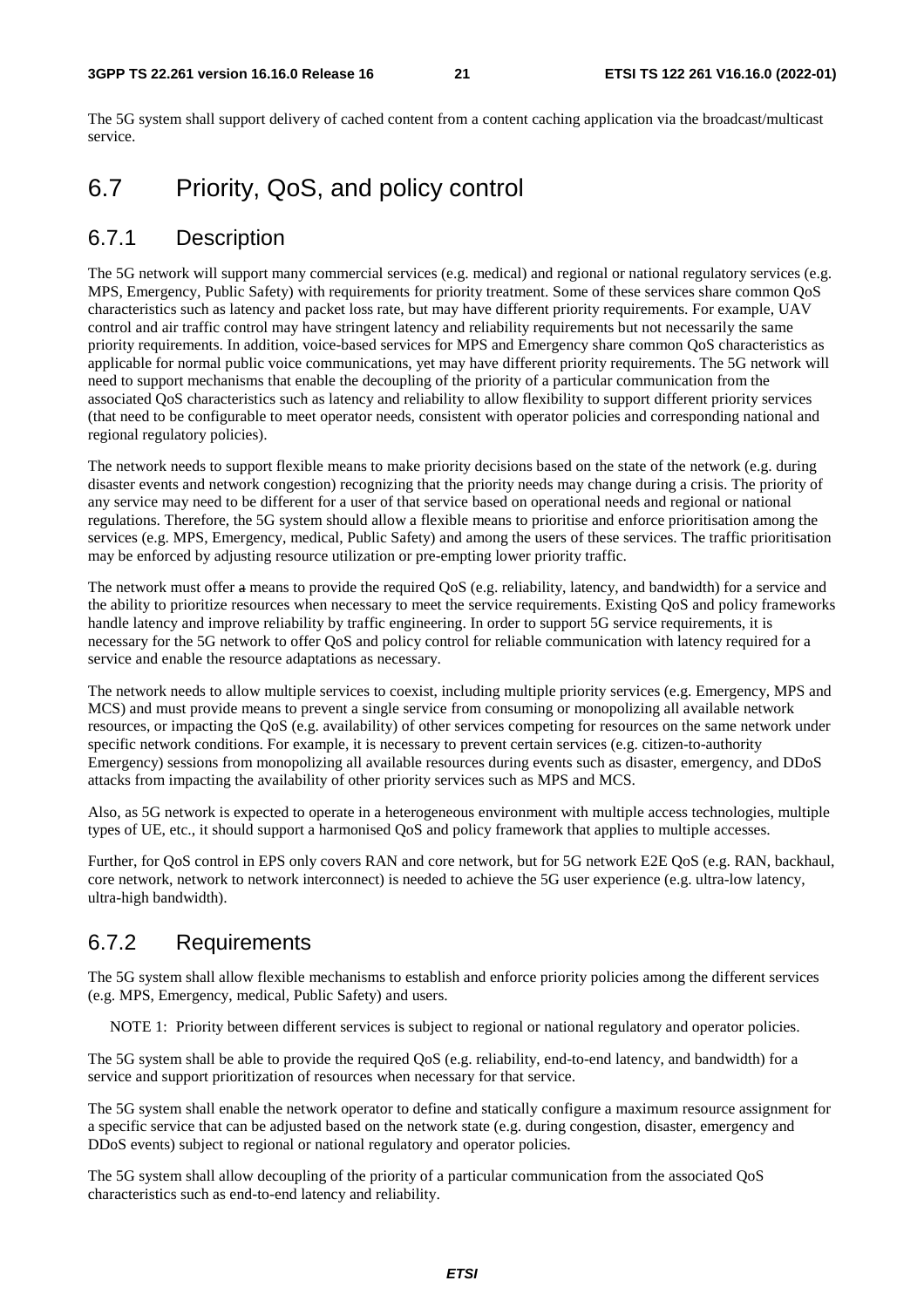The 5G system shall be able to support a harmonised QoS and policy framework applicable to multiple accesses.

The 5G system shall be able to support E2E (e.g. UE to UE) QoS for a service.

NOTE 2: E2E QoS needs to consider QoS in the access networks, backhaul, core network, and network to network interconnect.

The 5G system shall be able to support QoS for applications in a Service Hosting Environment.

### 6.8 Dynamic policy control

The 5G system shall support the creation and enforcement of prioritisation policy for users and traffic, during connection setup and when connected.

NOTE: Prioritisation, pre-emption, and precedence of critical traffic associated with certain priority services (e.g. MPS and Emergency) are subject to regional/national regulatory and operator policies.

The 5G system shall support optimised signalling for prioritised users and traffic where such signalling is prioritized over other signalling traffic.

Based on operator policy, the 5G system shall allow flexible means for authorized entities to create and enforce priority among the different service flows.

Based on operator policy, the 5G system shall support a real-time, dynamic, secure and efficient means for authorized entities (e.g. users, context aware network functionality) to modify the QoS and policy framework. Such modifications may have a variable duration.

Based on operator policy, the 5G system shall maintain a session when prioritization of that session changes in real time, provided that the new priority is above the threshold for maintaining the session.

- 6.9 Void
- 6.9.1 Void
- 6.9.2 Void

### 6.10 Network capability exposure

### 6.10.1 Description

3GPP SEES and (e)FMSS features allow the operator to expose network capabilities e.g. QoS policy to third party ISPs/ICPs. With the advent of 5G, new network capabilities need to be exposed to the third party (e.g. to allow the third party to customize a dedicated physical or virtual network or a dedicated network slice for diverse use cases; to allow the third party to manage a trusted third party application in a Service Hosting Environment to improve user experience, and efficiently utilize backhaul and application resources).

#### 6.10.2 Requirements

The following set of requirements complement the requirements listed in 3GPP TS 22.101 [6], clause 29.

Based on operator policy, a 5G network shall provide suitable APIs to allow a trusted third party to create, modify, and delete network slices used for the third party.

Based on operator policy, the 5G network shall provide suitable APIs to allow a trusted third party to monitor the network slice used for the third party.

Based on operator policy, the 5G network shall provide suitable APIs to allow a trusted third party to define and update the set of services and capabilities supported in a network slice used for the third party.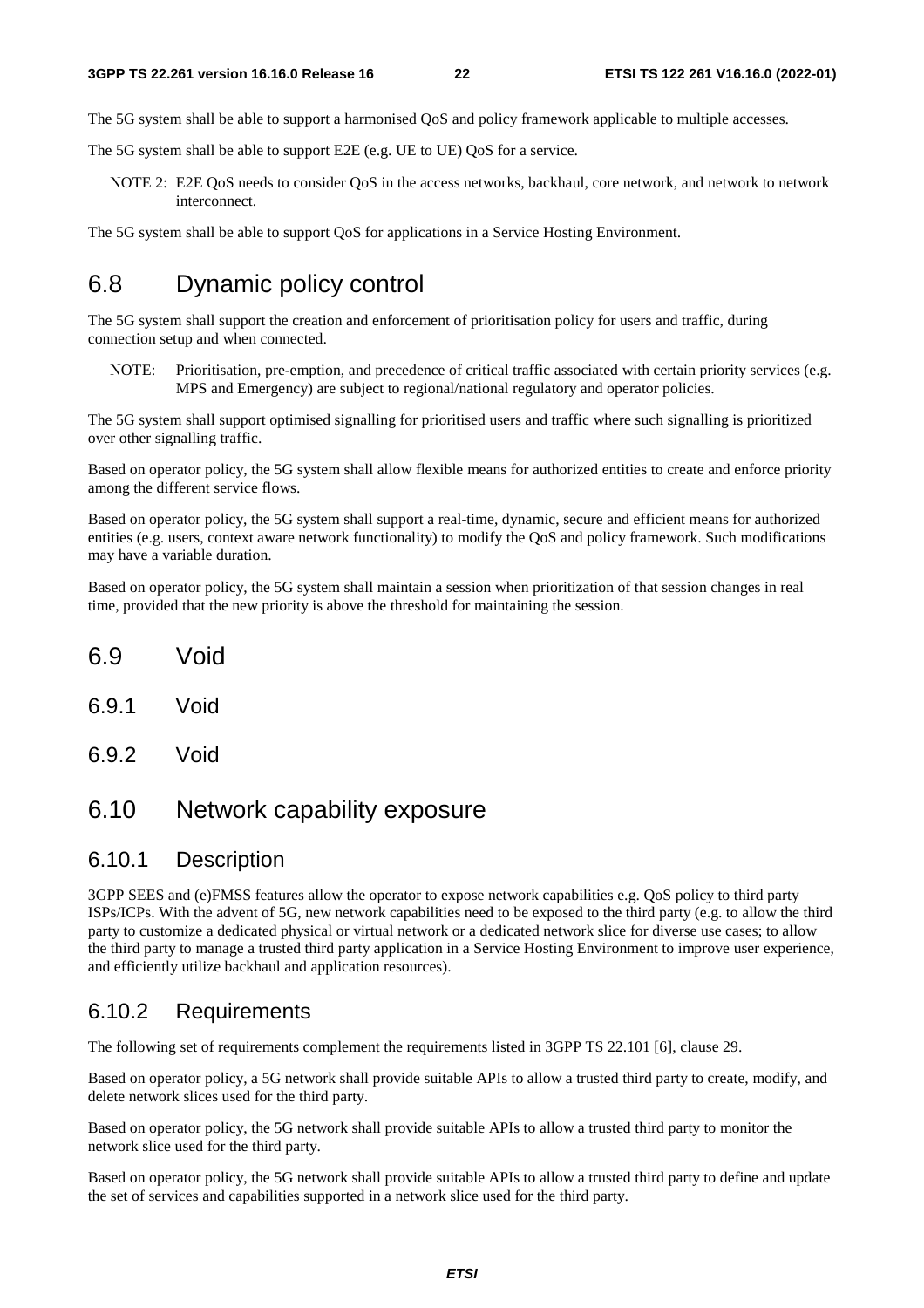Based on operator policy, the 5G network shall provide suitable APIs to allow a trusted third party to configure the information which associates a UE to a network slice used for the third party.

Based on operator policy, the 5G network shall provide suitable APIs to allow a trusted third party to configure the information which associates a service to a network slice used for the third party.

Based on operator policy, the 5G network shall provide suitable APIs to allow a trusted third party to assign a UE to a network slice used for the third party, to move a UE from one network slice used for the third party to another network slice used for the third party, and to remove a UE from a network slice used for the third party based on subscription, UE capabilities, and services provided by the network slice.

The 5G network shall provide a mechanism to expose broadcasting capabilities to trusted third party broadcasters' management systems.

Based on operator policy, a 5G network shall provide suitable APIs to allow a trusted third party to manage this trusted third party owned application(s) in the operator's Service Hosting Environment.

Based on operator policy, the 5G network shall provide suitable APIs to allow a third party to monitor this trusted third party owned application(s) in the operator's Service Hosting Environment.

Based on operator policy, the 5G network shall provide suitable APIs to allow a trusted third party to scale a network slice used for the third party, i.e. to adapt its capacity.

Based on operator policy, a 5G network shall provide suitable APIs to allow one type of traffic (from trusted third party owned applications in the operator's Service Hosting Environment) to/from a UE to be offloaded to a Service Hosting Environment close to the UE's location.

Based on operator policy, the 5G network shall provide suitable APIs to allow a trusted third party application to request appropriate QoE from the network.

Based on operator policy, the 5G network shall expose a suitable API to an authorized third party to provide the information regarding the availability status of a geographic location that is associated with that third party.

Based on operator policy, the 5G network shall expose a suitable API to allow an authorized third party to monitor the resource utilisation of the network service (radio access point and the transport network (front, backhaul)) that are associated with the third party.

Based on operator policy, the 5G network shall expose a suitable API to allow an authorized third party to define and reconfigure the properties of the communication services offered to the third party.

Based on operator policy, the 5G network shall expose a suitable API to provide the security logging information of UEs, for example, the active 3GPP security mechanisms (e.g. data privacy, authentication, integrity protection) to an authorized third party.

Based on operator policy, the 5G network shall be able to acknowledge within 100ms a communication service request from an authorized third party via a suitable API.

The 5G network shall provide suitable APIs to allow a trusted third party to monitor the status (e.g. locations, lifecycle, registration status) of its own UEs.

NOTE: The number of UEs could be in the range from single digit to tens of thousands.

The 5G network shall provide suitable APIs to allow a trusted third party to get the network status information of a private slice dedicated for the third party, e.g. the network communication status between the slice and a specific UE.

The 5G system shall support APIs to allow the non-public network to be managed by the MNO's Operations System.

The 5G system shall provide suitable APIs to allow third party infrastructure (i.e. physical/virtual network entities at RAN/core level) to be used in a private slice.

A 5G system shall provide suitable APIs to enable a third party to manage its own non-public network and its private slice(s) in the PLMN in a combined manner.

The 5G system shall support suitable APIs to allow an MNO to offer automatic configuration services (for instance, interference management) to non-public networks deployed by third parties and connected to the MNO's Operations System through standardized interfaces.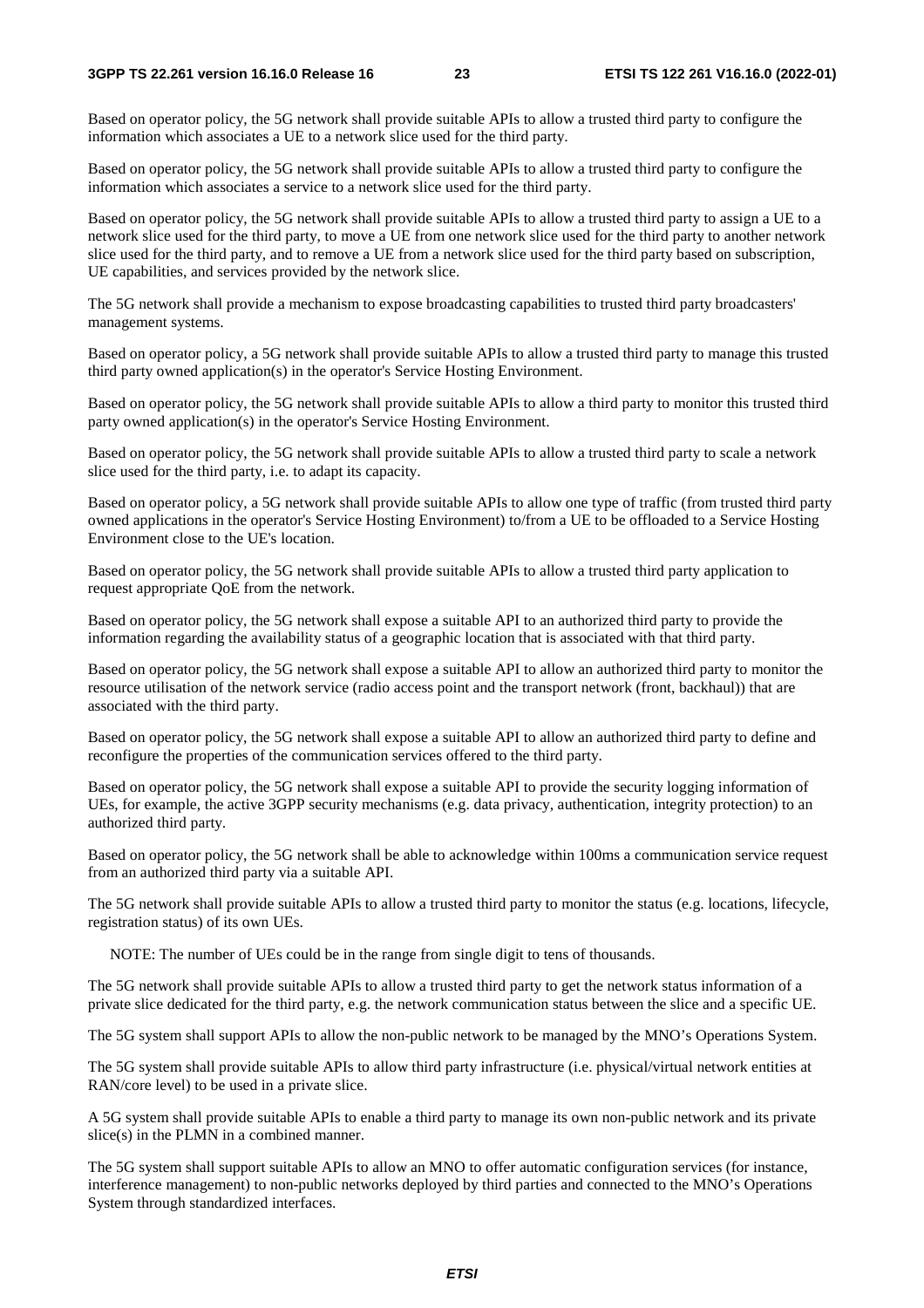### 6.11 Context aware network

### 6.11.1 Description

A variety of sensors such as accelerometer, gyroscope, magnetometer, barometer, proximity sensor, and GPS can be integrated in a UE. Also, different applications running on the UE can have different communication needs (e.g. different traffic time). In addition, a UE can support different access technologies such as NR, E-UTRA, WLAN access technology, and fixed broadband access technology. The information gathered by sensors, the utilized access technologies, the application context, and the application traffic characteristics can provide useful information to the applications installed in the UE and can also help the 5G system utilize resources in an efficient and optimized way.

### 6.11.2 Requirements

The 5G system shall support network resource utilization efficiently and network optimization based on system information, including:

- network conditions, such as network load and congestion information;
- information on served UEs such as access information (e.g. 3GPP access, non-3GPP access), cell type (e.g. macro cell, small cell), user experienced data rate;
- application's characteristics (e.g. expected traffic over time);
- information on prioritized communication such as user subscription profile and priority level, priority services (e.g. MPS, Emergency, and Public Safety), application used for priority communications (e.g. voice, video, and data) and traffic associated with priority communications (signalling and media);
- subject to user consent, enhanced traffic characteristic of UE (e.g. Mobility information (e.g. no mobility, nomadic, spatially restricted mobility, full mobility), location, sensor-level information (e.g. direction, speed, power status, display status, other sensor information installed in the UE), application-level information (e.g. foreground applications, running background application, and user settings).

The 5G system shall support mechanisms to collect system information for network optimization within an operator configured time scale.

### 6.12 Self backhaul

### 6.12.1 Description

The increased density of access nodes needed to meet future performance objectives poses considerable challenges in deployment and management (e.g. backhaul availability, backhaul capacity and scalability). The use of wireless backhaul for such access nodes helps to address some of the challenges.

Wireless self-backhauling in the radio access network can enable simpler deployment and incremental rollout by reducing reliance on the availability of wired backhaul at each access node location. Network planning and installation efforts can be reduced by leveraging plug and play type features -- self-configuration, self-organizing, and selfoptimization.

### 6.12.2 Requirements

The 5G network shall enable operators to support wireless self-backhaul using NR and E-UTRA.

The 5G network shall support flexible and efficient wireless self-backhaul for both indoor and outdoor scenarios.

The 5G network shall support flexible partitioning of radio resources between access and backhaul functions.

The 5G network shall support autonomous configuration of access and wireless self-backhaul functions.

The 5G network shall support multi-hop wireless self-backhauling.

NOTE 1: This is to enable flexible extension of range and coverage area.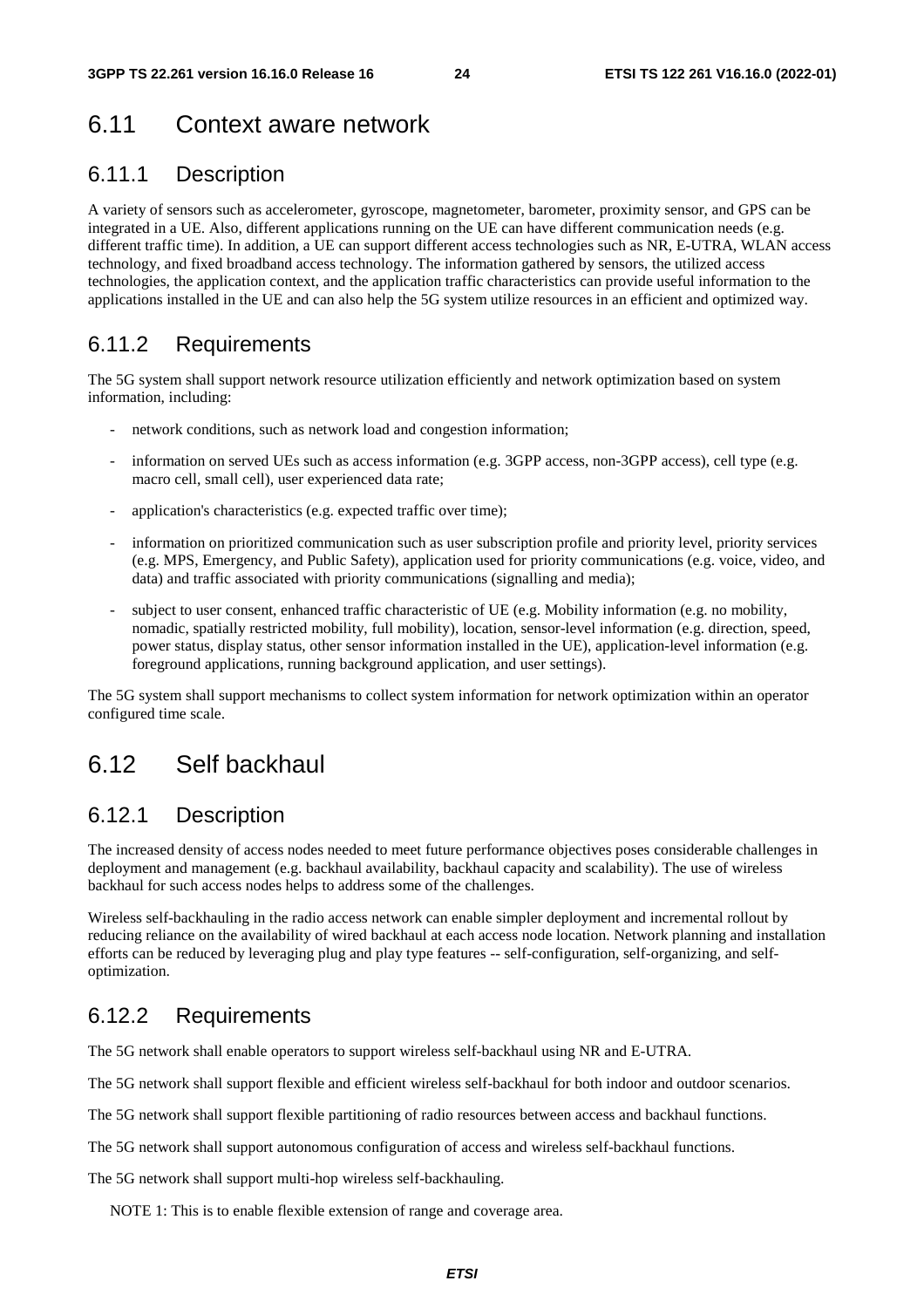The 5G network shall support autonomous adaptation on wireless self-backhaul network topologies to minimize service disruptions.

The 5G network shall support topologically redundant connectivity on the wireless self-backhaul.

NOTE 2: This is to enhance reliability and capacity and reduce end-to-end latency.

### 6.13 Flexible broadcast/multicast service

#### 6.13.1 Description

The proliferation of video services, ad-hoc multicast/broadcast streams, software delivery over wireless, group communications and broadcast/multicast IoT applications have created a need for a flexible and dynamic allocation of radio resources between unicast and multicast services within the network as well as support for a stand-alone deployment of multicast/broadcast network. Moreover, enabling such a service over a network for a wide range of intersite distances between the radio base stations will enable a more efficient and effective delivery system for real-time and streaming multicast/broadcast content over wide geographic areas as well as in specific geographic areas spanning a limited number of base stations. A flexible multicast/broadcast service will allow the 5G system to efficiently deliver such services.

### 6.13.2 Requirements

The following set of requirements complement the requirements listed in 3GPP TS 22.146 [7], TS 22.246 [8] and TS 22.101 [6], clause 32.

The 5G system shall support operation of downlink only broadcast/multicast over a specific geographic area (e.g. a cell sector, a cell or a group of cells).

The 5G system shall support operation of a downlink only broadcast/multicast system over a wide geographic area in a spectrally efficient manner for stationary and mobile UEs.

The 5G system shall enable the operator to reserve 0% to 100% of radio resources of one or more radio carriers for the delivery of broadcast/multicast content.

The 5G network shall allow the UE to receive content via a broadcast/multicast radio carrier while a concurrent data session is ongoing over another radio carrier.

The 5G system shall be able to support broadcast/multicast of UHD streaming video (e.g. 4K/8K UHD).

NOTE: Taking into account the bandwidth needs for different streaming video resolution.

The 5G network shall allow the operator to configure and broadcast multiple quality levels (i.e. video resolutions) of broadcast/multicast content for the same user service in a stand-alone 3GPP based broadcast/multicast system.

The 5G network shall support parallel transfer of multiple quality levels (i.e. video resolutions) of broadcast/multicast content for the same user service to the same UE taking into account e.g. UE capability, radio characteristics, application information.

The 5G system shall support parallel transfer of multiple multicast/broadcast user services to a UE.

The 5G system shall support a stand-alone multicast/broadcast network comprising of multiple cells with inter-site distances of up to 200 km.

### 6.14 Subscription aspects

### 6.14.1 Description

With the Internet of Things, it is expected that the diversity of IoT devices (e.g. sensors, UAVs, smart flower pots) and the usage models will largely vary. Moreover, when the IoT device is manufactured, the deployment location and specific usage may not be known. Sometimes the IoT devices will be added to existing subscriptions, other times they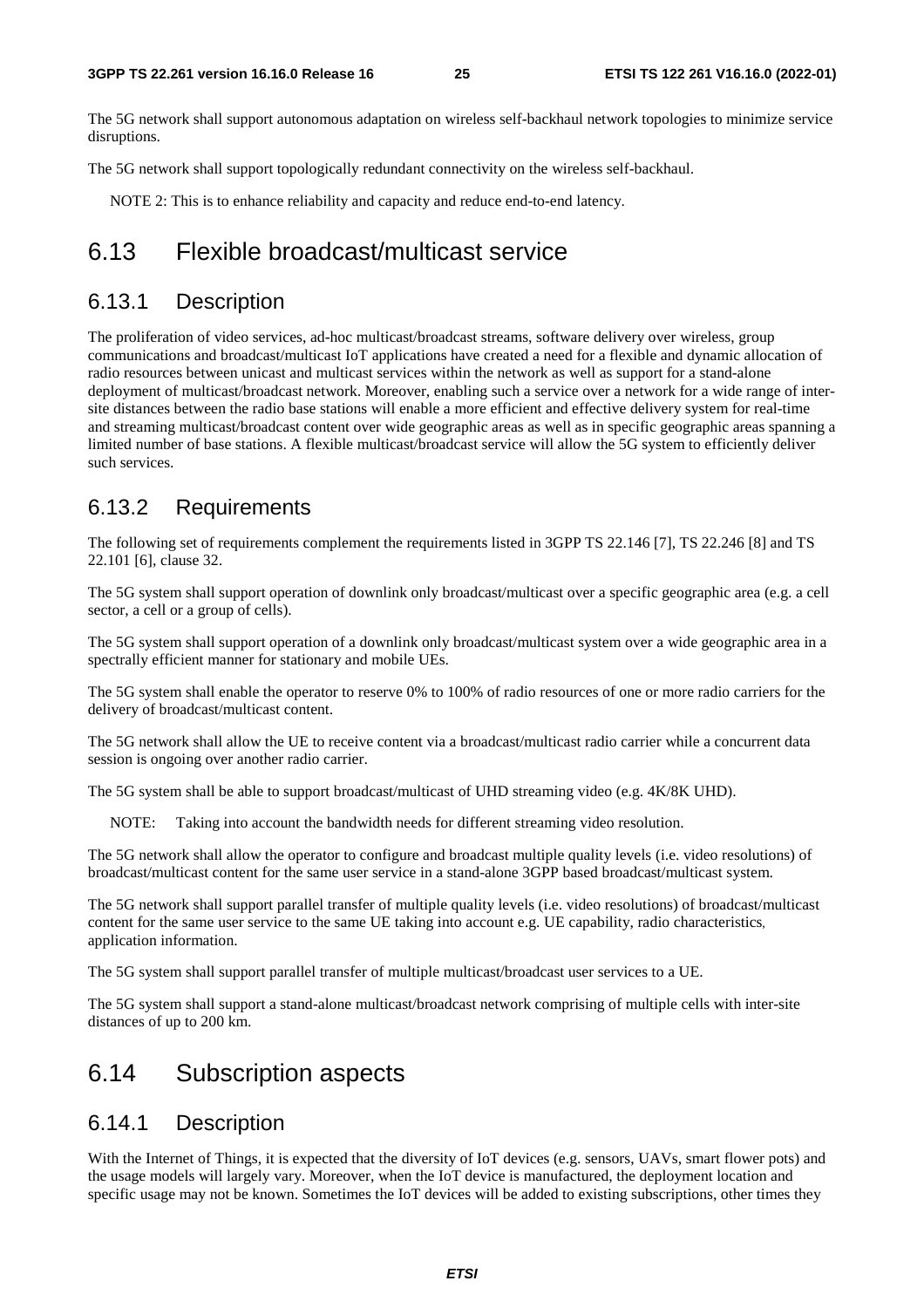may be part of a new subscription for the user. Sometimes the IoT devices may be leased. During their life cycle these IoT devices go through different stages, involving the change in ownership when the IoT device is deployed and possibly afterwards, the activation of the IoT device by the preferred operator, a possible change of operators, etc. These stages need to be managed securely and efficiently. A method of dynamic subscription generation and management is needed in addition to statically provisioned subscription. Once the subscription is established, subscription management becomes necessary, for example, to modify the subscription when the ownership of the IoT device changes, to update or refresh credentials due to suspected leakage or theft of security keys or as a preventive measure.

The Internet of Things will also support various connectivity models: The IoT devices can connect with the network directly. In order to identify and manage the IoT devices, a subscription with the 5G network is needed, even if the access is done via non-3GPP access.

### 6.14.2 Requirements

An IoT device which is able to access a 5G PLMN in direct network connection mode using a 3GPP RAT shall have a 3GPP subscription.

The 5G system shall allow the operator to identify a UE as an IoT device based on UE characteristics (e.g. identified by an equipment identifier or a range of equipment identifiers) or subscription or the combination of both.

The 5G system shall be able to provide mechanisms to change the association between a subscription and address/number of an IoT device (e.g. changing the owner and subscription information associated with the IoT device) within the same operator and in between different operators in an automated or manual way.

The 5G system shall be able to support identification of subscriptions independently of identification of IoT devices. Both identities shall be secure.

Based on operator policy, the 5G system shall support a mechanism to provision on-demand connectivity (e.g. IP connectivity for remote provisioning). This on-demand mechanism should enable means for a user to request on-thespot network connectivity while providing operators with identification and security tools for the provided connectivity.

The 5G system shall support a secure mechanism for a home operator to remotely provision the 3GPP credentials of a uniquely identifiable and verifiably secure IoT device.

### 6.15 Energy efficiency

### 6.15.1 Description

Energy efficiency is a critical issue in 5G. The potential to deploy systems in areas without a reliable energy source requires new methods of managing energy consumption not only in the UEs but throughout all components of the 5G system.

Small form factor UEs also typically have a small battery and this not only puts constrains on general power optimization but also on how the energy is consumed. With smaller batteries it is more important to understand and follow the limitations for the both the maximum peak and continuous current drain.

### 6.15.2 Requirements

The 5G access network shall support an energy saving mode with the following characteristics:

- the energy saving mode can be activated/deactivated either manually or automatically;
- service can be restricted to a group of users (e.g. public safety user, emergency callers).
- NOTE: When in energy saving mode the UE's and Access transmit power may be reduced or turned off (deep sleep mode), end-to-end latency and jitter may be increased with no impact on set of users or applications still allowed.

The 5G system shall support mechanisms to improve battery life for a UE over what is possible in EPS.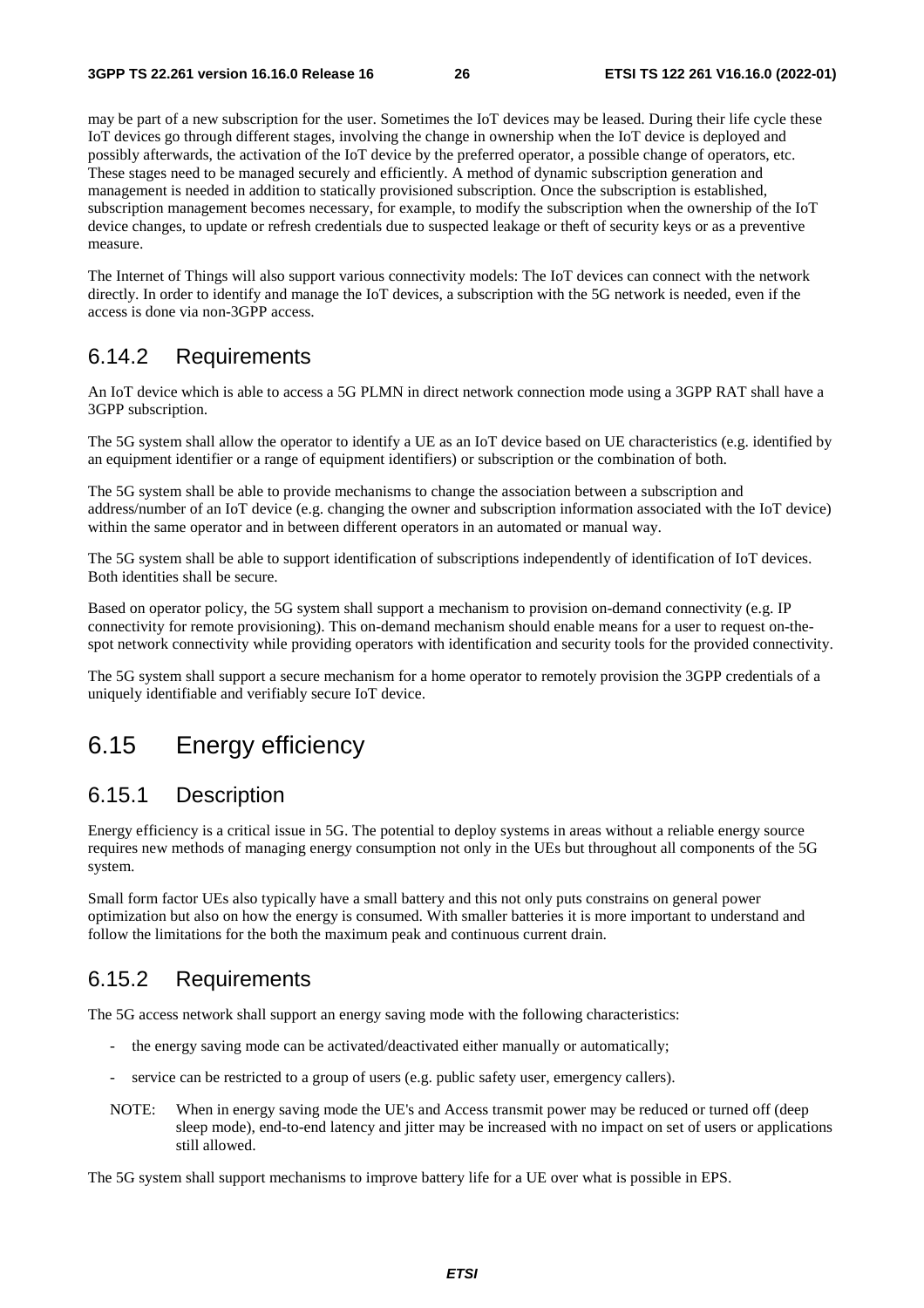The 5G system shall support UEs using small rechargeable and single coin cell batteries (e.g. considering impact on maximum pulse and continuous current).

### 6.16 Markets requiring minimal service levels

### 6.16.1 Description

A key aspect of 5G system flexibility is the ability to support both the very high-end markets as well as very low-end markets. Some systems will be deployed in areas where there are constraints on energy resources (e.g. sporadic access to power) and lower end user expectations for availability, reliability, and data rates. In such cases, the system needs additional flexibility to adapt power consumption needs based on fluctuations in power availability. The system should be efficient in order to provide essential services in harsh environments (e.g. far remote rural areas, very large territories) while taking into account the local constraints (adapting resources consumptions to long distances, dealing with variable conditions and possibly disconnections). Content delivery should be optimized in order to reduce constraints on transport networks, on low-end UEs (e.g. small screen, limited energy consumption), variable network conditions, and client profiles.

### 6.16.2 Requirements

In constrained circumstances (e.g. reduced power supply), the 5G system shall be able to support a minimal user experience (e.g. user experienced data rate of [100] kbps, E2E latency of 50 ms, lower availability of the network of 95%).

The 5G system shall support centralized automation and management of the network in order to reduce local management tasks.

The 5G system shall support a mechanism to reduce data transfer rate at the cell edge for very large coverage area (e.g. 100 kbps for more than 100 km cell coverage, 1 Mbps for 100 km cell coverage).

The 5G system shall be able to give priority to services (e.g. e-Health) when resources are limited.

### 6.17 Extreme long range coverage in low density areas

### 6.17.1 Description

A fully connected society is expected in the near future. The network access everywhere over long distances (e.g. at extreme rural areas or at sea) including both humans and machines need to be supported.

### 6.17.2 Requirements

The 5G system shall support the extreme long-range coverage (up to 100 km) in low density areas (up to 2 user/km<sup>2</sup>).

The 5G system shall support a minimum user throughput of 1 Mbps on DL and 100 kbps on UL at the edge of coverage.

The 5G system shall support a minimum cell throughput capacity of 10 Mbps/cell on DL (based on an assumption of 1 GB/month/sub).

The 5G system shall support a maximum of [400] ms E2E latency for voice services at the edge of coverage.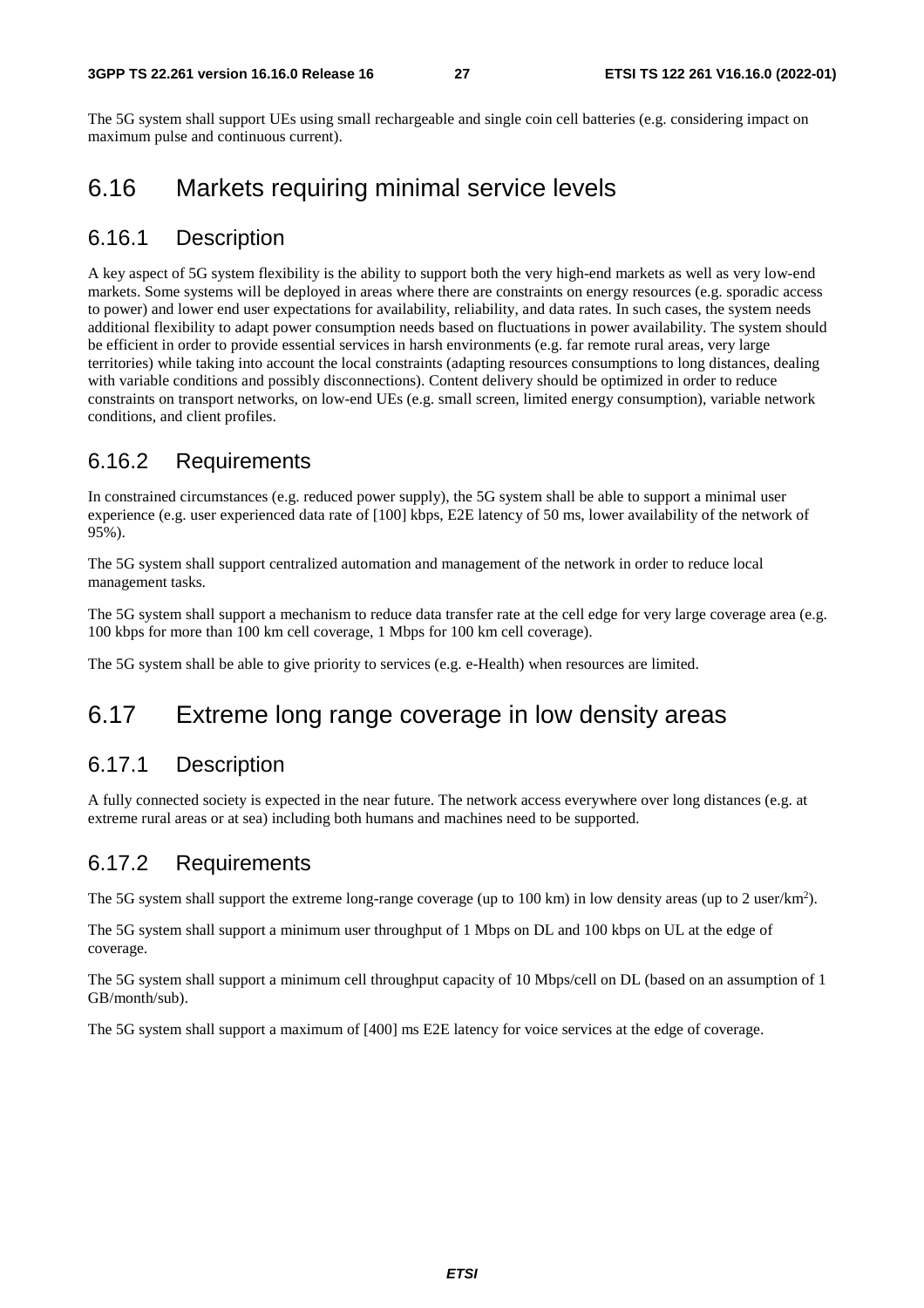### 6.18 Multi-network connectivity and service delivery across operators

### 6.18.1 Description

Given the multitude of use cases for new verticals and services, each operator, based on its business model, may deploy a network serving only a subset of the vertical industries and services. However, this should not prevent an end-user from accessing all new services and capabilities that will be accessible via 5G systems. To provide a better user experience for their subscribers with UEs capable of simultaneous network access, network operators could contemplate a variety of sharing business models and partnership with other network and service providers to enable its subscribers to access all services via multiple networks simultaneously, and with minimum interruption when moving.

### 6.18.2 Requirements

The 5G system shall enable users to obtain services from more than one network simultaneously on an on-demand basis.

For a user with a single operator subscription, the use of multiple serving networks operated by different operators shall be under the control of the home operator.

When a service is offered by multiple operators, the 5G system shall be able to maintain service continuity with minimum service interruption when the serving network is changed to a different serving network operated by a different operator.

NOTE 1: A business agreement is required between the network operators.

In the event of the same service being offered by multiple operators, unless directed by the home operator's network, the UE shall be prioritized to receive subscribed services from the home operator's network.

- NOTE 2: If the service is unavailable (e.g. due to lack of network coverage) from the home operator's network, the UE may be able to receive the service from another operator's network.
- NOTE 3: QoS provided by the partner operator's network for the same service will be based on the agreement between the two operators and could be different than that provided by the home operator's network.

### 6.19 3GPP access network selection

### 6.19.1 Description

The 5G system will support the concept of "network slices" where different NG-RANs potentially are connected to network slices of different SSTs. A 5G UE can provide assistance information (e.g. SST) to enable the network to select one or more network slices. A 5G system is foreseen to support one or more SSTs, but possibly not all existing SSTs.

A 5G network operator controls and is responsible for what SSTs that should be available to a specific UE and subscription combination, based on associated subscription type, network operator policies, network capabilities and UE capabilities. The network operator can populate the Operator Controlled PLMN Selector list with associated access technology identifiers, stored in the 5G UE, with the PLMN/RAT combinations enabling access to the SSTs that are available to the 5G UE with associated subscription.

The UE uses the list of PLMN/RAT combinations for PLMN selection, if available, typically during roaming situations. In non-roaming situations, the UE and subscription combination typically matches the HPLMN/EHPLMN capabilities and policies, from a SST perspective. That is, a 5G UE accessing its HPLMN/EHPLMN should be able to access SSTs according to UE capabilities and the related subscription.

Optionally, a 5G system supports, subject to operator policies, a User Controlled PLMN Selector list that enables the 5G UE user to specify preferred PLMNs with associated access technology identifier in priority order. The user may have obtained information about suitable PLMN/RAT combination that would support services preferred by the user.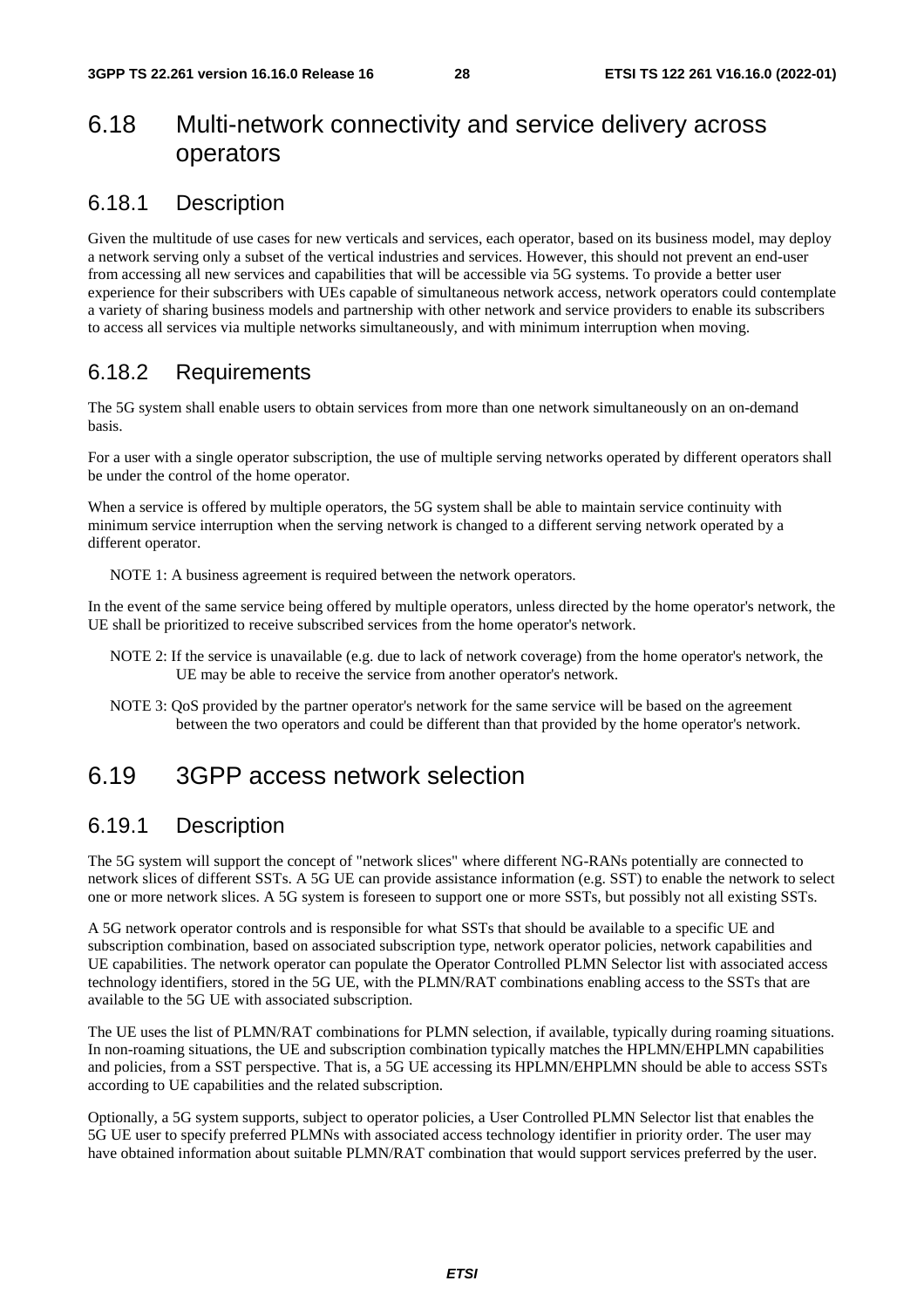### 6.19.2 Requirements

The following set of requirements complement the requirements listed in 3GPP TS 22.011 [3], clause 3.2.

The 5G system shall support selection among any available PLMN/RAT combinations, identified through their respective PLMN identifier and Radio Access Technology identifier, in a prioritised order. The priority order may, subject to operator policies, be provisioned in an Operator Controlled PLMN Selector lists with associated RAT identifiers, stored in the 5G UE.

The 5G system shall support, subject to operator policies, a User Controlled PLMN Selector list stored in the 5G UE, allowing the UE user to specify preferred PLMNs with associated RAT identifier in priority order.

### 6.20 eV2X aspects

#### 6.20.1 Description

The 3GPP system is expected to support various enhanced V2X scenarios.

Vehicles Platooning enables the vehicles to dynamically form a group travelling together. All the vehicles in the platoon receive periodic data from the leading vehicle, in order to carry on platoon operations. This information allows the distance between vehicles to become extremely small, i.e. the gap distance translated to time can be very low (sub second). Platooning applications may allow the vehicles following to be autonomously driven.

Advanced Driving enables semi-automated or fully-automated driving. Longer inter-vehicle distance is assumed. Each vehicle and/or RSU shares data obtained from its local sensors with vehicles in proximity, thus allowing vehicles to coordinate their trajectories or manoeuvres. In addition, each vehicle shares its driving intention with vehicles in proximity. The benefits of this use case group are safer traveling, collision avoidance, and improved traffic efficiency.

Extended Sensors enables the exchange of raw or processed data gathered through local sensors or live video data among vehicles, Road Site Units, UEs of pedestrians and V2X application servers. The vehicles can enhance the perception of their environment beyond what their own sensors can detect and have a more holistic view of the local situation.

Remote Driving enables a remote driver or a V2X application to operate a remote vehicle for those passengers who cannot drive themselves or a remote vehicle located in dangerous environments. For a case where variation is limited and routes are predictable, such as public transportation, driving based on cloud computing can be used. In addition, access to cloud-based back-end service platform can be considered for this use case group.

### 6.20.2 Requirements

The 3GPP system supports the transport of messages with different performance requirements to support V2X scenarios. The associated requirements are described in eV2X 3GPP TS 22.186 [9].

### 6.21 NG-RAN Sharing

#### 6.21.1 Description

The increased density of access nodes needed to meet future performance objectives poses considerable challenges in deployment and acquiring spectrum and antenna locations. RAN sharing is seen as a technical solution to these issues.

### 6.21.2 Requirements

Requirements related to NG-RAN sharing are described in 3GPP TS 22.101 [6], clause 28.2.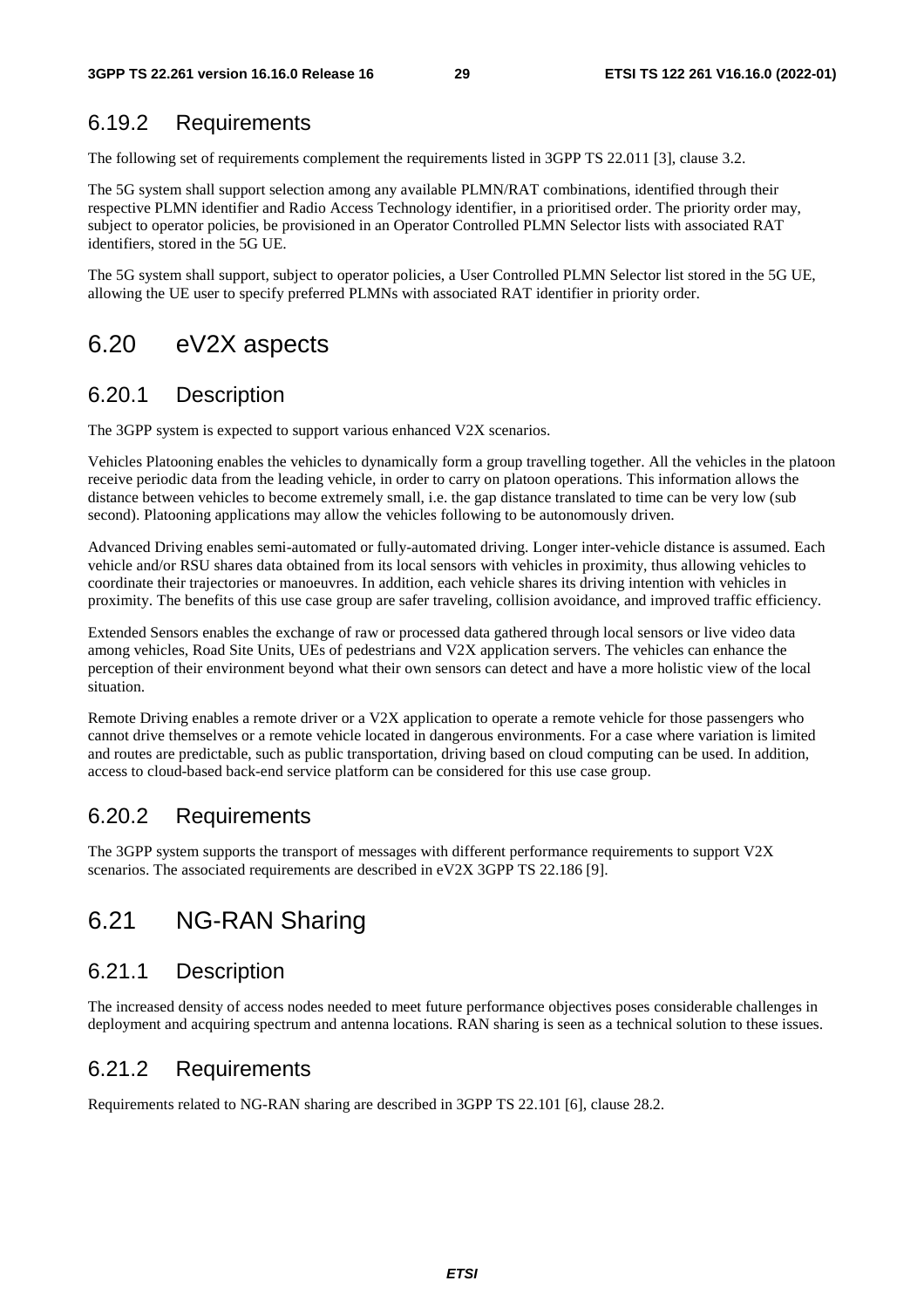### 6.22 Unified access control

### 6.22.1 Description

Depending on operator policies, deployment scenarios, subscriber profiles, and available services, different criterion will be used in determining which access attempt should be allowed or blocked when congestion occurs in the 5G System. These different criteria for access control are associated with Access Identities and Access Categories. The 5G system will provide a single unified access control where operators control accesses based on these two.

In unified access control, each access attempt is categorized into one or more of the Access Identities and one of the Access Categories. Based on the access control information applicable for the corresponding Access Identity and Access Category of the access attempt, the UE performs a test whether the actual access attempt can be made or not.

The unified access control supports extensibility to allow inclusion of additional standardized Access Identities and Access Categories and supports flexibility to allow operators to define operator-defined Access Categories using their own criterion (e.g. network slicing, application, and application server).

- NOTE1: Sections 4.1 through 4.4a of TS 22.011 are obsolete and replaced by Section 6.22.2 of this specification. However, when a UE is configured for EAB according to TS 22.011, the UE is also configured for delay tolerant service for 5G system.
- NOTE2: IAB-MT is not subject to unified access control

### 6.22.2 Requirements

#### 6.22.2.1 General

Based on operator's policy, the 5G system shall be able to prevent UEs from accessing the network using relevant barring parameters that vary depending on Access Identity and Access Category. Access Identities are configured at the UE as listed in Table 6.22.2.2-1. Access Categories are defined by the combination of conditions related to UE and the type of access attempt as listed in Table 6.22.2.3-1. One or more Access Identities and only one Access Category are selected and tested for an access attempt.

The 5G network shall be able to broadcast barring control information (i.e. a list of barring parameters associated with an Access Identity and an Access Category) in one or more areas of the RAN.

The UE shall be able to determine whether or not a particular new access attempt is allowed based on barring parameters that the UE receives from the broadcast barring control information and the configuration in the UE.

In the case of multiple core networks sharing the same RAN, the RAN shall be able to apply access control for the different core networks individually.

The unified access control framework shall be applicable both to UEs accessing the 5G CN using E-UTRA and to UEs accessing the 5G CN using NR.

The unified access control framework shall be applicable to UEs in RRC Idle, RRC Inactive, and RRC Connected at the time of initiating a new access attempt (e.g. new session request).

NOTE 1: "new session request" in RRC Connected refers to events, e.g. new MMTEL voice or video session, sending of SMS (SMS over IP, or SMS over NAS), sending of IMS registration related signalling, new PDU session establishment, existing PDU session modification, and service request to re-establish the user plane for an existing PDU session.

The 5G system shall support means by which the operator can define operator-defined Access Categories to be mutually exclusive.

NOTE 2: Examples of criterion of operator-defined Access Categories are network slicing, application, and application server.

The unified access control framework shall be applicable to inbound roamers to a PLMN.

The serving PLMN should be able to provide the definition of operator-defined Access Categories to the UE.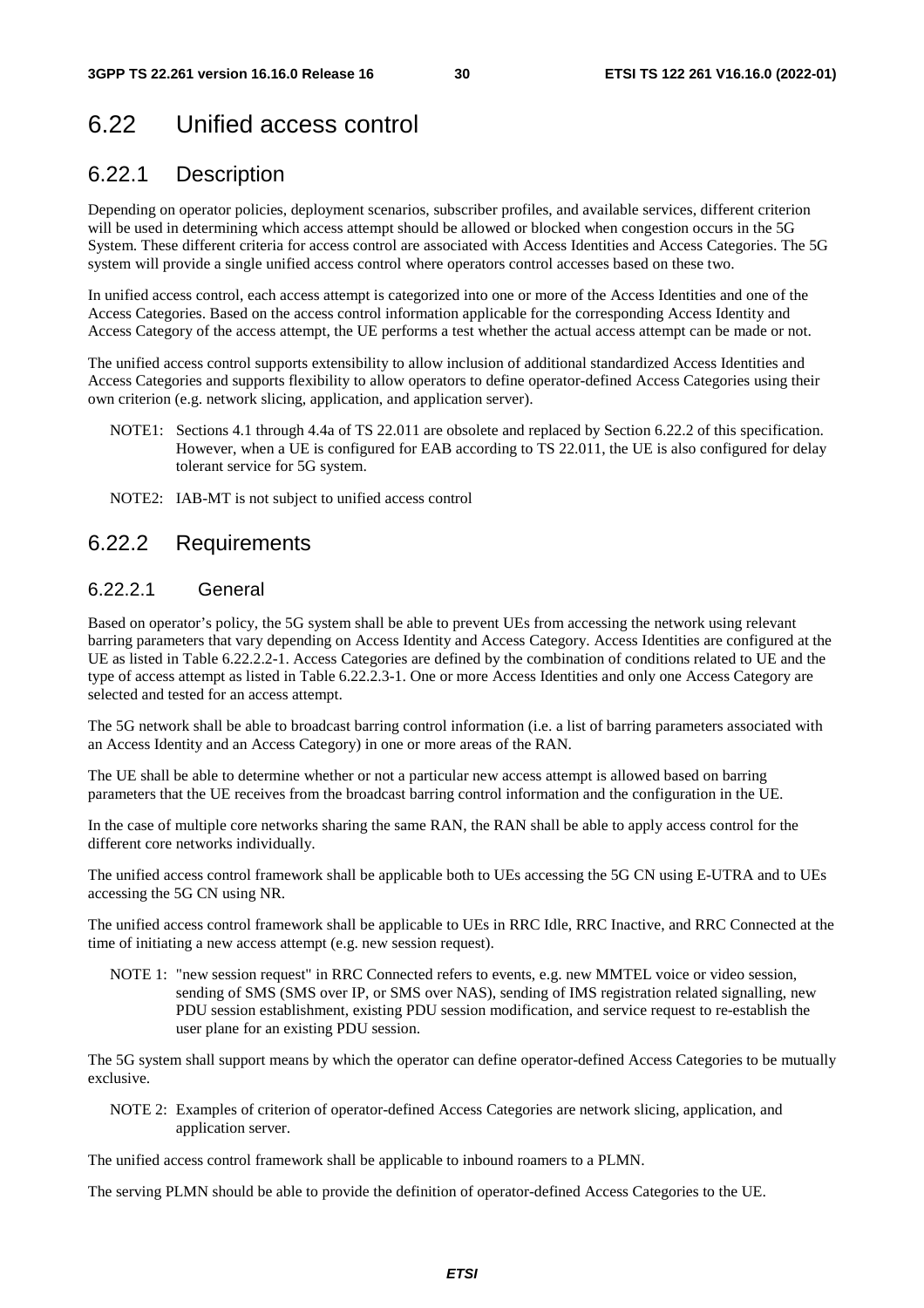### 6.22.2.2 Access identities

| <b>Access Identity</b>                                                                                                                                                                                                                                                                                                                                                                                                                                                                                                                                                                                                                                                                                                                                                                                                      | <b>UE</b> configuration                                  |  |
|-----------------------------------------------------------------------------------------------------------------------------------------------------------------------------------------------------------------------------------------------------------------------------------------------------------------------------------------------------------------------------------------------------------------------------------------------------------------------------------------------------------------------------------------------------------------------------------------------------------------------------------------------------------------------------------------------------------------------------------------------------------------------------------------------------------------------------|----------------------------------------------------------|--|
| number                                                                                                                                                                                                                                                                                                                                                                                                                                                                                                                                                                                                                                                                                                                                                                                                                      |                                                          |  |
| $\Omega$                                                                                                                                                                                                                                                                                                                                                                                                                                                                                                                                                                                                                                                                                                                                                                                                                    | UE is not configured with any parameters from this table |  |
| 1 (NOTE 1)                                                                                                                                                                                                                                                                                                                                                                                                                                                                                                                                                                                                                                                                                                                                                                                                                  | UE is configured for Multimedia Priority Service (MPS).  |  |
| 2 (NOTE 2)                                                                                                                                                                                                                                                                                                                                                                                                                                                                                                                                                                                                                                                                                                                                                                                                                  | UE is configured for Mission Critical Service (MCS).     |  |
| $3 - 10$                                                                                                                                                                                                                                                                                                                                                                                                                                                                                                                                                                                                                                                                                                                                                                                                                    | Reserved for future use                                  |  |
| 11 (NOTE 3)                                                                                                                                                                                                                                                                                                                                                                                                                                                                                                                                                                                                                                                                                                                                                                                                                 | Access Class 11 is configured in the UE.                 |  |
| 12 (NOTE 3)                                                                                                                                                                                                                                                                                                                                                                                                                                                                                                                                                                                                                                                                                                                                                                                                                 | Access Class 12 is configured in the UE.                 |  |
| 13 (NOTE 3)                                                                                                                                                                                                                                                                                                                                                                                                                                                                                                                                                                                                                                                                                                                                                                                                                 | Access Class 13 is configured in the UE.                 |  |
| 14 (NOTE 3)                                                                                                                                                                                                                                                                                                                                                                                                                                                                                                                                                                                                                                                                                                                                                                                                                 | Access Class 14 is configured in the UE.                 |  |
| 15 (NOTE 3)                                                                                                                                                                                                                                                                                                                                                                                                                                                                                                                                                                                                                                                                                                                                                                                                                 | Access Class 15 is configured in the UE.                 |  |
| NOTE 1: Access Identity 1 is used by UEs configured for MPS, in the PLMNs where the configuration is<br>valid. The PLMNs where the configuration is valid are HPLMN, PLMNs equivalent to HPLMN, and<br>visited PLMNs of the home country.<br>Access Identity 1 is also valid when the UE is explicitly authorized by the network based on<br>specific configured PLMNs inside and outside the home country.<br>NOTE 2: Access Identity 2 is used by UEs configured for MCS, in the PLMNs where the configuration is<br>valid. The PLMNs where the configuration is valid are HPLMN or PLMNs equivalent to HPLMN<br>and visited PLMNs of the home country. Access Identity 2 is also valid when the UE is explicitly<br>authorized by the network based on specific configured PLMNs inside and outside the home<br>country. |                                                          |  |
| NOTE 3: Access Identities 11 and 15 are valid in Home PLMN only if the EHPLMN list is not present or in<br>any EHPLMN. Access Identities 12, 13 and 14 are valid in Home PLMN and visited PLMNs of<br>home country only. For this purpose, the home country is defined as the country of the MCC part<br>of the IMSI.                                                                                                                                                                                                                                                                                                                                                                                                                                                                                                       |                                                          |  |

#### **Table 6.22.2.2-1: Access Identities**

Any number of these Access Identities may be barred at any one time.

### 6.22.2.3 Access categories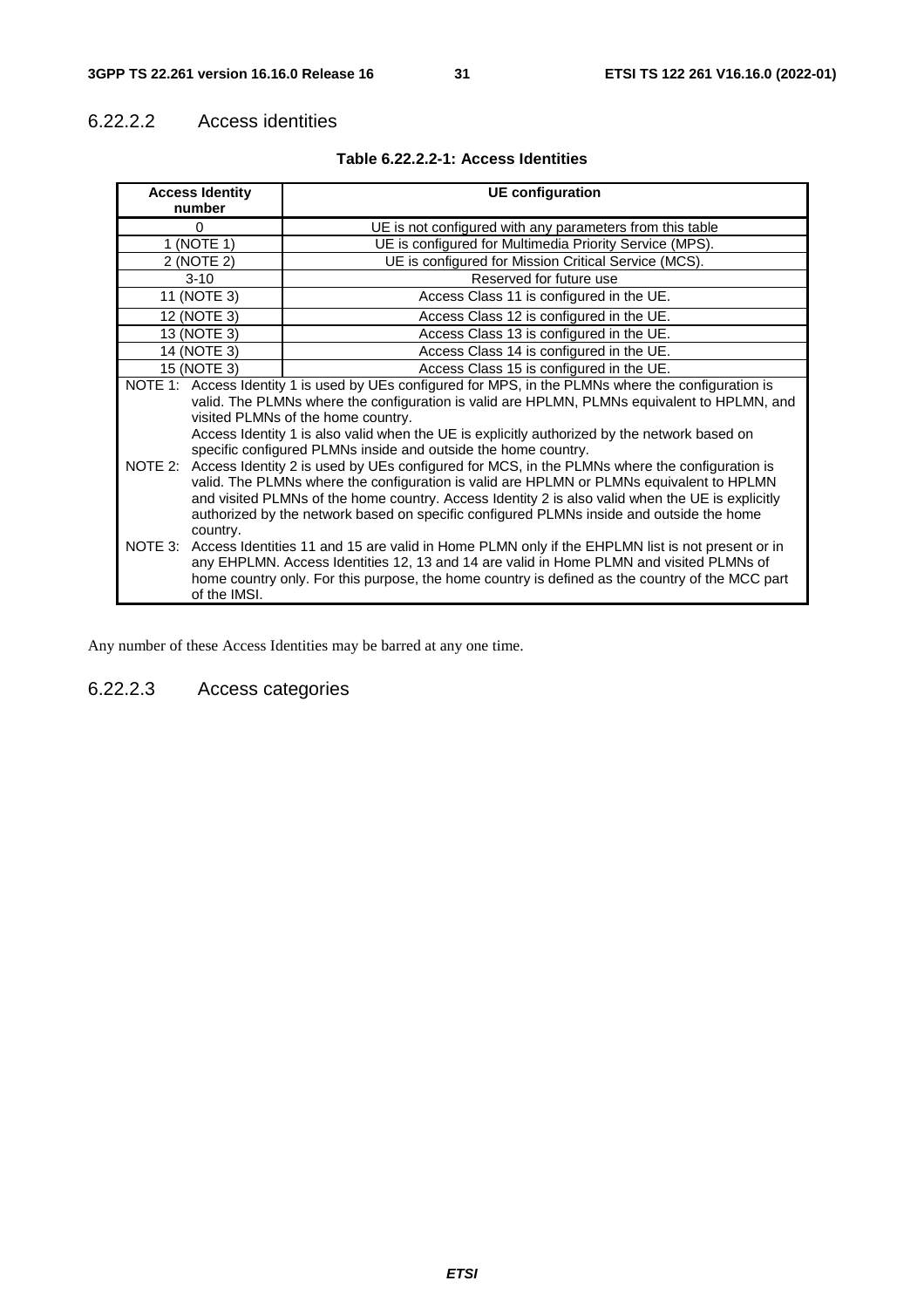| <b>Access Category</b><br>number                                                                                                                                                                                                                                                                                                                                                                                                                                                                                                                                                                                                                                                                                                                                                                                                                                                                                                                                                                                                                                                                                                                                                                                                                                                                                                                                                                                                                                                                                                                                                                                                   | <b>Conditions related to UE</b>                                                                                                                                                  | Type of access attempt                                                |  |
|------------------------------------------------------------------------------------------------------------------------------------------------------------------------------------------------------------------------------------------------------------------------------------------------------------------------------------------------------------------------------------------------------------------------------------------------------------------------------------------------------------------------------------------------------------------------------------------------------------------------------------------------------------------------------------------------------------------------------------------------------------------------------------------------------------------------------------------------------------------------------------------------------------------------------------------------------------------------------------------------------------------------------------------------------------------------------------------------------------------------------------------------------------------------------------------------------------------------------------------------------------------------------------------------------------------------------------------------------------------------------------------------------------------------------------------------------------------------------------------------------------------------------------------------------------------------------------------------------------------------------------|----------------------------------------------------------------------------------------------------------------------------------------------------------------------------------|-----------------------------------------------------------------------|--|
| $\Omega$                                                                                                                                                                                                                                                                                                                                                                                                                                                                                                                                                                                                                                                                                                                                                                                                                                                                                                                                                                                                                                                                                                                                                                                                                                                                                                                                                                                                                                                                                                                                                                                                                           | All                                                                                                                                                                              | MO signalling resulting from paging                                   |  |
| 1(NOTE 1)                                                                                                                                                                                                                                                                                                                                                                                                                                                                                                                                                                                                                                                                                                                                                                                                                                                                                                                                                                                                                                                                                                                                                                                                                                                                                                                                                                                                                                                                                                                                                                                                                          | UE is configured for delay tolerant service and<br>subject to access control for Access Category 1,<br>which is judged based on relation of UE's HPLMN<br>and the selected PLMN. | All except for Emergency, or MO<br>exception data                     |  |
| $\overline{2}$                                                                                                                                                                                                                                                                                                                                                                                                                                                                                                                                                                                                                                                                                                                                                                                                                                                                                                                                                                                                                                                                                                                                                                                                                                                                                                                                                                                                                                                                                                                                                                                                                     | All                                                                                                                                                                              | Emergency                                                             |  |
| 3                                                                                                                                                                                                                                                                                                                                                                                                                                                                                                                                                                                                                                                                                                                                                                                                                                                                                                                                                                                                                                                                                                                                                                                                                                                                                                                                                                                                                                                                                                                                                                                                                                  | All except for the conditions in Access Category 1.                                                                                                                              | MO signalling on NAS level resulting from<br>other than paging        |  |
| 4                                                                                                                                                                                                                                                                                                                                                                                                                                                                                                                                                                                                                                                                                                                                                                                                                                                                                                                                                                                                                                                                                                                                                                                                                                                                                                                                                                                                                                                                                                                                                                                                                                  | All except for the conditions in Access Category 1.                                                                                                                              | MMTEL voice (NOTE 3)                                                  |  |
| 5                                                                                                                                                                                                                                                                                                                                                                                                                                                                                                                                                                                                                                                                                                                                                                                                                                                                                                                                                                                                                                                                                                                                                                                                                                                                                                                                                                                                                                                                                                                                                                                                                                  | All except for the conditions in Access Category 1.                                                                                                                              | MMTEL video                                                           |  |
| 6                                                                                                                                                                                                                                                                                                                                                                                                                                                                                                                                                                                                                                                                                                                                                                                                                                                                                                                                                                                                                                                                                                                                                                                                                                                                                                                                                                                                                                                                                                                                                                                                                                  | All except for the conditions in Access Category 1.                                                                                                                              | $S\overline{\text{MS}}$                                               |  |
| 7                                                                                                                                                                                                                                                                                                                                                                                                                                                                                                                                                                                                                                                                                                                                                                                                                                                                                                                                                                                                                                                                                                                                                                                                                                                                                                                                                                                                                                                                                                                                                                                                                                  | All except for the conditions in Access Category 1.                                                                                                                              | MO data that do not belong to any other<br>Access Categories (NOTE 4) |  |
| 8                                                                                                                                                                                                                                                                                                                                                                                                                                                                                                                                                                                                                                                                                                                                                                                                                                                                                                                                                                                                                                                                                                                                                                                                                                                                                                                                                                                                                                                                                                                                                                                                                                  | All except for the conditions in Access Category 1                                                                                                                               | MO signalling on RRC level resulting<br>from other than paging        |  |
| $\overline{9}$                                                                                                                                                                                                                                                                                                                                                                                                                                                                                                                                                                                                                                                                                                                                                                                                                                                                                                                                                                                                                                                                                                                                                                                                                                                                                                                                                                                                                                                                                                                                                                                                                     | All except for the conditions in Access Category 1                                                                                                                               | MO IMS registration related signalling<br>(NOTE 5)                    |  |
| $10$ (NOTE 6)                                                                                                                                                                                                                                                                                                                                                                                                                                                                                                                                                                                                                                                                                                                                                                                                                                                                                                                                                                                                                                                                                                                                                                                                                                                                                                                                                                                                                                                                                                                                                                                                                      | All                                                                                                                                                                              | MO exception data                                                     |  |
| $11 - 31$                                                                                                                                                                                                                                                                                                                                                                                                                                                                                                                                                                                                                                                                                                                                                                                                                                                                                                                                                                                                                                                                                                                                                                                                                                                                                                                                                                                                                                                                                                                                                                                                                          |                                                                                                                                                                                  | <b>Reserved standardized Access</b><br>Categories                     |  |
| 32-63 (NOTE 2)                                                                                                                                                                                                                                                                                                                                                                                                                                                                                                                                                                                                                                                                                                                                                                                                                                                                                                                                                                                                                                                                                                                                                                                                                                                                                                                                                                                                                                                                                                                                                                                                                     | All                                                                                                                                                                              | Based on operator classification                                      |  |
| Access Category applies to UEs within one of the following categories:<br>a) UEs that are configured for delay tolerant service;<br>b) UEs that are configured for delay tolerant service and are neither in their HPLMN nor in a PLMN that is<br>equivalent to it;<br>c) UEs that are configured for delay tolerant service and are neither in the PLMN listed as most preferred<br>PLMN of the country where the UE is roaming in the operator-defined PLMN selector list on the<br>SIM/USIM, nor in their HPLMN nor in a PLMN that is equivalent to their HPLMN.<br>When a UE is configured for EAB, the UE is also configured for delay tolerant service. In case a UE is<br>configured both for EAB and for EAB override, when upper layer indicates to override Access Category 1,<br>then Access Category 1 is not applicable.<br>When there are an Access Category based on operator classification and a standardized Access<br>NOTE 2:<br>Category to both of which an access attempt can be categorized, and the standardized Access Category<br>is neither 0 nor 2, the UE applies the Access Category based on operator classification. When there are<br>an Access Category based on operator classification and a standardized Access Category to both of<br>which an access attempt can be categorized, and the standardized Access Category is 0 or 2, the UE<br>applies the standardized Access Category.<br>NOTE 3: Includes Real-Time Text (RTT).<br>NOTE 4: Includes IMS Messaging.<br>NOTE 5: Includes IMS registration related signalling, e.g. IMS initial registration, re-registration, and subscription |                                                                                                                                                                                  |                                                                       |  |
| refresh.<br>NOTE 6: Applies to access of a NB-IoT-capable UE to a NB-IOT cell connected to 5GC when the UE is authorized<br>to send exception data.                                                                                                                                                                                                                                                                                                                                                                                                                                                                                                                                                                                                                                                                                                                                                                                                                                                                                                                                                                                                                                                                                                                                                                                                                                                                                                                                                                                                                                                                                |                                                                                                                                                                                  |                                                                       |  |

|  |  |  | Table 6.22.2.3-1: Access Categories |
|--|--|--|-------------------------------------|
|--|--|--|-------------------------------------|

Access Category 0 shall not be barred, irrespective of Access Identities.

NOTE: The network can control the amount of access attempts relating to Access Category 0 by controlling whether to send paging or not.

### 6.23 QoS Monitoring

### 6.23.1 Description

The QoS requirements specified for particular services such as URLLC services, vertical automation communication services, and V2X, mandate QoS guarantees from the network. However, the network may not be able to always guarantee the required QoS of the service. An example reason for this shortcoming is that the latency and/or packet error rate increase due to interference in a radio cell. In such cases, it is critical that the application and/or application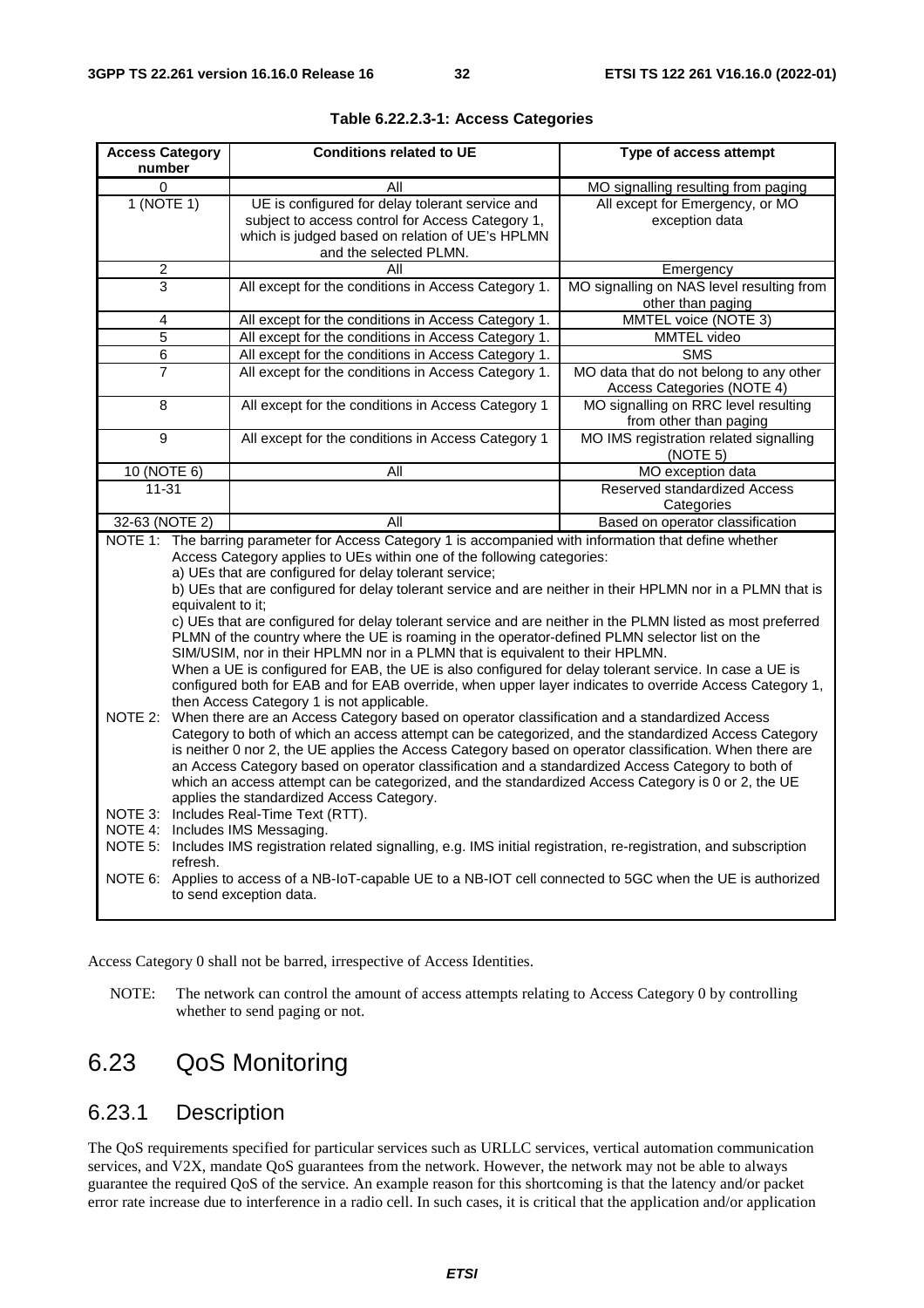server is notified in a timely manner. Hence, the 5G system should be able to support QoS monitoring/assurance for URLLC services, V2X and vertical automation.

For more information on QoS assurance see Annex F.

Vertical automation systems are locally distributed and are typically served by wired and wireless communication networks of different types and with different characteristics. If the operation of the system or one of its sub-processes does not work properly, there is a need for quickly finding and eliminating the related error or fault in order to avoid significant operation and thus financial losses. To that end, automation devices and applications implement diagnosis and error-analysis algorithms, as well as predictive maintenance features.

Due to their inherent challenges, wireless communication systems are usually under suspicion in case an error occurs in a distributed automation application. Therefore, diagnosis and fault analysis features for 5G systems are required. The 5G system needs to provide sufficient monitoring information as input for such diagnosis features.

QoS monitoring can be used for the following activities:

- assessing and assuring the dependability of network operation;
- assessing and assuring the dependability of the communication services;
- excluding particular communication errors;
- identifying communication errors;
- analysing the location of an error including the geographic location of the involved network component (UE; front-haul component; core node);
- activation of application-related countermeasures.

#### 6.23.2 Requirements

The 5G system shall provide a mechanism for supporting real time E2E QoS monitoring within a system.

The 5G network shall provide an interface to application for QoS monitoring (e.g. to initiate QoS monitoring, request QoS parameters, events, logging information, etc.).

The 5G system shall be able to provide real time QoS parameters and events information to an authorized application/network entity.

NOTE: The QoS parameters to be monitored and reported can include latency (e.g. UL/DL or round trip), jitter, and packet loss rate.

The 5G system shall be able to log the history of the communication events. This includes for examples parts of the SLA that are not met, timestamp of the events, and event position (e.g. UEs and radio access points associated with the events).

The 5G system shall support different levels of granularity for QoS monitoring (e.g. per flow or set of flows).

The 5G system shall be able to provide event notification upon detecting an error that the negotiated QoS level cannot be met/guaranteed.

The 5G system shall be able to provide information that identifies the type and the location of a communication error. (e.g. cell id).

The 5G system shall be able to provide notification of communication events to authorized entities per pre-defined patterns (e.g. every time the bandwidth drops below a pre-defined threshold for QoS parameters the authorized entity is notified and event is logged).

The 5G system shall be able to respond to a request from an authorized entity to provide real-time QoS monitoring information within a specified time after receiving the request (e.g. within 5s).

The 5G system shall support an update/refresh rate for real time QoS monitoring within a specified time (e.g. at least 1 per second).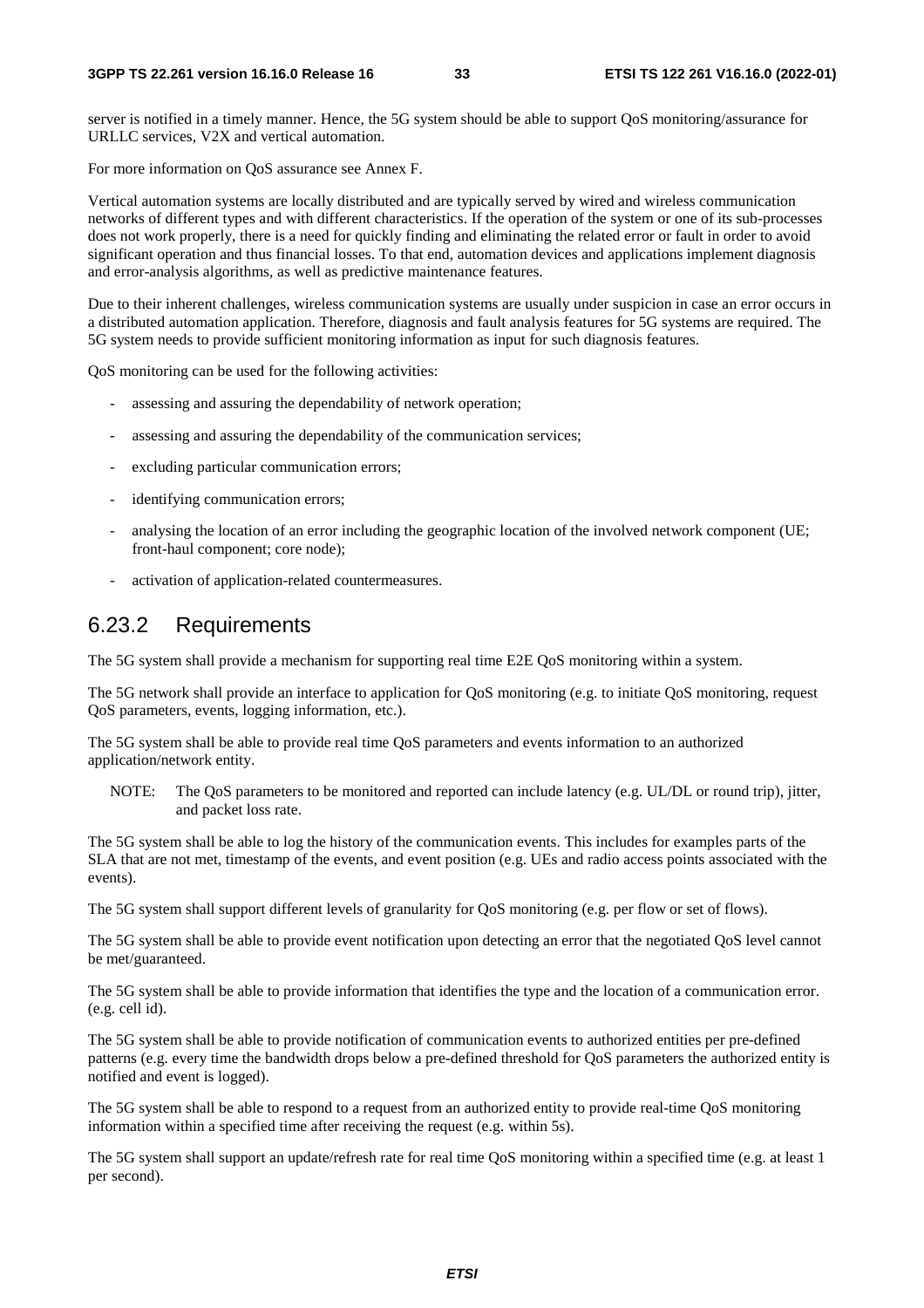The 5G system shall be able to provide statistical information of service parameters and error types while a communication service is in operation.

The 5G system shall provide information on the current availability of a specific communication service in a particular area (e.g. cell id) upon request of an authorized entity.

### 6.24 Ethernet transport services

### 6.24.1 Description

This clause includes common, fundamental Ethernet transport requirements, and any requirements necessary to support a 5G LAN-type service. The requirements applicable to the 5G system for supporting cyber-physical applications using Ethernet are described in 3GPP TS 22.104 [21].

### 6.24.2 Requirements

The 3GPP system shall be able to support an Ethernet transport service.

The 5G network shall support the routing of non-IP packet (e.g. Ethernet frame) efficiently for private communication between UEs within a 5G LAN-type service.

The 5G network shall be able to provide the required QoS (e.g. reliability, latency, and bandwidth) for non-IP packet (e.g. Ethernet frame) for private communication between UEs within a 5G LAN-type service.

The Ethernet transport service shall support routing based on information extracted from Virtual LAN (VLAN) ID by the 3GPP system.

The Ethernet transport service shall support the transport of Ethernet frames between UEs that Ethernet devices are connected to

The Ethernet transport service shall support the transport of Ethernet frames between a UE that an Ethernet device is connected to and an Ethernet network in DN (Data Network).

NOTE: If more than one Ethernet devices need to be connected to a UE, they can be connected using an Ethernet switch between the devices and the UE.

The Ethernet transport service shall support the transport of Ethernet broadcast frames.

The Ethernet transport service shall support traffic filtering and prioritization based on source and destination MAC addresses.

The Ethernet transport service shall support traffic filtering and prioritization based on Ethertype (including multiple Ethertypes in double tagging)

The Ethernet transport service shall support traffic filtering and prioritization based on 802.1Q VLAN tags (including double tagging).

The Ethernet transport service shall support routing based on information extracted by the 3GPP system from the Bridge Protocol Data Units created in the Ethernet network based on a Spanning Tree Protocol (e.g. RSTP.)

### 6.25 Non-public networks

### 6.25.1 Description

Non-public networks are intended for the sole use of a private entity such as an enterprise, and may be deployed in a variety of configurations, utilising both virtual and physical elements. Specifically, they may be deployed as completely standalone networks, they may be hosted by a PLMN, or they may be offered as a slice of a PLMN.

In any of these deployment options, it is expected that unauthorized UEs, those that are not associated with the enterprise, will not attempt to access the non-public network, which could result in resources being used to reject that UE and thereby not be available for the UEs of the enterprise. It is also expected that UEs of the enterprise will not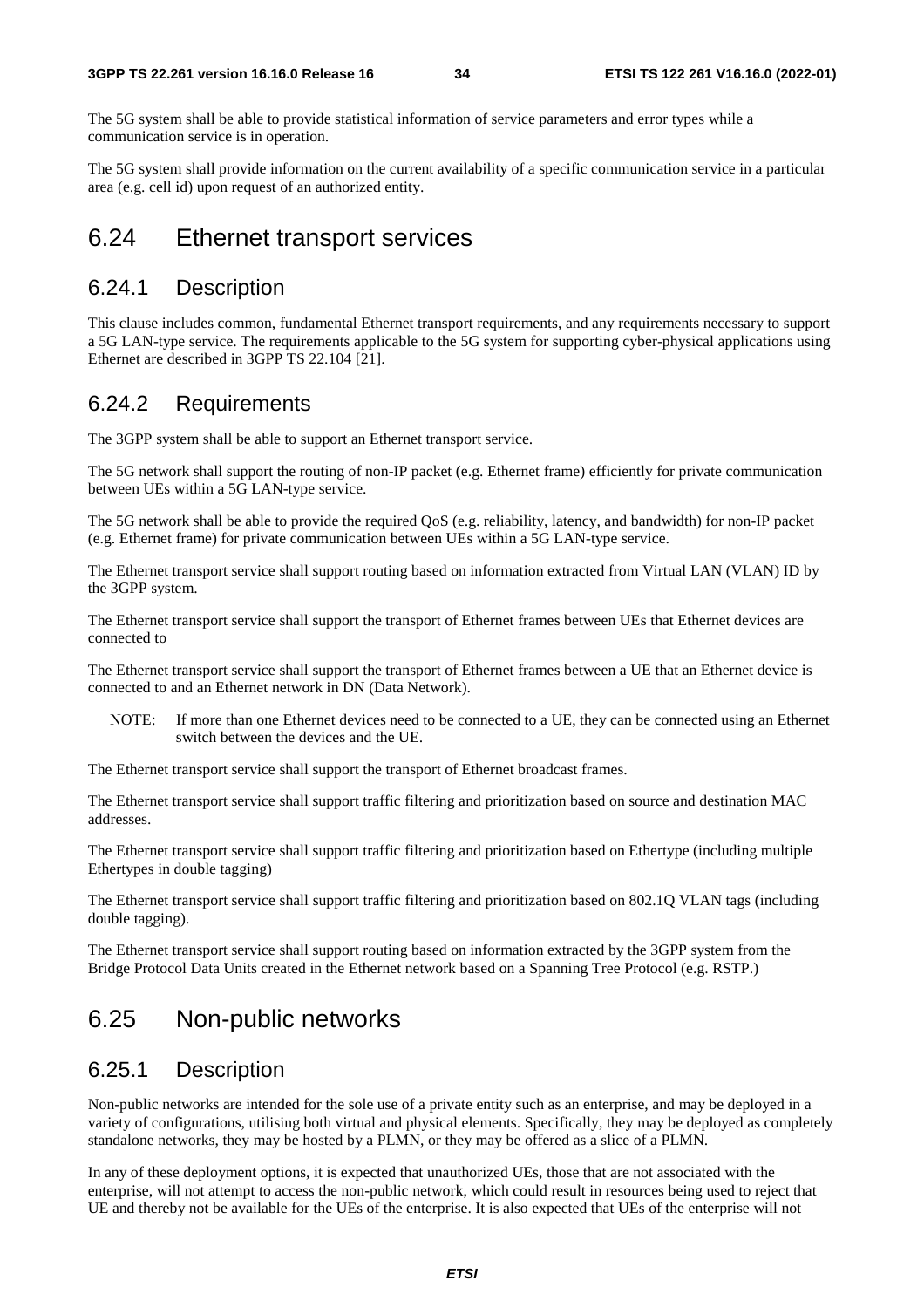attempt to access a network they are not authorized to access. For example, some enterprise UEs may be restricted to only access the non-public network of the enterprise, even if PLMN coverage is available in the same geographic area. Other enterprise UEs may be able to access both a non-public network and a PLMN where specifically allowed.

### 6.25.2 Requirements

The 5G system shall support non-public networks.

The 5G system shall support non-public networks that provide coverage within a specific geographic area.

The 5G system shall support both physical and virtual non-public networks.

The 5G system shall support standalone operation of a non-public network, i.e. a non-public network may be able to operate without dependency on a PLMN.

Subject to an agreement between the operators and service providers, operator policies and the regional or national regulatory requirements, the 5G system shall support for non-public network subscribers:

- access to subscribed PLMN services via the non-public network;

- seamless service continuity for subscribed PLMN services between a non-public network and a PLMN;
- access to selected non-public network services via a PLMN;
- seamless service continuity for non-public network services between a non-public network and a PLMN.

A non-public network subscriber to access a PLMN service shall have a service subscription using 3GPP identifiers and credentials provided or accepted by a PLMN.

The 5G system shall support a mechanism for a UE to identify and select a non-public network.

NOTE: Different network selection mechanisms may be used for physical vs virtual non-public networks.

The 5G system shall support identifiers for a large number of non-public networks to minimize collision likelihood between assigned identifiers.

The 5G system shall support a mechanism to prevent a UE with a subscription to a non-public network from automatically selecting and attaching to a PLMN or non-public network it is not authorized to select.

The 5G system shall support a mechanism to prevent a UE with a subscription to a PLMN from automatically selecting and attaching to a non-public network it is not authorized to select.

The 5G system shall support a mechanism for a PLMN to control whether a user of a UE can manually select a nonpublic network hosted by this PLMN that the UE is not authorized to select automatically.

The 5G system may broadcast a human readable network name that a UE may display for manual selection of a nonpublic network.

The 5G system shall support a change of host of a non-public network from one PLMN to another PLMN without changing the network selection information stored in the UEs of the non-public network.

### 6.26 5G LAN-type service

### 6.26.1 Description

5G expands the scope and reach of 3GPP-defined technologies. There are multiple market segments in the realm of residential, office, enterprise and factory, where 5G will need to provide services with similar functionalities to Local Area Networks (LANs) and VPN's but improved with 5G capabilities (e.g. high performance, long distance access, mobility and security).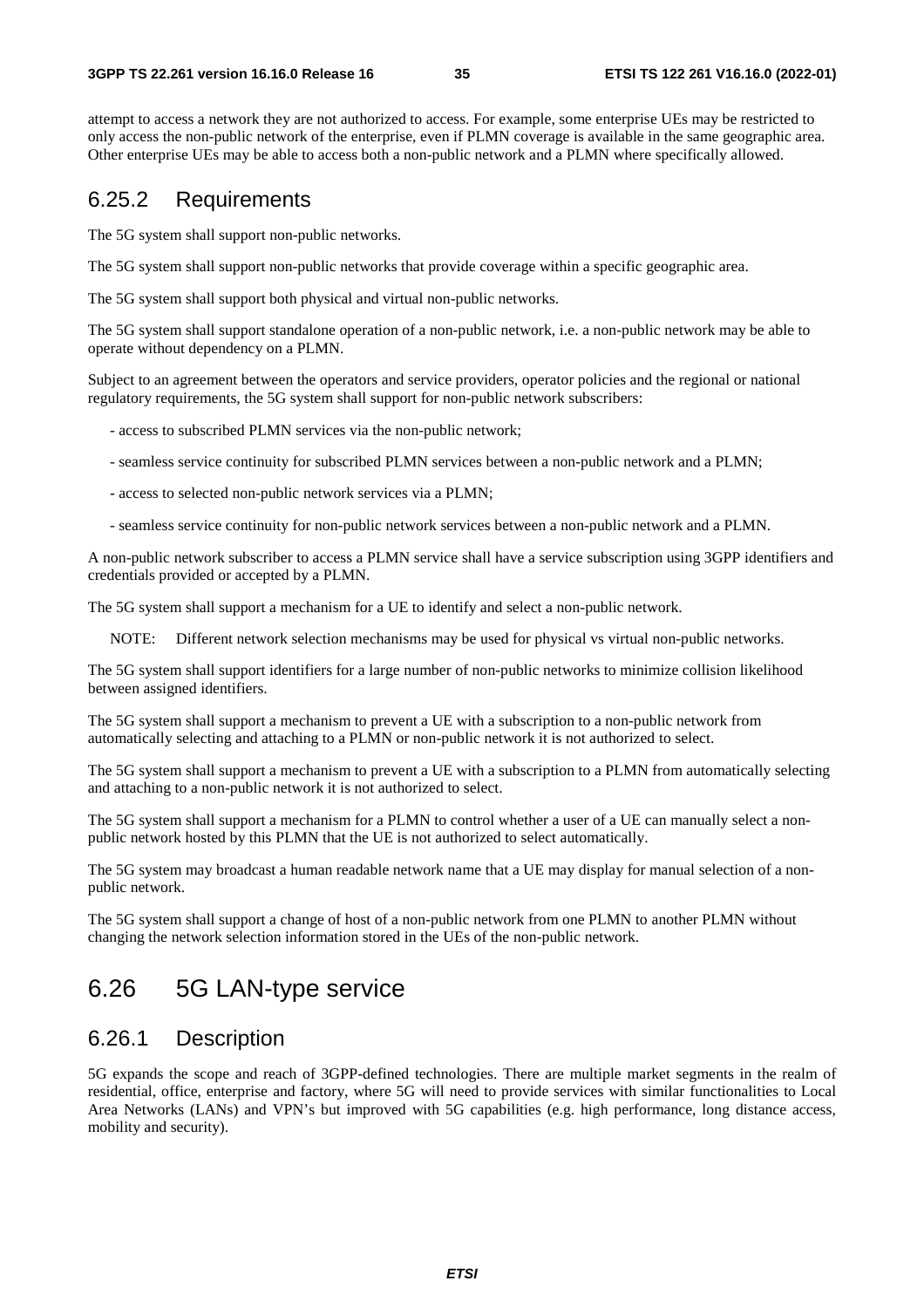### 6.26.2 Requirements

### 6.26.2.1 General

The 5G system shall support 5G LAN-type service in a shared RAN configuration.

The 5G system shall support 5G LAN-type service over a wide area mobile network.

The 5G network shall support service continuity for 5G LAN-type service, i.e. the private communication between UEs shall not be interrupted when one or more UEs of the private communication move within the same network that provides the 5G LAN-type service.

The 5G system shall support use of unlicensed as well as licensed spectrum for 5G LAN-type services.

The 5G system shall enable the network operator to provide the same 5G LAN-type service to any 5G UE, regardless of whether it is connected via public base stations, indoor small base stations connected via fixed access, or via relay UEs connected to either of these two types of base stations.

### 6.26.2.2 5G LAN-virtual network (5G LAN-VN)

A UE shall be able to select a 5G LAN-VN, that the UE is a member of, for private communications.

A 5G system shall support 5G LAN-VNs with member UEs numbering between a few to tens of thousands.

The 5G LAN-VN shall support member UEs that are subscribed to different PLMNs, e.g. a 5G LAN-VN may span multiple countries and have member UEs that have a subscription to a PLMN in their home country.

The 5G system shall support on-demand establishment of UE to UE, multicast, and broadcast private communication between members UEs of the same 5G LAN-VN. Multiple types of data communication shall be supported, at least IP and Ethernet.

The 5G network shall ensure that only member UEs of the same 5G LAN-VN are able to establish or maintain private communications among each other using 5G LAN-type service.

The 5G system shall allow member UEs of a 5G LAN-VN to join an authorized multicast session over that 5G LAN-VN.

The 5G system shall be able to restrict private communications within a 5G LAN-VN based on UE's location (i.e. when the UE moves out of the area it can no longer communicate on the 5G LAN-VN).

The 5G network shall enable member UEs of a 5G LAN-VN to use multicast/broadcast over a 5G LAN-type service to communicate with required latency (e.g. 180ms).

The 5G system shall support a mechanism to provide consistent QoE to all the member UEs of the same 5G LAN-VN.

The 5G system shall support routing based on a private addressing scheme within the 5G LAN-VN.

### 6.26.2.3 Creation and management

The 5G network shall enable the network operator to scale up/down a 5G LAN-VN, e.g. the coverage, capacity for efficient consumption of network resources.

The 5G network shall enable the network operator to create, manage, and remove 5G LAN-VN including their related functionality (subscription data, routing and addressing functionality).

The 5G network shall enable the network operator to add one or more authorized UEs to an existing 5G LAN-VN.

NOTE 1: A UE needs to be authorized by the MNO to use 5G LAN-type service before it can be added to any 5G LAN-VN.

NOTE 2: some use cases will require user permission for a UE to be added to a 5G LAN-VN.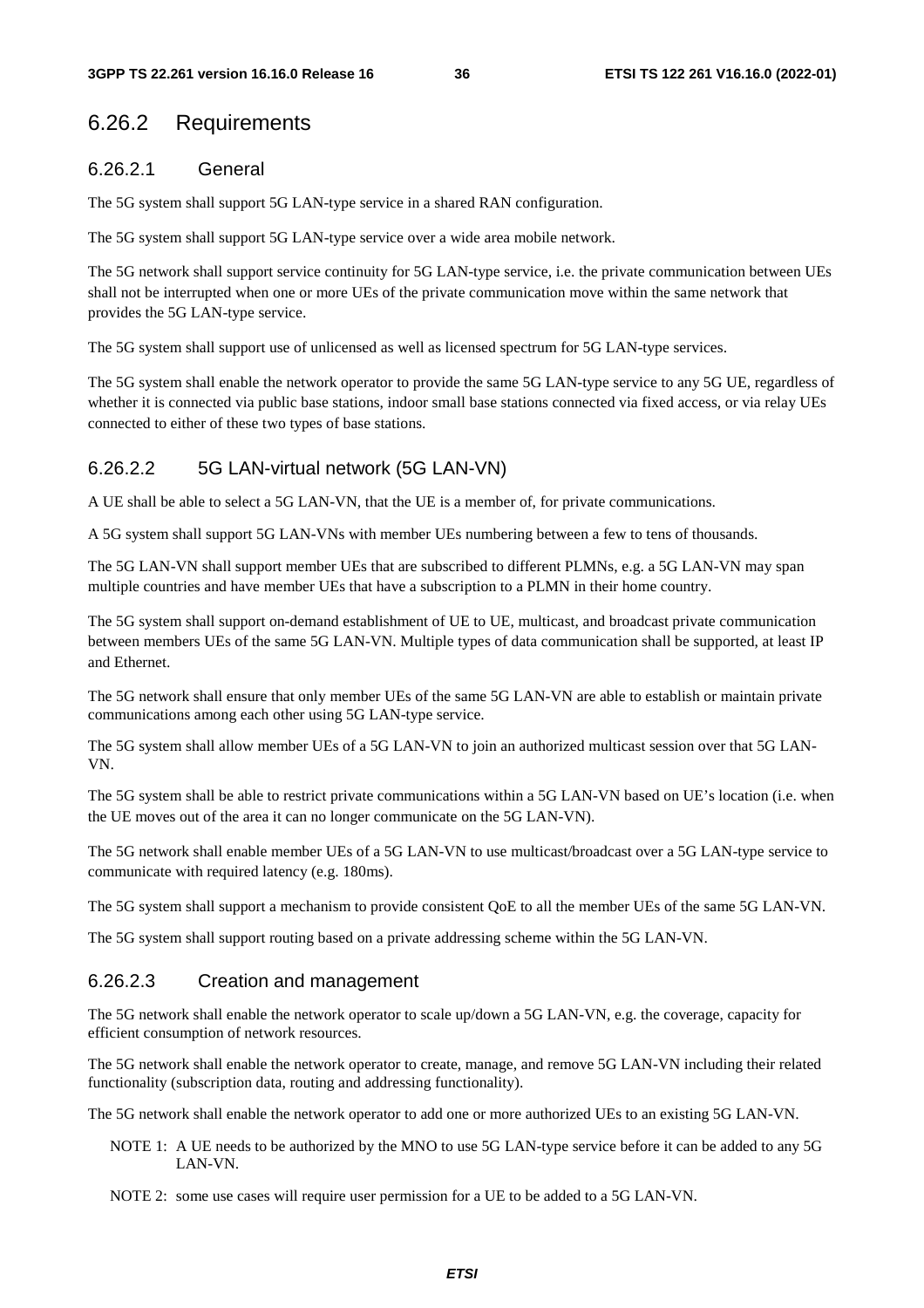The 5G system shall enable the network operator to add an authorized UE to multiple independent 5G LAN-VNs.

The 5G network shall enable the network operator to remove one or more UEs from an existing 5G LAN-VN.

NOTE 3: Removing a UE from a 5G LAN-VN does not have impact on other 5G LAN-VNs that the UE is a member of.

The 5G system shall enable the network operator to configure a 5G LAN-VN that is available only within a geographical area.

### 6.26.2.4 Privacy

The 5G system shall be able to prevent the sharing of a UE's identifying information (e.g. SUPI, MSISDN) on private communication among UEs using 5G LAN-type service.

#### 6.26.2.5 Traffic types

A 5G system shall support all media types (e.g. voice, data, multimedia) for 5G LAN-type service.

The 5G system shall support traffic scenarios typically found in a home setting (from sensors to video streaming, relatively low amount of UEs per group, many devices are used only occasionally) for 5G LAN-type service.

The 5G system shall support traffic scenarios typically found in an office setting (from sensors to very high data rates e.g. for conferencing, medium amount of UEs per group) for 5G LAN-type service.

The 5G system shall support traffic scenarios typically found in an industrial setting (from sensors to remote control, large amount of UEs per group) for 5G LAN-type service.

#### 6.26.2.6 Discovery

The 5G system shall enable a member UE to discover other member UEs within the same 5G LAN-VN.

The 5G LAN-type service shall be able to support existing non-3GPP service discovery mechanisms (e.g. mechanisms to discover printers).

6.26.2.7 Void

6.26.2.8 Void

#### 6.26.2.9 Service exposure

Based on MNO policy, the 5G network shall provide suitable APIs to allow a trusted third party to create/remove a 5G LAN-VN.

Based on MNO policy, the 5G network shall provide suitable APIs to allow a trusted third party to manage a 5G LAN-VN dedicated for the usage by the trusted third party, including the address allocation.

Based on MNO policy, the 5G network shall provide suitable APIs to allow a trusted third party to add/remove an authorized UE to/from a specific 5G LAN-VN managed by the trusted third party.

# 6.27 Positioning services

### 6.27.1 Description

5G positioning services aims to support verticals and applications with positioning accuracies better than 10 meters, thus more accurate than the ones of TS 22.071 [24] for LCS. High accuracy positioning is characterized by ambitious system requirements for positioning accuracy in many verticals and applications, including regulatory needs.

In Location-Based-Services and eHealth, higher accuracy is instrumental to new services and applications, both outdoor and indoor.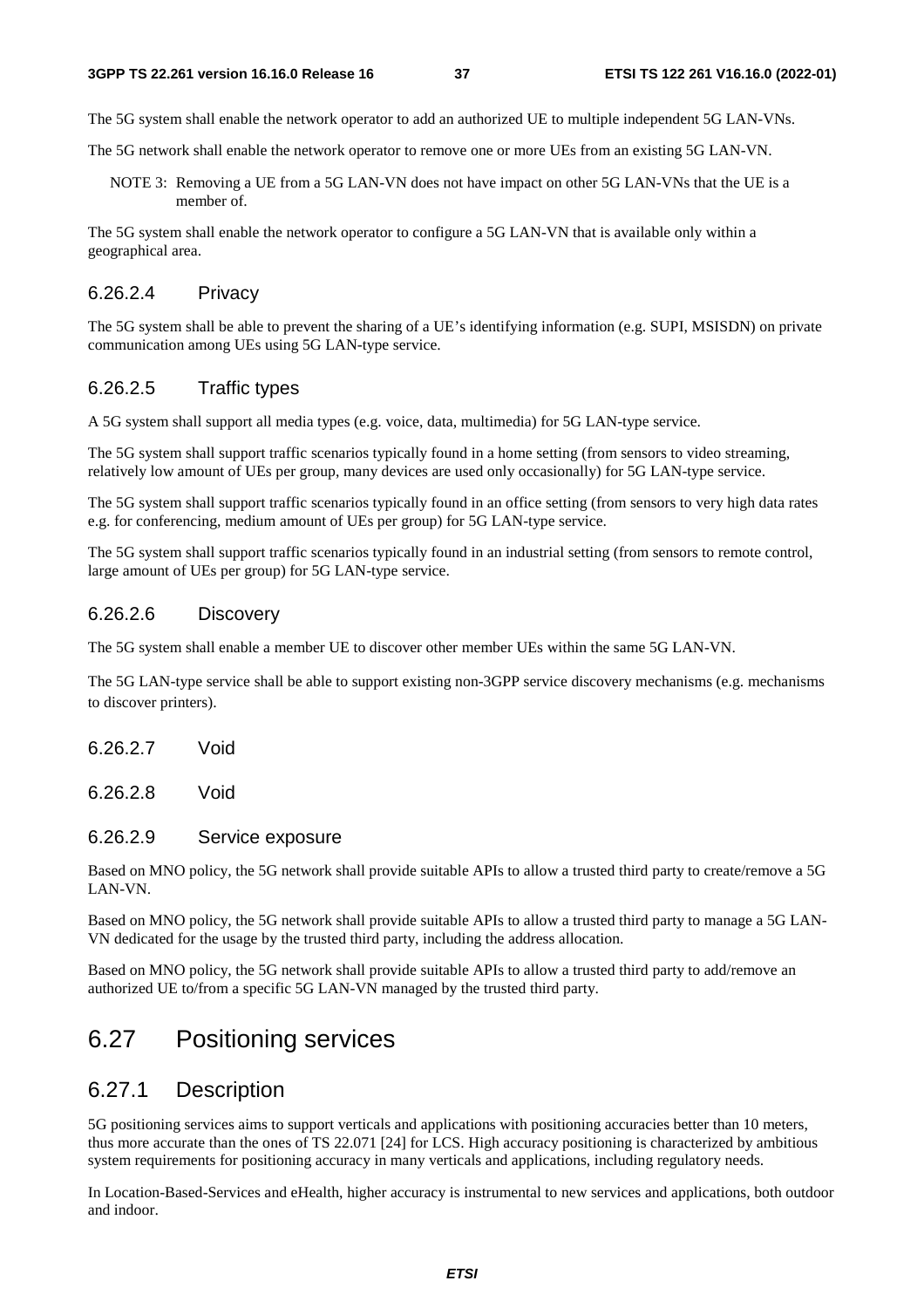For example, on the factory floor, it is important to locate assets and moving objects such as forklifts, or parts to be assembled. Similar needs exist in transportation and logistics, for example rail, road and use of UAVs. In some road user cases, UE's supporting V2X application(s) are also applicable to such needs. In cases such as guided vehicles (e.g. industry, UAVs) and positioning of objects involved in safety-related functions, availability needs to be very high.

Mission Critical Organizations require mission critical services to have accurate positioning such that first responders may be located at all times during normal and critical operations, indoors as well as outdoors. The level of positioning accuracy (and other KPIs) required is much more stringent than that required by local and regional regulatory requirements for commercial 5G users.

### 6.27.2 Requirements

The 5G system shall provide 5G positioning services in compliance with regulatory requirements.

NOTE 1: example of regulatory requirements encompasses requirements on emergency calls (e.g. e911), reliability and safety requirement (RAMS) applicable to some use cases and verticals, implementation of Priority, Precedence, Preemption (PPP) mechanisms to ensure sufficient reliability metrics are reached, etc.

The 5G system shall provide different 5G positioning services, supported by different single and hybrid positioning methods to supply absolute and relative positioning.

NOTE 2: hybrid positioning methods include both the combination of 3GPP positioning technologies and the combination of 3GPP positioning technologies with non-3GPP positioning technologies such as, for instance, GNSS (e.g. Beidou, Galileo, GPS, Glonass), Network-based Assisted GNSS and High-Accuracy GNSS, Terrestrial Beacon Systems, dead-reckoning sensors (e.g. IMU, barometer), WLAN/Bluetoothbased positioning.

The 5G system shall enable an MCX UE to use the 5G positioning services to determine its position with the associated uncertainty/confidence of the position, on request, triggered by an event or periodically.

The 5G System shall be able to provide the 5G positioning services in case of roaming.

The 5G system shall support mechanisms to determine the UE's position-related data for period when the UE is outside the coverage of 3GPP RAT-dependent positioning technologies but within the 5G positioning service area (e.g. within the coverage of satellite access).

The 5G system shall be able to make the position-related data available to an application or to an application server existing within the PLMN, external to the PLMN, or in the User Equipment.

NOTE 3: the position service latency can be tailored to the use cases.

The 5G system shall be able to manage and log position-related data in compliance with applicable traceability, authentication and security regulatory requirements.

The 5G system shall be able to request the UE to provide its position-related-data on request, triggered by an event or periodically and to request the UE to stop providing its position-related data periodically.

NOTE 4: This requirement does not preclude whether the position is computed in the UE or elsewhere in the 5G System (e.g. core network).

The 5G system shall support mechanisms to configure dynamically the update rate of the position-related data to fulfil different performances (e.g. power consumption, position service latency, etc.) or different location modes.

NOTE 5: for example, the 5G System needs to be able to request the UE to provide its location periodically with an update rate ranging from one location every [1 s-10 s] in location normal mode to one location every [30 s-300 s, or more] in location power saving mode. The 5G System needs to allow UEs to sleep for extended periods (e.g. one week), without requiring the UE to update its position data.

The 5G system shall allow the UE to trigger a different update rate of the position-related data based on whether the UE is moving or not.

The 5G system shall be able to determine the position-related data of the 5G positioning services with any update rate ranging from one set of position-related data every 0.1 s to one set of position-related data every month.

NOTE 6: the position service latency can be tailored to the use cases.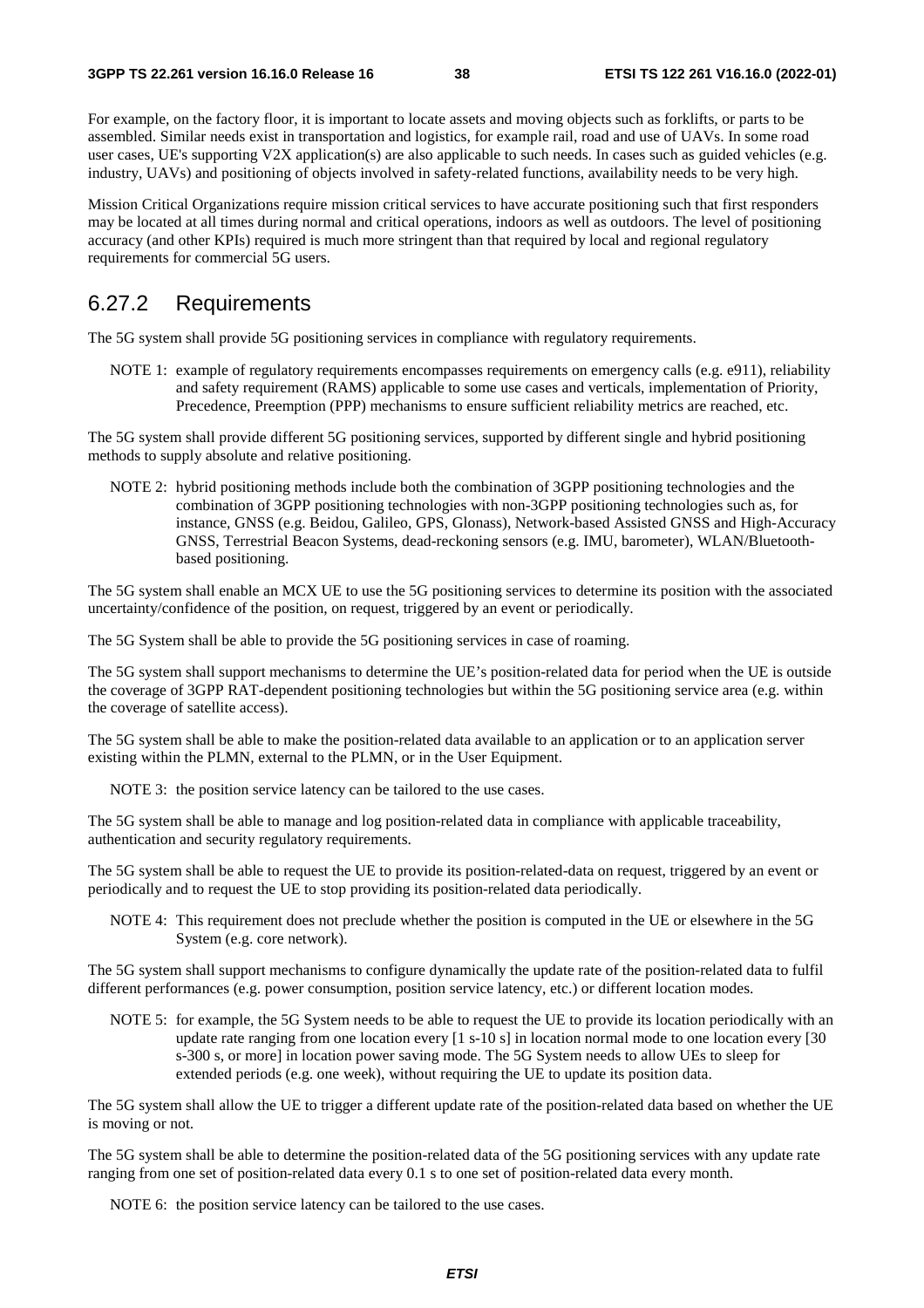The 5G System shall be able to negotiate the positioning methods according to the operator's policy or the application's requirements or the user's preferences and shall support mechanisms to allow the network or the UE to trigger this negotiation.

The 5G system shall supply a method for the operator to configure and manage different positioning services for different users.

The 5G system shall be able to determine the reliability, and the uncertainty or confidence level, of the position-related data.

The 5G system shall be able to access to the positioning methods used for calculating the position-related data and to the associated uncertainty/confidence indicators.

# 6.28 Cyber-physical control applications in vertical domains

### 6.28.1 Description

The 5G system is expected to meet the service requirements for cyber-physical control applications in vertical domains.

A vertical domain is a particular industry or group of enterprises in which similar products or services are developed, produced, and provided. Automation refers to the control of processes, devices, or systems in vertical domains by automatic means. The main control functions of automated control systems include taking measurements, comparing results, computing any detected or anticipated errors, and correcting the process to avoid future errors. These functions are performed by sensors, transmitters, controllers, and actuators.

Cyber-physical systems are to be understood as systems that include engineered, interacting networks of physical and computational components. Cyber-physical control applications are to be understood as applications that control physical processes. Cyber-physical control applications in automation follow certain activity patterns, which are openloop control, closed-loop control, sequence control, and batch control.

Communication services supporting cyber-physical control applications need to be ultra-reliable, dependable with a high communication service availability, and often require low or (in some cases) very low end-to-end latency.

Communication in automation in vertical domains follows certain communication patterns. The most well-known is periodic deterministic communication, others are a-periodic deterministic communication and non-deterministic communication.

Communication for cyber-physical control applications supports operation in various vertical domains, for instance industrial automation and energy automation.

### 6.28.2 Requirements

The 5G system supports the communication services for cyber-physical control applications in the vertical domains of factories of the future (smart manufacturing), electric power distribution, central power generation, and rail-bound mass transit. The associated requirements are described in 3GPP TS 22.104 [21].

# 6.29 Messaging aspects

### 6.29.1 Description

The 5G system is expected to support advanced capabilities and performance of messaging service especially for massive IoT communication which are introduced by the MSGin5G Service [x]. The MSGin5G Service provides one to one, group and broadcast message services for thing-to-thing and person-to-thing communication with low end-to-end delay and high reliability of message delivery, in a resource efficient manner to optimize the resource usage of the both control plane and user plane in the network, and power saving in the user devices.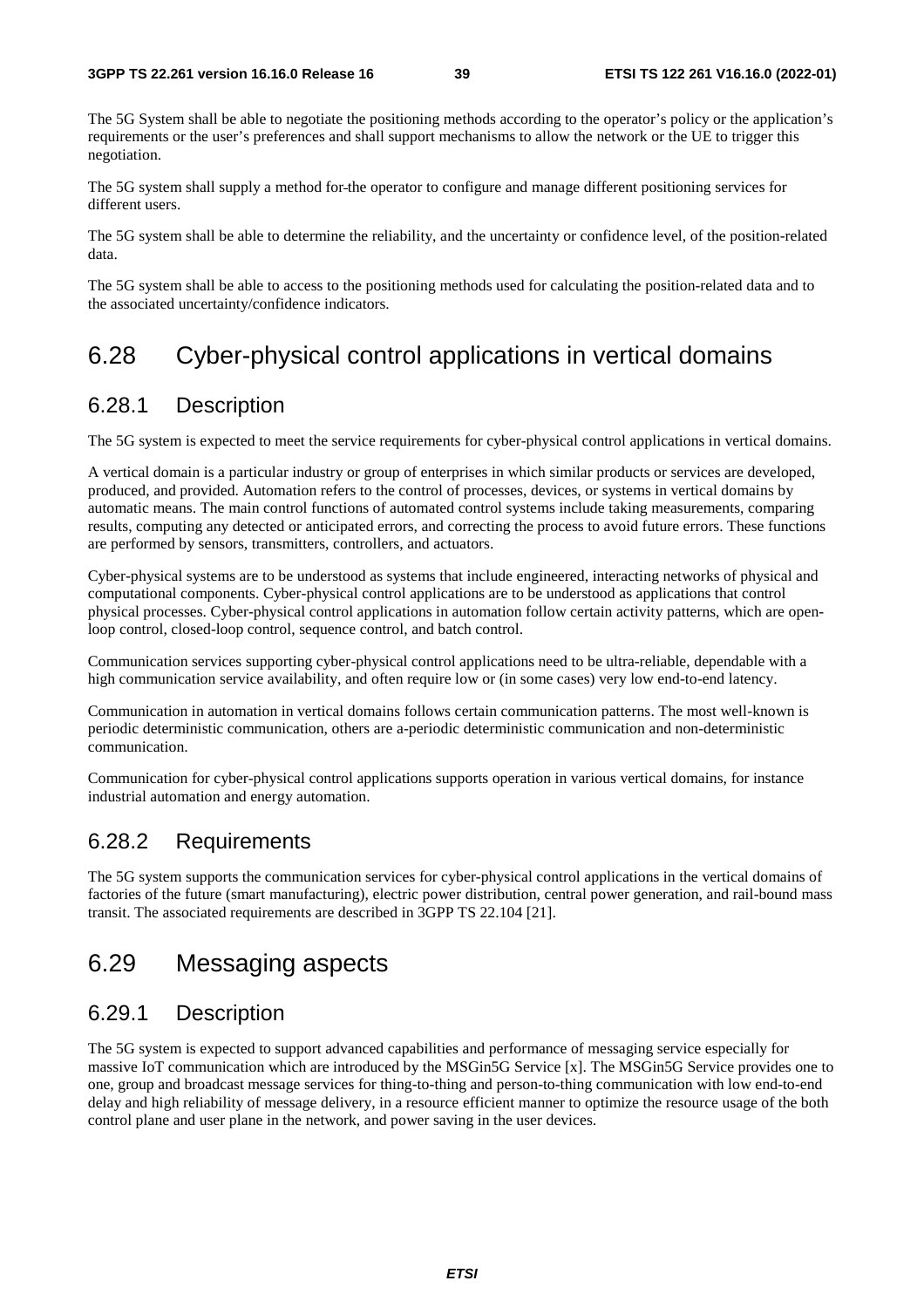### 6.29.2 Requirements

The 5G system supports the MSGin5G Service. The associated service level requirements of the MSGin5G Service are described in 3GPP TS 22.262 [22].

# 7 Performance requirements

# 7.1 High data rates and traffic densities

Several scenarios require the support of very high data rates or traffic densities of the 5G system. The scenarios address different service areas: urban and rural areas, office and home, and special deployments (e.g. massive gatherings, broadcast, residential, and high-speed vehicles). The scenarios and their performance requirements can be found in table 7.1-1.

- Urban macro The general wide-area scenario in urban area
- Rural macro The general wide-area scenario in rural area
- Indoor hotspot The scenario for offices and homes, and residential deployments.
- Broadband access in a crowd The scenario for very dense crowds, for example, at stadiums or concerts. In addition to a very high connection density the users want to share what they see and hear, putting a higher requirement on the uplink than the downlink.
- Dense urban The scenario for pedestrian users, and users in urban vehicles, for example, in offices, city centres, shopping centres, and residential areas. The users in vehicles can be connected either directly or via an onboard base station to the network.
- Broadcast-like services The scenario for stationary users, pedestrian users, and users in vehicles, for example, in offices, city centres, shopping centres, residential areas, rural areas and in high speed trains. The passengers in vehicles can be connected either directly or via an onboard base station to the network.
- High-speed train The scenario for users in trains. The users can be connected either directly or via an onboard base station to the network.
- High-speed vehicle The scenario for users in road vehicles. The users can be connected either directly or via an onboard base station to the network.
- Airplanes connectivity The scenario for users in airplanes. The users can be connected either directly or via an onboard base station to the network.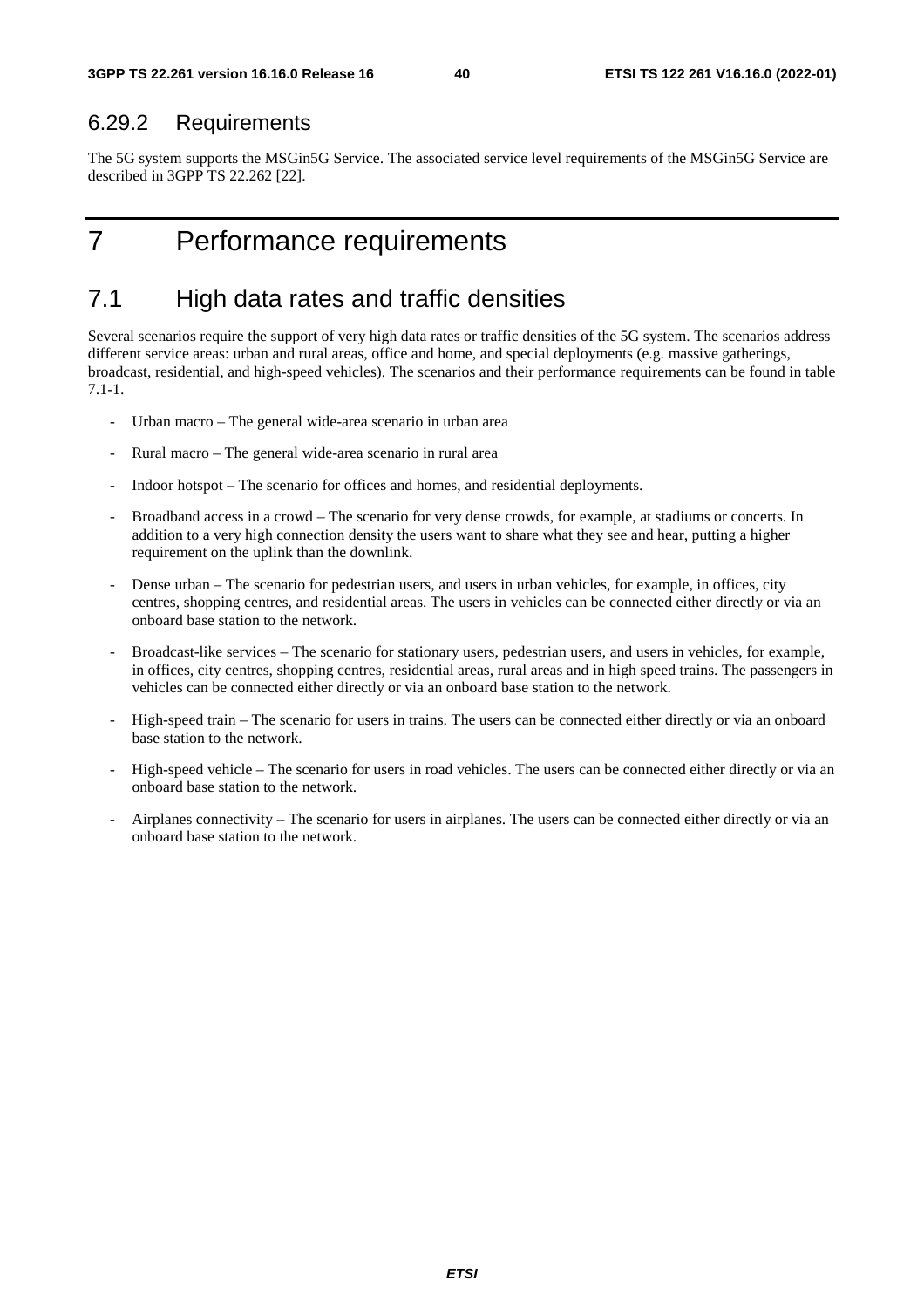|                         | <b>Scenario</b>           | <b>Experience</b><br>d data rate | <b>Experience</b><br>d data rate | Area traffic<br>capacity | Area traffic<br>capacity | Overall<br>user                                                                                                 | <b>Activity</b><br>factor | <b>UE</b> speed                                                                                                          | Coverage                |
|-------------------------|---------------------------|----------------------------------|----------------------------------|--------------------------|--------------------------|-----------------------------------------------------------------------------------------------------------------|---------------------------|--------------------------------------------------------------------------------------------------------------------------|-------------------------|
|                         |                           | (DL)                             | (UL)                             | (DL)                     | (UL)                     | density                                                                                                         |                           |                                                                                                                          |                         |
| $\mathbf{1}$            | Urban                     | 50 Mbps                          | 25 Mbps                          | 100                      | 50                       | 10 000/km <sup>2</sup>                                                                                          | 20%                       | Pedestrians                                                                                                              | Full                    |
|                         | macro                     |                                  |                                  | Gbps/km <sup>2</sup>     | Gbps/km <sup>2</sup>     |                                                                                                                 |                           | and users in                                                                                                             | network                 |
|                         |                           |                                  |                                  | (note 4)                 | (note 4)                 |                                                                                                                 |                           | vehicles (up                                                                                                             | (note 1)                |
|                         |                           |                                  |                                  |                          |                          |                                                                                                                 |                           | to 120 km/h                                                                                                              |                         |
| $\overline{\mathbf{c}}$ | Rural                     | 50 Mbps                          | 25 Mbps                          |                          | 500                      | 100/km <sup>2</sup>                                                                                             | 20%                       | Pedestrians                                                                                                              | Full                    |
|                         | macro                     |                                  |                                  | Gbps/km <sup>2</sup>     | Mbps/km <sup>2</sup>     |                                                                                                                 |                           | and users in                                                                                                             | network                 |
|                         |                           |                                  |                                  | (note 4)                 | (note 4)                 |                                                                                                                 |                           | vehicles (up                                                                                                             | (note 1)                |
|                         |                           |                                  |                                  |                          |                          |                                                                                                                 |                           | to 120 km/h                                                                                                              |                         |
| 3                       | Indoor                    | 1 Gbps                           | 500 Mbps                         | 15                       | 2 Tbps/km <sup>2</sup>   | $\overline{250}$                                                                                                | note <sub>2</sub>         | Pedestrians                                                                                                              | Office and              |
|                         | hotspot                   |                                  |                                  | Tbps/km <sup>2</sup>     |                          | 000/km <sup>2</sup>                                                                                             |                           |                                                                                                                          | residential<br>(note 2) |
|                         |                           |                                  |                                  |                          |                          |                                                                                                                 |                           |                                                                                                                          | (note 3)                |
| 4                       | Broadban                  | 25 Mbps                          | 50 Mbps                          | [3, 75]                  | $[7,5]$                  | [500]                                                                                                           | 30%                       | Pedestrians                                                                                                              | Confined                |
|                         | d access                  |                                  |                                  | Tbps/km <sup>2</sup>     | Tbps/km $2$              | 000]/km <sup>2</sup>                                                                                            |                           |                                                                                                                          | area                    |
|                         | in a crowd                |                                  |                                  |                          |                          |                                                                                                                 |                           |                                                                                                                          |                         |
| 5                       | Dense                     | 300 Mbps                         | 50 Mbps                          | 750                      | 125                      | 25 000/km <sup>2</sup>                                                                                          | 10%                       | Pedestrians                                                                                                              | Downtown                |
|                         | urban                     |                                  |                                  | Gbps/km <sup>2</sup>     | Gbps/km <sup>2</sup>     |                                                                                                                 |                           | and users in                                                                                                             | (note 1)                |
|                         |                           |                                  |                                  | (note 4)                 | (note 4)                 |                                                                                                                 |                           | vehicles (up                                                                                                             |                         |
|                         |                           |                                  |                                  |                          |                          |                                                                                                                 |                           | to 60 km/h)                                                                                                              |                         |
| 6                       | Broadcast-                | Maximum                          | N/A or                           | N/A                      | N/A                      | $[15]$ TV                                                                                                       | N/A                       | Stationary                                                                                                               | Full                    |
|                         | like                      | 200 Mbps                         | modest                           |                          |                          | channels                                                                                                        |                           | users,                                                                                                                   | network                 |
|                         | services                  | (per TV                          | (e.g. 500)                       |                          |                          | of [20                                                                                                          |                           | pedestrians                                                                                                              | (note 1)                |
|                         |                           | channel)                         | kbps per                         |                          |                          | Mbps] on                                                                                                        |                           | and users in                                                                                                             |                         |
|                         |                           |                                  | user)                            |                          |                          | one carrier                                                                                                     |                           | vehicles (up                                                                                                             |                         |
|                         |                           |                                  |                                  |                          |                          |                                                                                                                 |                           | to 500 km/h)                                                                                                             |                         |
| $\overline{7}$          | High-                     | 50 Mbps                          | 25 Mbps                          | $\overline{15}$          | 7,5                      | 1 000/train                                                                                                     | 30%                       | Users in                                                                                                                 | Along                   |
|                         | speed<br>train            |                                  |                                  | Gbps/train               | Gbps/train               |                                                                                                                 |                           | trains (up to                                                                                                            | railways                |
|                         |                           |                                  |                                  |                          |                          |                                                                                                                 |                           | 500 km/h)                                                                                                                | (note 1)                |
| 8                       | High-                     | 50 Mbps                          | 25 Mbps                          | [100]                    | [50]                     | 4 000/km <sup>2</sup>                                                                                           | 50%                       | Users in                                                                                                                 | Along                   |
|                         | speed<br>vehicle          |                                  |                                  | Gbps/km <sup>2</sup>     | Gbps/km <sup>2</sup>     |                                                                                                                 |                           | vehicles (up                                                                                                             | roads                   |
|                         |                           |                                  |                                  |                          |                          |                                                                                                                 |                           | to 250 km/h)                                                                                                             | (note 1)                |
| 9                       | Airplanes<br>connectivity | 15 Mbps                          | 7,5 Mbps                         | 1,2                      | 600                      | 400/plane                                                                                                       | 20%                       | Users in                                                                                                                 | (note 1)                |
|                         |                           |                                  |                                  | Gbps/plan                | Mbps/plan                |                                                                                                                 |                           | airplanes (up                                                                                                            |                         |
|                         |                           |                                  |                                  | е                        | е                        |                                                                                                                 |                           | to 1 000                                                                                                                 |                         |
|                         |                           |                                  |                                  |                          |                          |                                                                                                                 |                           | km/h)                                                                                                                    |                         |
|                         |                           |                                  |                                  |                          |                          | NOTE 2: A certain traffic mix is assumed; only some users use services that require the highest data rates [2]. |                           | NOTE 1: For users in vehicles, the UE can be connected to the network directly, or via an on-board moving base station.  |                         |
|                         |                           |                                  |                                  |                          |                          |                                                                                                                 |                           | NOTE 3: For interactive audio and video services, for example, virtual meetings, the required two-way end-to-end latency |                         |
|                         |                           |                                  |                                  |                          |                          |                                                                                                                 |                           | (UL and DL) is 2-4 ms while the corresponding experienced data rate needs to be up to 8K 3D video [300 Mbps] in          |                         |
|                         |                           | uplink and downlink.             |                                  |                          |                          |                                                                                                                 |                           |                                                                                                                          |                         |
|                         |                           |                                  |                                  |                          |                          | NOTE 4: These values are derived based on overall user density. Detailed information can be found in [10].      |                           |                                                                                                                          |                         |
|                         |                           |                                  |                                  |                          |                          |                                                                                                                 |                           |                                                                                                                          |                         |

| Table 7.1-1 Performance requirements for high data rate and traffic density scenarios. |  |  |  |  |
|----------------------------------------------------------------------------------------|--|--|--|--|
|----------------------------------------------------------------------------------------|--|--|--|--|

NOTE 5: All the values in this table are targeted values and not strict requirements.

# 7.2 Low latency and high reliability

### 7.2.1 Overview

Several scenarios require the support of very low latency and very high communications service availability. Note that this implies a very high reliability. The overall service latency depends on the delay on the radio interface, transmission within the 5G system, transmission to a server which may be outside the 5G system, and data processing. Some of these factors depend directly on the 5G system itself, whereas for others the impact can be reduced by suitable interconnections between the 5G system and services or servers outside of the 5G system, for example, to allow local hosting of the services.

## 7.2.2 Scenarios and KPIs

Different deployments of URLLC capabilities will depend on the 3GPP system being able to meet specific sets of KPIs with different values and ranges applicable for each attribute. A common, yet flexible, 5G approach to URLLC will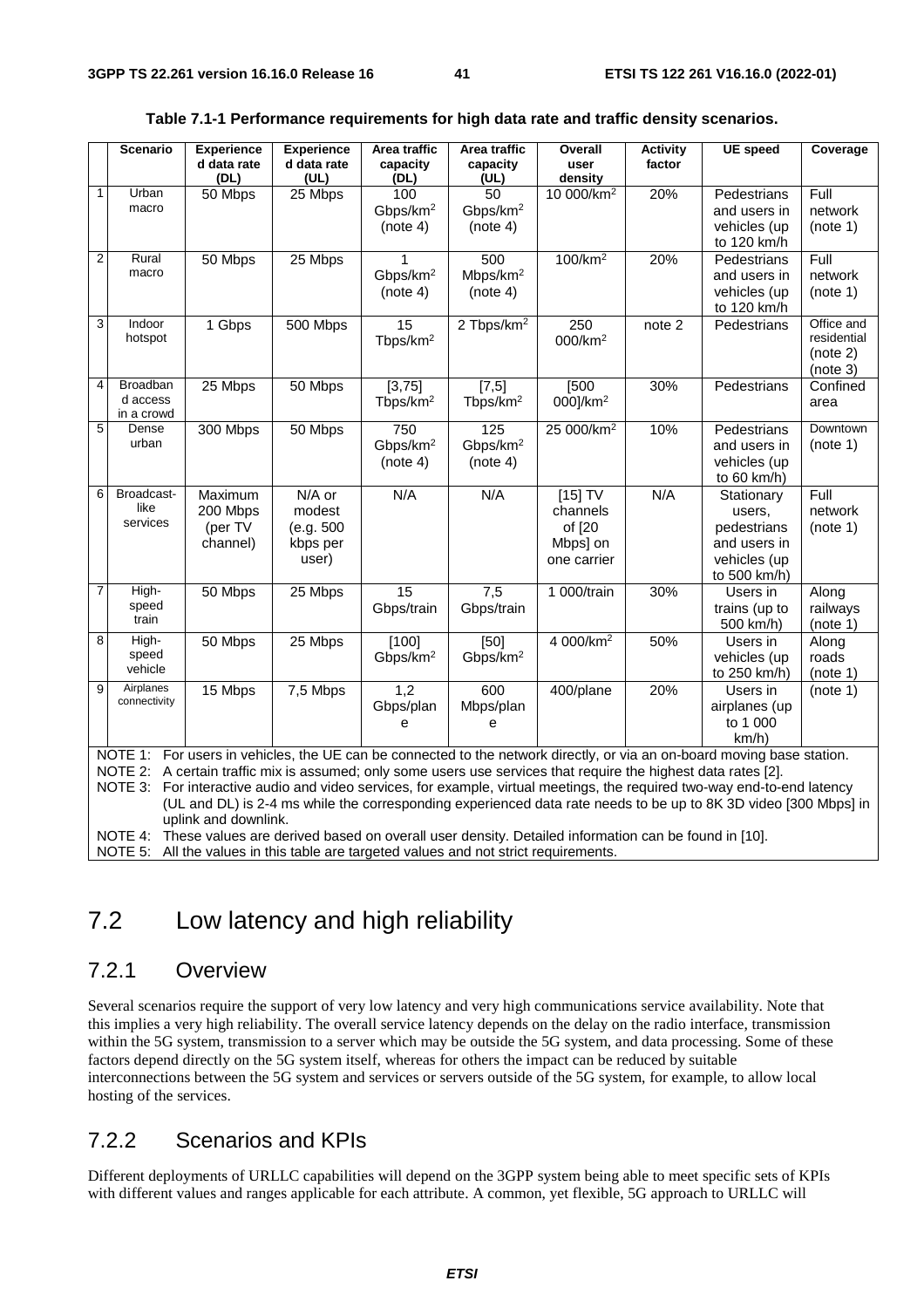enable the 5G system to meet the specific sets of KPIs needed in a given implementation. To provide clear and precise requirements for specific types of services, the corresponding KPI requirements are included in other specifications as follows:

- Cyber-physical control applications in vertical domains can be found in 22.104 [21].
- V2X can be found in 22.186 [9].
- Rail communications can be found in 22.289 [23].

Some scenarios requiring very low latency and very high communication service availability are described below:

- Motion control Conventional motion control is characterised by high requirements on the communications system regarding latency, reliability, and availability. Systems supporting motion control are usually deployed in geographically limited areas but may also be deployed in wider areas (e.g. city- or country-wide networks), access to them may be limited to authorized users, and they may be isolated from networks or network resources used by other cellular customers.
- Discrete automation Discrete automation is characterised by high requirements on the communications system regarding reliability and availability. Systems supporting discrete automation are usually deployed in geographically limited areas, access to them may be limited to authorized users, and they may be isolated from networks or network resources used by other cellular customers.
- Process automation Automation for (reactive) flows, e.g. refineries and water distribution networks. Process automation is characterized by high requirements on the communications system regarding communication service availability. Systems supporting process automation are usually deployed in geographically limited areas, access to them is usually limited to authorized users, and it will usually be served by non-public networks.
- Automation for electricity distribution (mainly medium and high voltage). Electricity distribution is characterized by high requirements on the communications service availability. In contrast to the above use cases, electricity distribution is deeply immersed into the public space. Since electricity distribution is an essential infrastructure, it will, as a rule, be served by non-public networks.
- Wireless road-side infrastructure backhaul in intelligent transport systems Automation solutions for the infrastructure supporting street-based traffic. This use case addresses the connection of the road-side infrastructure, e.g. road side units, with other infrastructure, e.g. a traffic guidance system. As is the case for automation electricity, the nodes are deeply immersed into the public space.
- Remote control Remote control is characterised by a UE being operated remotely by a human or a computer. For example, Remote Driving enables a remote driver or a V2X application to operate a remote vehicle with no driver or a remote vehicle located in a dangerous environment.
- Rail communications (e.g. railway, rail-bound mass transit) have been using 3GPP based mobile communication (e.g. GSM-R) already for some time, while there is still a driver on-board of the train. The next step of the evolution will be providing fully automated train operation that requires highly reliable communication with moderate latencies but at very high speeds of up to 500km/h.

For specific requirements, refer to the specifications noted above [21], [9], [23].

### 7.2.3 Other requirements

### 7.2.3.1 AR/VR

Audio-visual interaction is characterised by a human being interacting with the environment or people, or controlling a UE, and relying on audio-visual feedback. In the use cases like VR and interactive conversation the latency requirements include the latencies at the application layer (e.g. codecs), which could be specified outside of 3GPP.

Due to the separate handling of the audio and video component, VR audio-video synchronisation is critical in order to avoid having a negative impact on the user experience (i.e. viewers detecting lack of synchronization), for example:

- in the range of [125 ms to 5 ms] for audio delayed and
- in the range of [45 ms to 5 ms] for audio advanced.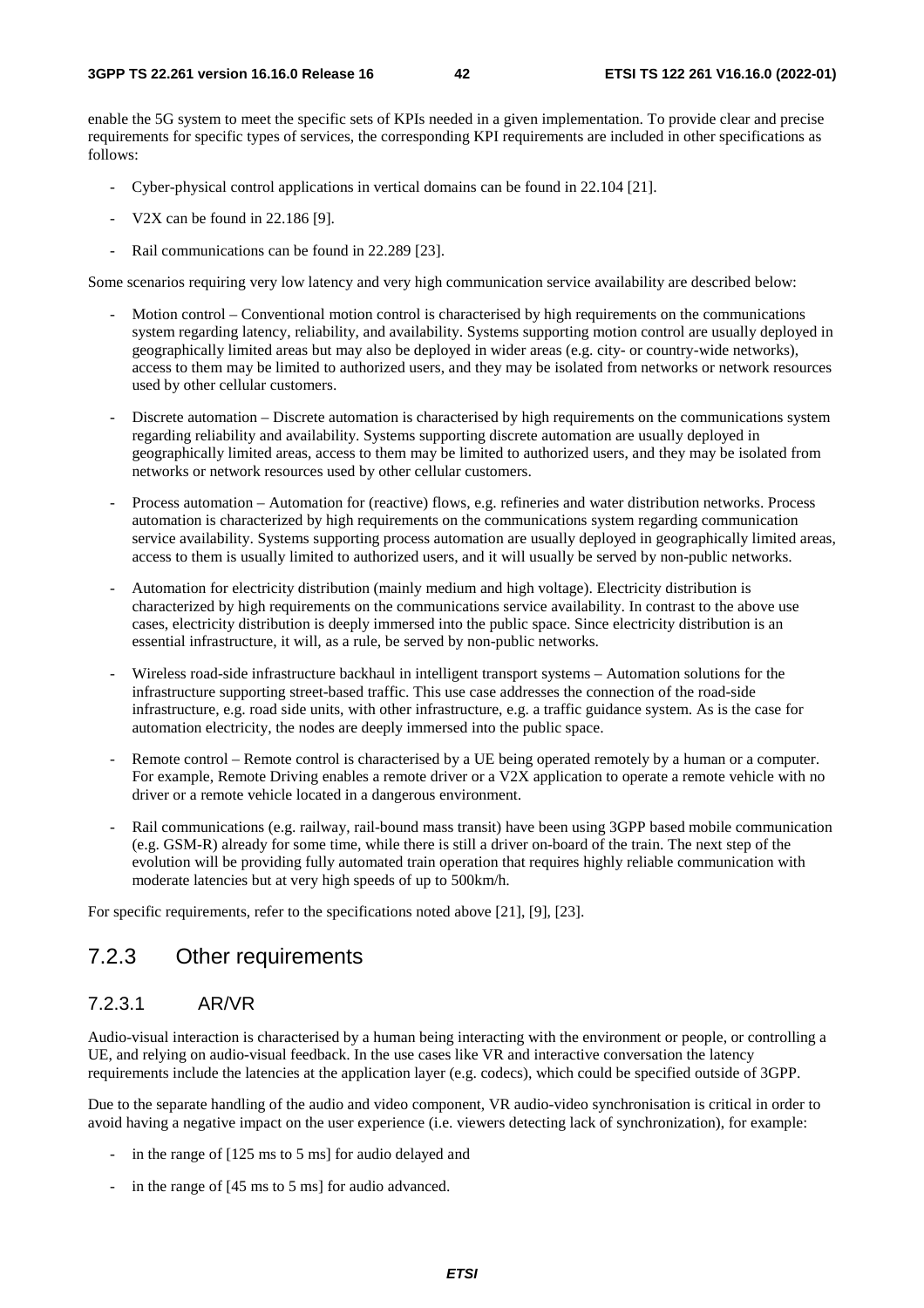To support VR environments with low motion-to-photon capabilities, the 5G system shall support:

- motion-to-photon latency in the range of 7-15ms while maintaining the required user data rate of [1Gbps] and
- motion-to-sound delay of  $\left[ < 20 \text{ms} \right]$ .
- NOTE: The motion-to-photon latency is defined as the latency between the physical movement of a user's head and the updated picture in the VR headset. The motion-to-sound latency is the latency between the physical movement of a user's head and updated sound waves from a head mounted speaker reaching their ears.

To support interactive task completion during voice conversations the 5G system shall support low-delay speech coding for interactive conversational services (100 ms, one-way mouth-to-ear).

### 7.2.3.2 Wireless road-side infrastructure backhaul

Intelligent Transport Systems embrace a wide variety of communications-related applications that are intended to increase travel safety, minimize environmental impact, improve traffic management, and maximize the benefits of transportation to both commercial users and the general public.

Road-side infrastructure such as traffic light controllers, roadside units, traffic monitoring in urban areas and along highways and streets is wirelessly connected to traffic control centres for management and control purposes. The backhaul communication between the road-side infrastructure and the traffic control centre requires low-latency, high communication service availability, and high-capacity connections for reliable distribution of data. Road-side infrastructure is deployed alongside streets in urban areas and alongside major roads and highways every 1-2 km.

To support wireless road-side infrastructure backhaul the 5G system shall support the performance requirements in table 7.2.3.2-1.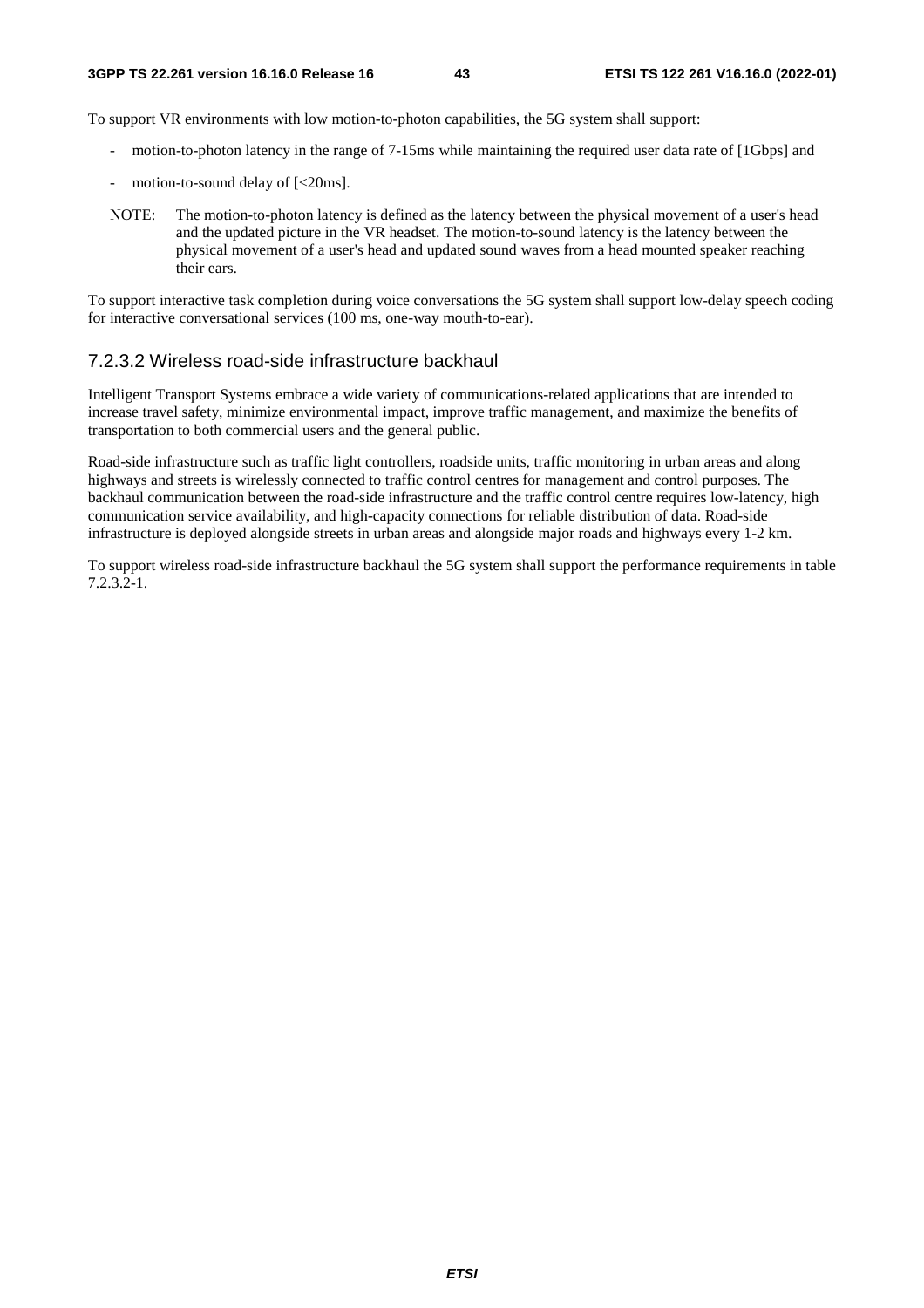|                                                                                                                                                                                  | <b>Scenario</b>                                                                                                                                                                                                                   | Max.<br>allowed<br>end-to-<br>end<br>latency<br>(note 1)                                            | <b>Survival</b><br>Communication<br>service<br>time<br>availability<br>(note 2) |                                                                                                                                                                                                                                                                                                                                                                  | <b>Reliability</b><br>(note 2) | User<br>experienced<br>data rate | Payload<br>size<br>(note 3) | <b>Traffic</b><br>density<br>(note 4) | Connection<br>density<br>(note 5) | Service area<br>dimension<br>(note 6) |
|----------------------------------------------------------------------------------------------------------------------------------------------------------------------------------|-----------------------------------------------------------------------------------------------------------------------------------------------------------------------------------------------------------------------------------|-----------------------------------------------------------------------------------------------------|---------------------------------------------------------------------------------|------------------------------------------------------------------------------------------------------------------------------------------------------------------------------------------------------------------------------------------------------------------------------------------------------------------------------------------------------------------|--------------------------------|----------------------------------|-----------------------------|---------------------------------------|-----------------------------------|---------------------------------------|
| Small to big<br>10 Gbps/km <sup>2</sup><br>99,9999%<br>10 Mbps<br>1 000/km <sup>2</sup><br>$100 \text{ ms}$<br>99,999%<br>wireless road-side<br>30 ms<br>infrastructure backhaul |                                                                                                                                                                                                                                   |                                                                                                     |                                                                                 |                                                                                                                                                                                                                                                                                                                                                                  |                                |                                  |                             | 2 km along a road                     |                                   |                                       |
| NOTE 1:<br>NOTE 2:                                                                                                                                                               |                                                                                                                                                                                                                                   | UE to the Interface to Data Network.<br>take place in order to satisfy the reliability requirement. |                                                                                 | This is the maximum end-to-end latency allowed for the 5G system to deliver the service in the case the end-to-end latency is completely allocated to the 5G system from the<br>Communication service availability relates to the service interfaces, and reliability relates to a given system entity. One or more retransmissions of network layer packets may |                                |                                  |                             |                                       |                                   |                                       |
| NOTE 4:<br>NOTE 5:                                                                                                                                                               | NOTE 3:<br>Small: payload typically $\leq$ 256 bytes<br>Based on the assumption that all connected applications within the service volume require the user experienced data rate.<br>Under the assumption of 100% 5G penetration. |                                                                                                     |                                                                                 |                                                                                                                                                                                                                                                                                                                                                                  |                                |                                  |                             |                                       |                                   |                                       |
| NOTE 6:<br>NOTE 7:                                                                                                                                                               | meet the targets.                                                                                                                                                                                                                 |                                                                                                     |                                                                                 | Estimates of maximum dimensions; the last figure is the vertical dimension.<br>All the values in this table are example values and not strict requirements. Deployment configurations should be taken into account when considering service offerings that                                                                                                       |                                |                                  |                             |                                       |                                   |                                       |

#### **Table 7.2.3.2-1 Performance requirements for wireless ITS infrastructure backhaul scenario**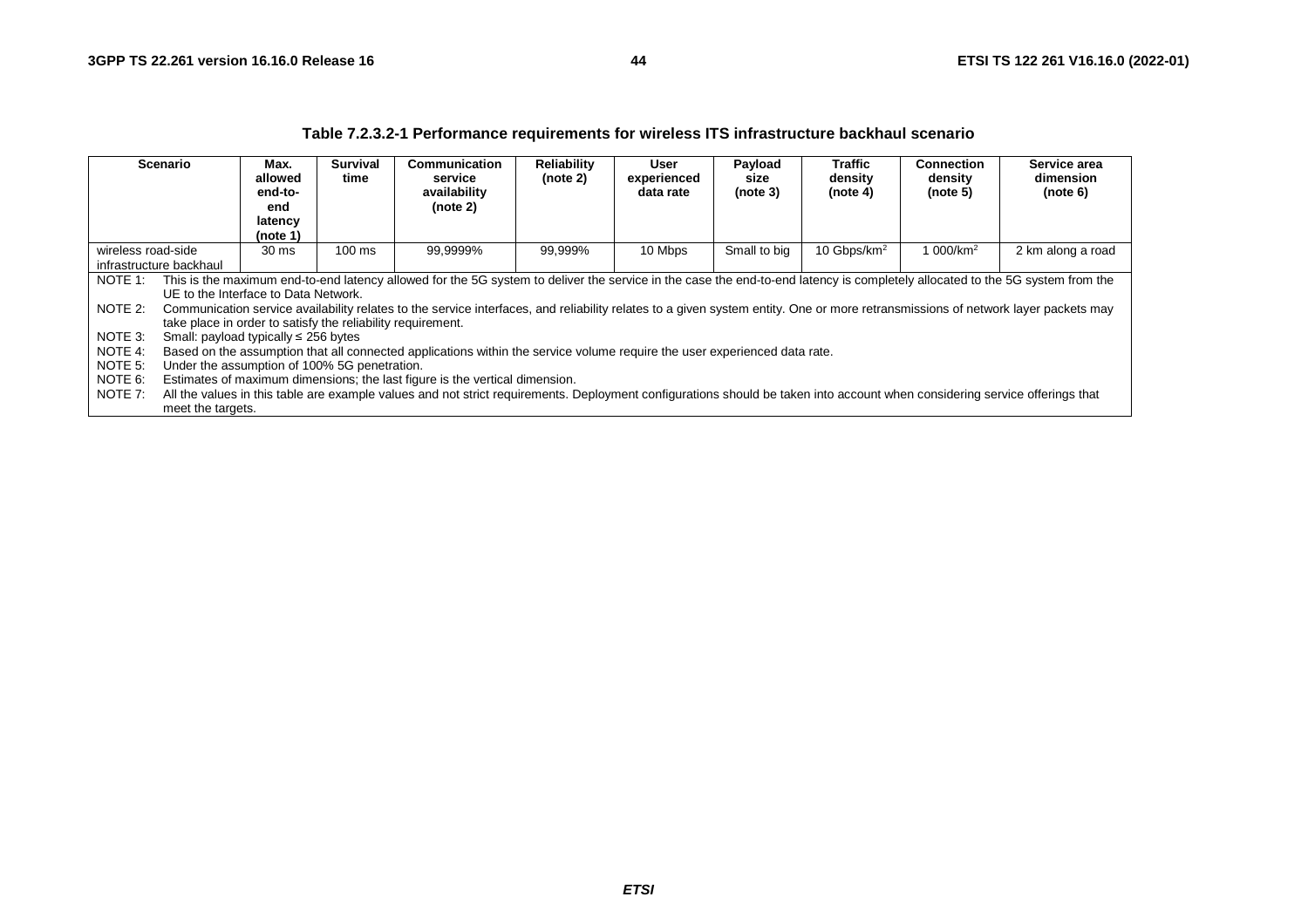# 7.3 High accuracy positioning

### 7.3.1 Description

Adaptability and flexibility are among the key features of the 5G system to serve a wide diversity of verticals and services, in different environments (e.g. rural, urban, indoor). This applies to high accuracy positioning and translates into the ability to satisfy different levels of services and requirements, for instance on performance (e.g. accuracy, positioning service availability, positioning service latency) and on functionality (e.g. security).

### 7.3.2 Requirements

### 7.3.2.1 General

The 5G System shall provide different 5G positioning services with configurable performances working points (e.g. accuracy, positioning service availability, positioning service latency, energy consumption, update rate, TTFF) according to the needs of users, operators and third parties.

The 5G system shall support the combination of 3GPP and non-3GPP positioning technologies to achieve performances of the 5G positioning services better than those achieved using only 3GPP positioning technologies.

- NOTE 1: For instance, the combination of 3GPP positioning technologies with non-3GPP positioning technologies such as for example GNSS (e.g. Beidou, Galileo, GLONASS, and GPS), Terrestrial Beacon Systems (TBS), sensors (e.g. barometer, IMU), WLAN/Bluetooth-based positioning, can support the improvement of accuracy, positioning service availability, reliability and/or confidence level, the reduction of positioning service latency, the increase of the update rate of the position-related data, increase the coverage (service area).
- NOTE 2: The combination can vary over time to optimise the performances, and can be the combination of multiple positioning technologies at the same epoch and/or the combination of multiple positioning technologies at different epochs.

The corresponding positioning information shall be acquired in a timely fashion, be reliable, and be available (e.g. it is possible to determine the position).

UEs shall be able to share positioning information between each other e.g. to a controller if the location information cannot be processed or used locally.

### 7.3.2.2 Requirements for Horizontal and Vertical positioning service levels

The 5G system shall be able to provide positioning services with the performances requirements reported in Table 7.3.2.2-1.

NOTE: The requirements do not preclude any type of UE, including specific UE such as for example V2X, MTC.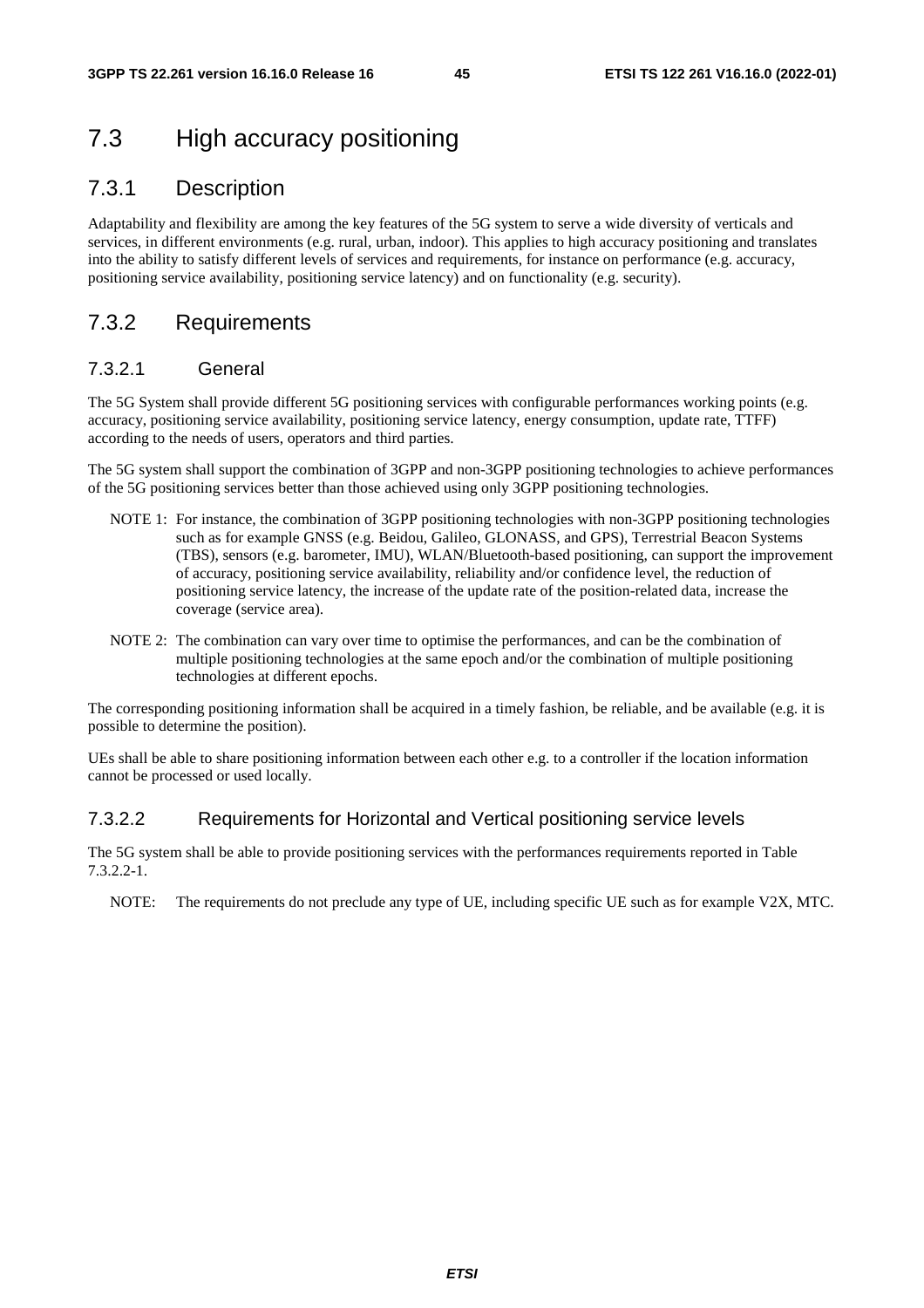L,

| Positioning service level                                                                                                                                                                                                                                                                                       | Relative(R)                                                                                                                                                                                                                                                                                                                         |                        | <b>Accuracy</b><br>(95%<br>confidence<br>level) |                                               | <b>Position</b>           |                                                                                                          | Coverage, environment of use and UE velocity                                                                       |                           |  |  |  |
|-----------------------------------------------------------------------------------------------------------------------------------------------------------------------------------------------------------------------------------------------------------------------------------------------------------------|-------------------------------------------------------------------------------------------------------------------------------------------------------------------------------------------------------------------------------------------------------------------------------------------------------------------------------------|------------------------|-------------------------------------------------|-----------------------------------------------|---------------------------|----------------------------------------------------------------------------------------------------------|--------------------------------------------------------------------------------------------------------------------|---------------------------|--|--|--|
|                                                                                                                                                                                                                                                                                                                 | Absolute(A) or Rela<br>positioning                                                                                                                                                                                                                                                                                                  |                        |                                                 | <b>Positioning</b><br>service<br>availability | ing<br>service<br>latency | 5G positioning                                                                                           | 5G enhanced positioning service area<br>(note 2)                                                                   |                           |  |  |  |
|                                                                                                                                                                                                                                                                                                                 |                                                                                                                                                                                                                                                                                                                                     | Horizontal<br>Accuracy | Vertical<br>Accuracy<br>(note 1)                |                                               |                           | service area                                                                                             | <b>Outdoor and</b><br>tunnels                                                                                      | <b>Indoor</b>             |  |  |  |
| 1                                                                                                                                                                                                                                                                                                               | A                                                                                                                                                                                                                                                                                                                                   | 10 <sub>m</sub>        | 3 <sub>m</sub>                                  | 95 %                                          | 1 s                       | Indoor - up to 30<br>km/h<br>Outdoor<br>(rural and urban)<br>up to 250 km/h                              | <b>NA</b>                                                                                                          | Indoor - up to 30<br>km/h |  |  |  |
| $\overline{c}$                                                                                                                                                                                                                                                                                                  | A                                                                                                                                                                                                                                                                                                                                   | 3 <sub>m</sub>         | 3 <sub>m</sub>                                  | 99 %                                          | 1 <sub>s</sub>            | Outdoor<br>(rural and urban)<br>up to 500 km/h for<br>trains and up to<br>250 km/h for other<br>vehicles | Outdoor<br>(dense urban) up<br>to 60 km/h<br>Along roads up to<br>250 km/h and<br>along railways up<br>to 500 km/h | Indoor - up to 30<br>km/h |  |  |  |
| 3                                                                                                                                                                                                                                                                                                               | A                                                                                                                                                                                                                                                                                                                                   | 1 <sub>m</sub>         | 2 <sub>m</sub>                                  | 99 %                                          | 1 <sub>s</sub>            | Outdoor<br>(rural and urban)<br>up to 500 km/h for<br>trains and up to<br>250 km/h for other<br>vehicles | Outdoor<br>(dense urban) up<br>to 60 km/h<br>Along roads up to<br>250 km/h and<br>along railways up<br>to 500 km/h | Indoor - up to 30<br>km/h |  |  |  |
| 4                                                                                                                                                                                                                                                                                                               | A                                                                                                                                                                                                                                                                                                                                   | 1 m                    | 2 m                                             | 99.9%                                         | $15 \text{ ms}$           | <b>NA</b>                                                                                                | <b>NA</b>                                                                                                          | Indoor - up to 30<br>km/h |  |  |  |
| 5                                                                                                                                                                                                                                                                                                               | А                                                                                                                                                                                                                                                                                                                                   | 0.3 <sub>m</sub>       | 2 m                                             | 99 %                                          | 1 s                       | Outdoor<br>(rural) up to 250<br>km/h                                                                     | Outdoor<br>(dense urban) up<br>to 60 km/h<br>Along roads and<br>along railways up<br>to 250 km/h                   | Indoor - up to 30<br>km/h |  |  |  |
| 6                                                                                                                                                                                                                                                                                                               | A                                                                                                                                                                                                                                                                                                                                   | 0.3 <sub>m</sub>       | 2 <sub>m</sub>                                  | 99.9%                                         | 10 <sub>ms</sub>          | <b>NA</b>                                                                                                | Outdoor<br>(dense urban) up<br>to 60 km/h                                                                          | Indoor - up to 30<br>km/h |  |  |  |
| Indoor and outdoor (rural, urban, dense urban) up to 30 km/h<br>Relative positioning is between two UEs within 10 m of each<br>$\overline{7}$<br>R<br>0.2 <sub>m</sub><br>0.2 <sub>m</sub><br>99 %<br>1 <sub>s</sub><br>other or between one UE and 5G positioning nodes within 10<br>m of each others (note 3) |                                                                                                                                                                                                                                                                                                                                     |                        |                                                 |                                               |                           |                                                                                                          |                                                                                                                    |                           |  |  |  |
|                                                                                                                                                                                                                                                                                                                 | NOTE 1: The objective for the vertical positioning requirement is to determine the floor for indoor use cases and to<br>distinguish between superposed tracks for road and rail use cases (e.g. bridges).                                                                                                                           |                        |                                                 |                                               |                           |                                                                                                          |                                                                                                                    |                           |  |  |  |
|                                                                                                                                                                                                                                                                                                                 | NOTE 2: Indoor includes location inside buildings such as offices, hospital, industrial buildings.<br>NOTE 3: 5G positioning nodes are infrastructure equipment deployed in the service area to enhance positioning<br>capabilities (e.g. beacons deployed on the perimeter of a rendezvous area or on the side of a<br>warehouse). |                        |                                                 |                                               |                           |                                                                                                          |                                                                                                                    |                           |  |  |  |

### **Table 7.3.2.2-1 Performance requirements for Horizontal and Vertical positioning service levels**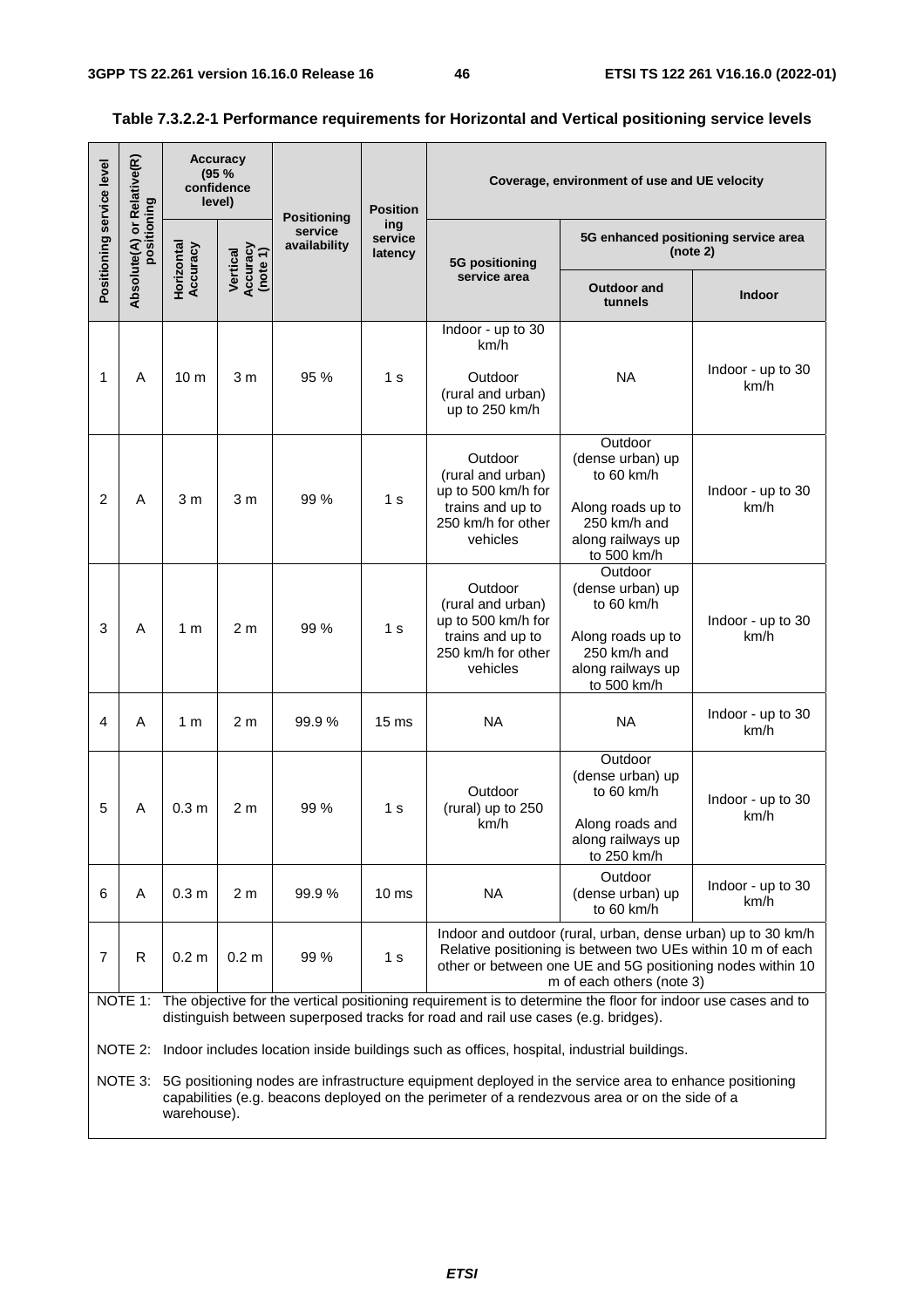### 7.3.2.3 Other performance requirements

The 5G system shall be able to provide the 5G positioning services with a TTFF less than 30 s and, for some 5G positioning services, shall support mechanisms to provide a TTFF less than 10s.

NOTE 1: In some services, a TTFF of less than 10s may only be achievable at the expense of a relaxation of some other performances (e.g. horizontal accuracy may be 1 m or 3 m after 10 s TTFF, and reach a steady state accuracy of 0.3 m after 30s).

The 5G system shall support a mechanism to determine the UE's velocity with a positioning service availability of 99%, an accuracy better than 0.5 m/s for the speed and an accuracy better than 5 degree for the 3-Dimension direction of travel.

The 5G system shall support a mechanism to determine the UE's heading with an accuracy better than 30 degrees (0.54 rad) and a positioning service availability of 99.9 % for static users and with an accuracy better than 10 degrees (0.17 rad) and a positioning service availability of 99 % for users up to 10 km/h.

The 5G system shall support positioning technologies that allow the UE to operate at Service Level 1 for at least 12 years using less than 1800 mWh of battery capacity, assuming multiple position updates per hour.

- NOTE 2: This requirement aims energy-efficient positioning technologies draining a minimal energy on the UE battery. It derives from use cases, such as asset tracking, with a small form-factor battery representative of an IoT device. This requirement may translate into an energy consumption for the UE's positioning functions in the order of 20 mJ per fix.
- NOTE 3: This requirement does not preclude the use of higher energy consumption to fulfil higher position update rates than the one above, or other KPIs than those of Service Level 1 (e.g. more accurate service levels).
- 7.4 Void
- 7.4.1 Void
- 7.4.2 Void

# 8 Security

# 8.1 Description

IoT introduces new UEs with different life cycles, including IoT devices with no user interface (e.g. embedded sensors), long life spans during which an IoT device may change ownership several times (e.g. consumer goods), and which may not be pre-provisioned (e.g. consumer goods). These drive a need for secure mechanisms to dynamically establish or refresh credentials and subscriptions. New access technologies, including licensed and unlicensed, 3GPP and non-3GPP, drive a need for access independent security that is seamlessly available while the IoT device is active. High-end smartphones, UAVs, and factory automation drive a need for protection against theft and fraud. A high level of 5G security is essential for critical communication, e.g. in industrial automation, industrial IoT, and the Smart Grid. Expansion into enterprise, vehicular, and public safety markets drive a need for increased end user privacy protection. 5G security addresses all of these new needs while continuing to provide security consistent with prior 3GPP systems.

# 8.2 General

The 5G system shall support a secure mechanism to store cached data.

The 5G system shall support a secure mechanism to access a content caching application.

The 5G system shall support a secure mechanism to access a service or an application in an operator's Service Hosting Environment.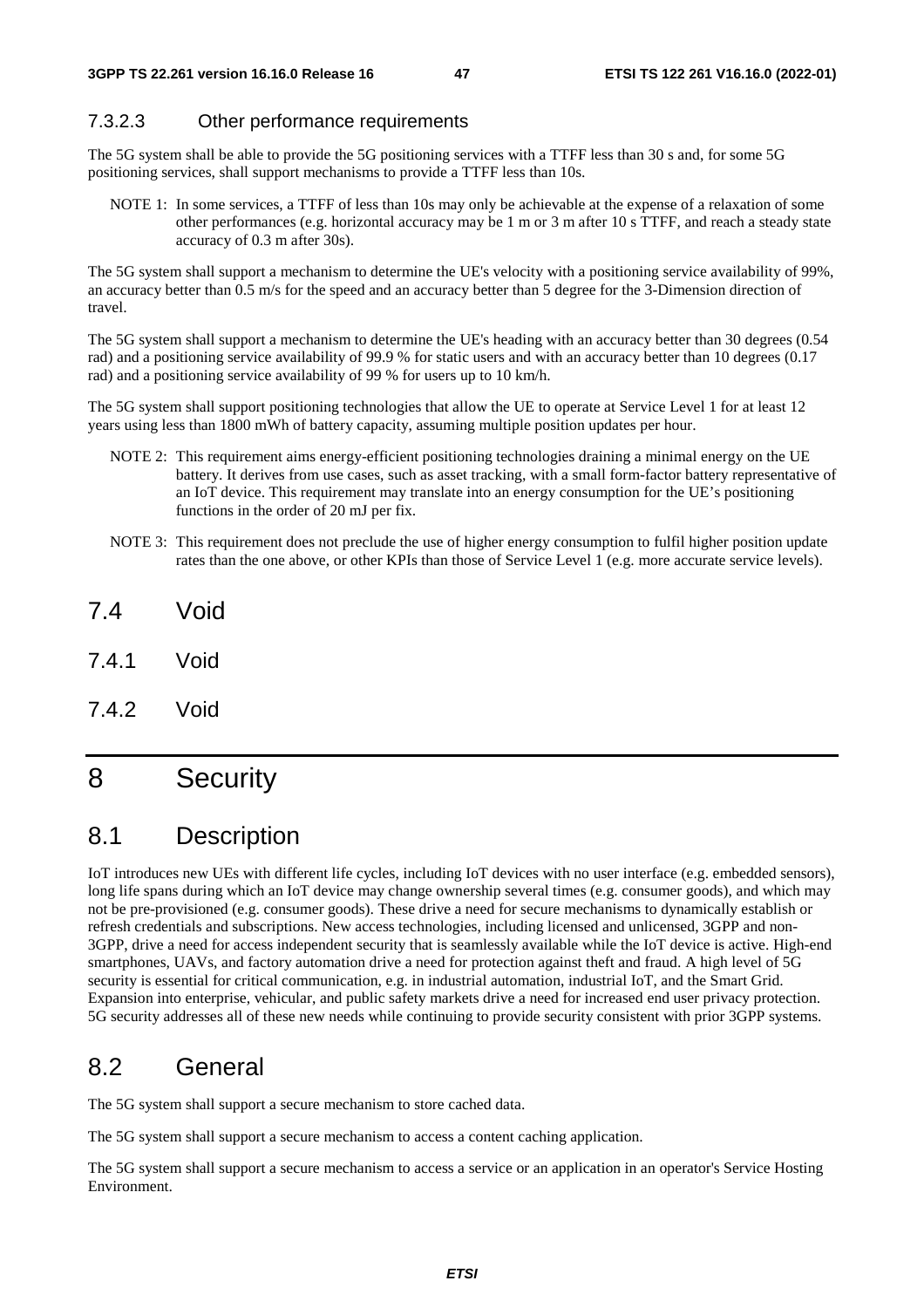The 5G system shall enable support of an access independent security framework.

The 5G system shall support a mechanism for the operator to authorize subscribers of other PLMNs to receive temporary service (e.g. mission critical services).

The 5G system shall be able to provide temporary service for authorized users without access to their home network (e.g. IOPS, mission critical services).

The 5G system shall allow the operator to authorize a third party to create, modify and delete network slices, subject to an agreement between the third party and the network operator.

Subject to HPLMN policy as well as its service and operational needs, any USIM able to access EPS instead of a 5G USIM may be used to authenticate a user in a 5G system to access supported services according to the user's subscription.

The 5G system shall provide integrity protection and confidentiality for communications between authorized UEs using a 5G LAN-type service.

The 5G LAN-VN shall be able to verify the identity of a UE requesting to join a specific private communication.

The 5G system shall provide suitable APIs to allow use of a trusted third party provided encryption between any UE served by a private slice and a core network entity in that private slice.

# 8.3 Authentication

The 5G system shall support an efficient means to authenticate a user to an IoT device (e.g. biometrics).

The 5G system shall be able to support authentication over a non-3GPP access technology using 3GPP credentials.

The 5G system shall support operator controlled alternative authentication methods (i.e. alternative to AKA) with different types of credentials for network access for IoT devices in isolated deployment scenarios (e.g. for industrial automation).

The 5G system shall support a suitable framework (e.g. EAP) allowing alternative (e.g. to AKA) authentication methods with non-3GPP identities and credentials to be used for UE network access authentication in non-public networks.

NOTE 2: Non-public networks can use 3GPP authentication methods, identities, and credentials for a UE to access network. Non-public networks are also allowed to utilize non-AKA based authentication methods such as provided by the EAP framework, for which the credentials can be stored in the ME.

Subject to an agreement between an MNO and a third party, the 5G system shall support a mechanism for the PLMN to authenticate and authorize UEs for access to both a hosted non-public network and private slice(s) of the PLMN associated with the hosted non-public network.

The 5G network shall support a 3GPP supported mechanism to authenticate legacy non-3GPP devices for 5G LAN-VN access.

The 5G system shall support a mechanism for the non-public network to authenticate and authorize UEs for access to network slices of that non-public network.

# 8.4 Authorization

The 5G system shall allow the operator to authorize an IoT device to use one or more 5G system features that are restricted to IoT devices.

The 5G system shall allow the operator to authorize /de-authorize UEs for using 5G LAN-type service.

NOTE: when a UE is de-authorized from using 5G LAN-type service, it is removed from all 5G LAN-VNs.

Based on operator policy, before establishing a direct device connection using a non-3GPP access technology, IoT devices may use 3GPP credentials to determine if they are authorized to engage in direct device connection.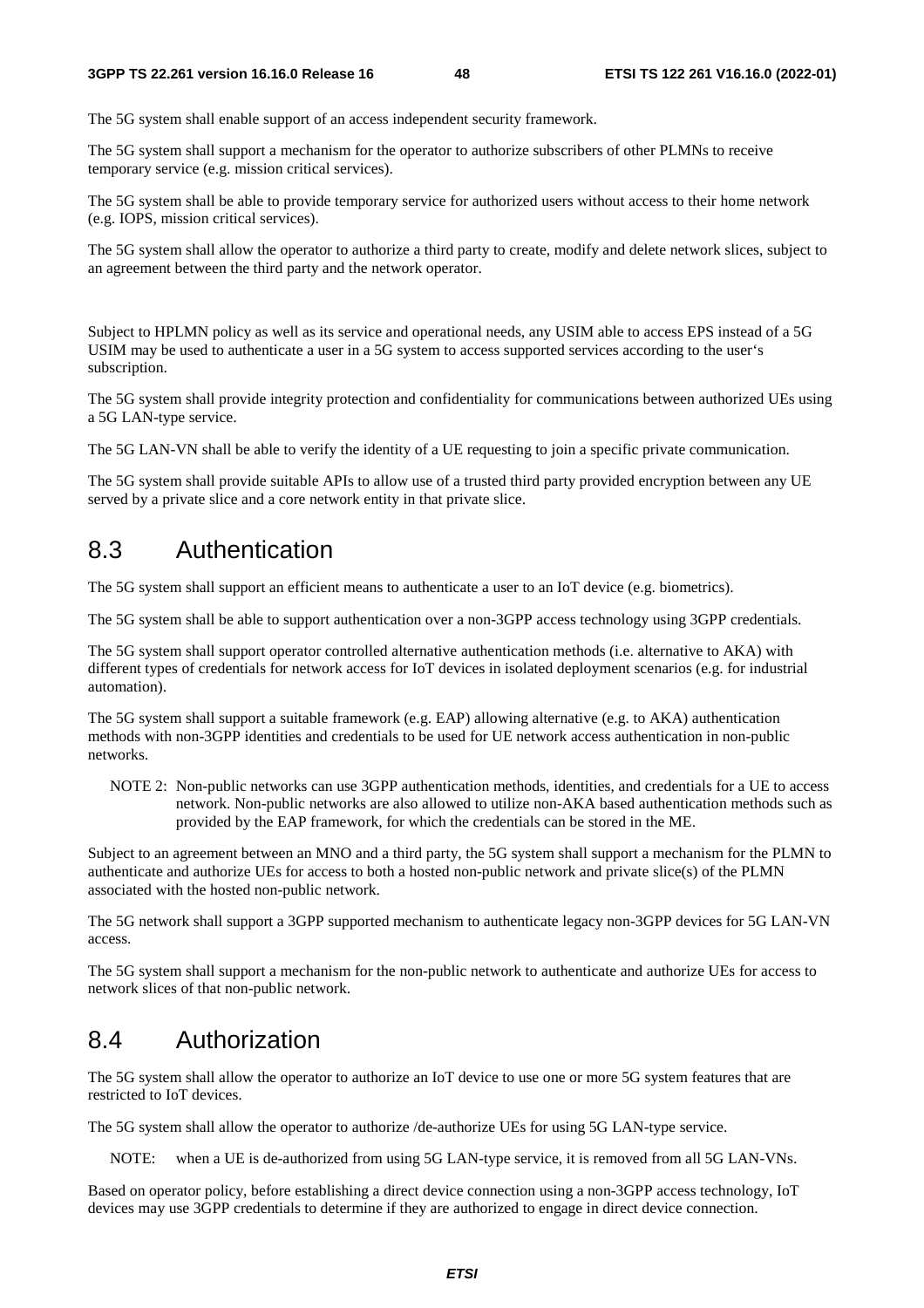Based on operator policy, the 5G system shall provide a means to verify whether a UE is authorized to use prioritized network access for a specific service.

# 8.5 Identity management

The 5G system shall provide a mechanism for an operator to allow access from a UE using a temporary identifier that hides its subscriber identity.

The HPLMN shall be able to associate a temporary identifier to a UE's subscriber identity.

The 5G system shall be able to protect subscriber identity and other user identifying information from passive attacks.

Subject to regional or national regulatory requirements, the 5G system shall be able to protect subscriber identity and other user identifying information from active attacks.

The 5G system shall be able to allow the equipment identifier to be collected by legitimate entity regardless of UE's user interface, when required.

The 5G system shall be able to support identification of subscriptions independently of identification of equipment.

The 5G system shall support a secure mechanism to collect system information while ensuring end-user and application privacy (e.g. application level information is not to be related to an individual user identity or subscriber identity and UE information is not to be related to an individual subscriber identity).

Subject to regional or national regulatory requirements, the 5G system shall be able to provide the 5G positioning services while ensuring the protection of the privacy of the UE's user or owner, including the respect of his consent to the positioning services.

- NOTE 1: this includes the ability for the 5G system to provide the positioning services on demand without having to track continuously the position of the involved UE.
- NOTE 2: the respect of the user's consent to some positioning services could abide by different rules in case of emergency (for example, rules that would also receive consent from the user, but well before the emergency occurs).

For a private network using 5G technology, the 5G system shall support network access using identities, credentials, and authentication methods provided and managed by a third party and supported by 3GPP.

# 8.6 Regulatory

The 5G system shall support regional or national regulatory requirements for all supported access networks.

The 5G system shall support Lawful Intercept subject to regional or national regulatory requirements.

A 5G system shall support regulatory requirements for 5G LAN-type services.

# 8.7 Fraud protection

Subject to regional or national regulatory requirements, the 5G system shall support a secure mechanism for allowing an authorized entity to disable from normal operation of a UE reported as stolen.

Subject to regional or national regulatory requirements, the 5G system shall support a secure mechanism for allowing an authorized entity to re-enable a recovered stolen UE to normal operation.

The 5G system shall be able to protect user location information from passive attacks.

Subject to regional or national regulatory requirements, the 5G system shall be able to protect user location information from active attacks.

Subject to regional or national regulatory requirements, the 5G system shall support mechanisms to protect the production of the user location information and user positioning-related data against tampering and spoofing.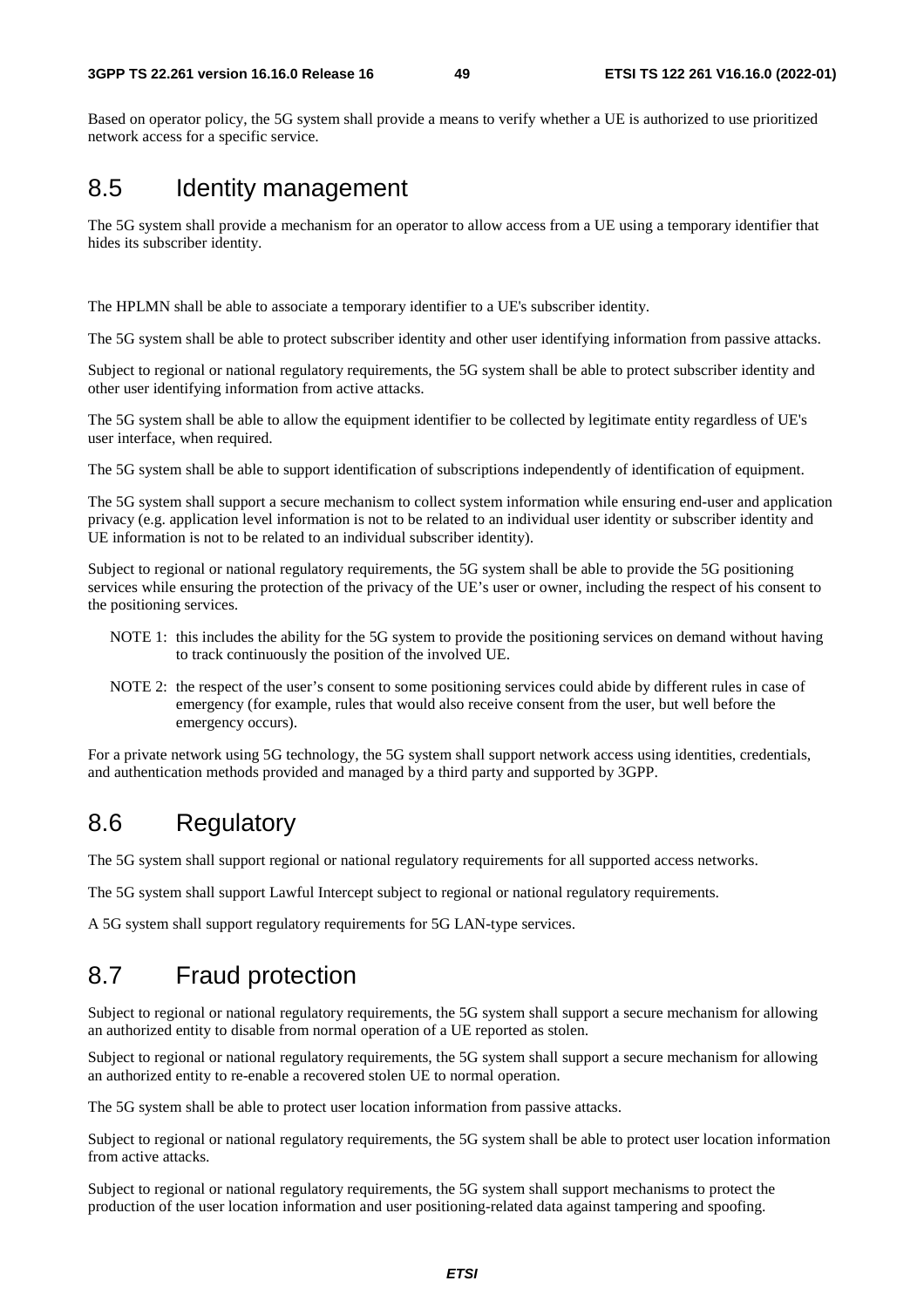Subject to regional or national regulatory requirements, the 5G system shall support mechanisms to detect tampering and spoofing attempts on the production of the user location information and the user position-related data.

# 8.8 Resource efficiency

The 5G system shall minimize security signalling overhead without compromising the security level of the 3GPP system.

The 5G system shall support an efficient secure mechanism to transmit the same data (e.g. service provisioning multiple sensors) to multiple UEs.

# 8.9 Data security and privacy

The 5G system shall support data integrity protection and confidentiality methods that serve URLLC and energy constrained devices.

The 5G system shall support a mechanism to verify the integrity of a message as well as the authenticity of the sender of the message.

The 5G system shall support encryption for URLLC services within the requested end-to-end latency.

# 9 Charging aspects

# 9.1 General

The following set of requirements complement the requirements listed in 3GPP TS 22.115 [11]. The requirements apply for both home and roaming cases.

The 5G core network shall support collection of all charging information on either a network or a slice basis.

The 5G core network shall support collection of charging information for alternative authentication mechanisms.

The 5G core network shall support collection of charging information associated with each serving MNO when multinetwork connectivity is used under the control of the home operator.

The 5G core network shall support charging for services/applications in an operator's Service Hosting Environment.

The 5G core network shall support charging for content delivered from a content caching application.

The 5G core network shall support collection of charging information based on the access type (e.g. 3GPP, non-3GPP).

The 5G core network shall support collection of charging information based on the slice that the UE accesses.

The 5G core network shall support collection of charging information based on the capacity and performance metrics.

# 9.2 5G LAN

A 5G core network shall support collection of charging information for a 5G LAN-type service based on resource usage (e.g. licensed or unlicensed spectrum, QoS, applications).

The 5G core network shall support collection of charging information for a 5G LAN-type service when a UE joins or leaves a specific private communication.

The 5G core network shall support collection of charging information for a 5G LAN-type service for both home and roaming UEs based on the UE's HPLMN.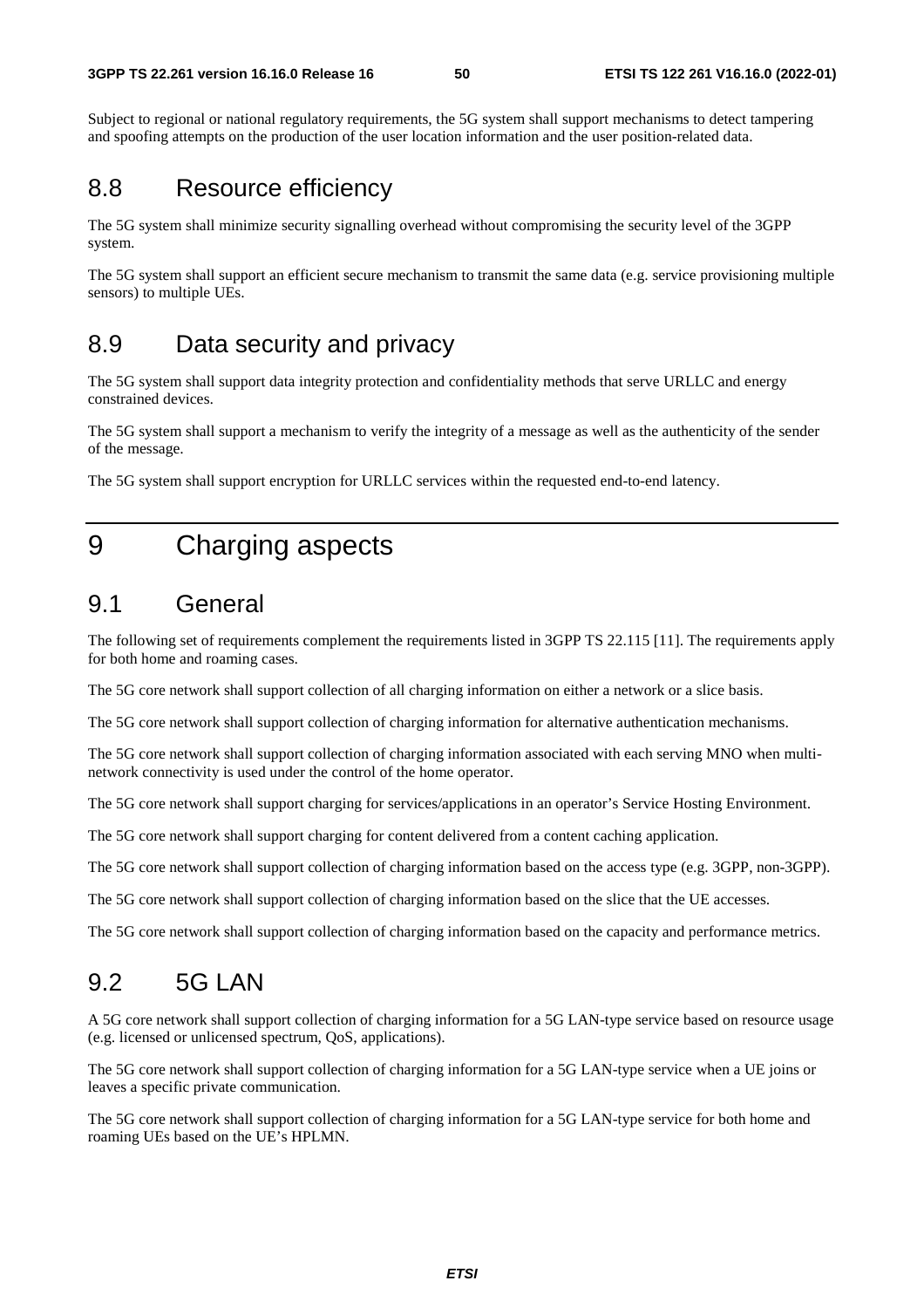# Annex A (informative): Latency needs to support example use cases from vertical industries

The latency values required to support the potential opportunities in the use cases on vertical industries are summarised in table A.1-1 based on the NGMN white paper on vertical industries [4]. Latency in this table refers to the end-to-end latency at the application layer as defined in clause 3.

| Services/   | Automotive use cases                                                                                                                                                                                                                                                                                                                                                                                                                                                              | Transport, logistics, IoT                                                                                                                                                                                                                                    | Health and wellness,                                                                                                                                                                                                                                                                                                                                                                                                                                                                                  | <b>Media and entertainment</b>                                                                                                                                                                                                                  |
|-------------|-----------------------------------------------------------------------------------------------------------------------------------------------------------------------------------------------------------------------------------------------------------------------------------------------------------------------------------------------------------------------------------------------------------------------------------------------------------------------------------|--------------------------------------------------------------------------------------------------------------------------------------------------------------------------------------------------------------------------------------------------------------|-------------------------------------------------------------------------------------------------------------------------------------------------------------------------------------------------------------------------------------------------------------------------------------------------------------------------------------------------------------------------------------------------------------------------------------------------------------------------------------------------------|-------------------------------------------------------------------------------------------------------------------------------------------------------------------------------------------------------------------------------------------------|
| Use cases   |                                                                                                                                                                                                                                                                                                                                                                                                                                                                                   | use cases                                                                                                                                                                                                                                                    | smart cities use cases                                                                                                                                                                                                                                                                                                                                                                                                                                                                                |                                                                                                                                                                                                                                                 |
| Description | Expand detectable range<br>beyond on board sensor<br>capability by sharing views<br>or detected objects among<br>traffic participants,<br>coordinate trajectories<br>among vehicles, sharing<br>coarse driving intention.<br>real-time remote operation<br>of vehicles                                                                                                                                                                                                            | Real-time sensing,<br>reporting, feedback,<br>control, remote, asset<br>tracking, monitoring;<br>context-aware services.<br>recommendations at<br>shopping mall, airport                                                                                     | Live video feed (4K, 8K,<br>3D for remote healthcare<br>(consultation, monitoring)<br>and assisted surgery, real-<br>time commands to control<br>medical devices for<br>treatment (e.g. medication,<br>surgery); remote<br>monitoring, surveillance<br>and quidance for citizens<br>and law enforcement<br>officers.                                                                                                                                                                                  | Media production services<br>based on aggregation of<br>various media feeds at<br>servers; real-time peer-to-<br>peer or server-client<br>sharing of data (object<br>information) for<br>collaborative gaming, live<br>streaming at live events |
| Latency     | For mid/long-term<br>environment modelling<br>(dynamic high-definition<br>digital map update):<br>Not critical (100 ms end-to-<br>end)<br>For short term environment<br>modelling (sensor sharing):<br><20 ms end-to-end<br>For cooperation<br>(coordinated control):<br><3 ms end-to-end for<br>platooning,<br><10 ms end-to-end for<br>cooperative manoeuvres.<br><100 ms end-to-end<br>for coarse driving intention<br>For remote vehicle<br>operation:<br>10-30 ms end-to-end | For massive connectivity<br>for time-critical sensing<br>and feedback:<br><30 ms end-to-end.<br>For remote drone<br>operation and cooperative<br>farm machinery:<br>10-30 ms end-to-end<br>Real-time control for<br>discrete automation:<br>≤1 ms end-to-end | For real-time video/<br>telepresence/augmented<br>reality for remote<br>healthcare and assisted<br>surgery, for monitoring and<br>guidance (smart cities):<br>100 ms end-to-end<br>Real-time command and<br>control for remote<br>medication and surgery:<br>10-100 ms end-to-end<br>For smart grid:<br><5 ms end-to-end for<br>transmission/grid<br>backbone.<br><50 ms end-to-end for<br>distribution/grid backhaul,<br>Time-critical sensing and<br>feedback for smart cities:<br>30 ms end-to-end | For live streaming in<br>crowded areas, services<br>for media production,<br>augmented reality for<br>collaborative gaming etc.:<br>20 ms end-to-end                                                                                            |

### **Table A.1-1 Latency needs to support example use cases from vertical industries.**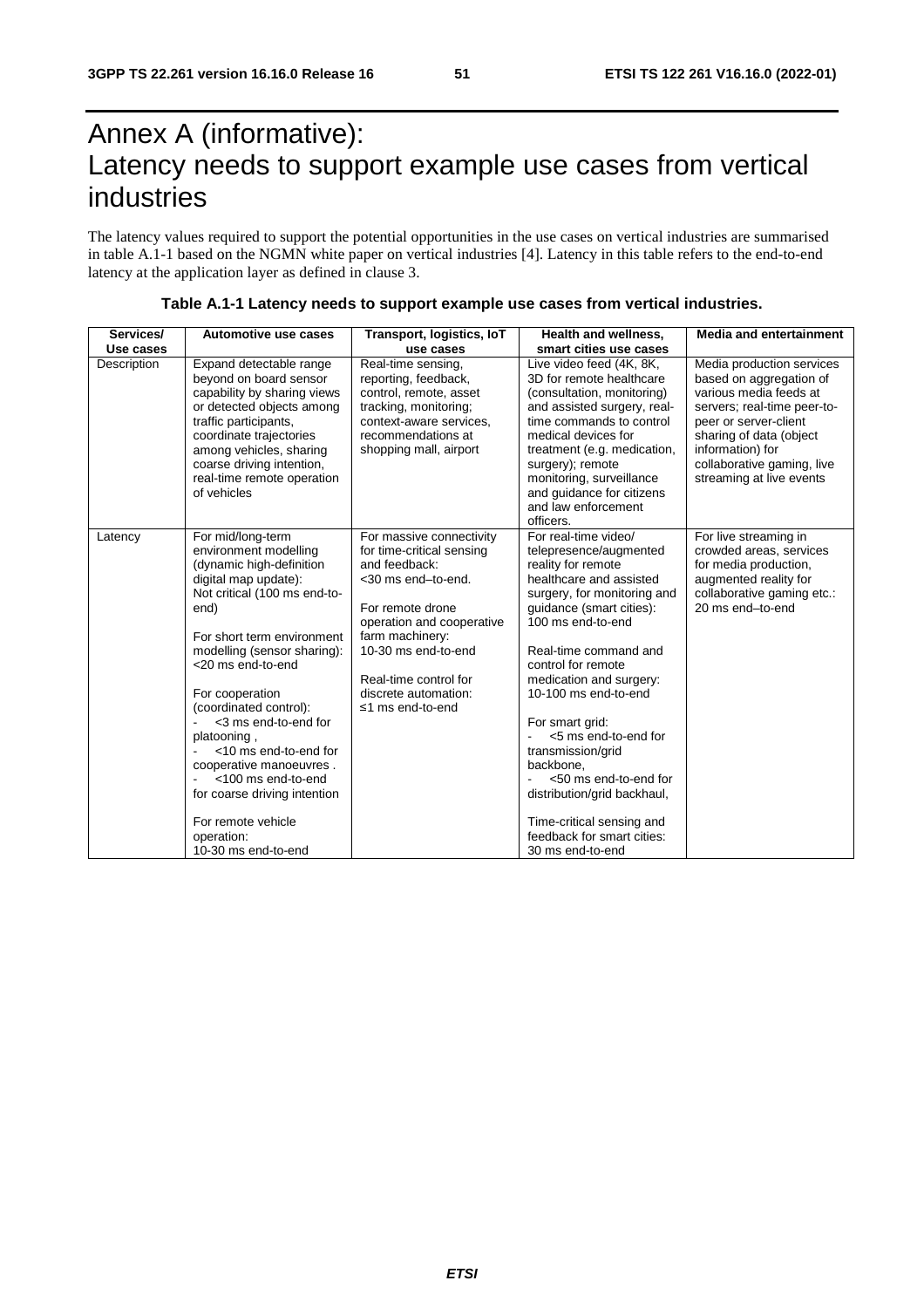# Annex B (informative): Positioning accuracy needs to support example use cases from vertical industries

Table B.1-1 provides a short summary of typical positioning use cases targeted in various verticals, associated with their main targets such as range of accuracy.

Information and positioning requirements associated to Factory of the Future use cases are provided in TS 22.104 [21].

| Use cases                                           | <b>Description</b>                                                                                                                                                                                                                                                                                                                                 | Main KPIs range and drivers                                                                                                                                                                                                                                                                                             |
|-----------------------------------------------------|----------------------------------------------------------------------------------------------------------------------------------------------------------------------------------------------------------------------------------------------------------------------------------------------------------------------------------------------------|-------------------------------------------------------------------------------------------------------------------------------------------------------------------------------------------------------------------------------------------------------------------------------------------------------------------------|
| Commercial<br>Handheld UE<br>(typically pedestrian) | Mostly context aware services involving handheld UEs<br>and pedestrian users for instance: augmented reality and<br>wearables, advertisement push, wearables, collaborative<br>activities such as bike sharing, guidance and flow<br>management, etc.                                                                                              | Service area is both indoor and outdoor in the<br>5G service area. Accuracy: 1-10 m horizontal,<br>< 3m vertical, Availability from 80 to 99%<br>Other KPI drivers include in general: low<br>energy and power saving modes                                                                                             |
| eHealth                                             | Human-type or Machine-type UE involved in eHealth, for<br>instance: patient tracking and surveillance inside or<br>outside Hospitals (different service areas with potentially<br>different performance requirements), location of<br>emergency equipment outside Hospitals (public spaces,<br>offices, etc.)                                      | Service area is both indoor (Hospitals,<br>housing, offices, etc.) and outdoor (5G service<br>area).<br>Accuracy: 3-10 m horizontal, < 3m vertical<br>Availability from 90 to 99%                                                                                                                                       |
| Emergency calls                                     | Regulatory use cases related to emergency call from<br>Human-type UE, US FCC's e911 being a typical example                                                                                                                                                                                                                                        | Service area is both indoor and outdoor in the<br>entire 5G service area.<br>Accuracy: < 50 m horizontal, < 3m vertical<br>Availability up to 95 %<br>Other KPI drivers include: Reliability and<br>confidence level                                                                                                    |
| 1st responders                                      | Tracking and guidance of 1st responders, with<br>requirements for high-accuracy in the horizontal domain<br>and vertical domain, as well as accurate awareness of<br>height variation to detect falls, combined to a high level of<br>availability and reliability                                                                                 | Service area is both indoor and outdoor<br>Accuracy: < 1m horizontal, < 2m vertical<br>(indoor for floor detection) and $< 0.3$ m vertical<br>(relative) to detect changes in height of the UE<br>holder.<br>Availability > 95 % (98% outdoor)<br>Other KPI drivers include: MCX, confidence,<br>event-triggered report |
| Road                                                | Use cases involving road vehicles such as traffic<br>monitoring, road-user charging (e.g. Road-Tolling,<br>insurance mechanisms, etc.) which require positioning or<br>tracking of vehicles at lane level, but also some<br>awareness of position in the vertical domain (e.g.<br>bridges)<br>Service area is outdoor, but may include<br>tunnels. | Accuracy: 1-3m horizontal (with <1m across-<br>track for lane detection), <2,5 m vertical,<br>Velocity < 2m/s, Availability: 95-99%<br>Other KPI drivers include: tampering detection<br>and prevention (typically for Road User<br>Charging)                                                                           |
| <b>UAV</b>                                          | Use cases involving UAV, requiring high accuracy in both<br>the horizontal and vertical domain, as well as high level<br>of availability and reliability - may involve absolute or<br>relative positioning.                                                                                                                                        | Service area is outdoor. Accuracy: 0,1-0,5m<br>horizontal, $0,1 - 0,3m$ vertical,<br>Velocity <0,5m/s, Availability: 99-99,9%,<br>latency requirement may be <150 ms<br>Other KPI drivers include: tampering detection<br>and prevention                                                                                |
| Railway                                             | Use cases involving railway users (machine-type or<br>human-type UE), such as described in FRMCS.                                                                                                                                                                                                                                                  | Service area is outdoor, but may include<br>tunnels. Accuracy better than 1-3m horizontal.<br>Availability better than 99 %                                                                                                                                                                                             |
| Asset tracking<br>(outdoor)                         | Asset tracking in logistics or predictive maintenance,<br>remote-sensing or monitoring using in-situ IoT devices,<br>etc.                                                                                                                                                                                                                          | Accuracy: 1-30 m horizontal (depending on<br>use cases and coverage area), Availability:<br>99%<br>Very low energy per position fix to sustain very<br>long lifetime without changing battery (typically<br>10-15 years)                                                                                                |
|                                                     | NOTE 1: Vertical accuracy in the order of 2—3m aim to distinguish among floors indoor (offices, housing, etc.)                                                                                                                                                                                                                                     |                                                                                                                                                                                                                                                                                                                         |

| Table B.1-1 Typical needs to support example use cases from vertical industries. |  |
|----------------------------------------------------------------------------------|--|
|----------------------------------------------------------------------------------|--|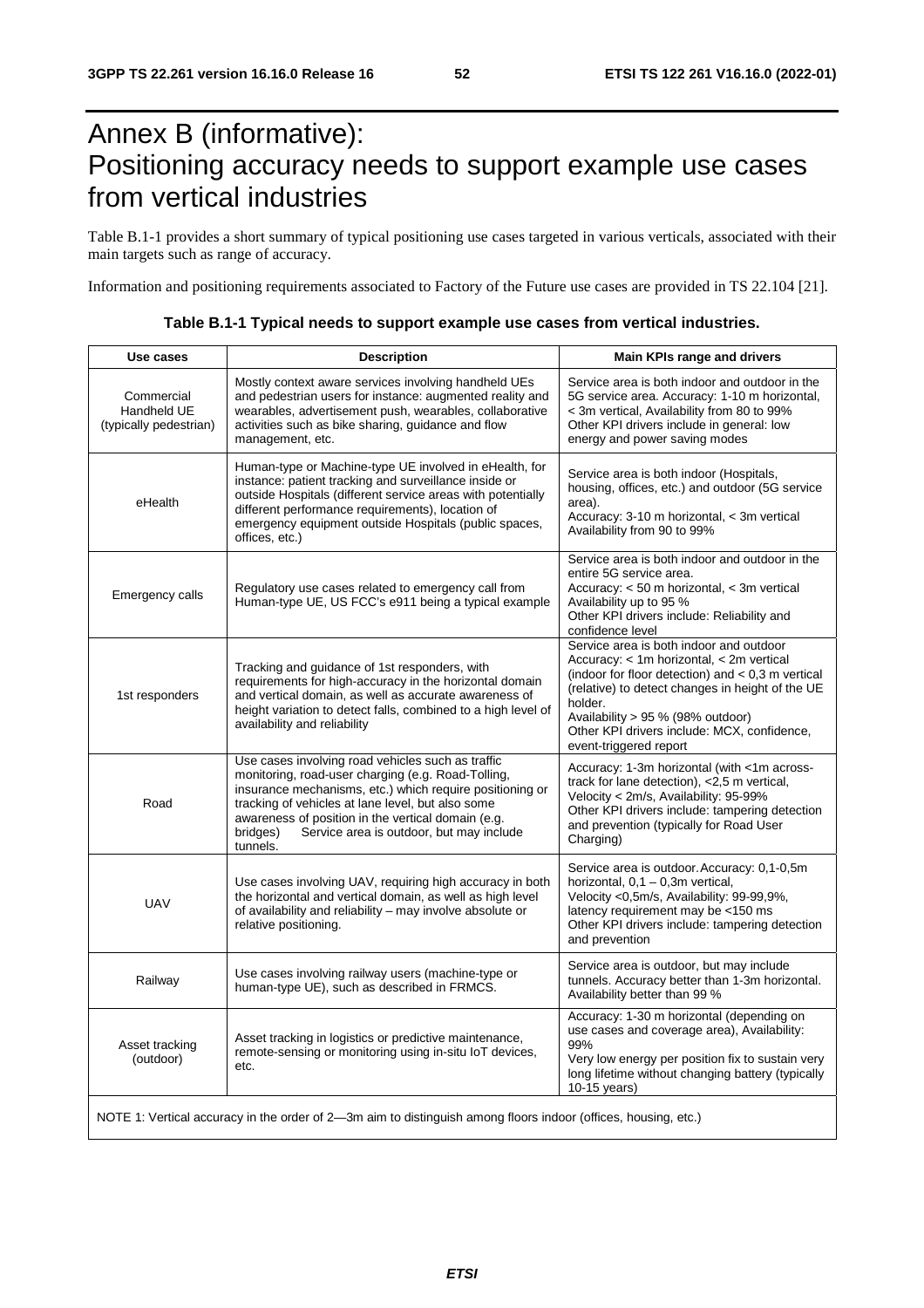# Annex C (informative): Relation of communication service availability and reliability

Communication service availability and reliability are well known terms used not only within 3GPP but also in vertical industries (IEC 61907 [12]). Communication service availability addresses the availability of a communication service, in vertical applications usually in accordance to IEC 61907 [12]. Reliability addresses the availability of the communication network. The relation of both terms is depicted in figure C-1.



**Figure C-1: Illustration of the concepts communication service availability and reliability.** 

As depicted, reliability covers the communication-related aspects between two nodes (here: end nodes), while communication service availability addresses the communication-related aspects between two communication service interfaces. In other words, the "gap" between both concepts is the communication interface. This might seem to be a small difference, but this difference can lead to situations, where reliability and communication service availability have different values.

#### **Example: traffic gets "stuck"**

The related scenario is depicted in figure C-2.



### **Figure C-2: Example in which communication service availability and reliability have different values. Packets are reliably transmitted from the communication service interface A to end node B, but they are not exposed at the communication service interface B.**

This scenario addresses unicast communication from application A to B. The packets are handed over from the application to the communication network at the communication service interface A, and the packets are then transmitted to the end node B. In this example, the packets received by end node B are not exposed at the communication service interface B. So, even if all packets that are handed over to end node A are successfully delivered to end node B within the time constraint required by the targeted service, i.e. even if the reliability is 100%, the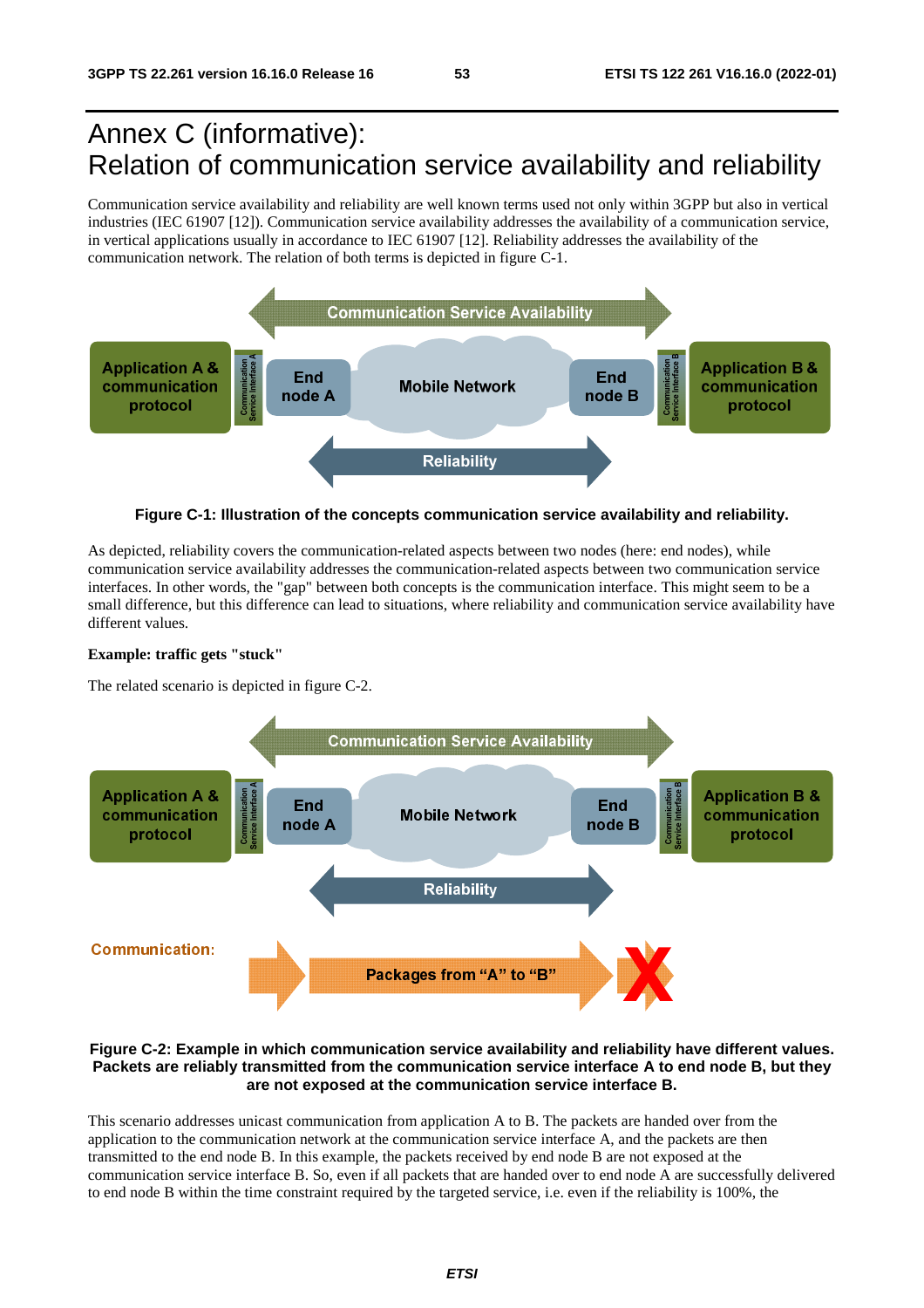communication service availability is 0% since no packets arrive at the "end", i.e. the communication service interface B.

#### **Example: less capacity than agreed**

The related scenario is depicted in figure C-3.



#### **Figure C-3: Example in which communication service availability and reliability have different values. Only half of the packets handed over to the end node A are actually transmitted to end node B and handed over to application B at the communication service interface B.**

This scenario describes unicast communication of evenly interspersed packets from application A to B. The packets are handed over from the application to the communication network at the communication service interface A, and the packets are then transmitted to the end node B. However, only every second packet is actually successfully handed over to end node A and then transmitted to end node B. Thus, only half of the packets arrive at application B. Note though that the reliability of the mobile network is 100%, since all packets transmitted by end node A are delivered to end node B within the time constraint required by the targeted service. However, depending on the agreed QoS, the communication service availability can be of the same value as the reliability or much lower. For instance, if the agreed survival time is larger than the time between three packets at the communication service interface A, communication service availability and reliability have the same value. However, if―due to the loss of packets at the communication service interface A—the effective bandwidth between application A and B is lower than the agreed value, the communication service availability is 0%.

Note that the shortest time interval over which the communication service availability should be calculated is the sum of maximum allowed end-to-end latency and survival time.

#### **Example: heterogeneous network**

The related scenario is depicted in figure C-4.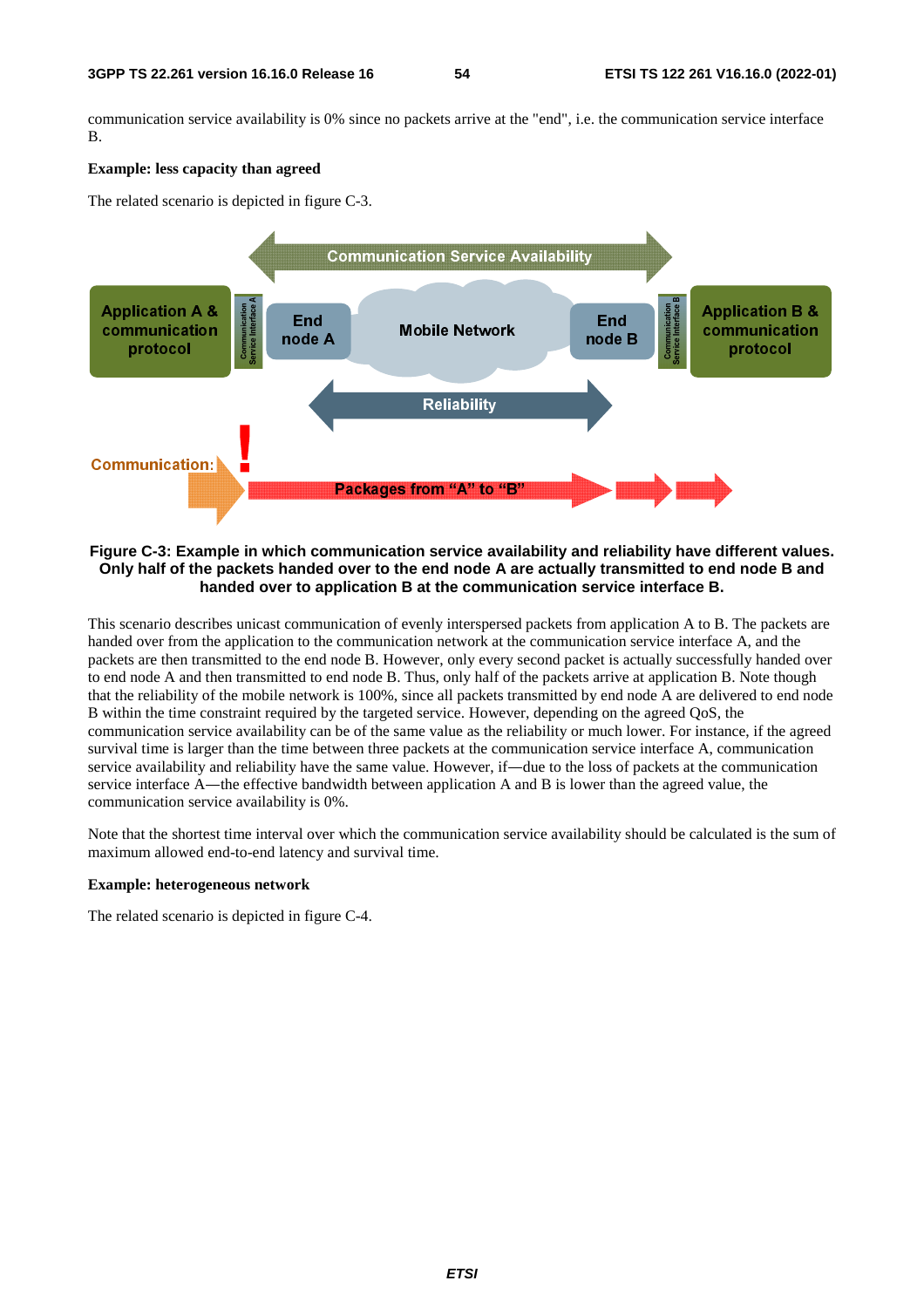

#### **Figure C-4: Example in which communication service availability and reliability have different values. Packets are delivered over a daisy chain of a mobile network and another network (e.g. IEEE 802.11n based). Reliability is evaluated for the mobile network only, while communication service availability depends on the performance of both networks.**

This scenario is not in scope for this specification, since it pertains to the particular deployment of a mobile network, but we discuss it nonetheless, as this example provides valuable insight for network operators.

This scenario describes unicast communication from application A to B. The packets are handed over from the application to the communication network at the communication service interface A, and the packets are then transmitted to the end node B. In this example, the packets are transmitted over two daisy-chained networks―one mobile network according to 3GPP specifications, and another network, e.g. a network based on IEEE 802.11n. As in the other examples above, communication service availability is measured between the two communication service interfaces, but the reliability is only measured between end node A and the router node. This has implications for, e.g. the maximum communication latency allowed for each network. In case the agreed end-to-end latency between the service interfaces is, for instance, 100 ms, and the 802.11n network has a latency of 30 ms, the maximum allowable latency for packages in the mobile network is 70 ms (NOTE). So, if the latency in the mobile network exceeds 70 ms, the communication service availability is 0%, despite the agreed QoS stipulating a larger end-to-end latency, i.e. 100 ms.

NOTE: The transit time through the router node is not considered here. It is assumed to be very small and much less than 100 ms.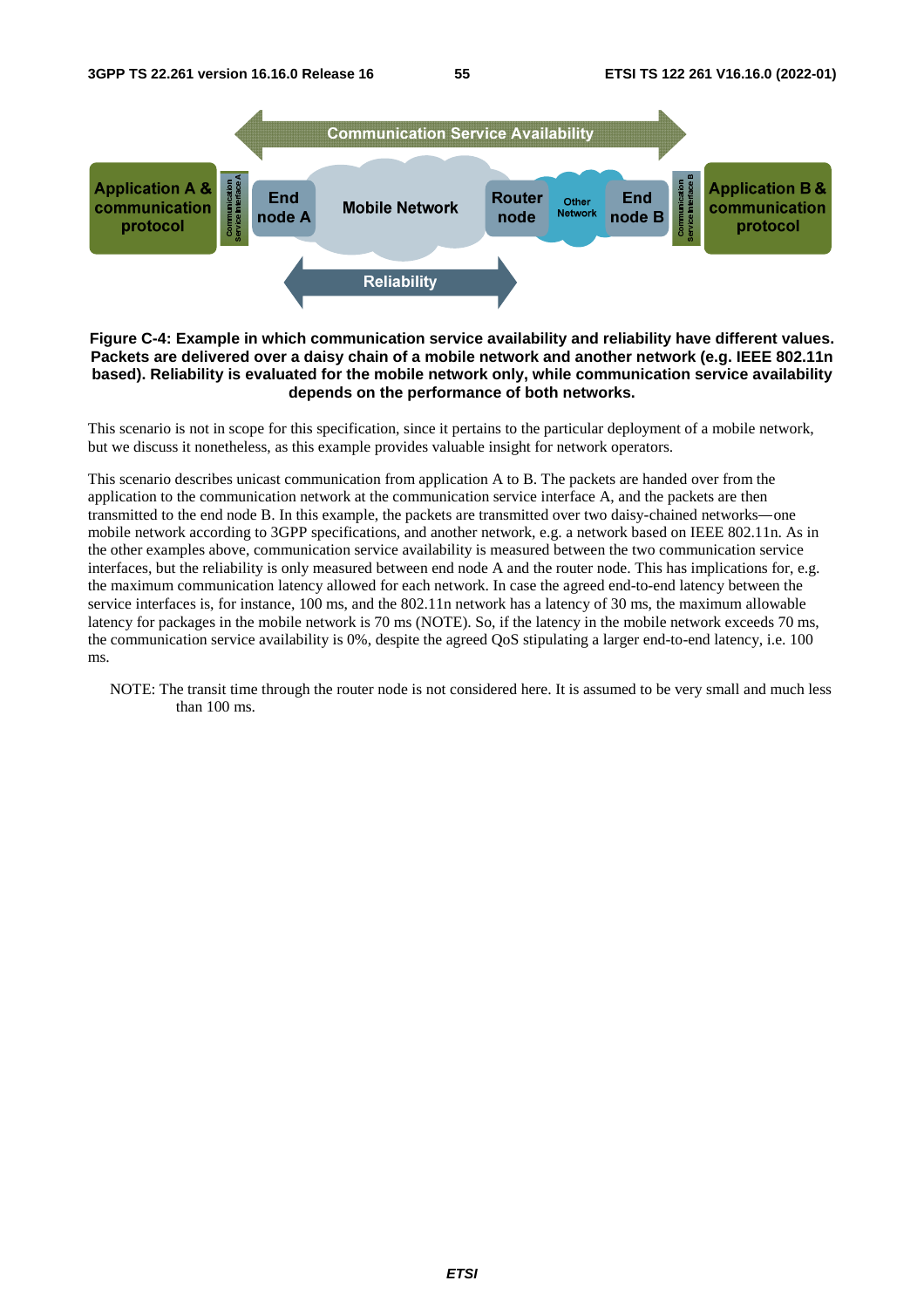# Annex D (informative): Critical-communication use cases

# D.1 Discrete automation – motion control

Industrial factory automation requires communications for closed-loop control applications. Examples for such applications are motion control of robots, machine tools, as well as packaging and printing machines. All other discreteautomation applications are addressed in Annex D.2.

The corresponding industrial communication solutions are referred to as fieldbuses. The pertinent standard suite is IEC 61158. Note that clock synchronization is an integral part of fieldbuses used for motion control.

In motion control applications, a controller interacts with a large number of sensors and actuators (e.g. up to 100), which are integrated in a manufacturing unit. The resulting sensor/actuator density is often very high (up to 1 m<sup>-3</sup>). Many such manufacturing units may have to be supported within close proximity within a factory (e.g. up to 100 in automobile assembly line production).

In a closed-loop control application, the controller periodically submits instructions to a set of sensor/actuator devices, which return a response within a cycle time. The messages, referred to as telegrams, are typically small  $(\leq 56$  bytes). The cycle time can be as low as 2 ms, setting stringent end-to-end latency constraints on telegram forwarding (1 ms). Additional constraints on isochronous telegram delivery add tight constraints on jitter  $(1 \mu s)$ , and the communication service has also to be highly available (99,9999%).

Multi-robot cooperation is a case in closed-loop control where a group of robots collaborate to conduct an action, for example, symmetrical welding of a car body to minimize deformation. This requires isochronous operation between all robots. For multi-robot cooperation, the jitter  $(1\mu s)$  is among the command messages of a control event to the group robots.

To meet the stringent requirements of closed-loop factory automation, the following considerations may have to be taken:

- Limitation to short-range communications.
- Use of direct device connection between the controller and actuators.
- Allocation of licensed spectrum for closed-loop control operations. Licensed spectrum may further be used as a complement to unlicensed spectrum, e.g. to enhance reliability.
- Reservation of dedicated air-interface resources for each link.
- Combination of multiple diversity techniques to approach the high reliability target within stringent end-to-end latency constraints such as frequency, antenna, and various forms of spatial diversity, e.g. via relaying
- Utilizing OTA time synchronization to satisfy jitter constraints for isochronous operation.

A typical industrial closed-loop motion control application is based on individual control events. Each closed-loop control event consists of a downlink transaction followed by a synchronous uplink transaction, both of which are executed within a cycle time. Control events within a manufacturing unit may have to occur isochronously. Factory automation considers application-layer transaction cycles between controller devices and sensor/actuator devices. Each transaction cycle consists of (1) a command sent by the controller to the sensor/actuator (downlink), (2) applicationlayer processing on the sensor/actuator device, and (3) a subsequent response by the sensor/actuator to the controller (uplink). Cycle time includes the entire transaction from the transmission of a command by the controller to the reception of a response by the controller. It includes all lower layer processes and latencies on the air interface as well the application-layer processing time on the sensor/actuator.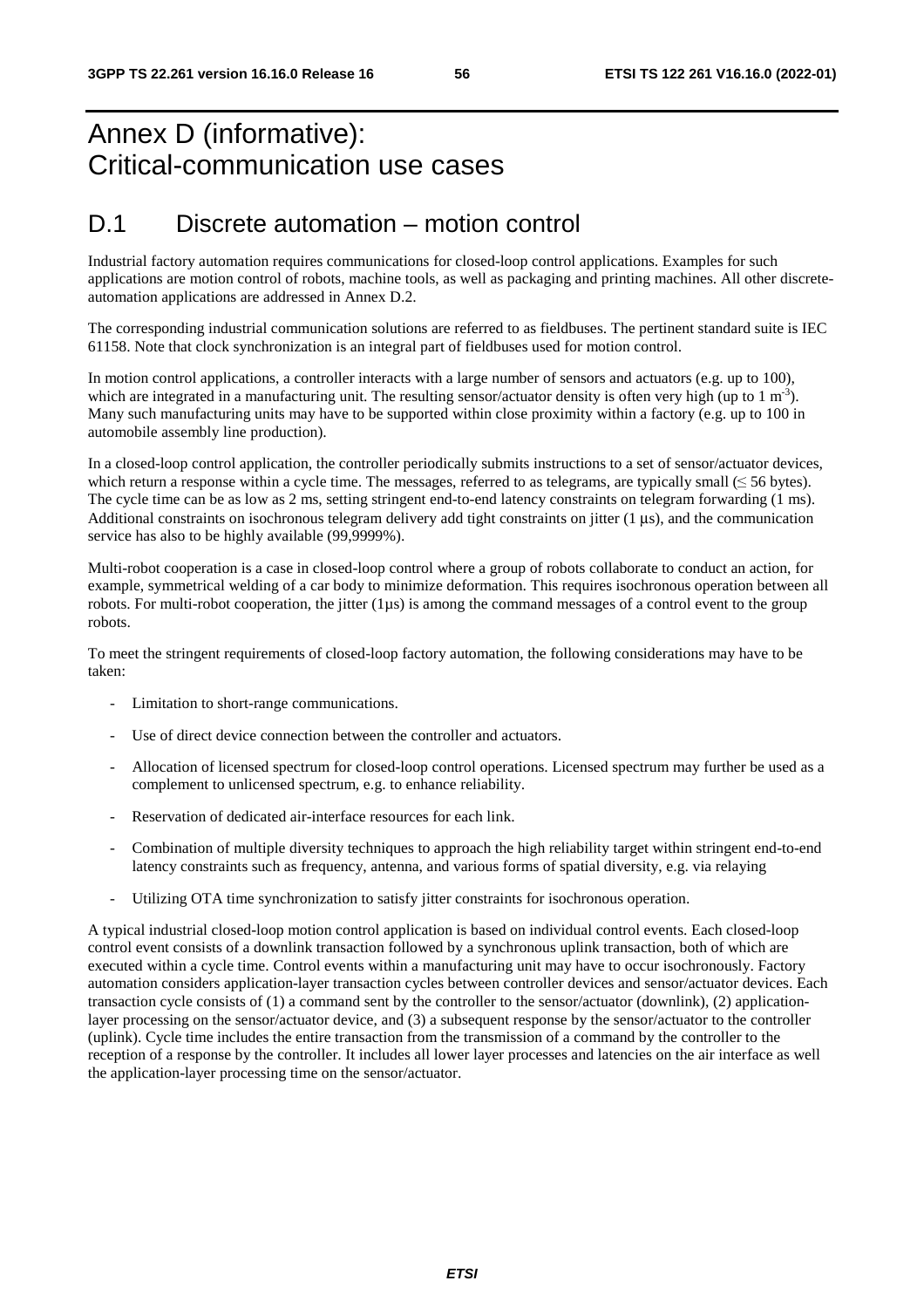

#### **Figure D.1-1: Communication path for isochronous control cycles within factory units. Step 1 (red): controller requests sensor data (or an actuator to conduct actuation) from the sensor/actuator (S/A). Step 2 (blue): sensor sends measurement information (or acknowledges actuation) to controller.**

Figure D.1-1 depicts how communication may occur in factory automation. In this use case, communication is confined to local controller-to-sensor/actuator interaction within each manufacturing unit. Repeaters may provide spatial diversity to enhance reliability.

## D.1.1 Service area and connection density

The maximum service volume in motion control is currently set by hoisting solutions, i.e. cranes, and by the manipulation of large machine components, e.g. propeller blades of wind-energy generators. Cranes can be rather wide and quite high above the shop floor, even within a factory hall. In addition, they typically travel along an entire factory hall.

An approximate dimension of the service area is 100 x 100 x 30 m.

Note that production cells are commonly much smaller  $(< 10 \times 10 \times 3 \text{ m})$ . There are typically about 10 motion-control connections in a production cell, which results in a connection density of up to  $10^5 \text{ km}^2$ .

# D.1.2 Security

Network access and authorization in an industrial factory deployment is typically provided and managed by the factory owner with its ID management, authentication, confidentiality and integrity.

Note that motion control telegrams usually are not encrypted due to stringent cycle time requirements.

A comprehensive security framework for factories has been described in IEC 62443.

# D.2 Discrete automation

Discrete automation encompasses all types of production that result in discrete products: cars, chocolate bars, etc. Automation that addresses the control of flows and chemical reactions is referred to as process automation (see clause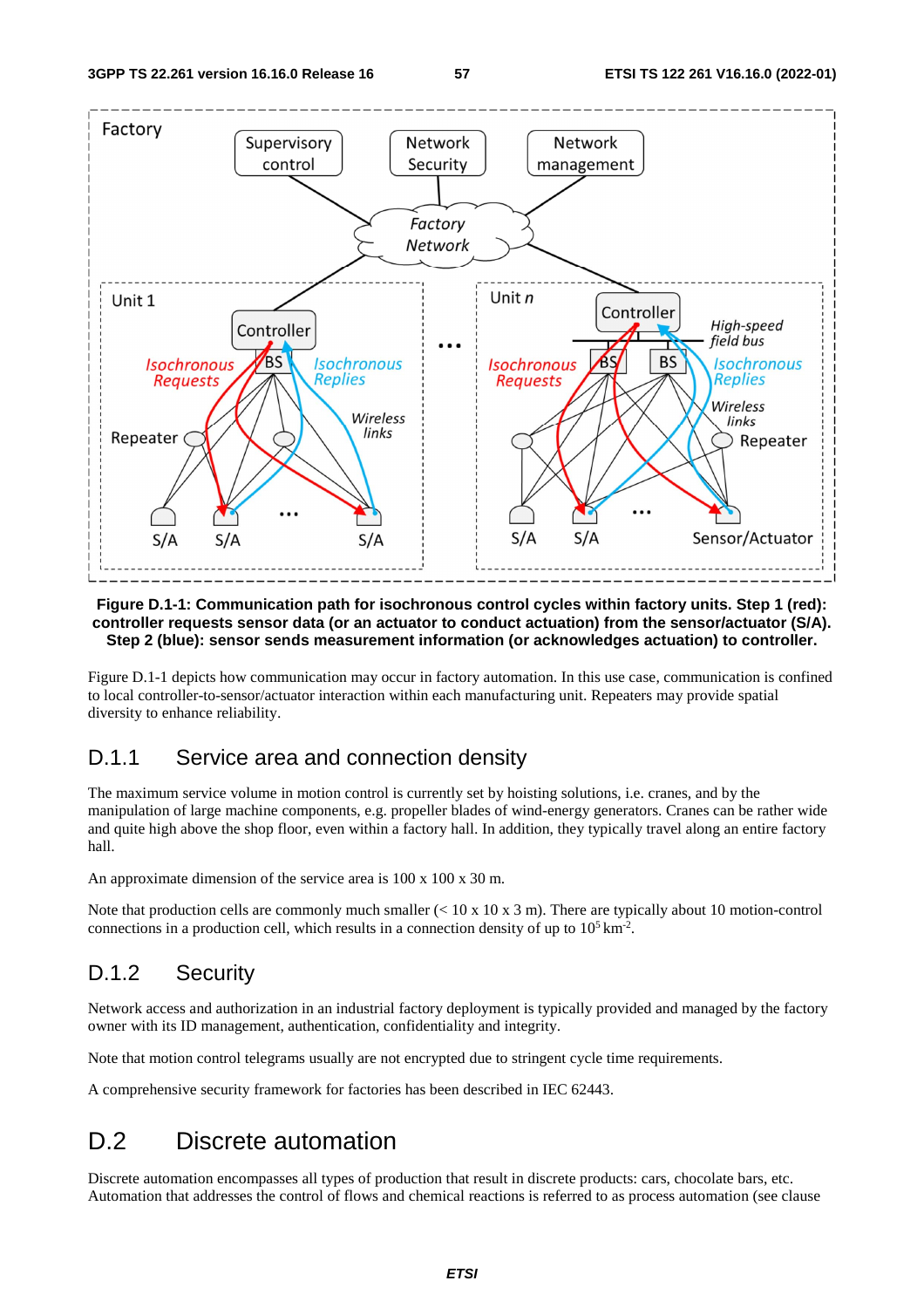D.3). Discrete automation requires communications for supervisory and open-loop control applications, as well as process monitoring and tracking operations inside an industrial plant. In these applications, a large number of sensors distributed over the plant forward measurement data to process controllers on a periodic or event-driven base. Traditionally, wireline field bus technologies have been used to interconnect sensors and control equipment. Due to the sizable extension of a plant (up to10  $km<sup>2</sup>$ ), the large number of sensors, rotary joints, and the high deployment complexity of wired infrastructure, wireless solutions have made inroads into industrial process automation.

This use case requires support of a large number of sensor devices per plant as well as high communication service availability (99,99%). Furthermore, power consumption is relevant since some sensor devices are battery-powered with a targeted battery lifetime of several years while providing measurement updates every few seconds. Range also becomes a critical factor due to the low transmit power levels of the sensors, the large size of the plant and the high reliability requirements on transport. End-to-end latency requirements typically range between 10 ms and 1 s. User experienced data rates can be rather low since each transaction typically comprises less than 256 bytes. However, there has been a shift from field busses featuring somewhat modest data rates ( $\sim 2$  Mbps) to those with higher data rates ( $\sim 10$ Mbps) due to the increasing number of distributed applications and also "data-hungry" applications. An example for the latter is the visual control of production processes. For this application, the user experienced data rate is typically around 10 Mbps and the transmitted packets are much larger.

The existing wireless technologies rely on unlicensed bands. Communication is therefore vulnerable to interference caused by other technologies (e.g. WLAN). With the stringent requirements on transport reliability, such interference is detrimental to proper operation.

The use of licensed spectrum could overcome the vulnerability to same-band interference and therefore enable higher reliability. Utilization of licensed spectrum can be confined to those events where high interference bursts in unlicensed bands jeopardizes reliability and end-to-end latency constraints. This allows sharing the licensed spectrum between process automation and conventional mobile services.

Multi-hop topologies can provide range extension and mesh topologies can increase reliability through path redundancy. Clock synchronization will be highly beneficial since it enables more power-efficient sensor operation and mesh forwarding.

The corresponding industrial communication solutions are referred to as fieldbuses. The related standard suite is IEC 61158.

A typical discrete automation application supports downstream and upstream data flows between process controllers and sensors/actuators. The communication consists of individual transactions. The process controller resides in the plant network. This network interconnects via base stations to the wireless (mesh-) network which hosts the sensor/actuator devices. Typically, each transaction uses less than 256 bytes. An example of a controller-initiated transaction service flow is:

- 1. The process controller requests sensor data (or an actuator to conduct actuation). The request is forwarded via the plant network and the wireless network to the sensors/actuators.
- 2. The sensors/actuators process the request and send a replay in upstream direction to the controller. This reply may contain an acknowledgement or a measurement reading.

An example of a sensor/actuator device initiated transaction service flow:

- 1. The sensor sends a measurement reading to the process controller. The request is forwarded via the wireless (mesh) network and the plant network.
- 2. The process controller may send an acknowledgement in opposite direction.

For both controller- and sensor/actuator-initiated service flows, upstream and downstream transactions may occur asynchronously.

Figure D.2-1 depicts how communication may occur in discrete automation. In this use case, communication runs between process controller and sensor/actuator device via the plant network and the wireless (mesh) network. The wireless (mesh) network may also support access for handheld devices for supervisory control or process monitoring purposes.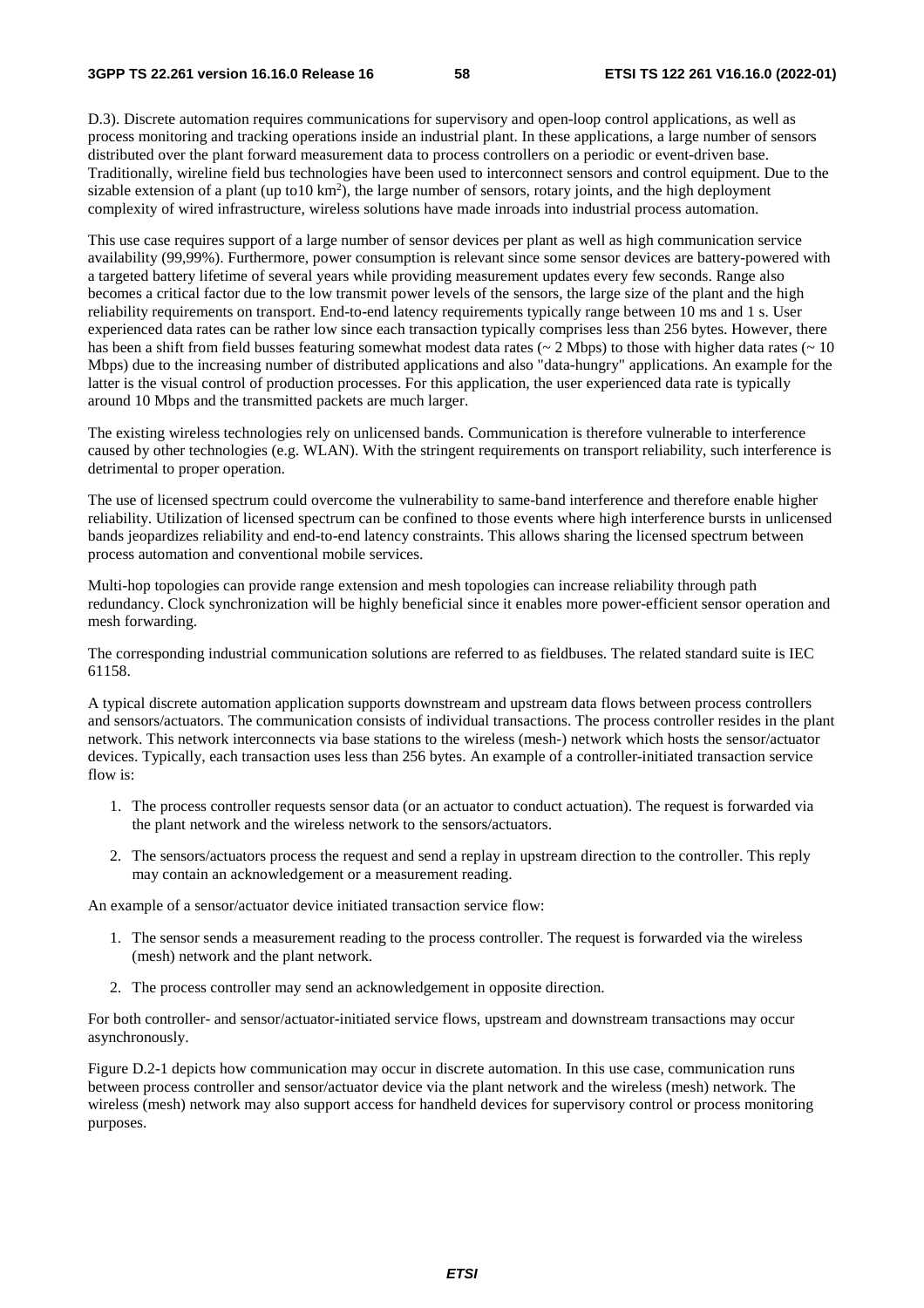

**Figure D.2-1: Communication path for service flows between process controllers and sensor/actuator devices. Left-hand side: Step 1 (red) – the sensor/actuator (S/A) sends measurement report autonomously, Step 2 (blue) controller acknowledges. Right-hand side: Step 1 (red) - controller requests sensor data (or an actuator to conduct actuation), Step 2 (blue): S/A sends measurement information (or acknowledges actuation) to controller.** 

### D.2.1 Service area and connection density

Factory halls can be rather large and even quite high. We set the upper limit at 1000 x 1000 x 30 m. Note that the connection density might vary quite a bit throughout factory halls. It is, for instance much higher along an assembly line than in an overflow buffer. Also, the density usually increases towards the factory floor. Typically, there is at least one connection per 10 m<sup>2</sup>, which results in a connection density of up to  $10^5 \text{ km}^2$ .

## D.2.2 Security

Network access and authorization in an industrial factory deployment is typically provided and managed by the factory owner with its ID management, authentication, confidentiality and integrity.

A comprehensive security framework for factories has been described in IEC 62443.

# D.3 Process automation

Process automation has much in common with discrete automation (see Annex D.2). Instead of discrete products (cars, chocolate bars, etc.), process automation addresses the production of bulk products such as petrol and reactive gases. In contrast to discrete automation, motion control is of limited or no importance. Typical end-to-end latencies are 50 ms. User experienced data rates, communication service availability, and connection density vary noticeably between applications. Below we describe one emerging use case (remote control via mobile computational units, see Annex D.3.1) and a contemporary use case (monitoring, see Annex D.3.2).

Note that discrete automation fieldbuses (see Annex D.2) are also used in process automation.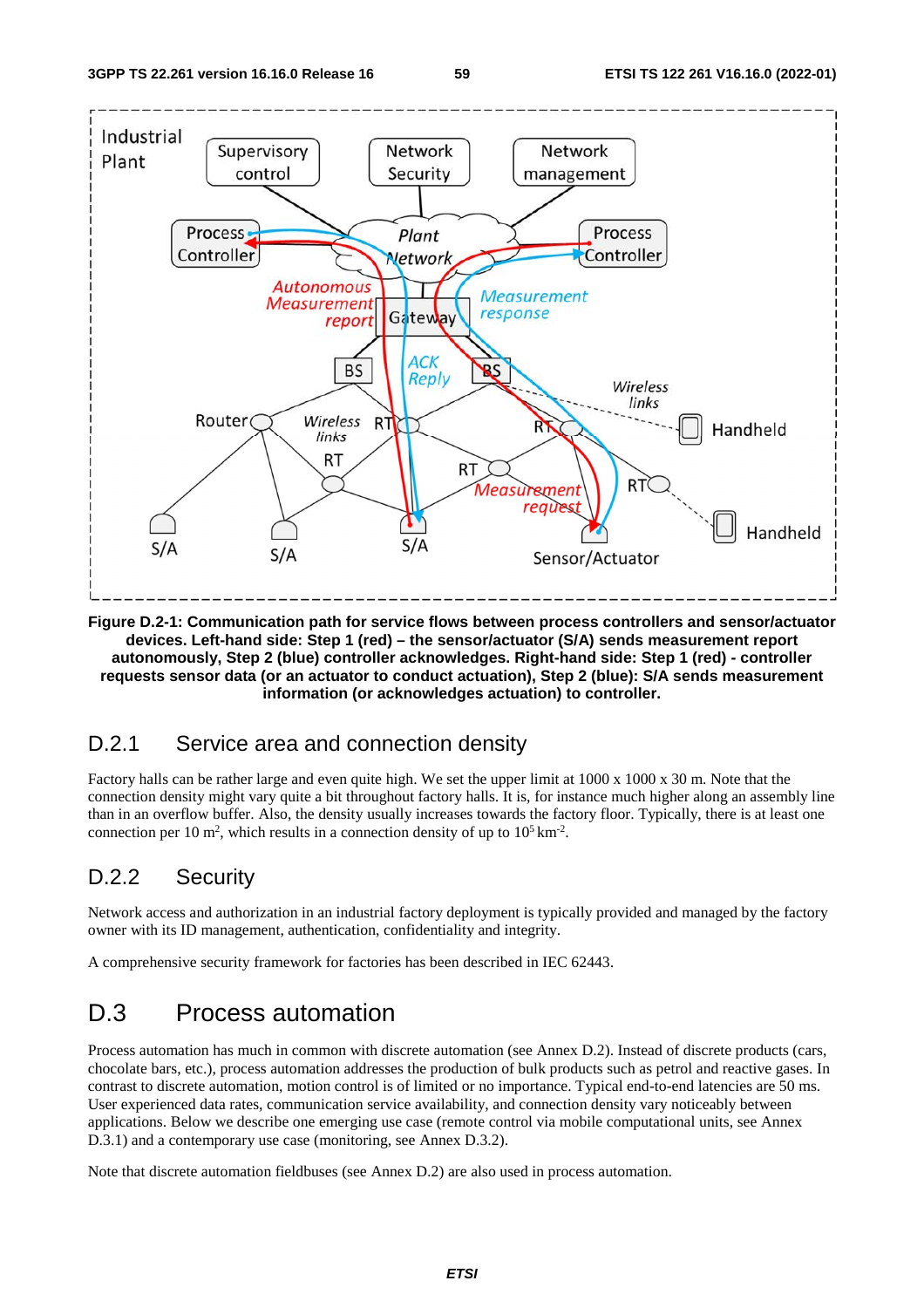# D.3.1 Remote control

Some of the interactions within a plant are conducted by automated control applications similar to those described in Annex D.2. Here too, sensor output is requested in a cyclic fashion, and actuator commands are sent via the communication network between a controller and the actuator. Furthermore, there is an emerging need for the control of the plant from personnel on location. Typically, monitoring and managing of distributed control systems takes place in a dedicated control room.

Staff deployment to the plant itself occurs, for instance, during construction and commissioning of a plant and in the start-up phase of the processes. In this scenario, the locally deployed staff taps into the same real-time data as provided to the control room. These remote applications require high data rates (~ 100 Mps) since the staff on location needs to view inaccessible locations with high definition (e.g. emergency valves) and since their colleagues in the control room benefit from high-definition footage from body cameras (HD or even 4K).

For both kinds of applications, a very high communication service availability is needed (99,9999%). Typically, only a few control loops are fully automated and only handful of control personnel is deployed on location, so that the connection density is rather modest  $({\sim 1000 \text{ km}^{-2}})$ .

# D.3.2 Monitoring

The monitoring of states, e.g. the level of the liquid of process reactors, is a paramount task. Due to the ever changing states, measurement data is either pulled or pushed from the sensors in a cyclic manner. Some sensors are more conveniently accessed via wireless links, and monitoring via handheld terminals of these sensors during, e.g. maintenance is also on the rise. This kind of application entails rather modest user experienced data rates  $(~ 1 \text{ Mps})$ , and since this kind of data is "only" indicator for, e.g. what process should be stopped in order to avoid an overflow, and not for automated control loops, the requirement on communication service availability is comparably low (99,9%). Note that emergency valves and such typically are operated locally and do not rely on communication networks. However, many sensors are deployed in chemical plants etc., so that connection density can readily reach 10 000 km<sup>-2</sup>.

### D.3.3 Service area

While, for instance, chemical plants and refineries readily can span over several square kilometres, the dedicated control rooms are typically only responsible for a subset of that area. Such subsets are often referred to as plant, and their typical size is 300 x 300 x 50 m.

# D.4 Electricity distribution

### D.4.1 Medium voltage

An energy-automation domain that hitherto has only seen very little application of mobile-network technology is the backhaul network, i.e. the part of the distribution grid between primary substations (high voltage  $\rightarrow$  medium voltage) and secondary substations (medium voltage  $\rightarrow$  low voltage). In figure D.4.1-1 we depict a medium-voltage ring together with energy-automation use cases that either are already deployed or are anticipated within the near future.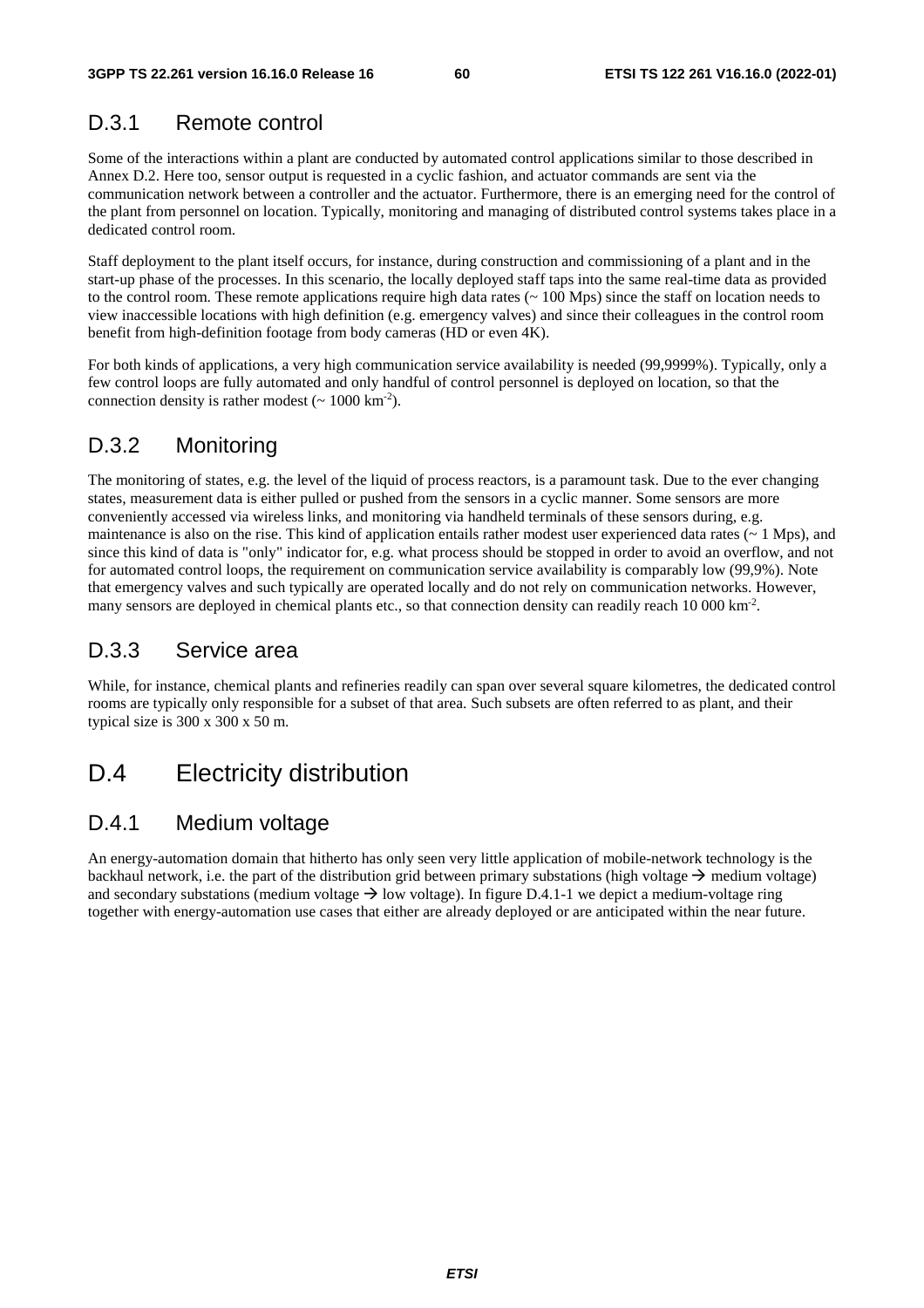

#### **Figure D.4.1-1: Functional, topological sketch of a medium-voltage ring. AMI: advanced metering infrastructure; CB: circuit breaker; DMS: distribution management system; FISR: fault isolation and system restoration; HEM: home energy manager; PQ: power quality; RMU: ring main unit.**

The primary substation and the secondary substations are supervised and controlled by a distribution-management system (DMS). If energy-automation devices in the medium-voltage power line ring need to communicate with each other and /or the DMS, a wireless backhaul network needs to be present (orange "cloud" in Figure D.4.1-1).

A majority of applications in electricity distribution adhere to the communication standard IEC 60870-5-104, however, its modern "cousin", IEC 61850, experiences rapidly increasing popularity. The communication requirements for IEC 61850 applications can be found in EC 61850-90-4. Communication in wide-area networks is described in IEC 61850- 90-12.

Usually, power line ring structures have to be open in order to avoid a power-imbalance in the ring (green dot in the Figure). Examples for energy-automation that already is implemented in medium-voltage grids (albeit in low numbers) are power-quality measurements and the measurement of secondary-substation parameters (temperature, power load, etc.) [13]. Other use cases are demand response and the control of distributed, renewable energy resources (e.g. photovoltaics).

A use case that could also be realised in the future is fault isolation and system restoration (FISR). FISR automates the management of faults in the distribution grid. It supports the localization of the fault, the isolation of the fault, and the restoration of the energy delivery. For this kind of automation, the pertinent sensors and actuators broadcast telegrams about their states (e.g. "emergency closer idle") and about actions (e.g. "activating closer") into the backhaul network. This information is used by the ring main units (RMUs) as input for their decision algorithms. We illustrate this use of automation telegrams for an automated FISR event in figure D.4.1-1. Let us assume the distribution lines are cut at the location indicated by the bolt of lightning in the Figure. In that case, the RMUs between the bolt and the green load switch (open) will be without power. The RMUs next to the "bolt" automatically open their load switches after having sensed the loss of electric connectivity between them. They both broadcast these actions into the backhaul network. Typically, these telegrams are repeated many times while the time between adjacent telegrams increases exponentially. This communication patterns leads to sudden, distributed surges in the consumed communication bandwidth. After the RMUs next to the "bolt" have open their switch, the RMU that so far has kept the power line ring open (green dot in figure D.4.1-1) close the load switch. This event too is broadcasted into the backhaul network. The typical maximum end-to-end latency for this kind of broadcast is 25 ms with a peak experienced data rate of 10 Mbps. Note that the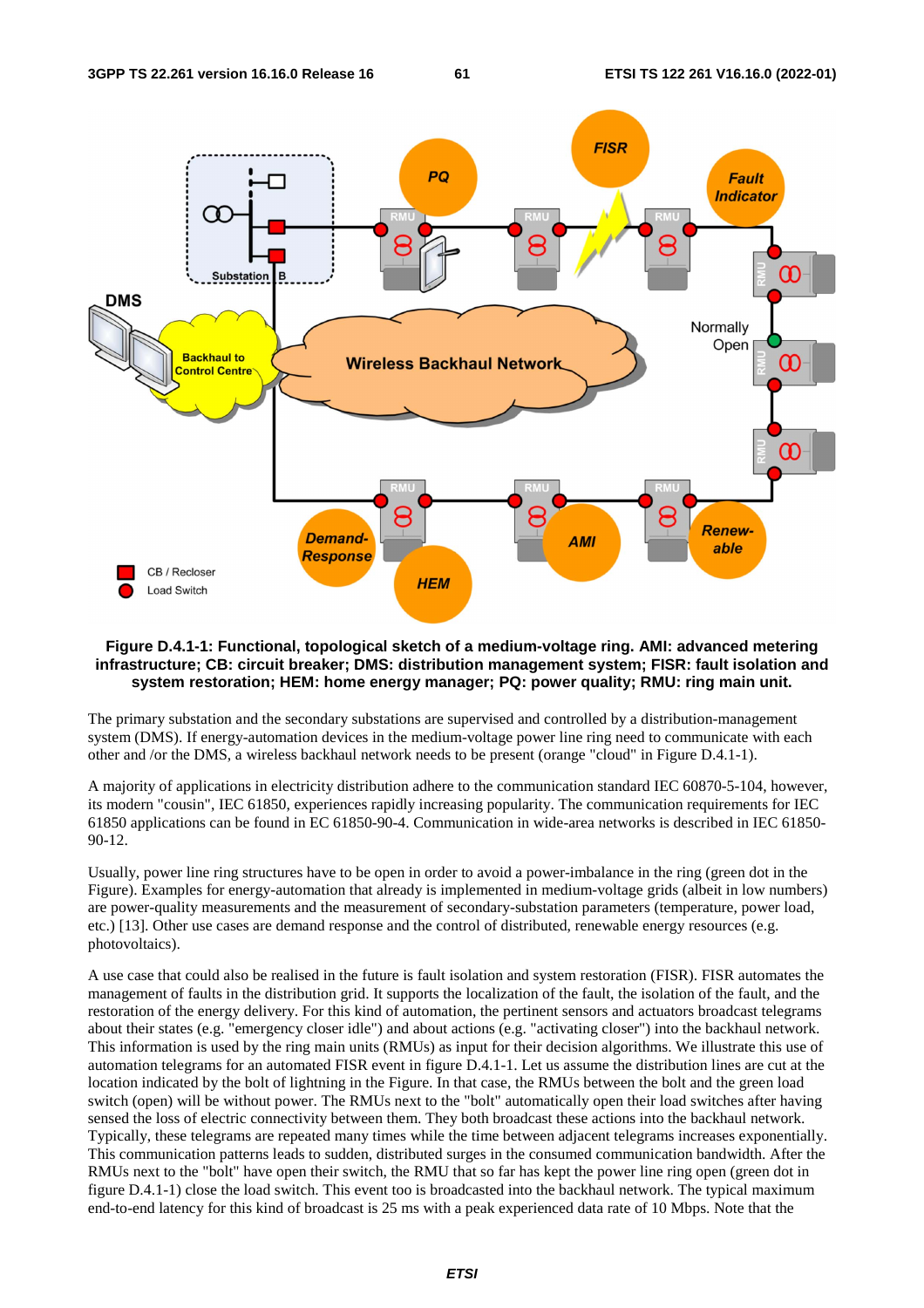distribution system typically subscribes to telegrams from all RMUs in order to keep abreast with the happenings in the distribution grid.

Automatic fault handling in the distribution grid shortens outage time and offloads the operators in the distribution control centre for more complicated situations. Therefore, automated FISR may help to improve performance indexes like System Average Interruption Duration Index and System Average Interruption Frequency Index.

Automation telegrams are typically distributed via domain multicast. As explained above, the related communication pattern can be "bursty", i.e. only few automation telegrams are sent when the distribution network operates nominally  $(\sim$ 1 kbps), but, for instance, a disruption in the power line triggers a short-lived avalanche of telegrams from related applications in the ring ( $\geq 1$  Mbps).

### D.4.1.1 Service area and connection density

Service coverage is only required along the medium-voltage line. In Europe, the line often forms a loop (see figure D.4.1-1), while deployments in other countries, e.g. the USA, tend to extend linearly over distances up to  $\sim$  100 km. The vertical dimension of the poles in a medium voltages line is typically less than 40 m. Especially in urban areas, the number of ring main units can be rather large ( $> 10 \text{ km}^2$ ), and the number of connections to each ring main unit is expected to increase swiftly once economical, suitable wireless connectivity becomes available. We predict connection densities of up to  $1.000 \mathrm{km}^2$ .

### D.4.1.2 Security

Due to its central role in virtually every country on earth, electricity distribution is heavily regulated. Security assessment for, e.g. deployments in North America, need to adhere to the NERC CIP suite [14]. Technical implementations are described in standard suites such as IEC 62351.

## D.4.2 Energy distribution – high voltage

In order to avoid region- or even nation-wide power outages, wide-area power system protection is on the rise. "When a major power system disturbance occurs, protection and control actions are required to stop the power system degradation, restore the system to a normal state and minimize the impact of the disturbance. The present control actions are not designed for a fast-developing disturbance and may be too slow. Local protection systems are not able to consider the overall system, which may be affected by the disturbance. Wide area disturbance protection is a concept of using system-wide information and sending selected local information to a remote location to counteract propagation of the major disturbances in the power system." [15]. Protection actions include, "among others, changes in demand (e.g. load shedding), changes in generation or system configuration to maintain system stability or integrity and specific actions to maintain or restore acceptable voltage levels." [16]. One specific application is phasor measurement for the stabilisation of the alternating-current phase in a transport network. For this, the voltage phase is measured locally and sent to a remote-control centre. There, this information is processed and automated actions are triggered. One can be the submission of telegrams to power plants, instructing them to either accelerate or deaccelerate their power generators in order to keep the voltage phase in the transport network stable. A comprehensive overview of this topic can be found elsewhere in the literature [17].

This kind of automation requires very low end-to-end latencies (5 ms) [16] and—due to its critical importance for the operation of society―a very high communication service availability (99,9999%).

### D.4.2.1 Service area and connection density

As is the case for medium-voltage distribution networks (see Annex D.4.1), connectivity in high-voltage automation has to be provided mainly along the power line. The distances to be covered can be substantial (hundreds of kilometres in rural settings), while shorter links are prevalent in metropolitan areas. The number of connections in wide-area power system protection is rather low; but—due to the sliver-shaped service area—the connection density can be rather high (1000 km<sup>-2</sup>).<br>(1000 km<sup>-2</sup>).<br>D.4.2.2 Security  $(1000 \text{ km}^{-2})$ .

### D.4.2.2 Security

Due to its central role in virtually every country on earth, electricity distribution is heavily regulated. Security assessment for, e.g. deployments in North America, need to adhere to the NERC CIP suite [14]. Technical implementations are described in standard suites such as IEC 62351.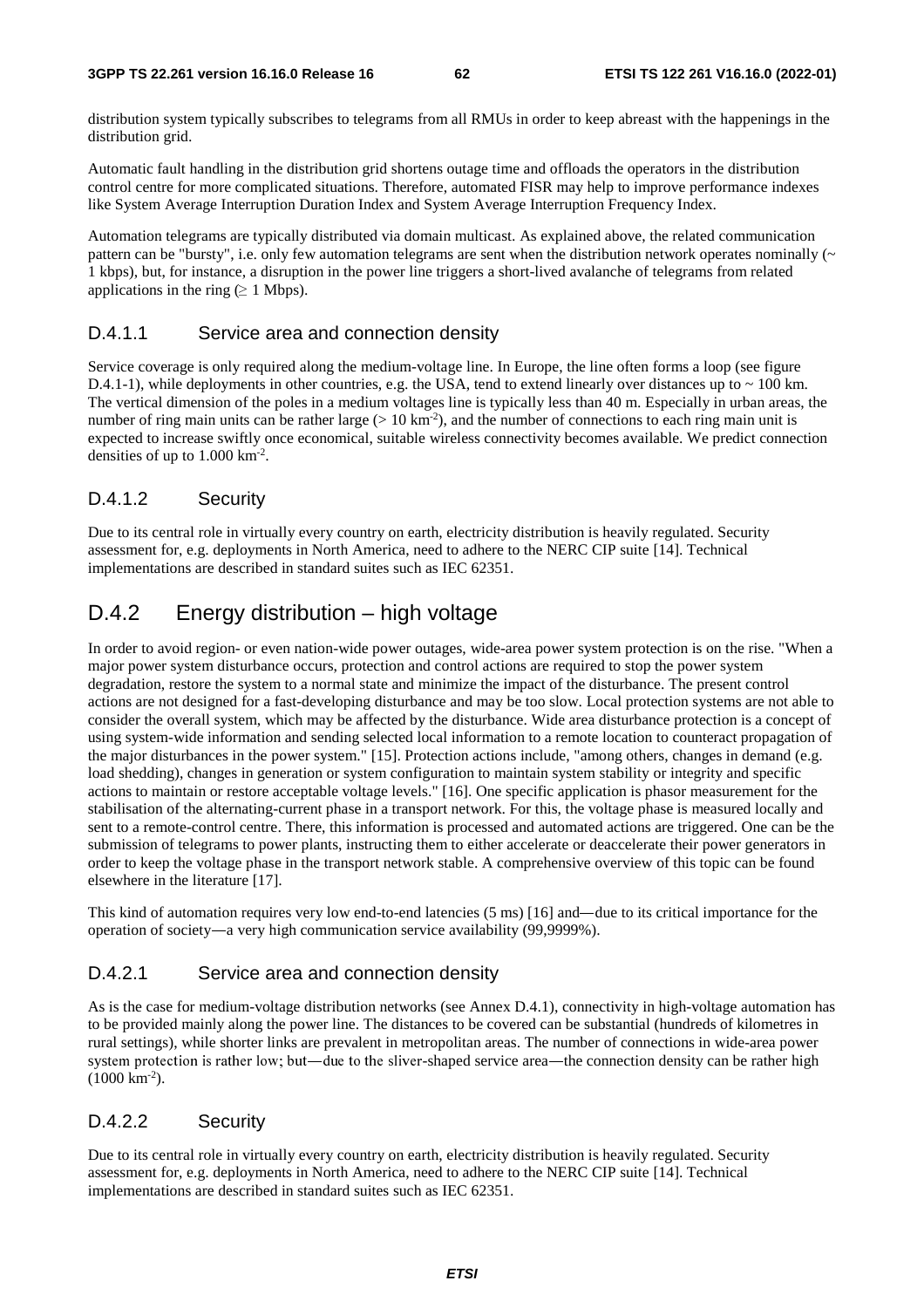# D.5 Intelligent transport systems – infrastructure backhaul

Intelligent Transport Systems (ITS) embrace a wide variety of communications-related applications that are intended to increase travel safety, minimize environmental impact, improve traffic management, and maximize the benefits of transportation to both commercial users and the general public. Over recent years, the emphasis in intelligent vehicle research has turned to co-operative systems in which the traffic participants (vehicles, bicycles, pedestrians, etc.) communicate with each other and/or with the infrastructure.

Cooperative ITS is the term used to describe technology that allows vehicles to become connected to each other, and to the infrastructure and other parts of the transport network. In addition to what drivers can immediately see around them, and what vehicle sensors can detect, all parts of the transport system will increasingly be able to share information to improve decision making. Thus, this technology can improve road safety through avoiding collisions, but also assist in reducing congestion and improving traffic flows, and reduce environmental impacts. Once the basic technology is in place as a platform, an array of applications can be developed.

Cooperative ITS can greatly increase the quality and reliability of information available about vehicles, their location and the road environment. In the future, cars will know the location of road works and the switching phases of traffic lights ahead, and they will be able to react accordingly. This will make for safer and more convenient travel and faster arrival at the destination. On-board driver assistance, coupled with two-way communication between vehicles and between cars and road infrastructure, can help drivers to better control their vehicle and hence have positive effects in terms of safety and traffic efficiency. An important role in this plays the so-called road-side units (RSUs). Vehicles can also function as sensors reporting weather and road conditions including incidents. In this way cars can be used as information sources for high-quality information services.

RSUs are connected to the traffic control centre for management and control purposes. They broadcast e.g. traffic light information (RSU  $\rightarrow$  vehicle) and traffic information from the traffic-control centre (TCC) via the RSU to the vehicles (TCC  $\rightarrow$  RSU  $\rightarrow$  vehicle); and collect vehicle probe data for the traffic control centre (vehicle  $\rightarrow$  RSU  $\rightarrow$  TCC). For reliable distribution of data, low-latency and high-capacity connections between RSUs (e.g. traffic lights, traffic signs, etc.) and the TCC is required. This type of application comes with rather tight end-to-end latency requirements for the communication service between RSU and TCC (10 ms) since relayed data needs to be processed in the TCC and, if needed, the results need to be forwarded to neighbouring RSUs. Also, the availability of the communication service has to be very high (99,9999%) in order to compete with existing wired technology and in order to justify the costly deployment and maintenance of RSUs. Furthermore, due to considerably large aggregation areas (see Annex D.5.1), considerable amounts of data need to be backhauled to the TCC (up to 10 Mbps per RSU).

# D.5.1 Service area and connection density

It is relatively hard to provide estimates for the service area dimension. One reason is that it depends on the placement of the base station relative to the RSUs. Also, the RSUs can, in principle, act as relay nodes for each other. The service area dimension stated in table 7.2.3.2-1 indicates the size of the typical data collection area of an RSU (2 km along a road), from which the minimum spacing of RSUs can be inferred. The connection density can be quite high in case data is relayed between RSUs, i.e. along the road (1000 km-2).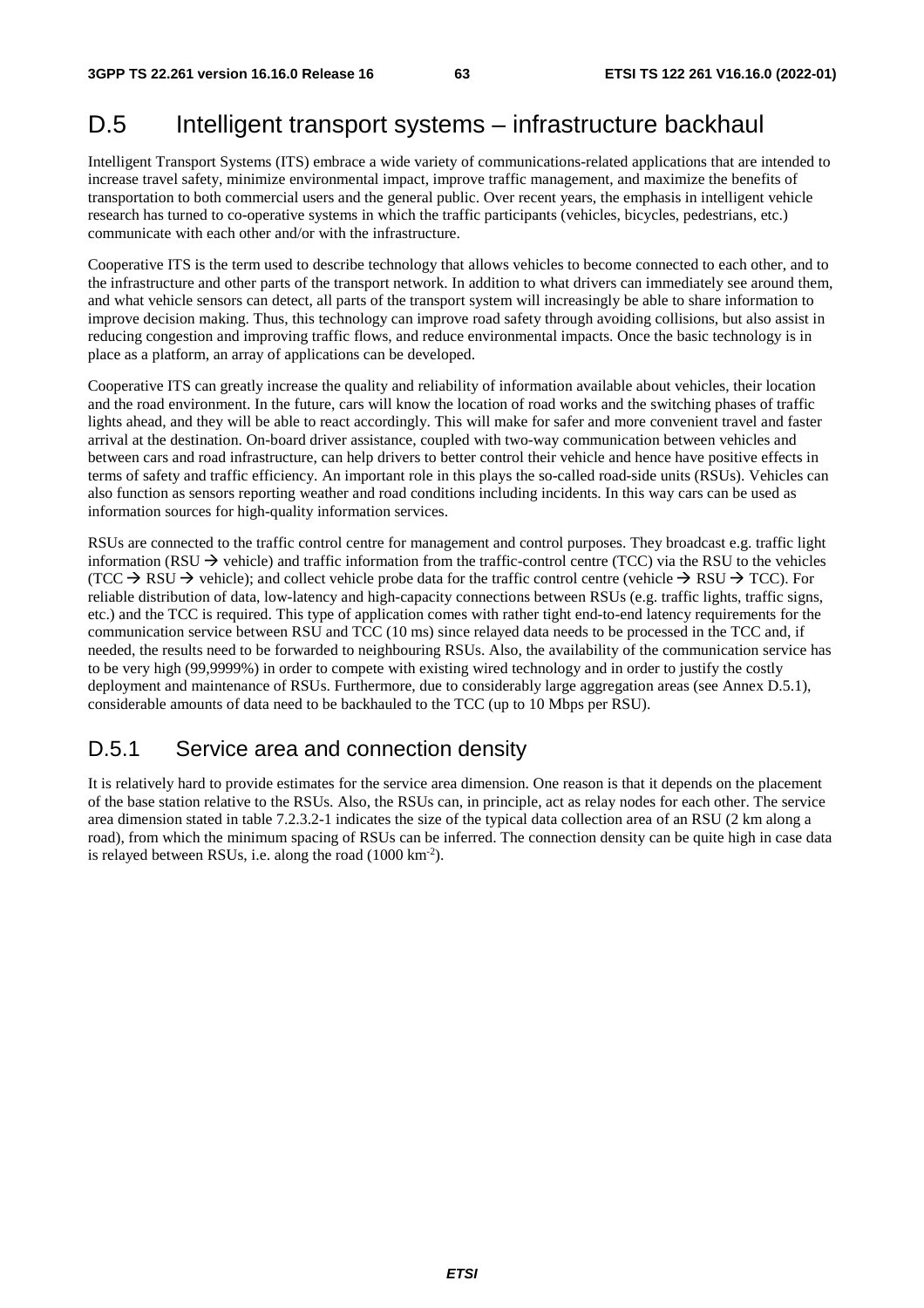# Annex E (informative): void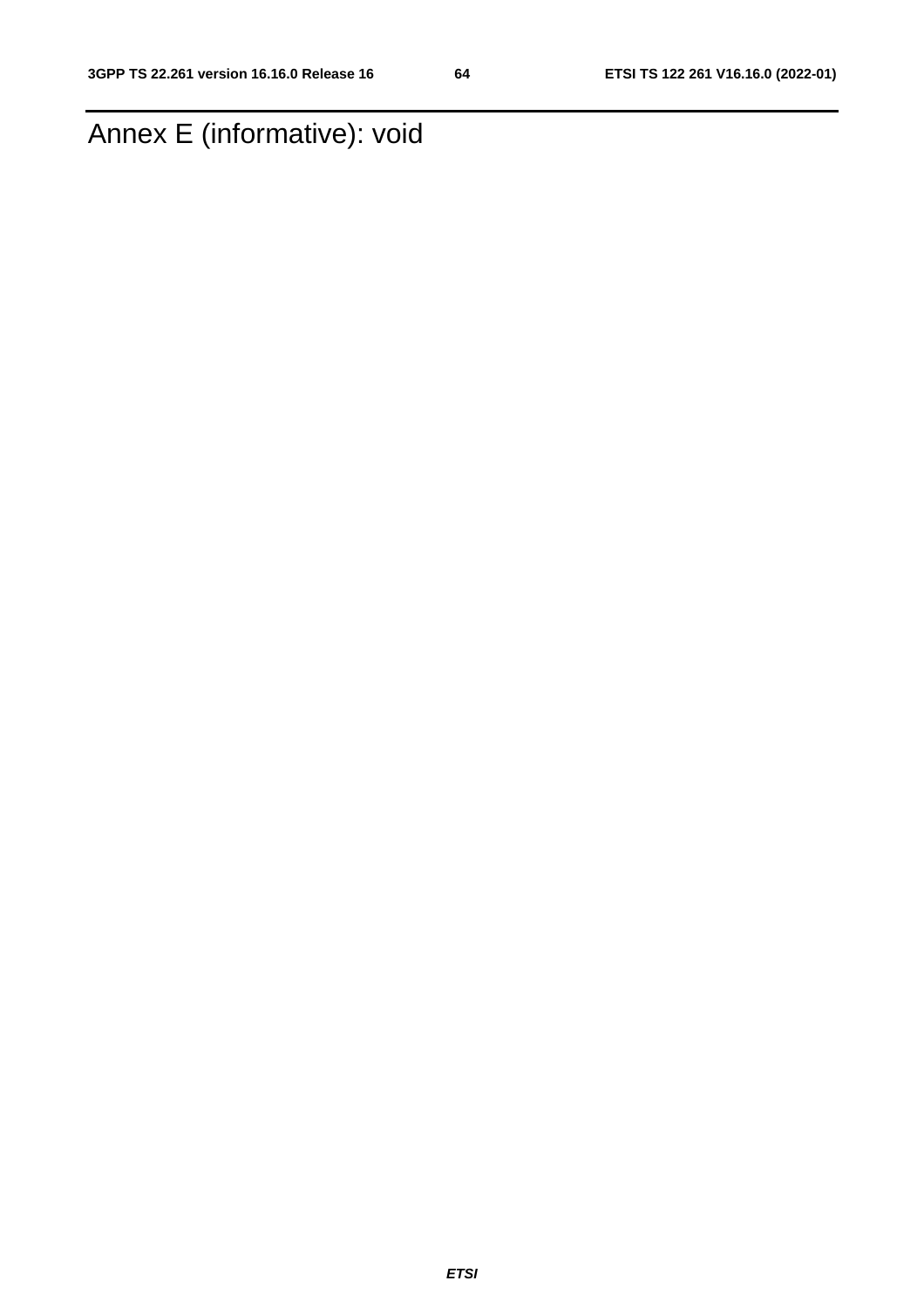# Annex F (informative): QoS Monitoring

# F.1 QoS monitoring for assurance

This Clause discusses how QoS monitoring information can be used for assurance purposes. For background information on assurance see [19] and appendix A.3 in [20]. Assurance consists of four major steps (see Figure F.1-1 and [18]):

This states the level of quality required by the customer of a service. This information is divulged to the provider. - *Service provider's offerings of QoS (or planned/targeted QoS)* 

This is a statement of the level of quality expected to be offered to the customer by the service provider.

- *QoS achieved/delivered* 

This is the level of quality achieved and delivered to the customer. Monitoring information is divulged to the customer.

- *Customer rating of QoS* 

The customer can compare the QoS achieved by the provider with the QoS requirements (see above) and its own experience of the QoS. This is a crucial step for establishing assurance about the fulfillment of the customer's requirements.



**Figure F.1-1: QoS assurance by use of QoS monitoring information** 

NOTE: This Figure is based on the trust model in [18].

<sup>-</sup> *Customer's QoS requirements*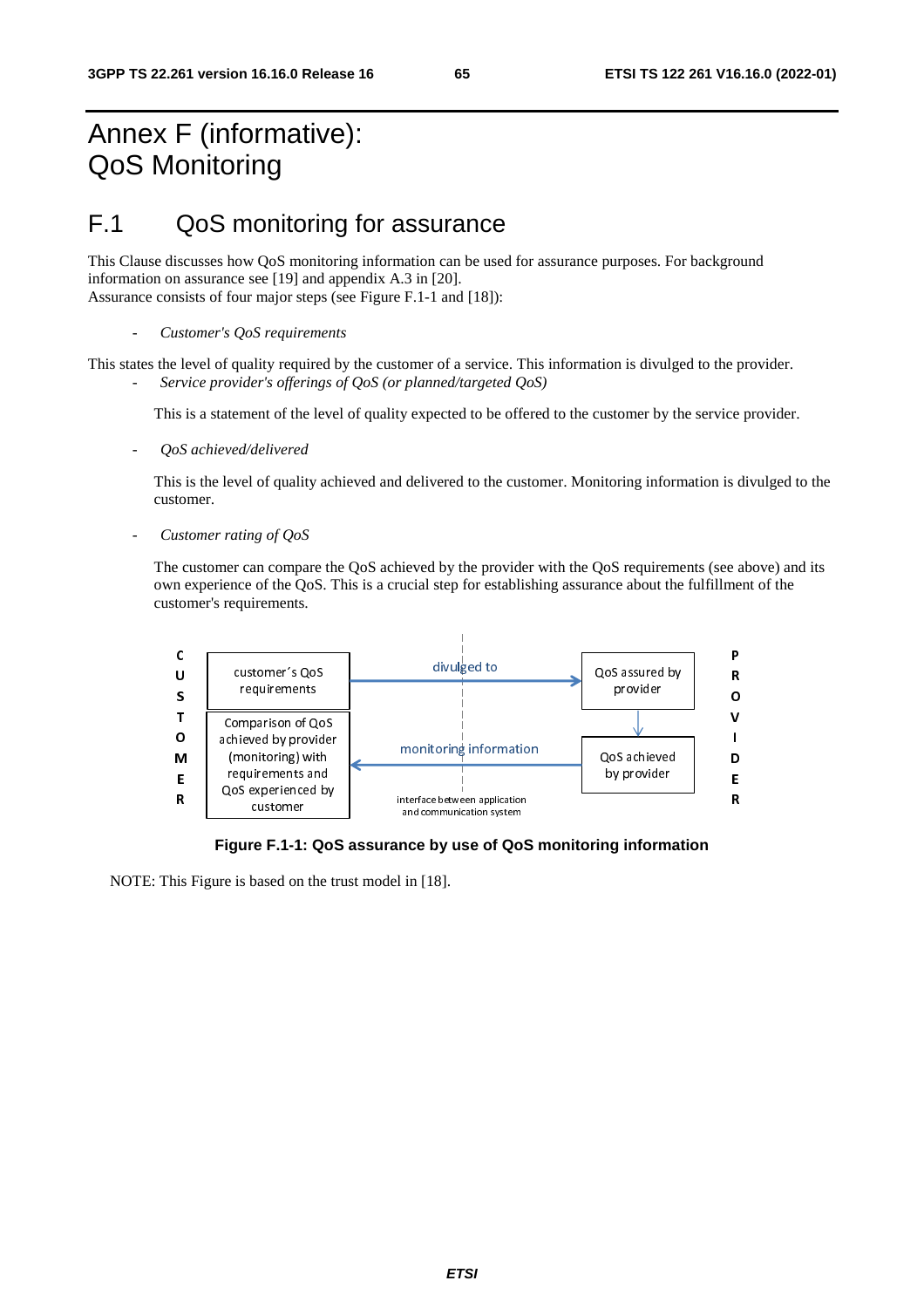# F.2 Network Diagnostics

Network diagnostics helps with scanning, diagnosing and identifying problems within a network. Diagnostics includes gathering data and continuously providing sufficient performance parameters that characterize the quality of the network connection. This includes data of the physical connection as well as of logical links and sub-networks. Exposure of relevant (and possibly aggregated) performance parameters ensures a quick reaction in case of failure as well as identifying network connectivity, performance and other related problems. Network diagnostic should be able to:

- be proactive (to early detect failures) and not only reactive (to deal with faults that have already occurred).
- accurately differentiate malfunctions/failures and evaluate their impact on the service/network.
- provide clear explanations about what happened.
- suggest corrective actions, and possibly perform them automatically.

Furthermore, specific connectivity information is also of interest as well as usage information (e.g. traffic load) of the node (e.g. RAN).

Network diagnostic information needs to be generated automatically and, in case of a hosted or virtual network deployment, be made available to the tenant of the network via a suitable API.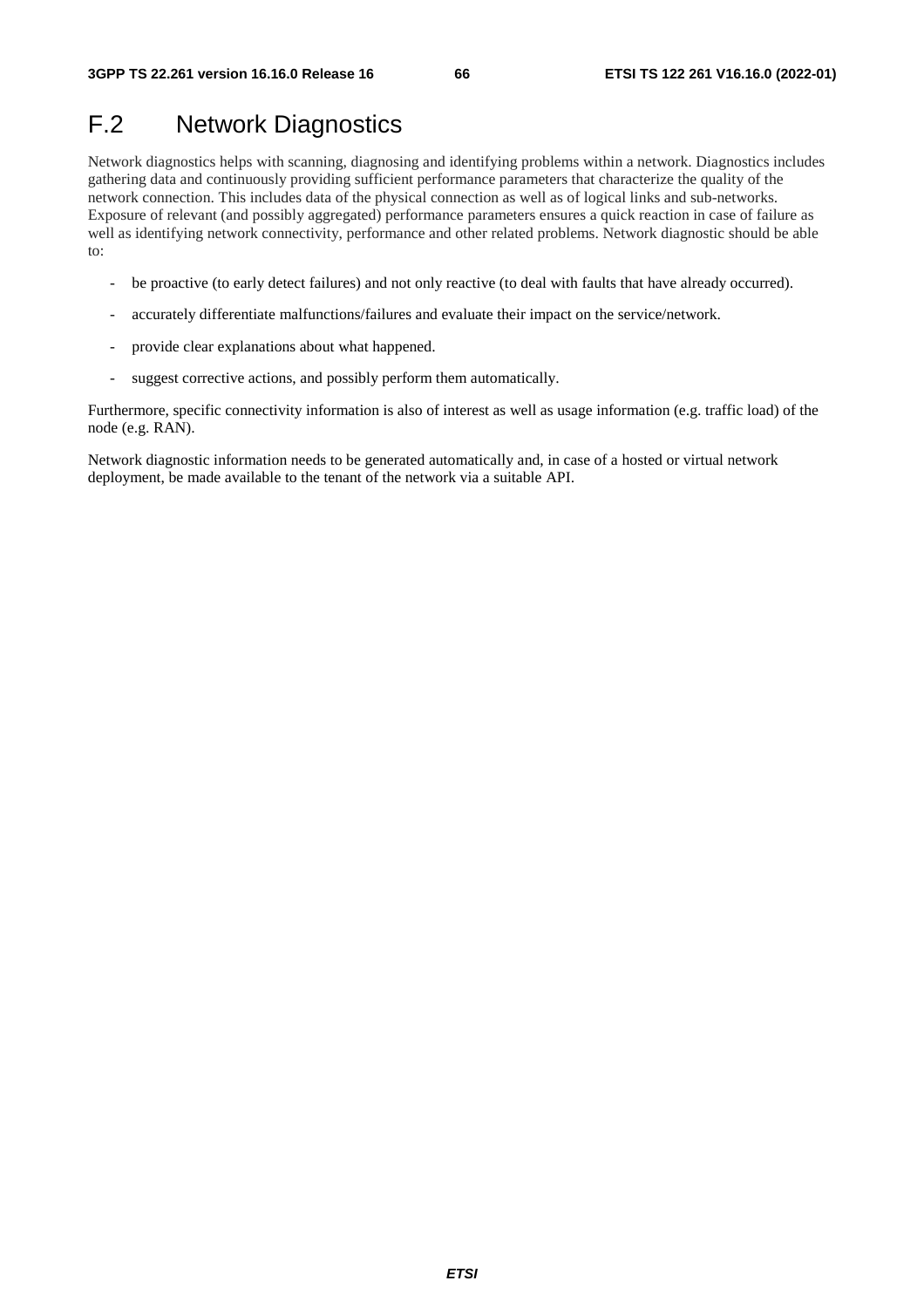# Annex G (informative): Change history

|             |                |             |           |     |                | <b>Change history</b>                                                                                                                                                                                                                                                                                                                                                                                                                                                                                                                                                                                                                                                     |                       |
|-------------|----------------|-------------|-----------|-----|----------------|---------------------------------------------------------------------------------------------------------------------------------------------------------------------------------------------------------------------------------------------------------------------------------------------------------------------------------------------------------------------------------------------------------------------------------------------------------------------------------------------------------------------------------------------------------------------------------------------------------------------------------------------------------------------------|-----------------------|
| Date        | <b>Meeting</b> | <b>TDoc</b> | <b>CR</b> | Rev | Cat            | Subject/Comment                                                                                                                                                                                                                                                                                                                                                                                                                                                                                                                                                                                                                                                           | <b>New</b><br>version |
| 2016-12     | SA#75          | SP-170156   |           |     | $\blacksquare$ | Skeleton                                                                                                                                                                                                                                                                                                                                                                                                                                                                                                                                                                                                                                                                  | 0.1.0                 |
| 2017-03     | <b>SA#75</b>   | SP-170156   |           |     | $\blacksquare$ | Agreements in SA1#75: S1-162342, S1-162305, S1-162480, S1-<br>162345, S1-162481, S1-162471, S1-162313, S1-162347, S1-<br>162486, S1-162349, S1-162546, S1-162322, S1-162323, S1-<br>162450, S1-162547, S1-162548, S1-162549, S1-162492, S1-<br>162550, S1-162520, S1-162485, S1-162517, S1-162551, S1-<br>162505. And rapporteur's clean-up.                                                                                                                                                                                                                                                                                                                              | 0.1.1                 |
|             |                |             |           |     |                | Agreements in SA1#76: S1-163412, S1-163445, S1-163446, S1-<br>163256, S1-163070, S1-163415, S1-163258, S1-163293, S1-<br>163260, S1-163416, S1-163296, S1-163264, S1-163265, S1-<br>163266, S1-163267, S1-163268, S1-163297, S1-163298, S1-<br>163417, S1-163418, S1-163299, S1-163274, S1-163275, S1-<br>163277, S1-163278, S1-163280, S1-163448, S1-163421, S1-<br>163029, S1-163112, S1-163285, S1-163286, S1-163287, S1-<br>163422, S1-163289, S1-163382, S1-163132, and rapporteur's clean-<br>up.                                                                                                                                                                   | 0.2.0                 |
| 2017-03     | SA#75          | SP-170156   |           |     | $\blacksquare$ | MCC Clean-up for presentation to SA for information                                                                                                                                                                                                                                                                                                                                                                                                                                                                                                                                                                                                                       | 1.0.0                 |
| 2017-03     | <b>SA#75</b>   | SP-170156   |           |     |                | Agreements in SA1#76bis: S1-170198, S1-170199, S1-170335, S1-<br>170201, S1-170008, S1-170207, S1-170106, S1-170338, S1-<br>170092, S1-170339, S1-170212, S1-170340, S1-170341, S1-<br>170014, S1-170217, S1-170218, S1-170219, S1-170131, S1-<br>170342, S1-170314, S1-170224, S1-170206, S1-170090, S1-<br>170225, S1-170226, S1-170343, S1-170228, S1-170229, S1-<br>170230, S1-170232, S1-170122, S1-170042, S1-170234, S1-<br>170345, S1-170364, S1-170236, S1-170347, S1-170220, S1-<br>170239, S1-170243, S1-170209, S1-170365, S1-170245, S1-<br>170048, and rapporteur's clean-up.                                                                               | 1.1.0                 |
| 2017-02     | SA1#77         |             |           |     |                | Agreements in SA1#77: S1-171400, S1-171401, S1-171430, S1-<br>171141, S1-171252, S1-171253, S1-171256, S1-171257, S1-<br>171258, S1-171143, S1-171259, S1-171431, S1-171149, S1-<br>171261, S1-171144, S1-171263, S1-171297, S1-171290, S1-<br>171266, S1-171154, S1-171267, S1-171268, S1-171269, S1-<br>171073, S1-171291, S1-171150, S1-171272, S1-171151, S1-<br>171152, S1-171273, S1-171188, S1-171153, S1-171155, S1-<br>171283, S1-171274, S1-171277, S1-171278, S1-171393, S1-<br>171399, S1-171156, S1-171060, S1-171069, S1-171180, S1-<br>171284, S1-171285, S1-171140, S1-171286, S1-171288, S1-<br>171398, S1-171292, S1-171435, and rapporteur's clean-up. | 1.2.0                 |
| $2017 - 03$ | SA#75          | SP-170156   |           |     | $\blacksquare$ | Presentation for approval                                                                                                                                                                                                                                                                                                                                                                                                                                                                                                                                                                                                                                                 | 2.0.0                 |
| 2017-03     | SA#75          |             |           |     |                | Raised to v.15.0.0 following SA's approval                                                                                                                                                                                                                                                                                                                                                                                                                                                                                                                                                                                                                                | 15.0.0                |

|                | <b>Change history</b> |                     |             |           |                |                 |            |                                                                                        |        |            |               |  |  |  |
|----------------|-----------------------|---------------------|-------------|-----------|----------------|-----------------|------------|----------------------------------------------------------------------------------------|--------|------------|---------------|--|--|--|
| <b>TSG SA#</b> | <b>SA Doc.</b>        | SA <sub>1</sub> Doc | <b>Spec</b> | <b>CR</b> | <b>Rev Rel</b> |                 | <b>Cat</b> | Subject/Comment                                                                        | Old    | <b>New</b> | WI            |  |  |  |
| <b>SP-76</b>   | SP-170443 S1-172288   |                     | 22.261      | 0017      | 3              | <b>Rel-15</b>   | B          | Addition of requirement on<br>charging for the tenant of the<br>slice                  | 15.0.0 | 15.1.0     | <b>SMARTE</b> |  |  |  |
| <b>SP-76</b>   | SP-170443 S1-172286   |                     | 22.261      | 0016      | 3              | <b>Rel-15</b>   | l B        | Addition of requirement on<br>maintaining user experience<br>when UE performs handover | 15.0.0 | 15.1.0     | <b>SMARTE</b> |  |  |  |
| <b>SP-76</b>   | SP-170443 S1-172270   |                     | 22.261      | 0022      | 2              | <b>Rel-15 F</b> |            | Alignment of network slicing<br>requirements                                           | 15.0.0 | 15.1.0     | <b>SMARTE</b> |  |  |  |
| <b>SP-76</b>   | SP-170443             | S1-172283           | 22.261      | 0011      | 3              | <b>Rel-15</b>   | F          | Clarification on removal of<br>network function                                        | 15.0.0 | 15.1.0     | <b>SMARTE</b> |  |  |  |
| <b>SP-76</b>   | SP-170443 S1-172279   |                     | 22.261      | 0021      | 3              | <b>Rel-15 F</b> |            | Clarifications on network slicing                                                      | 15.0.0 | 15.1.0     | <b>SMARTE</b> |  |  |  |
| <b>SP-76</b>   | SP-170443             | S1-172257           | 22.261      | 0020      |                | <b>Rel-15 F</b> |            | Clean-up of requirements on<br>network slice scaling                                   | 15.0.0 | 15.1.0     | <b>SMARTE</b> |  |  |  |
| <b>SP-76</b>   | SP-170443             | S1-172262           | 22.261      | 0025      |                | <b>Rel-15</b>   | F          | Correction on '8 securtiy'                                                             | 15.0.0 | 15.1.0     | <b>SMARTE</b> |  |  |  |
| <b>SP-76</b>   | SP-170443 S1-172012   |                     | 22.261      | 0001      |                | $Rel-15$        | F          | CR to 22.261 Correction of the<br>references for eV2X TS                               | 15.0.0 | 15.1.0     | <b>SMARTE</b> |  |  |  |
| <b>SP-76</b>   | SP-170443             | S1-172285           | 22.261      | 0015      | 4              | <b>Rel-15 F</b> |            | <b>Efficient User Plane</b>                                                            | 15.0.0 | 15.1.0     | <b>SMARTE</b> |  |  |  |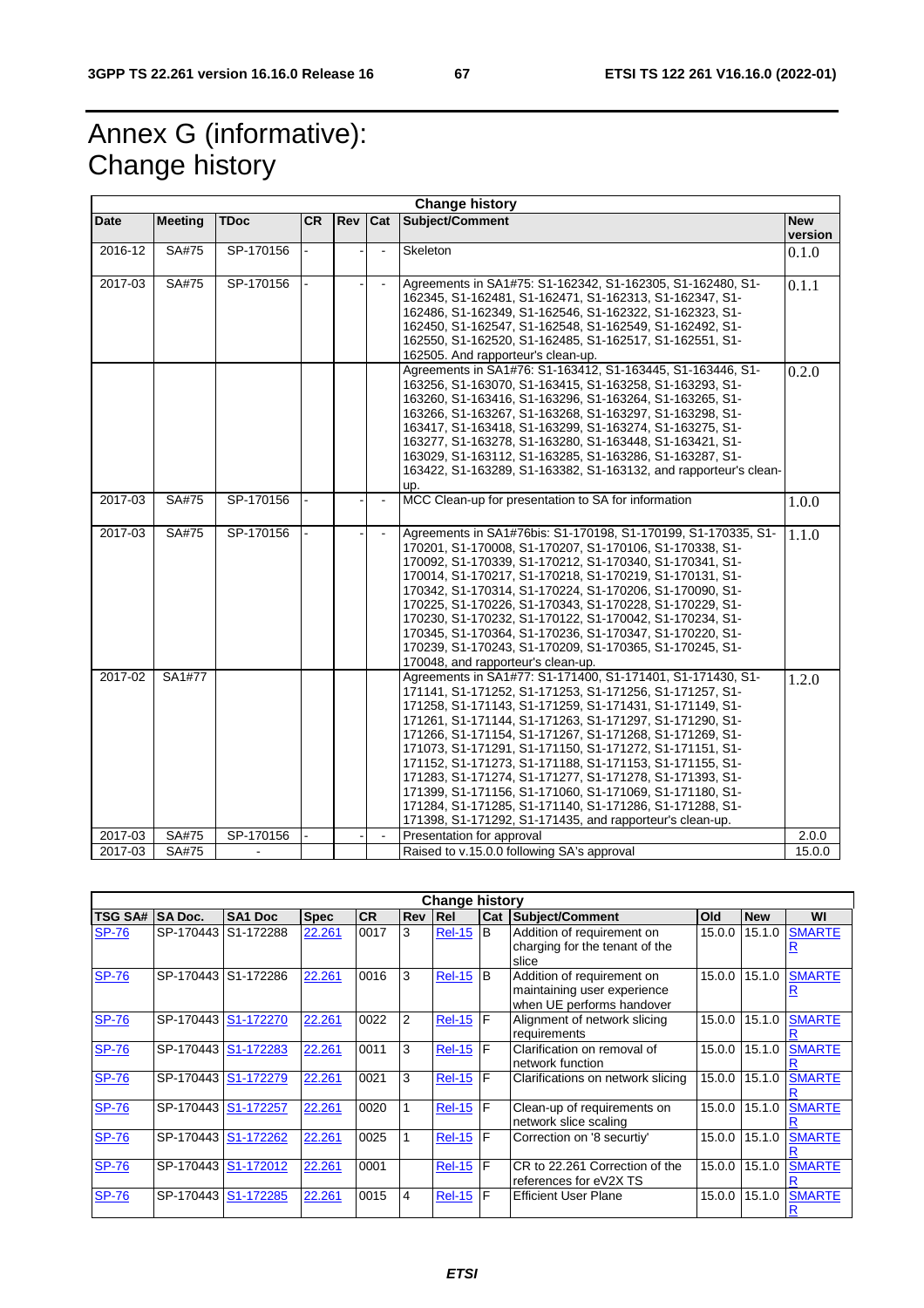| <b>SP-76</b> |                     | SP-170443 S1-172280 | 22.261 | 0012 | 3              | <b>Rel-15</b> | $\mathsf{C}$   | Exposure of QoE capability                                                                                                         | 15.0.0 15.1.0 |        | <b>SMARTE</b>                            |
|--------------|---------------------|---------------------|--------|------|----------------|---------------|----------------|------------------------------------------------------------------------------------------------------------------------------------|---------------|--------|------------------------------------------|
| <b>SP-76</b> |                     | SP-170443 S1-172256 | 22.261 | 0023 | $\mathbf{1}$   | <b>Rel-15</b> | C              | Maintaining a session whose<br>priority changes in real time                                                                       | 15.0.0        | 15.1.0 | <b>SMARTE</b>                            |
| <b>SP-76</b> | SP-170443 S1-172261 |                     | 22.261 | 0027 | 1              | <b>Rel-15</b> | B              | parallel transfer of multiple<br>multicast/broadcast user<br>services to a UE                                                      | 15.0.0 15.1.0 |        | <b>SMARTE</b><br>R                       |
| <b>SP-76</b> |                     | SP-170443 S1-172277 | 22.261 | 0002 | 3              | <b>Rel-15</b> | F              | Replacement of 5G-RAN with<br>NG-RAN                                                                                               | 15.0.0 15.1.0 |        | <b>SMARTE</b>                            |
| <b>SP-76</b> |                     | SP-170443 S1-172278 | 22.261 | 0006 | 2              | <b>Rel-15</b> | $\mathsf F$    | Update service continuity<br>definition                                                                                            | 15.0.0        | 15.1.0 | <b>SMARTE</b>                            |
| <b>SP-76</b> | SP-170443           | S1-172404           | 22.261 | 0007 | 4              | <b>Rel-15</b> | C              | Updates to network slice<br>assignment in TS 22.261                                                                                | 15.0.0        | 15.1.0 | <b>SMARTE</b>                            |
| $SP-76$      |                     | SP-170443 S1-172287 |        |      |                |               |                | Request in CR 0031r1 to raise<br>this spec to v.16.0.0 without<br>CR0031r1 but with all other CRs                                  | 15.1.0        | 16.0.0 |                                          |
| <b>SP-77</b> |                     | SP-170699 S1-173544 | 22.261 | 0032 | $\overline{2}$ | Rel-16        | E              | Requirement for audio video<br>sync timing for audio-visual<br>interaction.                                                        | 16.0.0        | 16.1.0 | <b>TEI15</b>                             |
| $SP-77$      |                     | SP-170692 S1-173459 | 22.261 | 0046 |                | <b>Rel-16</b> | $\overline{A}$ | Correction on security<br>requirement for relayed data<br>protection                                                               | 16.0.0 16.1.0 |        | <b>MONAST</b><br><b>ERY</b>              |
| <b>SP-77</b> | SP-170692 S1-173461 |                     | 22.261 | 0048 |                | <b>Rel-16</b> | $\overline{A}$ | Correction on regulatory<br>requirement for all access<br>technologies                                                             | 16.0.0        | 16.1.0 | <b>MONAST</b><br><b>ERY</b>              |
| $SP-77$      |                     | SP-170692 S1-173463 | 22.261 | 0049 |                | Rel-16        | A              | Update TS number of eV2X<br>specification                                                                                          | 16.0.0        | 16.1.0 | <b>MONAST</b><br>ERY                     |
| $SP-77$      |                     | SP-170692 S1-173549 | 22.261 | 0051 |                | $Rel-16$      | A              | Clarification on access control<br>requirement                                                                                     | 16.0.0        | 16.1.0 | <b>SMARTE</b><br>R                       |
| <b>SP-78</b> | SP-170989           | S1-174564           | 22.261 | 0068 | $\mathbf{1}$   | Rel-16        | E              | Provide a more realistic KPI<br>value for Virtual Reality                                                                          | 16.1.0        | 16.2.0 | <b>TEI16</b>                             |
| $SP-78$      | SP-170987           | S1-174620           | 22.261 | 0069 |                | Rel-16        | A              | Clarification of unified access<br>control requirements                                                                            | 16.1.0        | 16.2.0 | <b>SMARTE</b><br>R                       |
| $SP-79$      | SP-180129           | S1-180598           | 22.261 | 0079 | $\overline{2}$ | <b>Rel-16</b> | Α              | Clarification of 5GC<br>requirements                                                                                               | 16.2.0        | 16.3.0 | <b>SMARTE</b>                            |
| $SP-79$      |                     | SP-180130 S1-180496 | 22.261 | 0077 | $\mathbf{1}$   | $ReI-16$      | A              | Alignment of normative and<br>descriptive clauses for Unified<br>Access Control regarding<br>operator defined Access<br>Identities | 16.2.0        | 16.3.0 | <b>SMARTE</b><br>$\overline{\mathsf{R}}$ |
| SP-79        | SP-180130           | S1-180527           | 22.261 | 0088 |                | <b>Rel-16</b> | A              | Clarification of access Identity in<br>unified access control                                                                      | 16.2.0        | 16.3.0 | <b>SMARTE</b><br>R                       |
| SP-79        | SP-180130           | S1-180529           | 22.261 | 0089 |                | <b>Rel-16</b> | A              | Clarification of Messaging in<br>Unified Access Control (UAC)                                                                      | 16.2.0        | 16.3.0 | <b>SMARTE</b>                            |
| SP-79        | SP-180131           | S1-180194           | 22.261 | 0085 |                | <b>Rel-16</b> | A              | Clarification of latency<br>requirements                                                                                           | 16.2.0        | 16.3.0 | <b>SMARTE</b>                            |
| $SP-79$      | SP-180213 fromS1-   | 180611              | 22.261 | 0086 | 3              | <b>Rel-16</b> | A              | Support Legacy USIM in 5G                                                                                                          | 16.2.0 16.3.0 |        | <b>SMARTE</b>                            |
| SP-79        | SP-180224           | fromS1-<br>180503   | 22.261 | 0075 | $\overline{4}$ | <b>Rel-16</b> | B              | Support of Voice Service<br>Continuity from 5G system to<br><b>UTRAN CS</b>                                                        | 16.2.0        | 16.3.0 | 5GVSC                                    |
| SP-79        | SP-180140           | S1-180624           | 22.261 | 0090 |                | $Rel-16$      | E              | Release 15 alignment on the<br>KPIs for URLLC                                                                                      | 16.2.0        | 16.3.0 | <b>SMART</b><br>ER_Ph <sub>2</sub>       |
| SP-79        |                     | SP-180142 S1-180596 | 22.261 | 0081 | 2              | <b>Rel-16</b> | B              | 5G Requirements to Prevent a<br>Single Service (e.g. Emergency)<br>from Monopolizing Network<br>Resources                          | 16.2.0 16.3.0 |        | <b>SMARTE</b><br>$\overline{\mathbf{R}}$ |
| <b>SP-80</b> |                     | SP-180312 S1-181389 | 22.261 | 0095 | $\mathbf{1}$   | <b>Rel-16</b> | F              | Positioning Part align with Rel-<br>15 structure                                                                                   | 16.3.0 16.4.0 |        | <b>SMARTE</b><br>R_Ph <sub>2</sub>       |
| <b>SP-80</b> |                     | SP-180312 S1-181740 | 22.261 | 0103 | 3              | $Rel-16$      | F              | Clarifications on communication<br>service availability and reliability                                                            | 16.3.0        | 16.4.0 | <b>SMARTE</b><br>R Ph <sub>2</sub>       |
| <b>SP-80</b> | SP-180314           | S1-181714           | 22.261 | 0097 | 3              | <b>Rel-16</b> | B              | QoS Monitoring                                                                                                                     | 16.3.0        | 16.4.0 | QoS_MO                                   |
| <b>SP-80</b> | SP-180318           | S1-181659           | 22.261 | 0253 |                | <b>Rel-16</b> | B              | Inter-RAT Mobility requirement<br>for realtime service                                                                             | 16.3.0 16.4.0 |        | <b>MOBRT</b>                             |
| <b>SP-80</b> | SP-180320           | S1-181547           | 22.261 | 0101 | $\overline{3}$ | <b>Rel-16</b> | B              | Inclusion of ethernet transport<br>services in TS 22.261                                                                           | 16.3.0        | 16.4.0 | 5GLAN                                    |
| <b>SP-80</b> |                     | SP-180325 S1-181671 | 22.261 | 0098 | $\overline{3}$ | <b>Rel-16</b> | B              | Policy delivery to UE for<br>background data transfer                                                                              | 16.3.0 16.4.0 |        | PDBDT                                    |
| <b>SP-80</b> |                     | SP-180464 S1-181719 | 22.261 | 0254 | 1              | <b>Rel-16</b> | B              | <b>IMS and Network Slicing</b>                                                                                                     | 16.3.0 16.4.0 |        | enIMS                                    |
| SP-81        |                     | SP-180752 S1-182662 | 22.261 | 0268 | $\overline{2}$ | Rel-16        | A              | <b>Clarification to Delay Tolerant</b>                                                                                             | 16.4.0 16.5.0 |        | <b>SMARTE</b><br>R                       |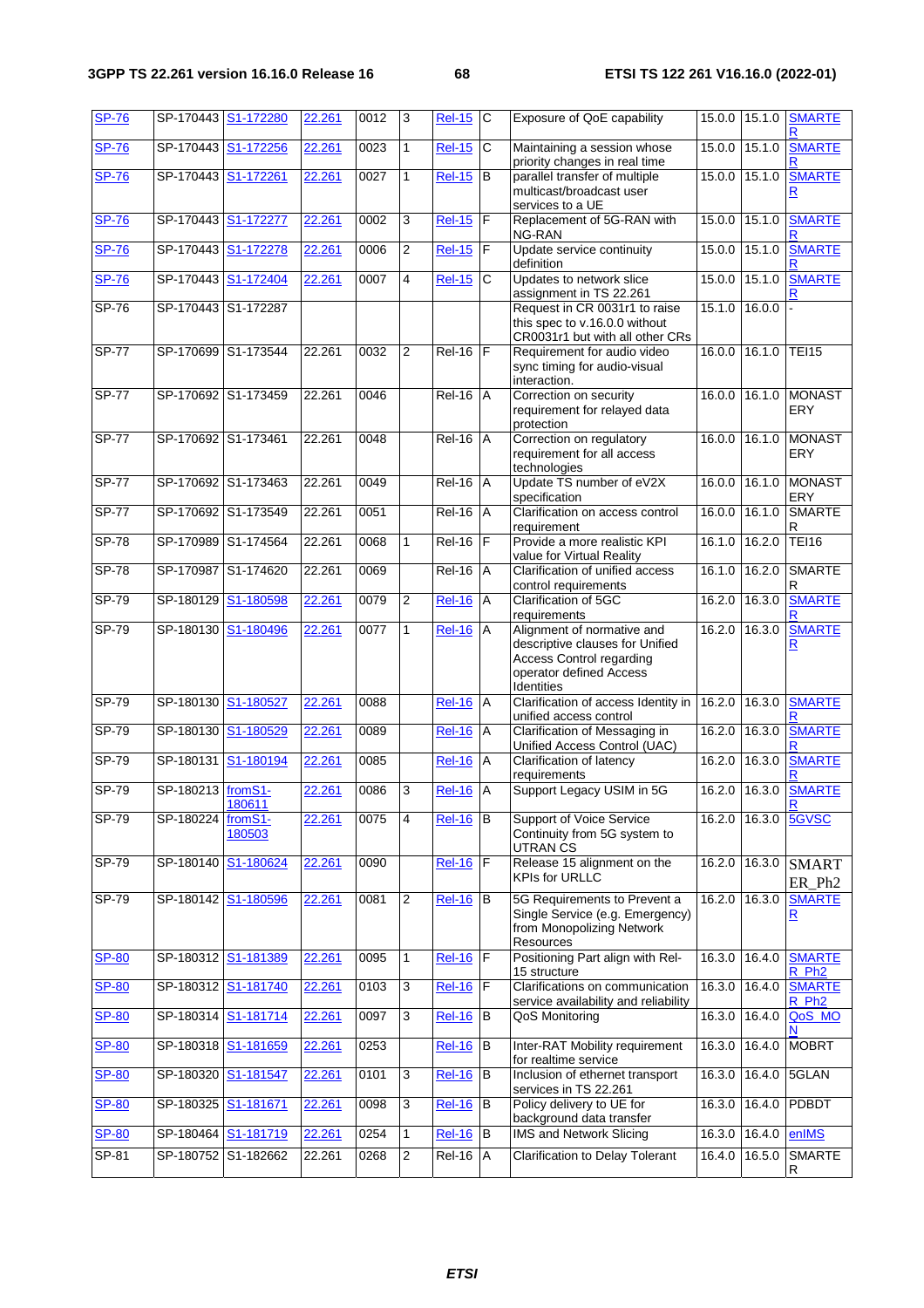| SP-81   | SP-180752 S1-182674 |        | 22.261 | 0289 | $\overline{2}$ | $Rel-16$ $A$ |   | Clarify the method of configuring<br>the UE to use Access Identity 1<br>and Access Identity 2                         | 16.4.0 |        | 16.5.0 SMARTE<br>R         |
|---------|---------------------|--------|--------|------|----------------|--------------|---|-----------------------------------------------------------------------------------------------------------------------|--------|--------|----------------------------|
| SP-81   | SP-180752 S1-182758 |        | 22.261 | 0297 | 1              | $Rel-16$ $A$ |   | Support for use of licensed and<br>unlicensed bands                                                                   | 16.4.0 | 16.5.0 | <b>SMARTE</b><br>R         |
| SP-81   | SP-180754 S1-182438 |        | 22.261 | 0283 | 1              | $Rel-16$ $A$ |   | Addition of new Access category<br>for 'MO signalling on RRC level<br>resulting from other than<br>paging'- Mirror CR | 16.4.0 | 16.5.0 | <b>TEI15</b>               |
| $SP-81$ | SP-180788           | $\sim$ | 22.261 | 0280 | 3              | $Rel-16$ C   |   | Updates to QoS Monitoring<br>Description                                                                              | 16.4.0 | 16.5.0 | QoS_MO<br>N                |
| $SP-81$ | SP-180789           | $\sim$ | 22.261 | 0292 | 4              | $Rel-16$ C   |   | Addition of Informative Annex for<br>QoS Monitoring                                                                   | 16.4.0 | 16.5.0 | QoS_MO<br>N                |
| SP-81   | SP-180763 S1-182677 |        | 22.261 | 0278 | 3              | $Rel-16$ B   |   | Network service exposure<br>requirements                                                                              | 16.4.0 | 16.5.0 | cyberCAV                   |
| $SP-81$ | SP-180763 S1-182685 |        | 22.261 | 0295 | 1              | $Rel-16$ $B$ |   | Ethernet support in TS 22.261                                                                                         | 16.4.0 | 16.5.0 | cyberCAV                   |
| SP-81   | SP-180763 S1-182756 |        | 22.261 | 0286 | 3              | $Rel-16$ B   |   | Non-public network<br>requirements                                                                                    | 16.4.0 | 16.5.0 | cyberCAV                   |
| SP-81   | SP-180764 S1-182009 |        | 22.261 | 0255 |                | $Rel-16$ B   |   | Performance requirements for<br>5G satellite access                                                                   | 16.4.0 | 16.5.0 | 5GSAT                      |
| $SP-81$ | SP-180764 S1-182016 |        | 22.261 | 0261 |                | $Rel-16$     | B | NG-RAN sharing for 5G satellite<br>access network                                                                     | 16.4.0 |        | 16.5.0 5GSAT               |
| SP-81   | SP-180764 S1-182385 |        | 22.261 | 0264 | 1              | $Rel-16$ B   |   | Satellite links between radio<br>access network and core<br>network                                                   | 16.4.0 | 16.5.0 | 5GSAT                      |
| SP-81   | SP-180764 S1-182590 |        | 22.261 | 0263 | 2              | $ReI-16$ B   |   | Regulatory and charging<br>aspects related to 5G satellite<br>access                                                  | 16.4.0 |        | 16.5.0 5GSAT               |
| SP-81   | SP-180764 S1-182602 |        | 22.261 | 0256 | 1              | $ReI-16$ B   |   | Multiple access requirements<br>related to 5G satellite access                                                        | 16.4.0 | 16.5.0 | 5GSAT                      |
| $SP-81$ | SP-180764 S1-182605 |        | 22.261 | 0259 | $\overline{2}$ | $Rel-16$ B   |   | Efficient user plane aspects of<br>5G satellite access                                                                | 16.4.0 |        | 16.5.0 5GSAT               |
| SP-81   | SP-180764 S1-182606 |        | 22.261 | 0260 | 2              | $ReI-16$ B   |   | Mobility management related<br>requirements for 5G satellite<br>access                                                | 16.4.0 | 16.5.0 | 5GSAT                      |
| SP-81   | SP-180764 S1-182607 |        | 22.261 | 0262 | 1              | $Rel-16$ B   |   | QoS control aspects of 5G<br>satellite access                                                                         | 16.4.0 | 16.5.0 | 5GSAT                      |
| SP-81   | SP-180764 S1-182619 |        | 22.261 | 0265 | 1              | $Rel-16$ B   |   | Broadcast and multicast via<br>satellite access networks                                                              | 16.4.0 |        | 16.5.0 5GSAT               |
| SP-81   | SP-180764 S1-182720 |        | 22.261 | 0258 | $\overline{2}$ | $Rel-16$ B   |   | Efficient delivery of content<br>using 5G satellite access<br>network                                                 | 16.4.0 |        | 16.5.0 5GSAT               |
| $SP-81$ | SP-180764 S1-182725 |        | 22.261 | 0257 | 3              | $ReI-16$ B   |   | Connectivity aspects of 5G<br>satellite access                                                                        | 16.4.0 |        | 16.5.0 5GSAT               |
| SP-81   | SP-180765 S1-182585 |        | 22.261 | 0269 | $\overline{2}$ | $Rel-16$ B   |   | KPIs for horizontal and vertical<br>positioning service levels in<br>clause 7.3.2                                     | 16.4.0 |        | 16.5.0 5G_HYPO<br>S        |
| $SP-81$ | SP-180765 S1-182586 |        | 22.261 | 0270 | 2              | $Rel-16$ B   |   | Other KPIS for 5G positioning<br>services                                                                             |        |        | 16.4.0 16.5.0 5G_HYPO<br>S |
| $SP-81$ | SP-180765 S1-182587 |        | 22.261 | 0271 | 2              | $Rel-16$ $B$ |   | Security requirements for 5G<br>positioning services                                                                  | 16.4.0 |        | 16.5.0 5G_HYPO             |
| $SP-81$ | SP-180765 S1-182588 |        | 22.261 | 0272 | 2              | $Rel-16$ C   |   | Update description (clause<br>7.3.1) of 5G positioning services                                                       | 16.4.0 |        | 16.5.0 5G_HYPO<br>S        |
| SP-81   | SP-180769 S1-182769 |        | 22.261 | 0273 | 3              | $Rel-16$ $F$ |   | Clarification for Inter-RAT<br>Mobility requirement for realtime<br>service                                           | 16.4.0 | 16.5.0 | <b>MOBRT</b>               |
| $SP-81$ | SP-180770 S1-182395 |        | 22.261 | 0276 | $\mathbf{1}$   | $Rel-16$ B   |   | <b>5GLAN Requirements</b>                                                                                             | 16.4.0 |        | 16.5.0 5GLAN               |
| $SP-81$ | SP-180770 S1-182702 |        | 22.261 | 0275 | 2              | $Rel-16$ B   |   | 5GLAN charging requirements                                                                                           | 16.4.0 |        | 16.5.0 5GLAN               |
| SP-81   | SP-180770 S1-182755 |        | 22.261 | 0274 | 3              | $Rel-16$ B   |   | 5GLAN security requirements                                                                                           | 16.4.0 |        | 16.5.0 5GLAN               |
| SP-81   | SP-180774 S1-182771 |        | 22.261 | 0281 | 2              | $Rel-16$ B   |   | Enhanced network slice<br>requirements based on business<br>role models                                               | 16.4.0 | 16.5.0 | <b>BRMNS</b>               |

|             | <b>Change history</b> |             |            |                |   |                                                                  |                       |  |  |  |  |  |  |  |
|-------------|-----------------------|-------------|------------|----------------|---|------------------------------------------------------------------|-----------------------|--|--|--|--|--|--|--|
| <b>Date</b> | <b>Meeting</b>        | <b>TDoc</b> | <b>ICR</b> | <b>Rev Cat</b> |   | Subject/Comment                                                  | <b>New</b><br>version |  |  |  |  |  |  |  |
| 2018-12     | SP-82                 | SP-181007   | 0331 2     |                | B | Functional requirements for 5G positioning services (clause 6)   | 16.6.0                |  |  |  |  |  |  |  |
| 2018-12     | SP-82                 | SP-181007   | 0309 2     |                | Е | Termnology correction for positioning-related tables in 7.3.2    | 16.6.0                |  |  |  |  |  |  |  |
| 2018-12     | SP-82                 | SP-181007   | 0308 3     |                | D | Clarification on positioning-related descriptions in 7.3.1       | 16.6.0                |  |  |  |  |  |  |  |
| 2018-12     | SP-82                 | SP-181007   | 0330 2     |                | C | Clarification of requirement on energy per fix in clause 7.3.2.3 | 16.6.0                |  |  |  |  |  |  |  |
| 2018-12     | SP-82                 | SP-181008   | 0340       |                | C | Update of 5GLAN - Indirect Communication Mode                    | 16.6.0                |  |  |  |  |  |  |  |
| 2018-12     | SP-82                 | SP-181008   | 0319 2     |                | F | Clarification on Ethernet transport services                     | 16.6.0                |  |  |  |  |  |  |  |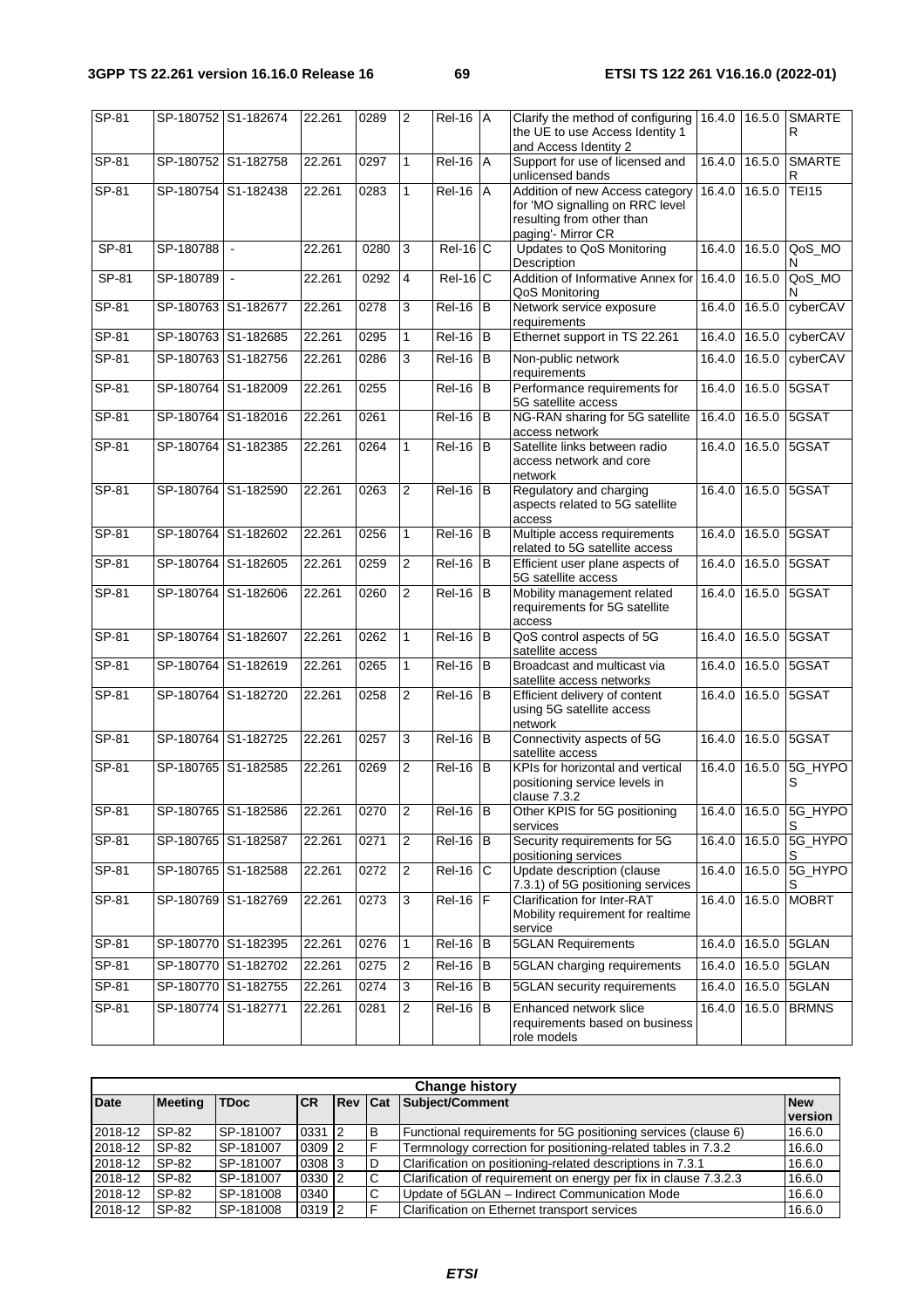| 2018-12 | SP-82     | SP-181008 | 0334 2     |                | C              | Addittion to definition on private communication                      | 16.6.0  |
|---------|-----------|-----------|------------|----------------|----------------|-----------------------------------------------------------------------|---------|
| 2018-12 | SP-82     | SP-181008 | 0335 2     |                | $\mathsf{C}$   | Update of 5GLAN - General                                             | 16.6.0  |
| 2018-12 | SP-82     | SP-181008 | 0336 2     |                | C              | Update of 5G LAN - virtual network (5G LAN-VN).                       | 16.6.0  |
| 2018-12 | SP-82     | SP-181008 | 0341       | $\mathbf{1}$   | C              | Update of 5GLAN - Service exposure                                    | 16.6.0  |
| 2018-12 | SP-82     | SP-181008 | 0337       | <sub>3</sub>   | C              | Update of 5GLAN - Creation and management                             | 16.6.0  |
| 2018-12 | SP-82     | SP-181008 | 0342       | $\overline{2}$ | C              | Update of 5GLAN - Security                                            | 16.6.0  |
| 2018-12 | SP-82     | SP-181008 | 0339       | $\vert$ 4      | C              | Update of 5GLAN - Discovery                                           | 16.6.0  |
| 2018-12 | SP-82     | SP-181008 | 0338       | 5              | $\mathsf{C}$   | Update of 5GLAN - Privacy                                             | 16.6.0  |
| 2018-12 | SP-82     | SP-181008 | 0316 4     |                | B              | 5GLAN requirements about enabling disabling UE from 5G-LAN            | 16.6.0  |
|         |           |           |            |                |                | based on location                                                     |         |
| 2018-12 | SP-82     | SP-181128 | 0298       | $\overline{c}$ | F              | Corrections on requirements for SAT                                   | 16.6.0  |
| 2018-12 | SP-82     | SP-181011 | 0310       | 2              | B              | Enhanced network slice requirements based on business role            | 16.6.0  |
|         |           |           |            |                |                | models                                                                |         |
| 2018-12 | SP-82     | SP-181011 | 0299       | 3              | F              | Correction to BRMNS requirements                                      | 16.6.0  |
| 2018-12 | SP-82     | SP-181005 | 0329       |                | B              | Introduction of cyberCAV                                              | 16.6.0  |
| 2018-12 | SP-82     | SP-181005 | $0311$   2 |                | B              | Support for security requirements based on FS_CAV                     | 16.6.0  |
| 2018-12 | SP-82     | SP-181005 | 0315       | $\overline{2}$ | F              | Replacing private network with non-public network                     | 16.6.0  |
| 2018-12 | SP-82     | SP-181005 | 0333 2     |                | B              | cyberCAV - network interaction requirement for uninterrupted real-    | 16.6.0  |
|         |           |           |            |                |                | time video                                                            |         |
| 2018-12 | SP-82     | SP-181129 | 0303 1     |                | B              | MSGin5G requirements on the 5G system                                 | 16.6.0  |
| 2018-12 | SP-82     | SP-181003 | $0343$ 2   |                | C              | Update to Annex F for Network Diagnostics                             | 16.6.0  |
| 2018-12 | SP-82     | SP-180997 | 0348       | $\mathbf{1}$   | F              | Minor correction to URLLC clause                                      | 16.6.0  |
| 2018-12 | SP-82     | SP-181002 | 0313       |                | F              | Editorial correction in header                                        | 16.6.0  |
| 2018-12 | $SP-82$   | SP-181002 | $0312$ 2   |                | F              | Clause 7.2 alignment with other Rel-16 WIDs                           | 16.6.0  |
| 2018-12 | SP-82     | SP-181002 | 0349       | 2              | D              | Move of KPIs for wireless RSU-TCC backhaul to 7.2.3                   | 16.6.0  |
| 2019-03 | SA#83     | SP-190080 | 0354       |                | F              | Correction to the definition of communication service availability    | 16.7.0  |
| 2019-03 | SA#83     | SP-190080 | 0355 2     |                | F              | Clarifications of bulk authentication                                 | 16.7.0  |
| 2019-03 | SA#83     | SP-190082 | 0351       | $\mathbf{1}$   | F              | Clarification for 5GLAN requirements                                  | 16.7.0  |
| 2019-03 | SA#83     | SP-190080 | 0352       | $\mathbf{1}$   | F              | Update the Annex D in TS 22.261 to align the references               | 16.7.0  |
| 2019-03 | SA#83     | SP-190080 | 0353       | 1              | D              | Editorial clean-up of TS 22.261                                       | 16.7.0  |
| 2019-06 | SA#84     | SP-190302 | 0363       | <sub>3</sub>   | F              | National or regional regulatory requirements for satellite access     | 16.8.0  |
| 2019-06 | SA#84     | SP-190298 | 0361       |                | D              | Editorial clean-up of TS 22.261                                       | 16.8.0  |
| 2019-06 | SA#84     | SP-190298 | 0359       | 2              | D              | Changing 'authorized user' to 'authorized entity' in requirements     | 16.8.0  |
|         |           |           |            |                |                | where an end user is not involved                                     |         |
| 2019-06 | SA#84     | SP-190298 | 0360       | 2              | F              | Abbreviations of TS 22.261                                            | 16.8.0  |
| 2019-06 | SA#84     | SP-190298 | $0362$ 2   |                | F              | Addition of selection Relay requirements to 22.261                    | 16.8.0  |
| 2019-09 | SA#85     | SP-190803 | 0397       | $\mathbf{1}$   | F              | Modification of positioning service and high accuracy positioning     | 16.9.0  |
| 2019-09 | SA#85     | SP-190812 | 0392       | 3              | C              | Definition of absolute and relative positioning                       | 16.9.0  |
| 2019-09 | SA#85     | SP-190798 | 0380       |                | $\overline{D}$ | Editorial corrections of TS 22.261                                    | 16.9.0  |
| 2019-09 | SA#85     | SP-190798 | 0367       | $\mathbf{1}$   | F              | Clarification of dynamic policy control requirements                  | 16.9.0  |
| 2019-09 | SA#85     | SP-190798 | 0368 2     |                | F              |                                                                       | 16.9.0  |
|         |           |           |            |                |                | Clarification of geographic constraint on a network slice             |         |
| 2019-09 | SA#85     | SP-190798 | $0383$ 2   |                | F              | Clarify requirements for bulk IoT operation and authentication        | 16.9.0  |
| 2019-09 | SA#85     | SP-190798 | 0399       | 3              | F              | Clarifications for KPIs on Low latency and high reliability scenarios | 16.9.0  |
| 2019-12 | SA#86     | SP-191010 | 0407       | $\mathbf{1}$   | F              | Clarify requirements for bulk IoT operation                           | 16.10.0 |
| 2019-12 | SA#86     | SP-191010 | $0417$ 2   |                | C              | UAC for NB-IOT                                                        | 16.10.0 |
| 2019-12 | SA#86     | SP-191010 | $0427$  2  |                | IF             | Clarifications and updates on the description of positioning use      | 16.10.0 |
|         |           |           |            |                |                | cases in Annex B and Annex E                                          |         |
| 2019-12 | SA#86     | SP-191012 | 0409       | 1              | C              | Unified Access Control for IMS registration related signalling        | 16.10.0 |
| 2020-03 | SA#87     | SP-200122 | 0435 1     |                | F              | Manual CAG selection clarification                                    | 16.11.0 |
| 2020-07 | SA#88e    | SP-200561 | 0450       | $\vert$ 1      | F              | Clarify that IAB does not follow UAC                                  | 16.12.0 |
| 2020-07 | SA#88e    | SP-200563 | 0441       | $\overline{2}$ | F              | correction to access control for NB-IoT                               | 16.12.0 |
| 2020-09 | SA#89e    | SP-200785 | 0458 1     |                | F              | R16 CR to TS22.261 for Requirement alignment for Relay                | 16.13.0 |
| 2020-09 | SA#89e    | SP-200784 | 0455       | $\mathbf{1}$   | F              | Addition of Human Readable Network Name                               | 16.13.0 |
| 2020-09 | SA#89e    | SP-200787 | 0468       |                | F              | CR to 22.261 R16 for 5GSAT requirement alignment                      | 16.13.0 |
| 2021-03 | SA#91e    | SP-210198 | 498        | 1              | F              | Modification of requirements for network slice constraints            | 16.14.0 |
| 2021-09 | SA#93e    | SP-211030 | 0555       | $\mathbf{1}$   | A              | Correction to Reliabilty definition                                   | 16.15.0 |
| 2021-12 | $S P-94e$ | SP-211495 | 0580       |                | D              | Editorial corrections to clause 6.23.2 (QoS monitoring)               | 16.16.0 |
| 2021-12 | SP-94e    | SP-211499 | 0584       |                | F              | Clarification of NPN in 22.261                                        | 16.16.0 |
| 2021-12 | SP-94e    | SP-211499 | 0591       | $\vert$ 1      | F              | Clarification to NPN requirements on USIM and multiple                | 16.16.0 |
|         |           |           |            |                |                | subscriptions                                                         |         |
| 2021-12 | SP-94e    | SP-211499 | 0594       | $\vert$ 1      | $\overline{F}$ | Clarification on VR sync requirements                                 | 16.16.0 |
|         |           |           |            |                |                |                                                                       |         |